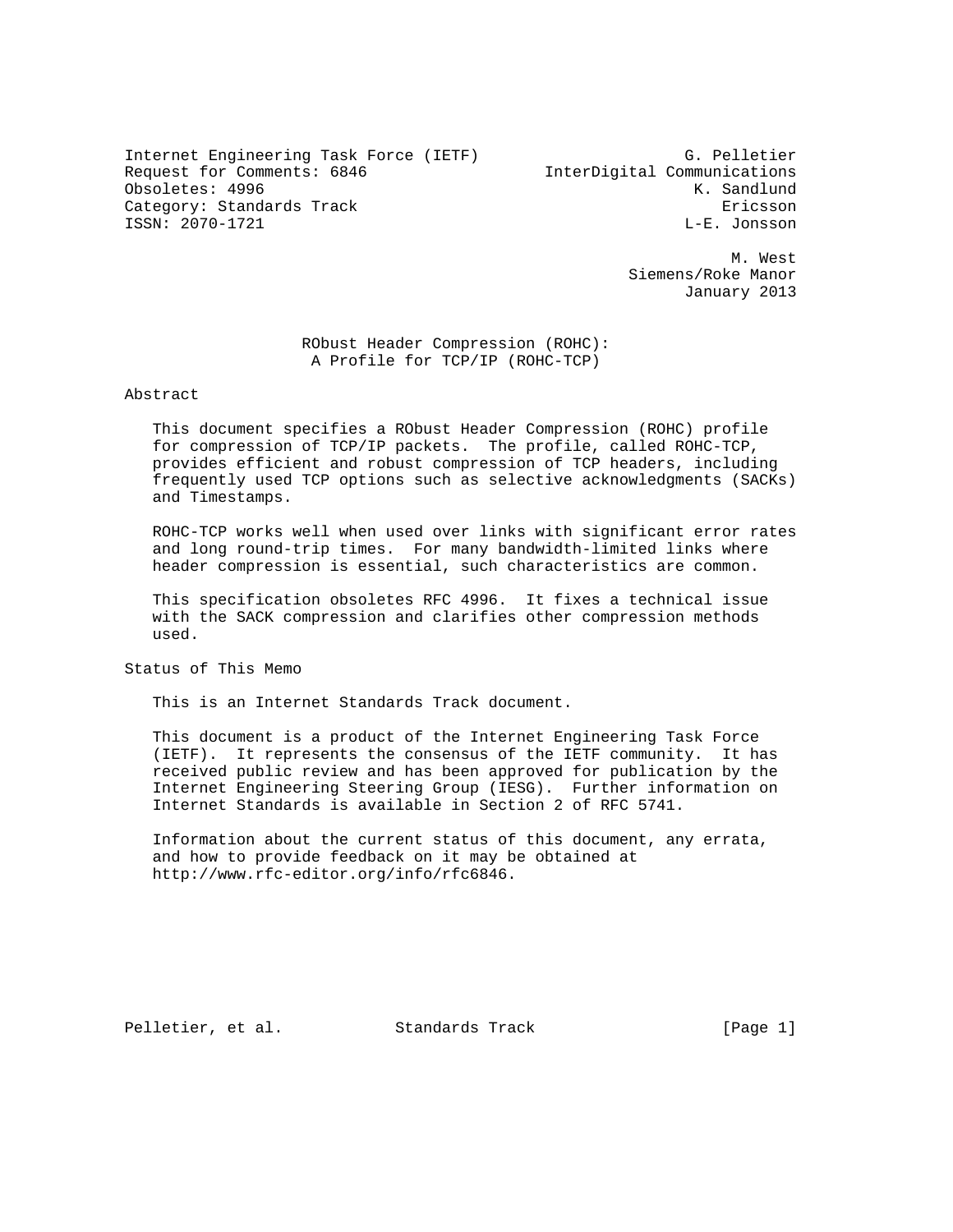Copyright Notice

 Copyright (c) 2013 IETF Trust and the persons identified as the document authors. All rights reserved.

 This document is subject to BCP 78 and the IETF Trust's Legal Provisions Relating to IETF Documents

 (http://trustee.ietf.org/license-info) in effect on the date of publication of this document. Please review these documents carefully, as they describe your rights and restrictions with respect to this document. Code Components extracted from this document must include Simplified BSD License text as described in Section 4.e of the Trust Legal Provisions and are provided without warranty as described in the Simplified BSD License.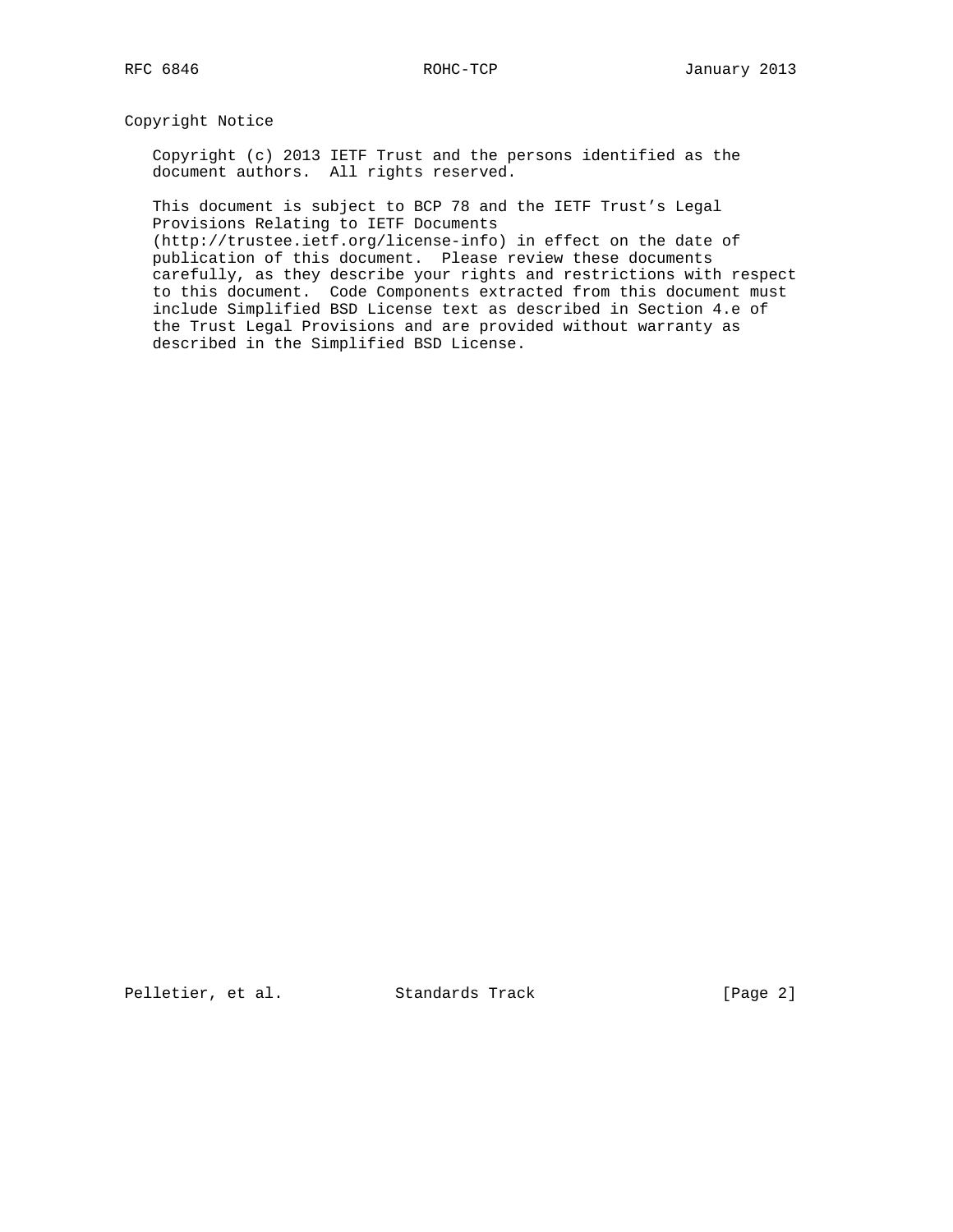| Table of Contents                                     |  |
|-------------------------------------------------------|--|
|                                                       |  |
|                                                       |  |
|                                                       |  |
| 3.1. Existing TCP/IP Header Compression Schemes 7     |  |
| 3.2. Classification of TCP/IP Header Fields 8         |  |
| 4. Overview of the TCP/IP Profile (Informative) 10    |  |
|                                                       |  |
| 4.2. Compressor and Decompressor Interactions 10      |  |
|                                                       |  |
| 4.2.2. Decompressor Feedback 11                       |  |
| 4.3. Packet Formats and Encoding Methods 11           |  |
| 4.3.1. Compressing TCP Options 11                     |  |
| 4.3.2. Compressing Extension Headers 11               |  |
| 4.4. Expected Compression Ratios with ROHC-TCP 12     |  |
| 5. Compressor and Decompressor Logic (Normative) 13   |  |
|                                                       |  |
|                                                       |  |
| 5.2.1.1. Optimistic Approach 14                       |  |
| 5.2.1.2. Periodic Context Refreshes 14                |  |
|                                                       |  |
| 5.2.2.1. Optional Acknowledgments (ACKs) 14           |  |
| 5.2.2.2. Negative Acknowledgments (NACKs) 15          |  |
|                                                       |  |
|                                                       |  |
| 5.3.1. Decompressor States and Logic 16               |  |
| 5.3.1.1. Reconstruction and Verification 16           |  |
| 5.3.1.2. Detecting Context Damage 17                  |  |
| 5.3.1.3. No Context (NC) State 18                     |  |
| 5.3.1.4. Static Context (SC) State 18                 |  |
| 5.3.1.5. Full Context (FC) State 19                   |  |
|                                                       |  |
|                                                       |  |
|                                                       |  |
|                                                       |  |
| 6.1.1. Master Sequence Number (MSN) 20                |  |
|                                                       |  |
| 6.1.3. Explicit Congestion Notification (ECN) 22      |  |
|                                                       |  |
| 6.3. Compressing TCP Options with List Compression 24 |  |
|                                                       |  |
| 6.3.2. Table-Based Item Compression 26                |  |
| 6.3.3. Encoding of Compressed Lists 26                |  |
|                                                       |  |
| 6.3.5. Compressed Lists in Dynamic Chain 30           |  |
| 6.3.6. Irregular Chain Items for TCP Options 30       |  |

Pelletier, et al. Standards Track [Page 3]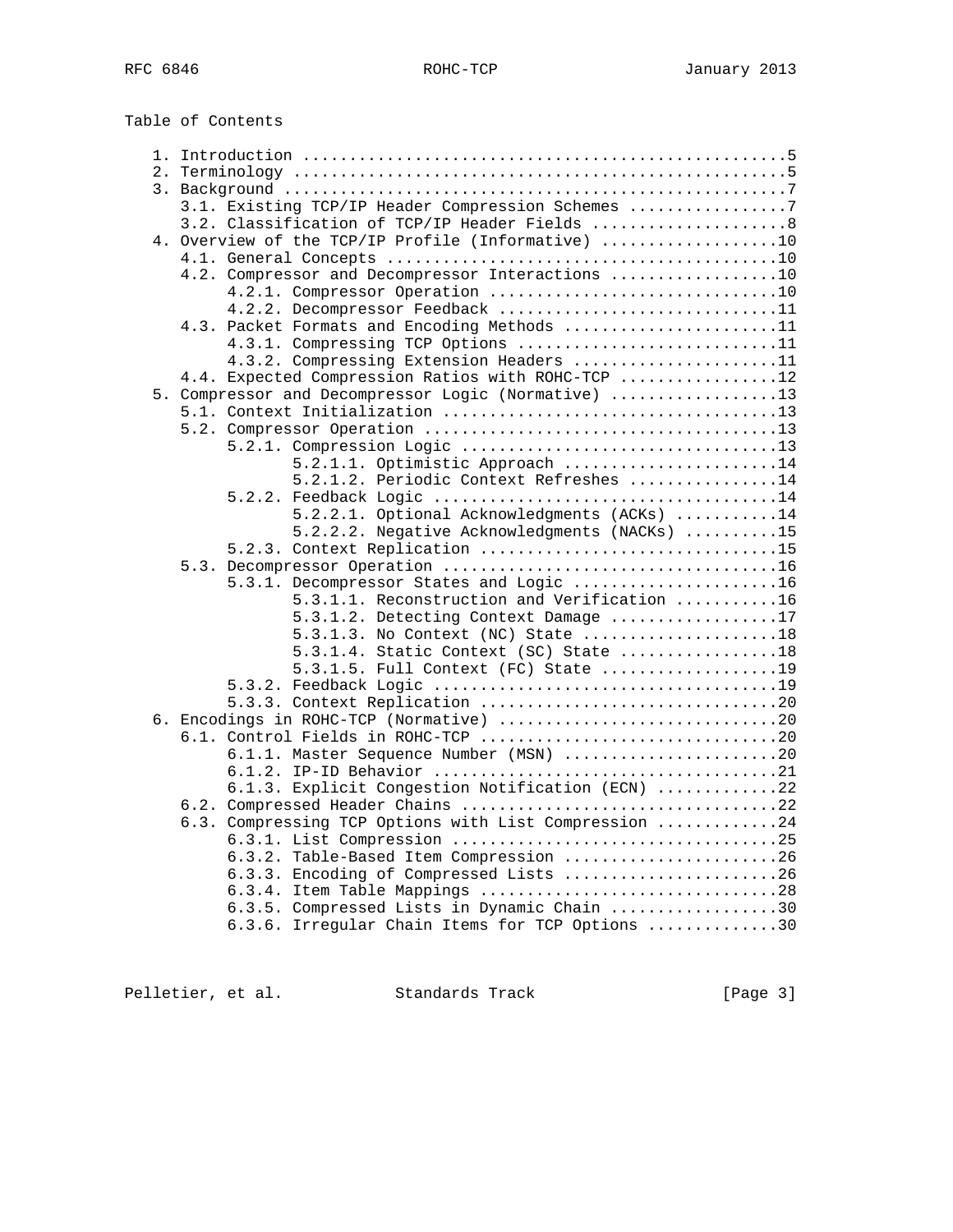|  | 6.3.7. Replication of TCP Options 30                 |  |
|--|------------------------------------------------------|--|
|  | 6.4. Profile-Specific Encoding Methods 31            |  |
|  | 6.4.1. inferred_ip_v4_header_checksum 31             |  |
|  | 6.4.2. inferred_mine_header_checksum 31              |  |
|  | 6.4.3. inferred_ip_v4_length 32                      |  |
|  | 6.4.4. inferred_ip_v6_length 32                      |  |
|  |                                                      |  |
|  | 6.4.6. baseheader_extension_headers 33               |  |
|  | 6.4.7. baseheader_outer_headers 34                   |  |
|  | 6.4.8. Scaled Encoding of Fields 34                  |  |
|  | 6.4.8.1. Scaled TCP Sequence Number Encoding 35      |  |
|  | 6.4.8.2. Scaled Acknowledgment Number Encoding 35    |  |
|  | 6.5. Encoding Methods with External Parameters 36    |  |
|  |                                                      |  |
|  | 7.1. Initialization and Refresh (IR) Packets 38      |  |
|  | 7.2. Context Replication (IR-CR) Packets 40          |  |
|  |                                                      |  |
|  |                                                      |  |
|  | 8.1. Design Rationale for Compressed Base Headers 44 |  |
|  | 8.2. Formal Definition of Header Formats 47          |  |
|  | 8.3. Feedback Formats and Options 88                 |  |
|  |                                                      |  |
|  |                                                      |  |
|  | 8.3.2.1. The REJECT Option 89                        |  |
|  | The MSN-NOT-VALID Option 90<br>8.3.2.2.              |  |
|  | The MSN Option 90<br>8.3.2.3.                        |  |
|  | 8.3.2.4. The CONTEXT_MEMORY Feedback Option 91       |  |
|  | 8.3.2.5. Unknown Option Types 91                     |  |
|  |                                                      |  |
|  |                                                      |  |
|  |                                                      |  |
|  |                                                      |  |
|  |                                                      |  |
|  |                                                      |  |
|  |                                                      |  |
|  |                                                      |  |
|  |                                                      |  |

Pelletier, et al. Standards Track [Page 4]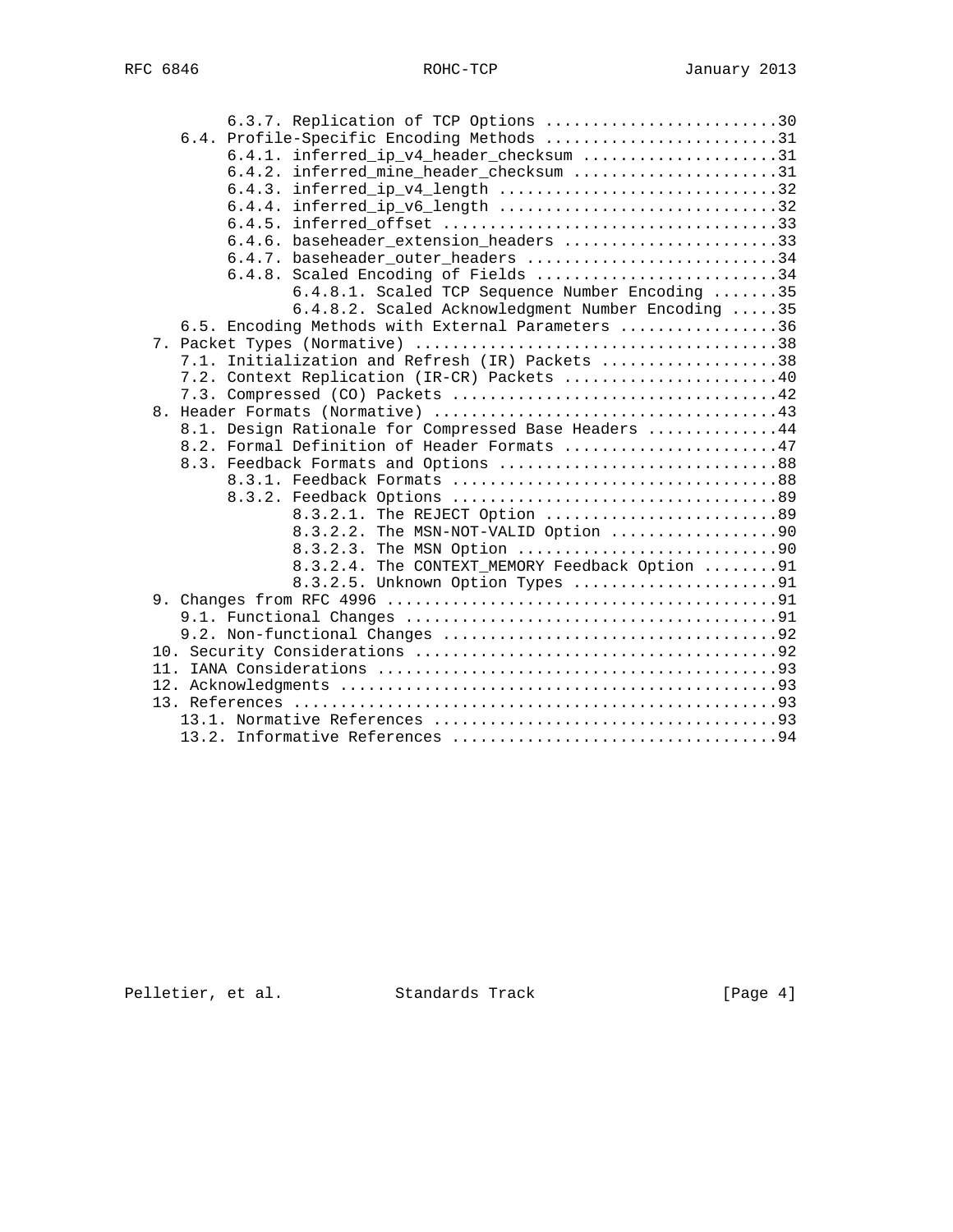# 1. Introduction

 There are several reasons to perform header compression on low- or medium-speed links for TCP/IP traffic, and these have already been discussed in [RFC2507]. Additional considerations that make robustness an important objective for a TCP [RFC0793] compression scheme are introduced in [RFC4163]. Finally, existing TCP/IP header compression schemes ([RFC1144], [RFC2507]) are limited in their handling of the TCP options field and cannot compress the headers of handshaking packets (SYNs and FINs).

 It is thus desirable for a header compression scheme to be able to handle loss on the link between the compression and decompression points as well as loss before the compression point. The header compression scheme also needs to consider how to efficiently compress short-lived TCP transfers and TCP options, such as selective acknowledgments (SACK) ([RFC2018], [RFC2883]) and Timestamps ([RFC1323]). TCP options that may be less frequently used do not necessarily need to be compressed by the protocol, and instead can be passed transparently without reducing the overall compression efficiency of other parts of the TCP header.

 The Robust Header Compression (ROHC) Working Group has developed a header compression framework on top of which various profiles can be defined for different protocol sets, or for different compression strategies. This document defines a TCP/IP compression profile for the ROHC framework [RFC5795], compliant with the requirements listed in [RFC4163].

 Specifically, it describes a header compression scheme for TCP/IP header compression (ROHC-TCP) that is robust against packet loss and that offers enhanced capabilities, in particular for the compression of header fields including TCP options. The profile identifier for TCP/IP compression is 0x0006.

2. Terminology

 The key words "MUST", "MUST NOT", "REQUIRED", "SHALL", "SHALL NOT", "SHOULD", "SHOULD NOT", "RECOMMENDED", "MAY", and "OPTIONAL" in this document are to be interpreted as described in [RFC2119].

 This document reuses some of the terminology found in [RFC5795]. In addition, this document uses or defines the following terms:

Pelletier, et al. Standards Track [Page 5]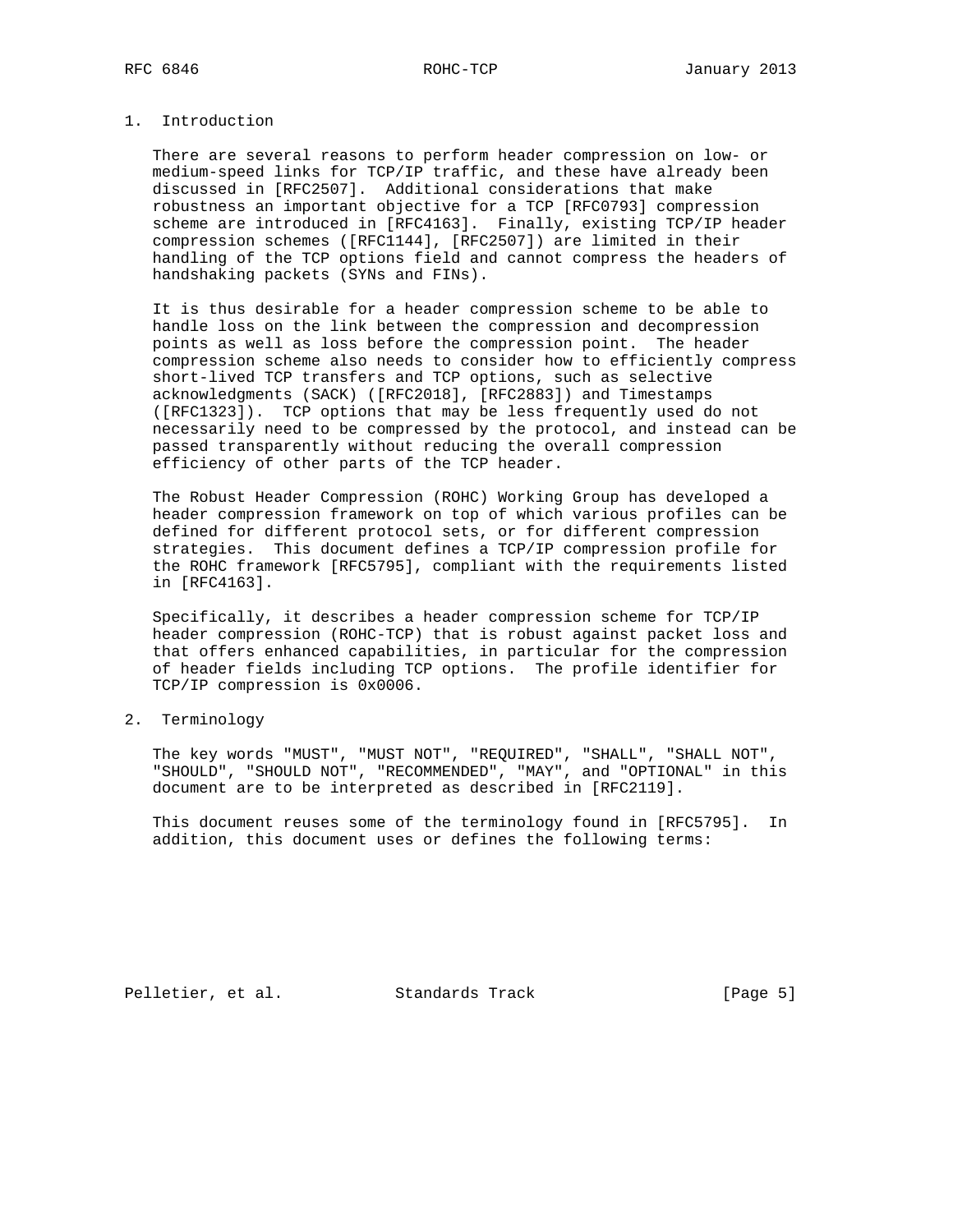Base context

 The base context is a context that has been validated by both the compressor and the decompressor. A base context can be used as the reference when building a new context using replication.

Base Context Identifier (Base CID)

 The Base CID is the CID that identifies the base context, from which information needed for context replication can be extracted.

Base header

 The Base header is a compressed representation of the innermost IP and TCP headers of the uncompressed packet.

Chaining of items

 A chain groups fields based on similar characteristics. ROHC-TCP defines chain items for static, dynamic, replicable, or irregular fields. Chaining is done by appending an item for each header, e.g., to the chain in their order of appearance in the uncompressed packet. Chaining is useful to construct compressed headers from an arbitrary number of any of the protocol headers for which ROHC-TCP defines a compressed format.

Context Replication (CR)

 Context replication is the mechanism that establishes and initializes a new context based on another existing valid context (a base context). This mechanism is introduced to reduce the overhead of the context establishment procedure, and is especially useful for compression of multiple short-lived TCP connections that may be occurring simultaneously or near-simultaneously.

ROHC-TCP packet types

 ROHC-TCP uses three different packet types: the Initialization and Refresh (IR) packet type, the Context Replication (IR-CR) packet type, and the Compressed packet (CO) type.

Short-lived TCP transfer

 Short-lived TCP transfers refer to TCP connections transmitting only small amounts of packets for each single connection.

Pelletier, et al. Standards Track [Page 6]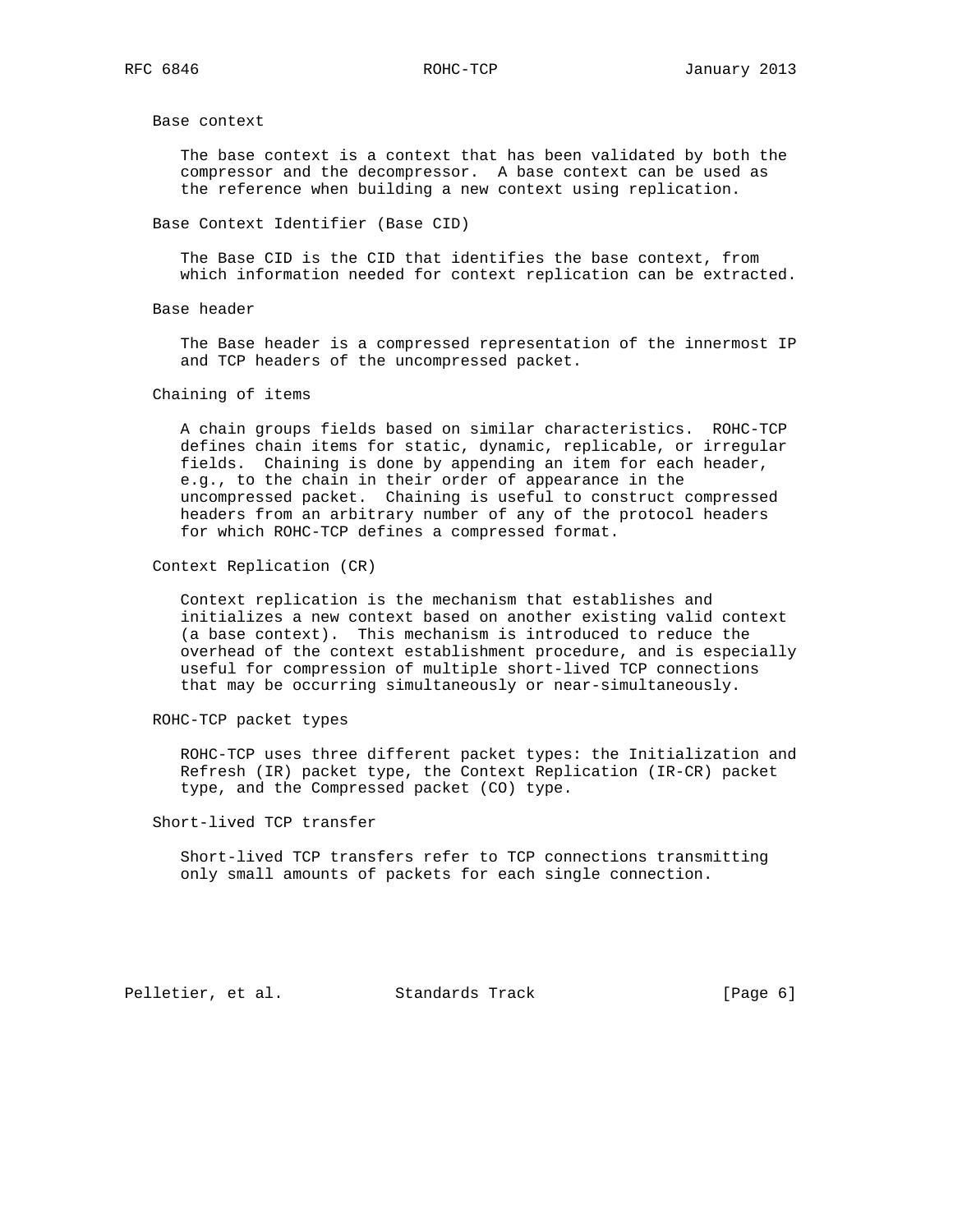3. Background

 This section provides some background information on TCP/IP header compression. The fundamentals of general header compression can be found in [RFC5795]. In the following subsections, two existing TCP/IP header compression schemes are first described along with a discussion of their limitations, followed by the classification of TCP/IP header fields. Finally, some of the characteristics of short lived TCP transfers are summarized.

A behavior analysis of TCP/IP header fields is found in [RFC4413].

#### 3.1. Existing TCP/IP Header Compression Schemes

 Compressed TCP (CTCP) and IP Header Compression (IPHC) are two different schemes that may be used to compress TCP/IP headers. Both schemes transmit only the differences from the previous header in order to reduce the size of the TCP/IP header.

 The CTCP [RFC1144] compressor detects transport-level retransmissions and sends a header that updates the context completely when they occur. While CTCP works well over reliable links, it is vulnerable when used over less reliable links as even a single packet loss results in loss of synchronization between the compressor and the decompressor. This in turn leads to the TCP receiver discarding all remaining packets in the current window because of a checksum error. This effectively prevents the TCP fast retransmit algorithm [RFC5681] from being triggered. In such a case, the compressor must wait until TCP times out and retransmits a packet to resynchronize.

 To reduce the errors due to the inconsistent contexts between compressor and decompressor when compressing TCP, IPHC [RFC2507] improves somewhat on CTCP by augmenting the repair mechanism of CTCP with a local repair mechanism called TWICE and with a link-layer mechanism based on negative acknowledgments to request a header that updates the context.

 The TWICE algorithm assumes that only the Sequence Number field of TCP segments is changing with the deltas between consecutive packets being constant in most cases. This assumption is, however, not always true, especially when TCP Timestamps and SACK options are used.

 The full header request mechanism requires a feedback channel that may be unavailable in some circumstances. This channel is used to explicitly request that the next packet be sent with an uncompressed header to allow resynchronization without waiting for a TCP timeout.

Pelletier, et al. Standards Track [Page 7]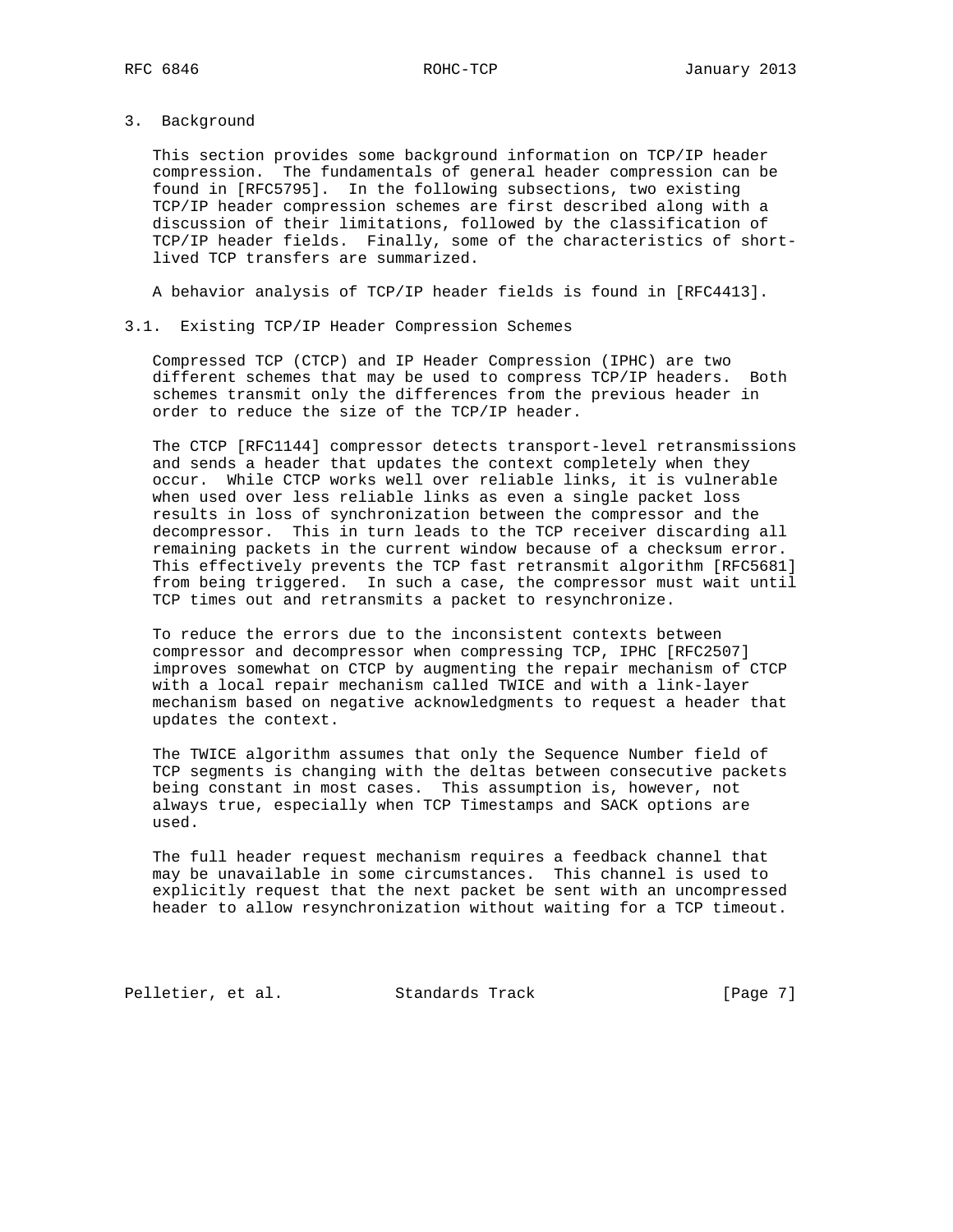In addition, this mechanism does not perform well on links with long round-trip times.

 Both CTCP and IPHC are also limited in their handling of the TCP options field. For IPHC, any change in the options field (caused by Timestamps or SACK, for example) renders the entire field uncompressible, while for CTCP, such a change in the options field effectively disables TCP/IP header compression altogether.

 Finally, existing TCP/IP compression schemes do not compress the headers of handshaking packets (SYNs and FINs). Compressing these packets may greatly improve the overall header compression ratio for the cases where many short-lived TCP connections share the same channel.

#### 3.2. Classification of TCP/IP Header Fields

 Header compression is possible due to the fact that there is much redundancy between header field values within packets, especially between consecutive packets. To utilize these properties for TCP/IP header compression, it is important to understand the change patterns of the various header fields.

 All fields of the TCP/IP packet header have been classified in detail in [RFC4413]. The main conclusion is that most of the header fields can easily be compressed away since they seldom or never change. The following fields do, however, require more sophisticated mechanisms:

| - IPv4 Identification (16 bits) - IP-ID |                                    |
|-----------------------------------------|------------------------------------|
| - TCP Sequence Number (32 bits) - SN    |                                    |
| - TCP Acknowledgment Number (32 bits)   |                                    |
| - TCP Reserved                          | $(4 \text{ bits})$                 |
| - TCP ECN flags                         | $(2 \text{ bits})$ - ECN           |
| - TCP Window                            | (16 bits)                          |
| - TCP Options                           |                                    |
| o Maximum Segment Size (32 bits) - MSS  |                                    |
| o Window Scale <b>Scale</b>             | $(24 \text{ bits}) - WSCALE$       |
| o SACK Permitted                        | $(16 \text{ bits})$                |
| o TCP SACK                              | (80, 144, 208, or 272 bits) - SACK |
| o TCP Timestamp                         | $(80 \text{ bits}) - TS$           |

 The assignment of IP-ID values can be done in various ways, usually one of sequential, sequential jump, or random, as described in Section 4.1.3 of [RFC4413]. Some IPv4 stacks do use a sequential assignment when generating IP-ID values but do not transmit the contents of this field in network byte order; instead, it is sent with the two octets reversed. In this case, the compressor can

Pelletier, et al. Standards Track [Page 8]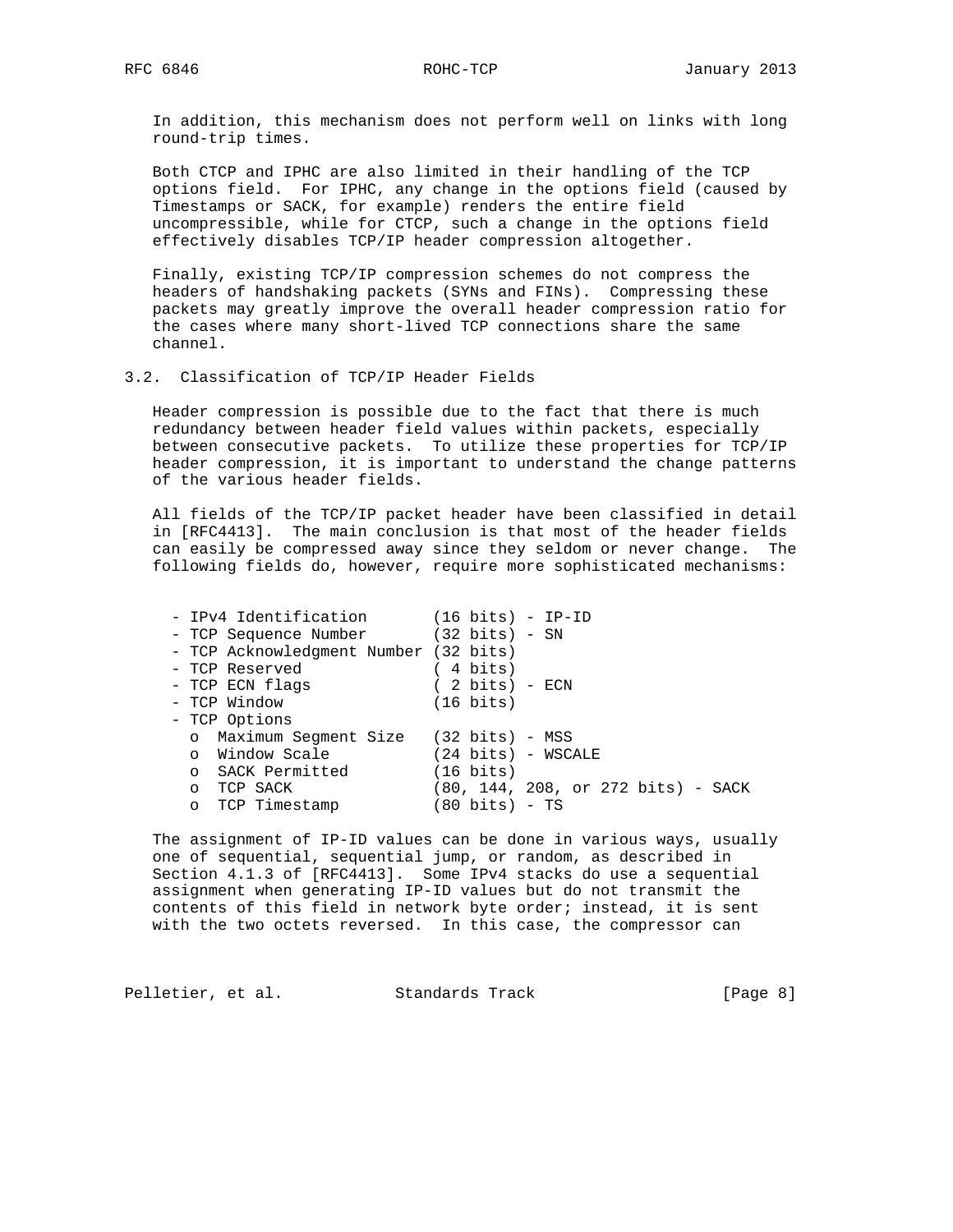compress the IP-ID field after swapping the bytes. Consequently, the decompressor also swaps the bytes of the IP-ID after decompression to regenerate the original IP-ID. With respect to TCP compression, the analysis in [RFC4413] reveals that there is no obvious candidate among the TCP fields suitable to infer the IP-ID.

 The change pattern of several TCP fields (Sequence Number, Acknowledgment Number, Window, etc.) is very hard to predict. Of particular importance to a TCP/IP header compression scheme is the understanding of the sequence and acknowledgment numbers [RFC4413].

 Specifically, the TCP Sequence Number can be anywhere within a range defined by the TCP Window at any point on the path (i.e., wherever a compressor might be deployed). Missing packets or retransmissions can cause the TCP Sequence Number to fluctuate within the limits of this window. The TCP Window also bounds the jumps in acknowledgment number.

 Another important behavior of the TCP/IP header is the dependency between the sequence number and the acknowledgment number. TCP connections can be either near-symmetrical or show a strong asymmetrical bias with respect to the data traffic. In the latter case, the TCP connections mainly have one-way traffic (Web browsing and file downloading, for example). This means that on the forward path (from server to client), only the sequence number is changing while the acknowledgment number remains constant for most packets; on the backward path (from client to server), only the acknowledgment number is changing and the sequence number remains constant for most packets. A compression scheme for TCP should thus have packet formats suitable for either cases, i.e., packet formats that can carry either only sequence number bits, only acknowledgment number bits, or both.

 In addition, TCP flows can be short-lived transfers. Short-lived TCP transfers will degrade the performance of header compression schemes that establish a new context by initially sending full headers. Multiple simultaneous or near simultaneous TCP connections may exhibit much similarity in header field values and context values among each other, which would make it possible to reuse information between flows when initializing a new context. A mechanism to this end, context replication [RFC4164], makes the context establishment step faster and more efficient, by replicating part of an existing context to a new flow. The conclusion from [RFC4413] is that part of the IP sub-context, some TCP fields, and some context values can be replicated since they seldom change or change with only a small jump.

Pelletier, et al. Standards Track [Page 9]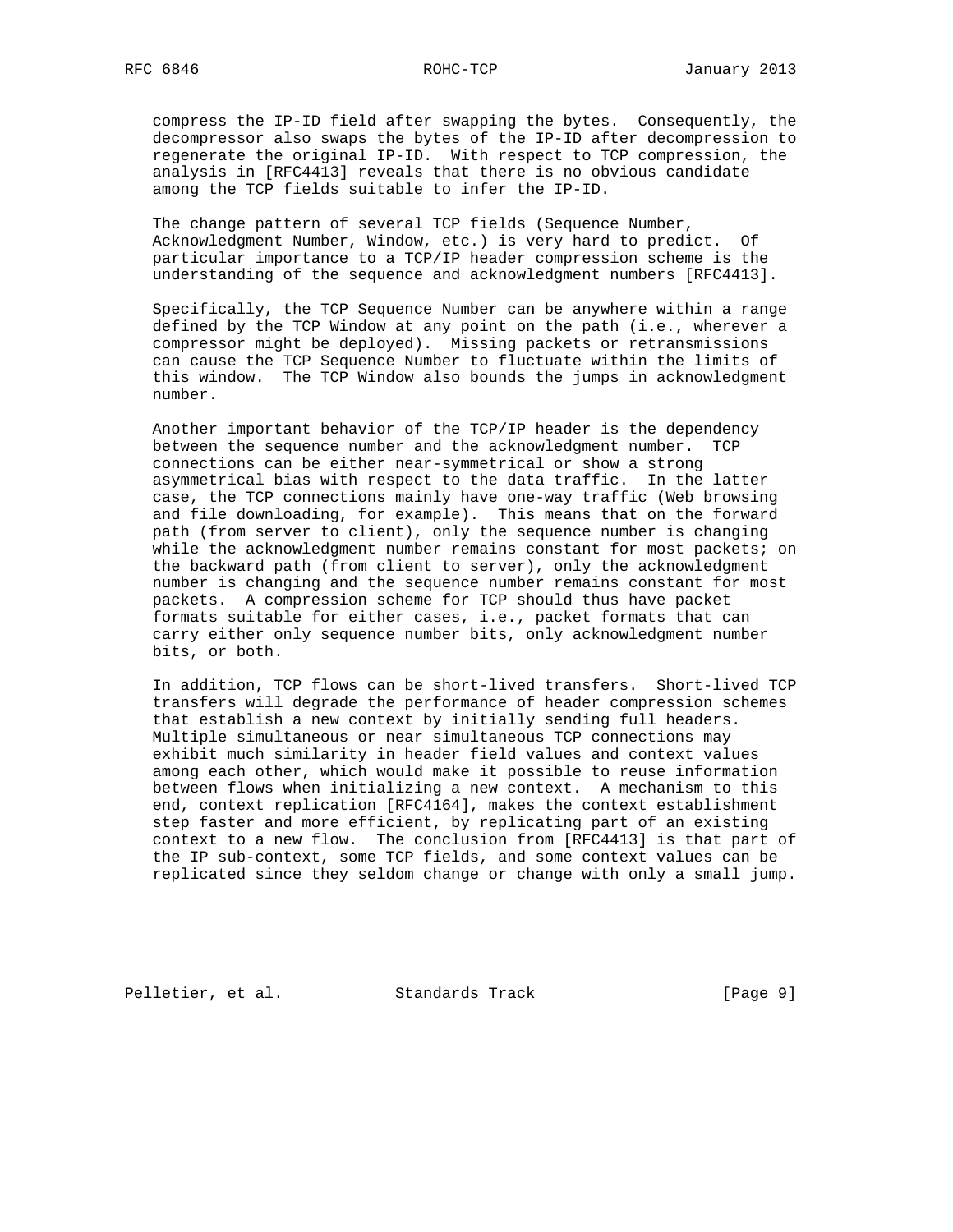ROHC-TCP also compresses the following headers: IPv6 Destination Options header [RFC2460], IPv6 Routing header [RFC2460], IPv6 Hop-by- Hop Options header [RFC2460], Authentication Header (AH) [RFC4302], Generic Routing Encapsulation (GRE) [RFC2784][RFC2890], and the Minimal Encapsulation (MINE) header [RFC2004].

 Headers specific to Mobile IP (for IPv4 or IPv6) do not receive any special treatment in this document, for reasons similar to those described in [RFC3095].

- 4. Overview of the TCP/IP Profile (Informative)
- 4.1. General Concepts

 ROHC-TCP uses the ROHC protocol as described in [RFC5795]. ROHC-TCP supports context replication as defined in [RFC4164]. Context replication can be particularly useful for short-lived TCP flows [RFC4413].

- 4.2. Compressor and Decompressor Interactions
- 4.2.1. Compressor Operation

 Header compression with ROHC can be conceptually characterized as the interaction of a compressor with a decompressor state machine. The compressor's task is to minimally send the information needed to successfully decompress a packet, based on a certain confidence regarding the state of the decompressor context.

 For ROHC-TCP compression, the compressor normally starts compression with the initial assumption that the decompressor has no useful information to process the new flow, and sends Initialization and Refresh (IR) packets. Alternatively, the compressor may also support Context Replication (CR) and use IR-CR packets [RFC4164], which attempts to reuse context information related to another flow.

 The compressor can then adjust the compression level based on its confidence that the decompressor has the necessary information to successfully process the Compressed (CO) packets that it selects. In other words, the task of the compressor is to ensure that the decompressor operates in the state that allows decompression of the most efficient CO packet(s), and to allow the decompressor to move to that state as soon as possible otherwise.

Pelletier, et al. Standards Track [Page 10]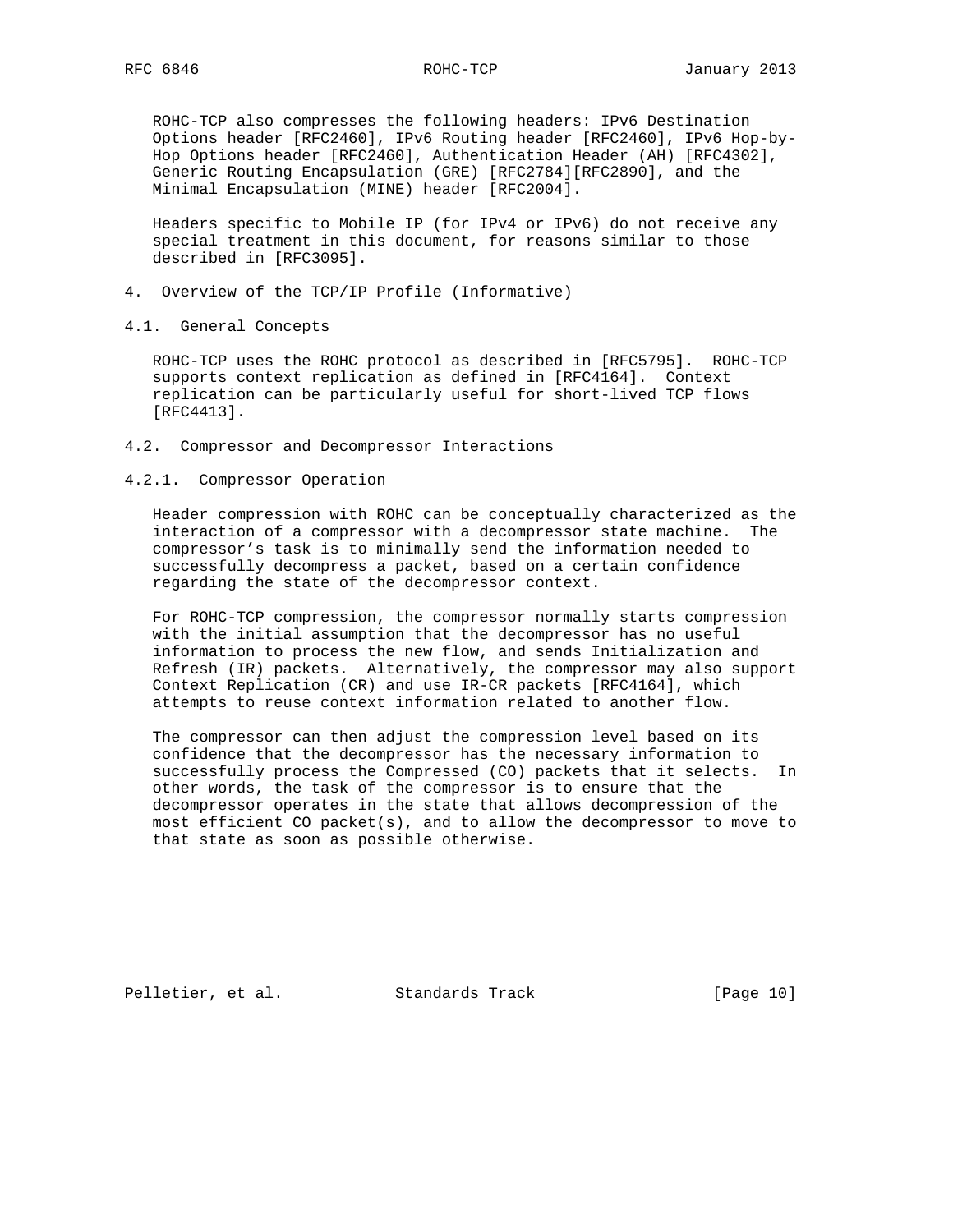### 4.2.2. Decompressor Feedback

 The ROHC-TCP profile can be used in environments with or without feedback capabilities from decompressor to compressor. ROHC-TCP, however, assumes that if a ROHC feedback channel is available and if this channel is used at least once by the decompressor for a specific ROHC-TCP context, this channel will be used during the entire compression operation for that context. If the feedback channel disappears, compression should be restarted.

 The reception of either positive acknowledgments (ACKs) or negative acknowledgments (NACKs) establishes the feedback channel from the decompressor for the context for which the feedback was received. Once there is an established feedback channel for a specific context, the compressor should make use of this feedback to estimate the current state of the decompressor. This helps in increasing the compression efficiency by providing the information needed for the compressor to achieve the necessary confidence level.

 The ROHC-TCP feedback mechanism is limited in its applicability by the number of (least significant bit (LSB) encoded) master sequence number (MSN) (see Section 6.1.1) bits used in the FEEDBACK-2 format (see Section 8.3). It is not suitable for a decompressor to use feedback altogether where the MSN bits in the feedback could wrap around within one round-trip time. Instead, unidirectional operation -- where the compressor periodically sends larger context-updating packets -- is more appropriate.

4.3. Packet Formats and Encoding Methods

 The packet formats and encoding methods used for ROHC-TCP are defined using the formal notation [RFC4997]. The formal notation is used to provide an unambiguous representation of the packet formats and a clear definition of the encoding methods.

4.3.1. Compressing TCP Options

 The TCP options in ROHC-TCP are compressed using a list compression encoding that allows option content to be established so that TCP options can be added to the context without having to send all TCP options uncompressed.

#### 4.3.2. Compressing Extension Headers

 ROHC-TCP compresses the extension headers as listed in Section 3.2. These headers are treated exactly as other headers and thus have a static chain, a dynamic chain, an irregular chain, and a chain for context replication (Section 6.2).

Pelletier, et al. Standards Track [Page 11]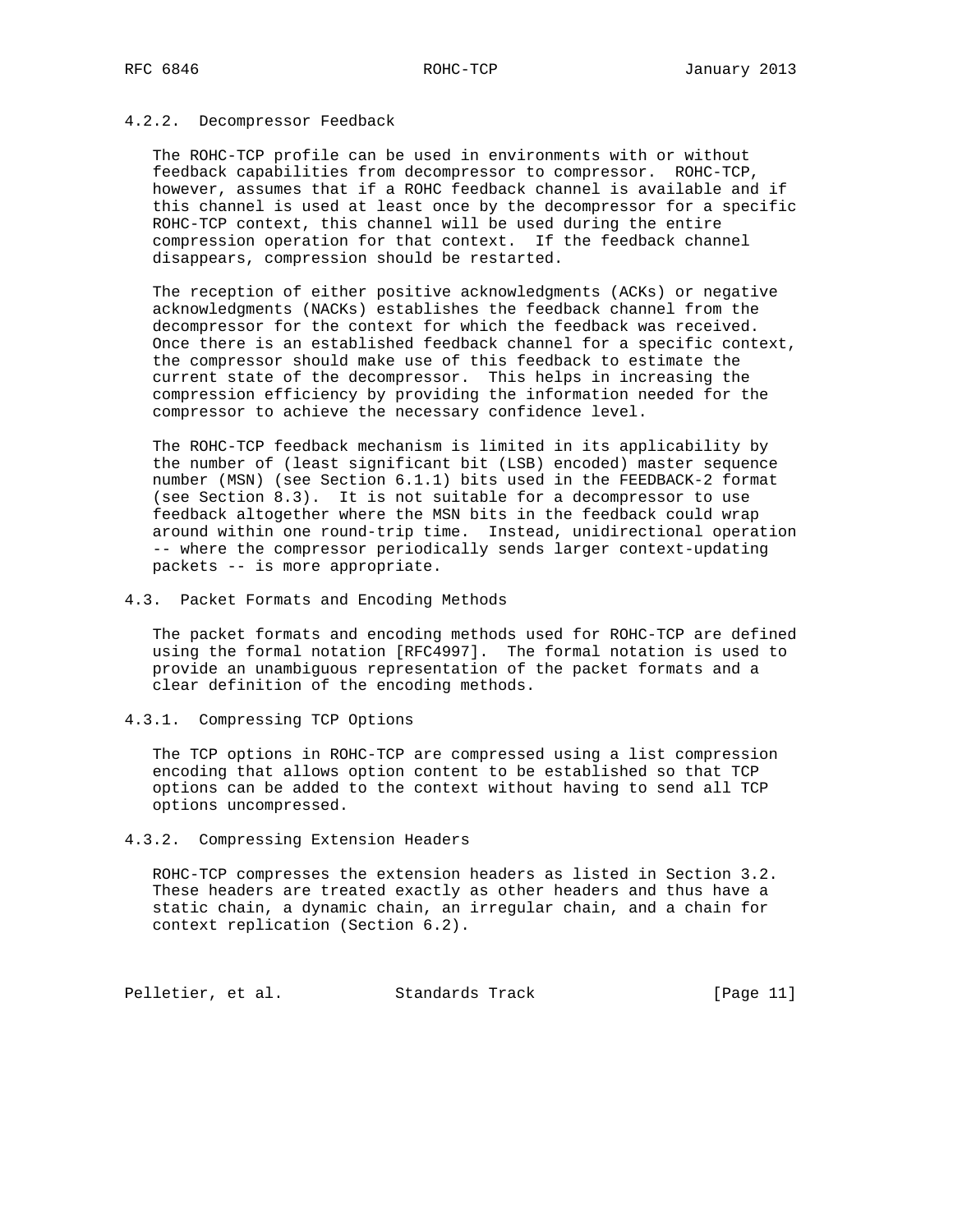This means that headers appearing in or disappearing from the flow being compressed will lead to changes to the static chain. However, the change pattern of extension headers is not deemed to impair compression efficiency with respect to this design strategy.

# 4.4. Expected Compression Ratios with ROHC-TCP

 The following table illustrates typical compression ratios that can be expected when using ROHC-TCP and IPHC [RFC2507].

 The figures in the table assume that the compression context has already been properly initialized. For the TS option, the Timestamp is assumed to change with small values. All TCP options include a suitable number of No Operation (NOP) options [RFC0793] for padding and/or alignment. Finally, in the examples for IPv4, a sequential IP-ID behavior is assumed.

|                 |      |      |          | Total Header Size (octets) |     |  |
|-----------------|------|------|----------|----------------------------|-----|--|
|                 |      |      | ROHC-TCP | IPHC                       |     |  |
|                 | Unc. | DATA | ACK      | DATA                       | ACK |  |
| $IPV4+TCP+TS$   | 52   | 8    | 8        | 18                         | 18  |  |
| $IPv4+TCP+TS$   | 52   |      | 6        | 16                         | 16  |  |
| IPv6+TCP+TS     | 72   | 8    |          | 18                         | 18  |  |
| IPv6+TCP+no opt | 60   | 6    | 5        | Б                          | 6   |  |
| IPv6+TCP+SACK   | 80   |      | 15       |                            | 80  |  |
| IPv6+TCP+SACK   | 80   |      |          |                            | 26  |  |

(1) The payload size of the data stream is constant.

- (2) The SACK option appears in the header, but was not present in the previous packet. Two SACK blocks are assumed.
- (3) The SACK option appears in the header, and was also present in the previous packet (with different SACK blocks). Two SACK blocks are assumed.

 The table below illustrates the typical initial compression ratios for ROHC-TCP and IPHC. The data stream in the example is assumed to be IPv4+TCP, with a sequential behavior for the IP-ID. The following options are assumed present in the SYN packet: TS, MSS, and WSCALE, with an appropriate number of NOP options.

|                  |      | Total Header Size (octets) |       |  |
|------------------|------|----------------------------|-------|--|
|                  | Unc. | ROHC-TCP                   | T PHC |  |
| 1st packet (SYN) | 60.  | 49                         | 60    |  |
| 2nd packet       | 52   | 12                         | 52    |  |

 The figures in the table assume that the compressor has received an acknowledgment from the decompressor before compressing the second packet, which can be expected when feedback is used in ROHC-TCP.

Pelletier, et al. Standards Track [Page 12]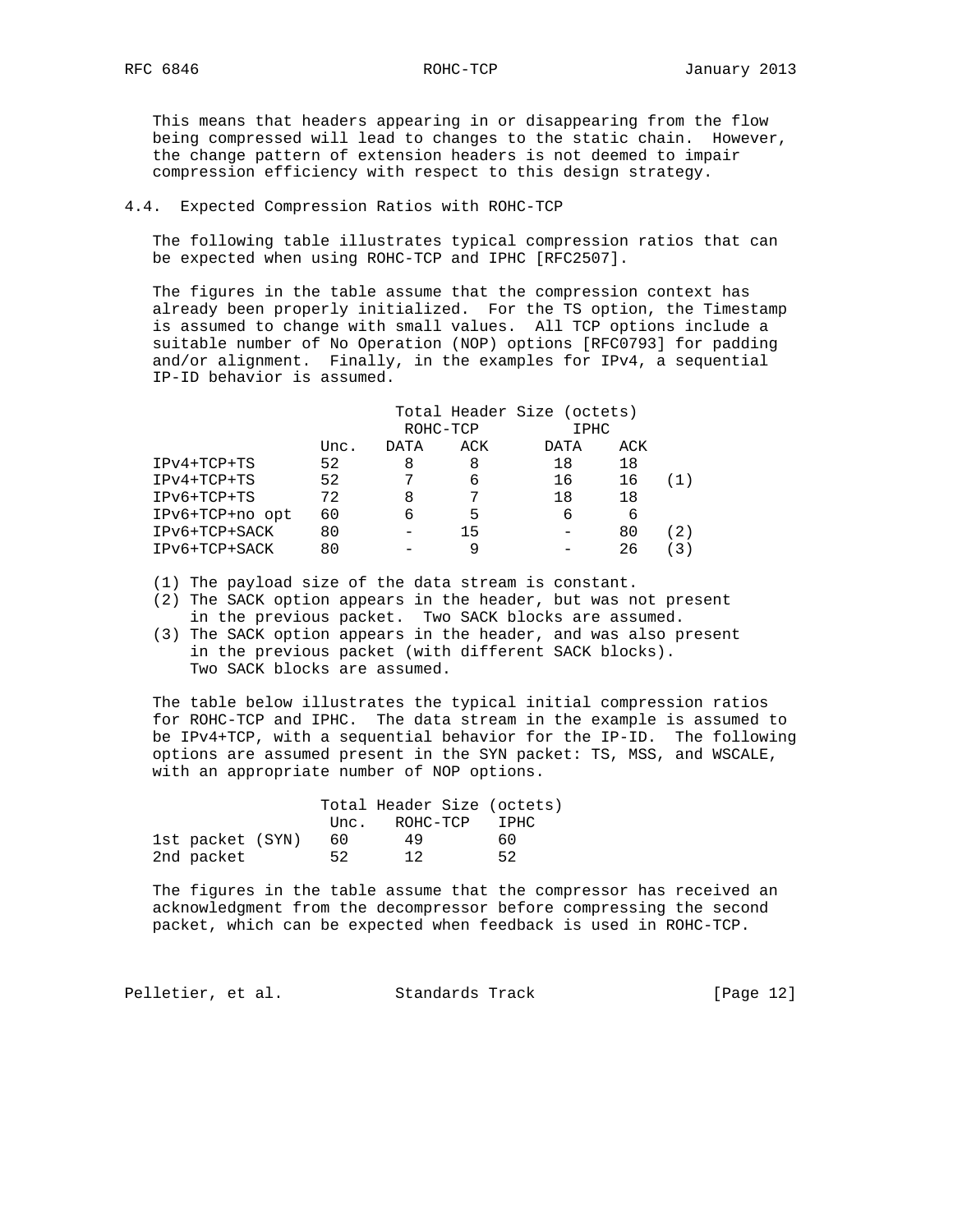This is because in the most common case, the TCP ACKs are expected to take the same return path, and because TCP does not send more packets until the TCP SYN packet has been acknowledged.

- 5. Compressor and Decompressor Logic (Normative)
- 5.1. Context Initialization

 The static context of ROHC-TCP flows can be initialized in either of two ways:

- 1. By using an IR packet as in Section 7.1, where the profile number is 0x06 and the static chain ends with the static part of a TCP header.
- 2. By replicating an existing context using the mechanism defined by [RFC4164]. This is done with the IR-CR packet defined in Section 7.2, where the profile number is 0x06.
- 5.2. Compressor Operation
- 5.2.1. Compression Logic

 The task of the compressor is to determine what data must be sent when compressing a TCP/IP packet, so that the decompressor can successfully reconstruct the original packet based on its current state. The selection of the type of compressed header to send thus depends on a number of factors, including:

- o The change behavior of header fields in the flow, e.g., conveying the necessary information within the restrictions of the set of available packet formats.
- o The compressor's level of confidence regarding decompressor state, e.g., by selecting header formats updating the same type of information for a number of consecutive packets or from the reception of decompressor feedback (ACKs and/or NACKs).
- o Additional robustness required for the flow, e.g., periodic refreshes of static and dynamic information using IR and IR-DYN packets when decompressor feedback is not expected.

 The impact of these factors on the compressor's packet type selection is described in more detail in the following subsections.

Pelletier, et al. Standards Track [Page 13]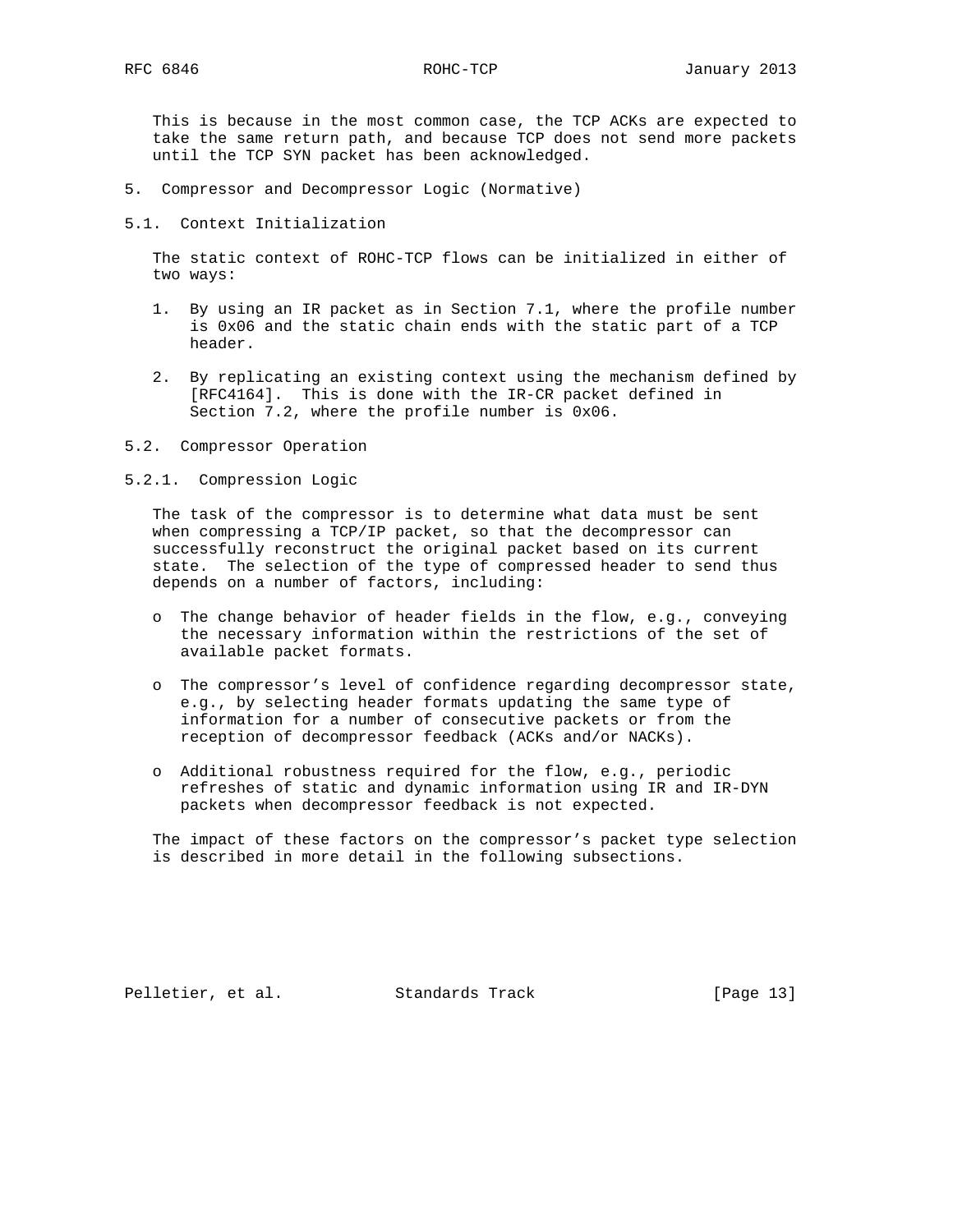In this section, a "higher compression state" means that less data will be sent in compressed packets, i.e., smaller compressed headers are used, while a lower compression state means that a larger amount of data will be sent using larger compressed headers.

# 5.2.1.1. Optimistic Approach

 The optimistic approach is the principle by which a compressor sends the same type of information for a number of packets (consecutively or not) until it is fairly confident that the decompressor has received the information. The optimistic approach is useful to ensure robustness when ROHC-TCP is used to compress packets over lossy links.

 Therefore, if field X in the uncompressed packet changes value, the compressor MUST use a packet type that contains an encoding for field X until it has gained confidence that the decompressor has received at least one packet containing the new value for X. The compressor SHOULD choose a compressed format with the smallest header that can convey the changes needed to fulfill the optimistic approach condition used.

# 5.2.1.2. Periodic Context Refreshes

 When the optimistic approach is used, there will always be a possibility of decompression failures since the decompressor may not have received sufficient information for correct decompression.

 Therefore, until the decompressor has established a feedback channel, the compressor SHOULD periodically move to a lower compression state and send IR and/or IR-DYN packets. These refreshes can be based on timeouts, on the number of compressed packets sent for the flow, or any other strategy specific to the implementation. Once the feedback channel is established, the decompressor MAY stop performing periodic refreshes.

# 5.2.2. Feedback Logic

 The semantics of feedback messages, acknowledgments (ACKs) and negative acknowledgments (NACKs or STATIC-NACKs), are defined in Section 5.2.4.1 of [RFC5795].

## 5.2.2.1. Optional Acknowledgments (ACKs)

 The compressor MAY use acknowledgment feedback (ACKs) to move to a higher compression state.

Pelletier, et al. Standards Track [Page 14]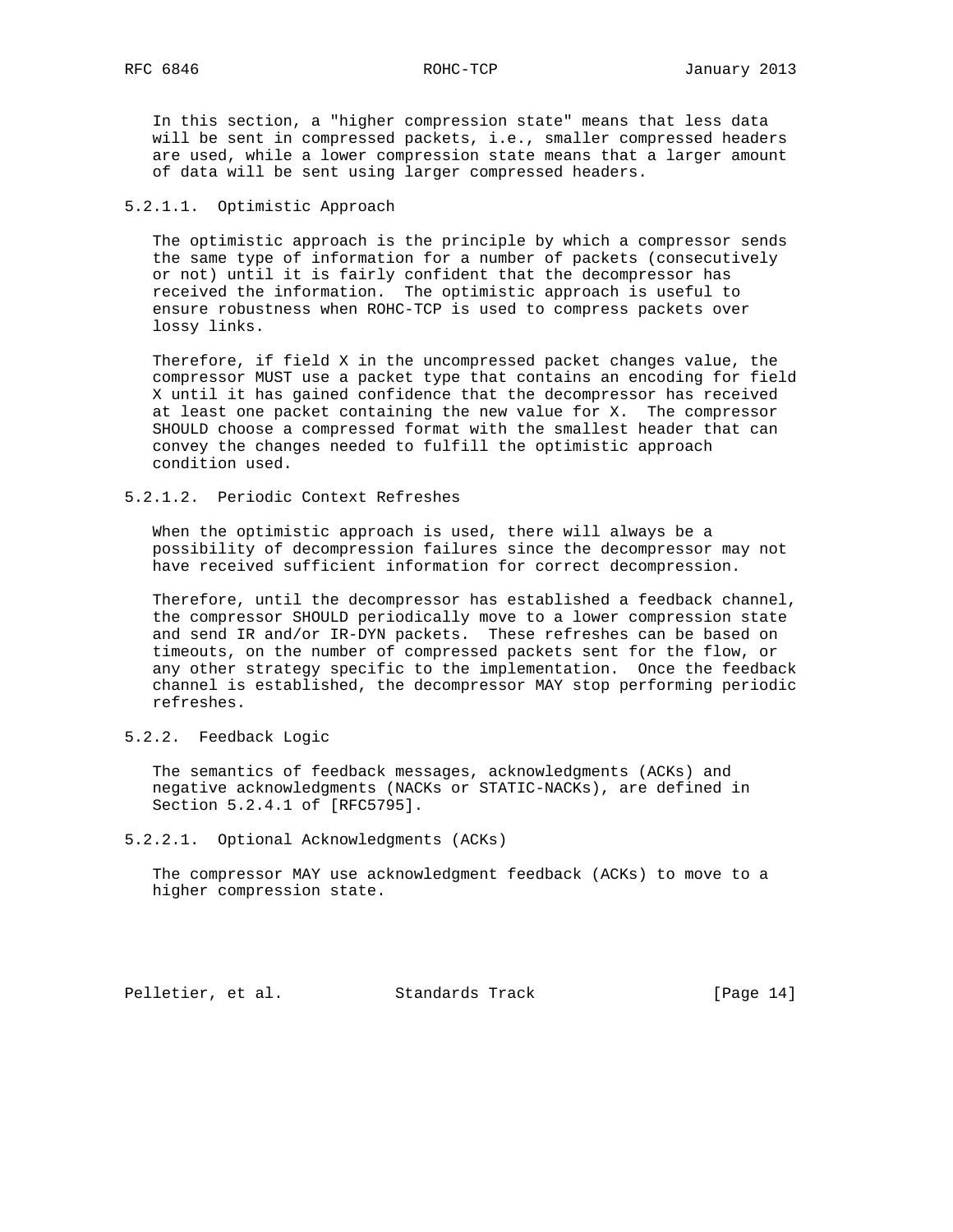Upon reception of an ACK for a context-updating packet, the compressor obtains confidence that the decompressor has received the acknowledged packet and that it has observed changes in the packet flow up to the acknowledged packet.

 This functionality is optional, so a compressor MUST NOT expect to get such ACKs, even if a feedback channel is available and has been established for that flow.

5.2.2.2. Negative Acknowledgments (NACKs)

 The compressor uses feedback from the decompressor to move to a lower compression state (NACKs).

- On reception of a NACK feedback, the compressor SHOULD:
- o assume that only the static part of the decompressor is valid, and
- o re-send all dynamic information (via an IR or IR-DYN packet) the next time it compresses a packet for the indicated flow

 unless it has confidence that information sent after the packet being acknowledged already provides a suitable response to the NACK feedback. In addition, the compressor MAY use a CO packet carrying a 7-bit Cyclic Redundancy Check (CRC) if it can determine with enough confidence what information provides a suitable response to the NACK feedback.

On reception of a STATIC-NACK feedback, the compressor SHOULD:

- o assume that the decompressor has no valid context, and
- o re-send all static and all dynamic information (via an IR packet) the next time it compresses a packet for the indicated flow

 unless it has confidence that information sent after the packet that is being acknowledged already provides a suitable response to the STATIC-NACK feedback.

5.2.3. Context Replication

 A compressor MAY support context replication by implementing the additional compression and feedback logic defined in [RFC4164].

Pelletier, et al. Standards Track [Page 15]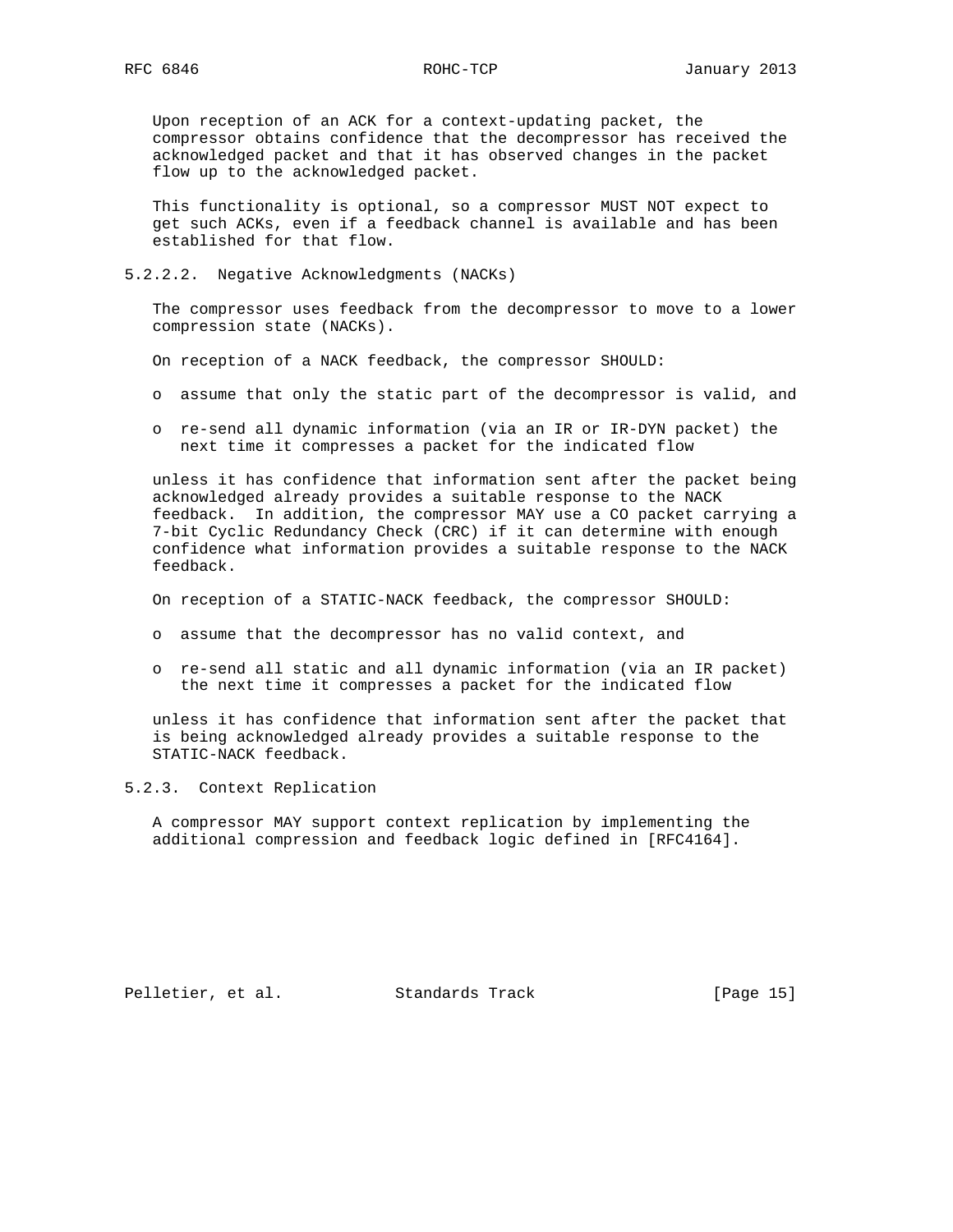# 5.3. Decompressor Operation

5.3.1. Decompressor States and Logic

 The three states of the decompressor are No Context (NC), Static Context (SC), and Full Context (FC). The decompressor starts in its lowest compression state, the NC state. Successful decompression will always move the decompressor to the FC state. The decompressor state machine normally never leaves the FC state once it has entered this state; only repeated decompression failures will force the decompressor to transit downwards to a lower state.

 Below is the state machine for the decompressor. Details of the transitions between states and decompression logic are given in the subsections following the figure.



# 5.3.1.1. Reconstruction and Verification

 When decompressing an IR or an IR-DYN packet, the decompressor MUST validate the integrity of the received header using CRC-8 validation [RFC5795]. If validation fails, the packet MUST NOT be delivered to upper layers.

 Upon receiving an IR-CR packet, the decompressor MUST perform the actions as specified in [RFC4164].

When decompressing other packet types (e.g., CO packets), the decompressor MUST validate the outcome of the decompression attempt using CRC verification [RFC5795]. If verification fails, a decompressor implementation MAY attempt corrective or repair measures on the packet, and the result of any attempt MUST be validated using the CRC verification; otherwise, the packet MUST NOT be delivered to upper layers.

Pelletier, et al. Standards Track [Page 16]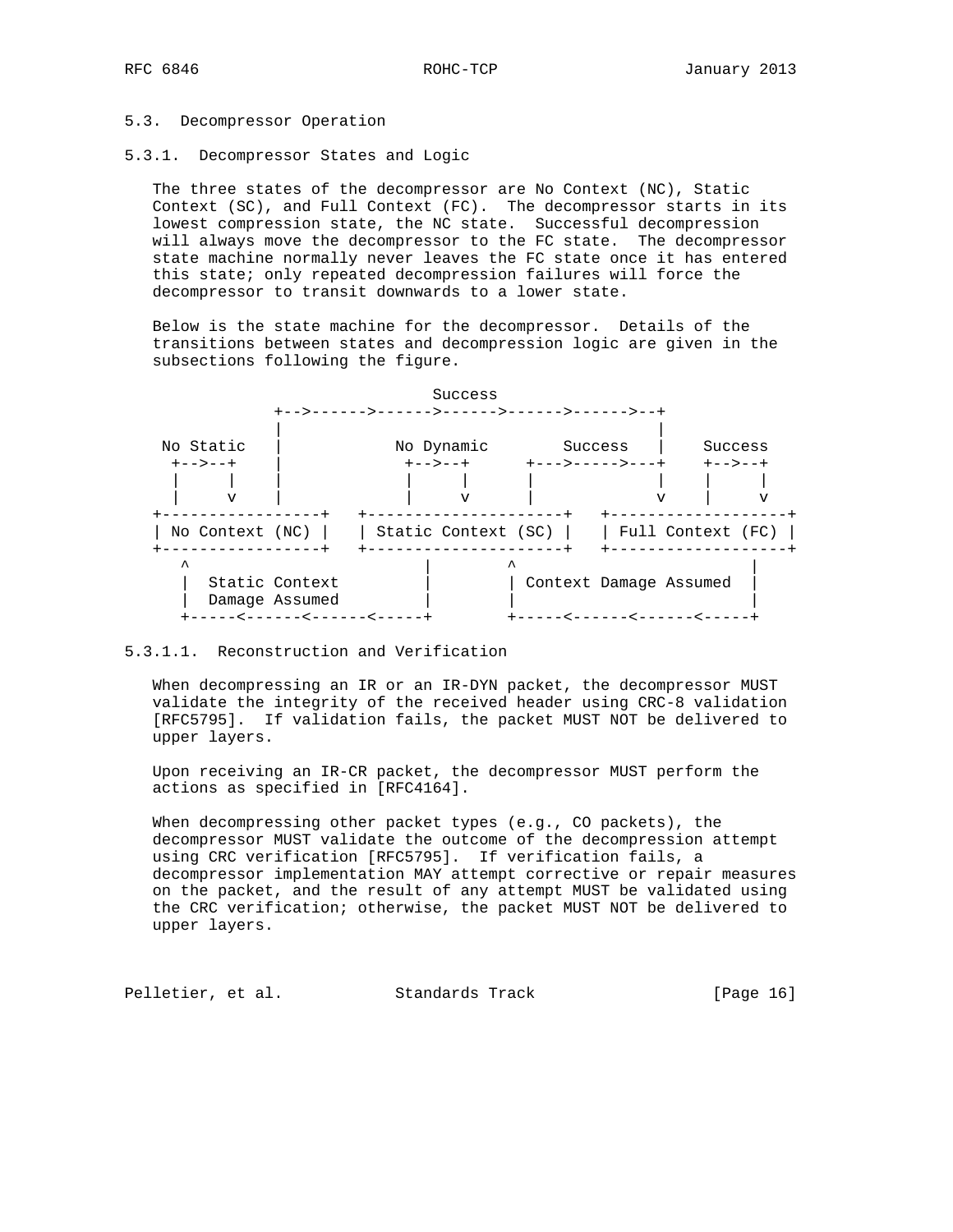When the CRC-8 validation or the CRC verification of the received header is successful, the decompressor SHOULD update its context with the information received in the current header; the decompressor then passes the reconstructed packet to the system's network layer. Otherwise, the decompressor context MUST NOT be updated.

 If the received packet is older than the current reference packet, e.g., based on the master sequence number (MSN) in the compressed packet, the decompressor MAY refrain from updating the context using the information received in the current packet, even if the correctness of its header was successfully verified.

## 5.3.1.2. Detecting Context Damage

 All header formats carry a CRC and are context updating. A packet for which the CRC succeeds updates the reference values of all header fields, either explicitly (from the information about a field carried within the compressed header) or implicitly (fields that are inferred from other fields).

 The decompressor may assume that some or the entire context is invalid, following one or more failures to validate or verify a header using the CRC. Because the decompressor cannot know the exact reason(s) for a CRC failure or what field caused it, the validity of the context hence does not refer to what exact context entry is deemed valid or not.

 Validity of the context rather relates to the detection of a problem with the context. The decompressor first assumes that the type of information that most likely caused the failure(s) is the state that normally changes for each packet, i.e., context damage of the dynamic part of the context. Upon repeated failures and unsuccessful repairs, the decompressor then assumes that the entire context, including the static part, needs to be repaired, i.e., static context damage.

Context Damage Detection

 The assumption of context damage means that the decompressor will not attempt decompression of a CO header that carries a 3-bit CRC, and only attempt decompression of IR, IR-DYN, or IR-CR headers or CO headers protected by a CRC-7.

Static Context Damage Detection

 The assumption of static context damage means that the decompressor refrains from attempting decompression of any type of header other than the IR header.

Pelletier, et al. Standards Track [Page 17]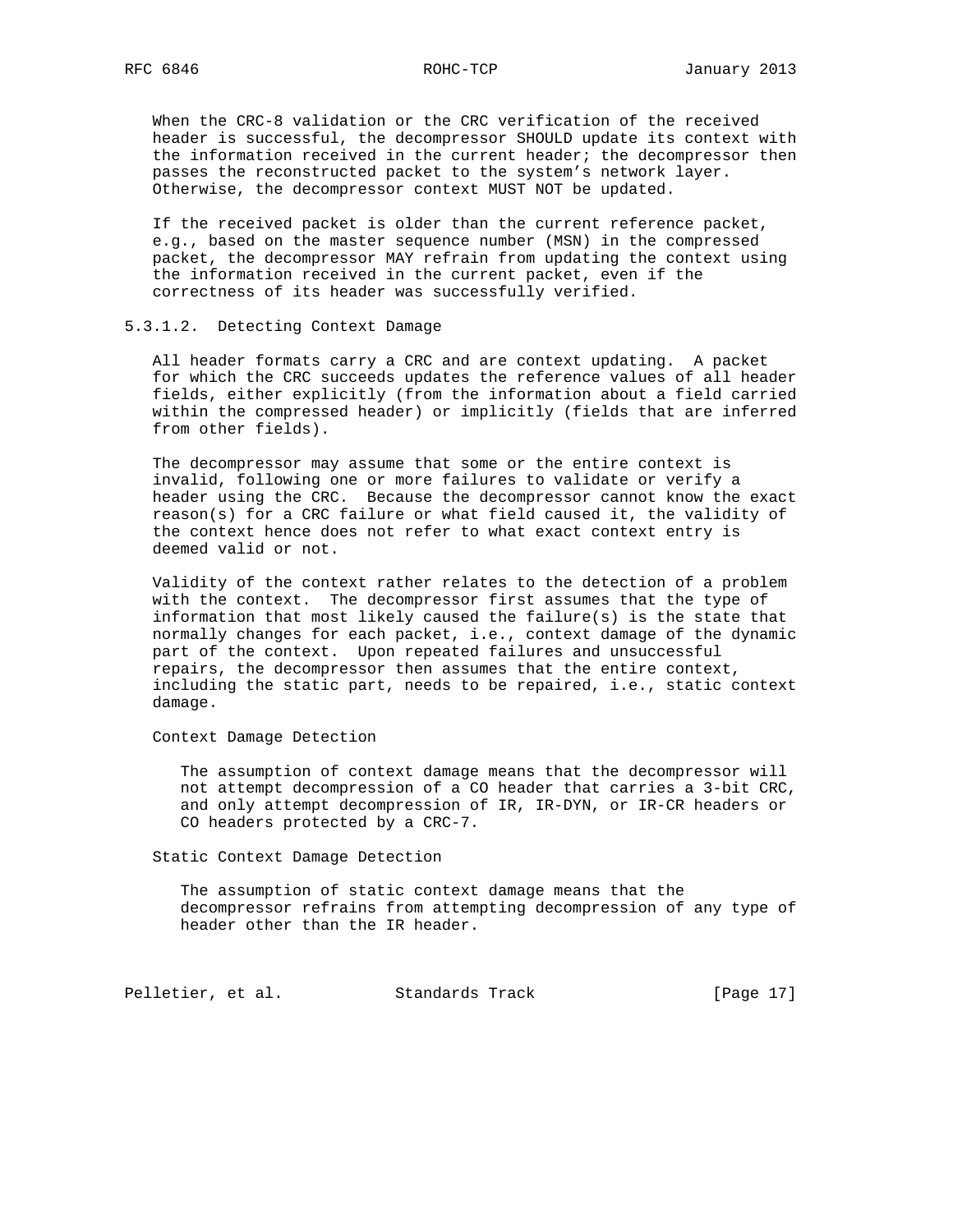How these assumptions are made, i.e., how context damage is detected, is open to implementations. It can be based on the residual error rate, where a low error rate makes the decompressor assume damage more often than on a high-rate link.

 The decompressor implements these assumptions by selecting the type of compressed header for which it may attempt decompression. In other words, validity of the context refers to the ability of a decompressor to attempt or not attempt decompression of specific packet types.

5.3.1.3. No Context (NC) State

 Initially, while working in the No Context (NC) state, the decompressor has not yet successfully decompressed a packet.

Allowing decompression:

 In the NC state, only packets carrying sufficient information on the static fields (IR and IR-CR packets) can be decompressed; otherwise, the packet MUST NOT be decompressed and MUST NOT be delivered to upper layers.

Feedback logic:

 In the NC state, the decompressor should send a STATIC-NACK if a packet of a type other than IR is received, or if decompression of an IR packet has failed, subject to the feedback rate limitation as described in Section 5.3.2.

 Once a packet has been validated and decompressed correctly, the decompressor MUST transit to the FC state.

5.3.1.4. Static Context (SC) State

 When the decompressor is in the Static Context (SC) state, only the static part of the decompressor context is valid.

 From the SC state, the decompressor moves back to the NC state if static context damage is detected.

Allowing decompression:

 In the SC state, packets carrying sufficient information on the dynamic fields covered by an 8-bit CRC (e.g., IR and IR-DYN) or CO packets covered by a 7-bit CRC can be decompressed; otherwise, the packet MUST NOT be decompressed and MUST NOT be delivered to upper layers.

Pelletier, et al. Standards Track [Page 18]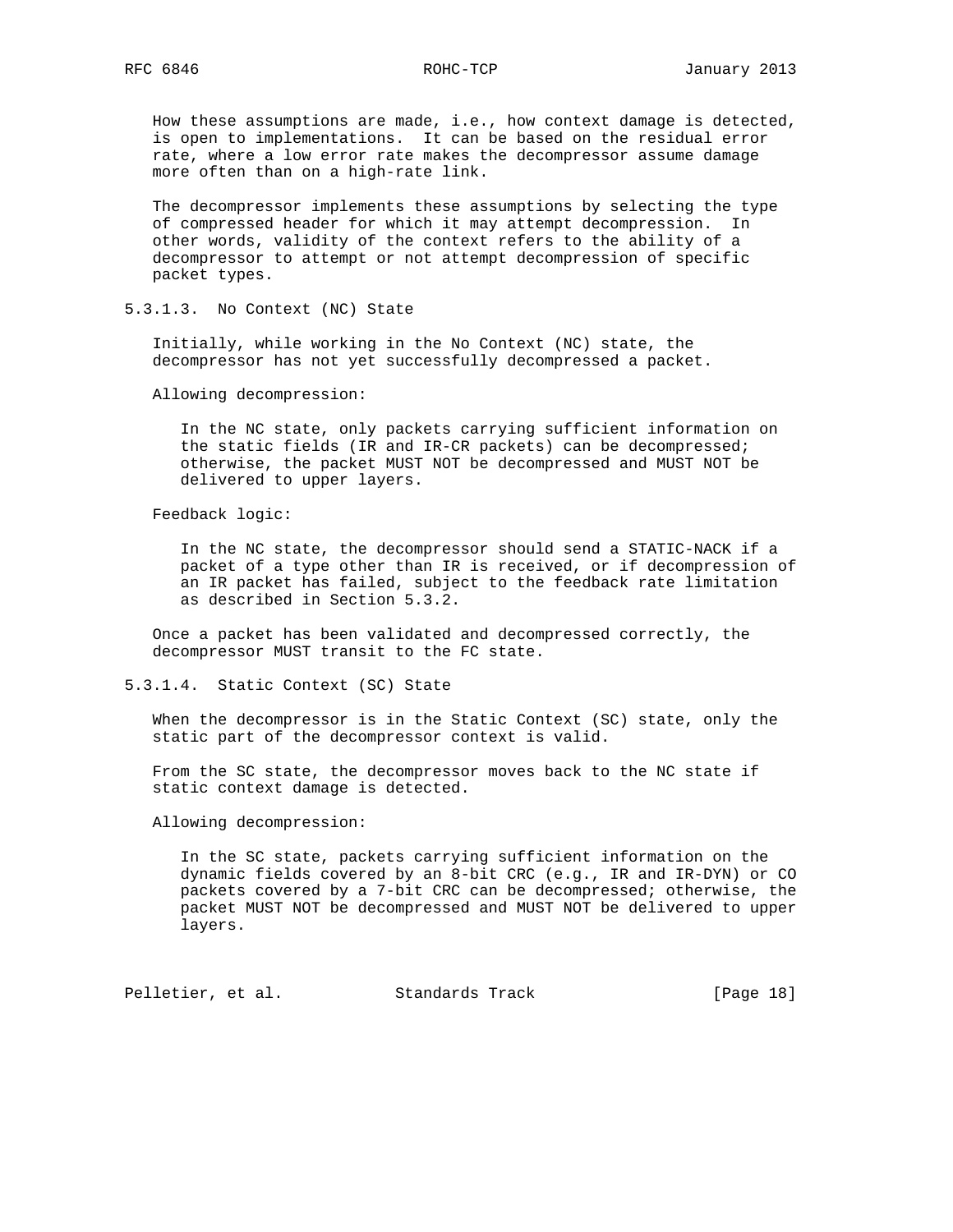Feedback logic:

 In the SC state, the decompressor should send a STATIC-NACK if CRC validation of an IR/IR-DYN/IR-CR fails and static context damage is assumed. If any other packet type is received, the decompressor should send a NACK. Both of the above cases are subject to the feedback rate limitation as described in Section 5.3.2.

 Once a packet has been validated and decompressed correctly, the decompressor MUST transit to the FC state.

5.3.1.5. Full Context (FC) State

 In the Full Context (FC) state, both the static and the dynamic parts of the decompressor context are valid. From the FC state, the decompressor moves back to the SC state if context damage is detected.

Allowing decompression:

 In the FC state, decompression can be attempted regardless of the type of packet received.

Feedback logic:

 In the FC state, the decompressor should send a NACK if the decompression of any packet type fails and context damage is assumed, subject to the feedback rate limitation as described in Section 5.3.2.

#### 5.3.2. Feedback Logic

 The decompressor MAY send positive feedback (ACKs) to initially establish the feedback channel for a particular flow. Either positive feedback (ACKs) or negative feedback (NACKs) establishes this channel.

 Once the feedback channel is established, the decompressor is REQUIRED to continue sending NACKs or STATIC-NACKs for as long as the context is associated with the same profile, in this case with profile 0x0006, as per the logic defined for each state in Section 5.3.1.

 The decompressor MAY send ACKs upon successful decompression of any packet type. In particular, when a packet carrying a significant context update is correctly decompressed, the decompressor MAY send an ACK.

Pelletier, et al. Standards Track [Page 19]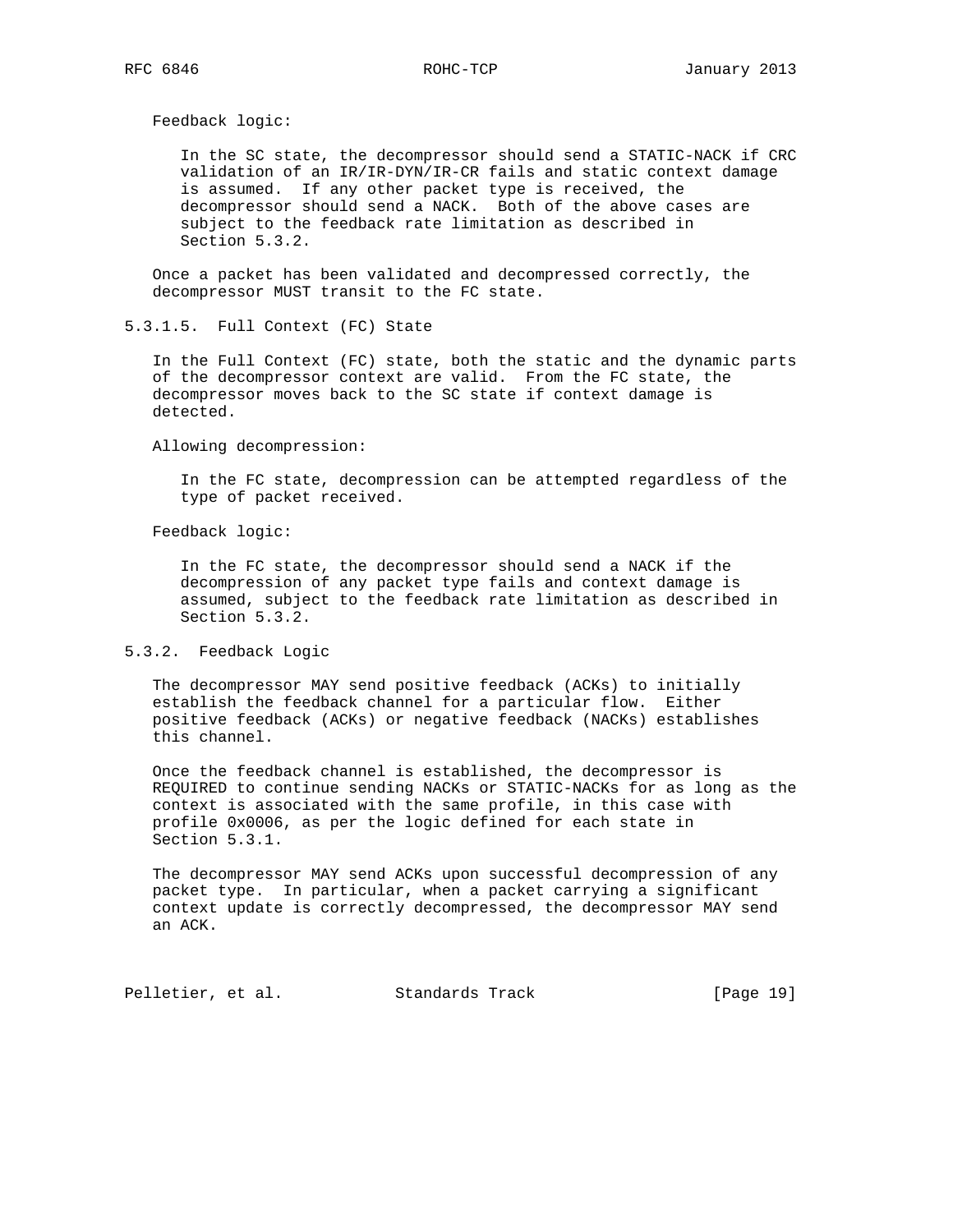The decompressor should limit the rate at which it sends feedback, for both ACKs and STATIC-NACK/NACKs, and should avoid sending unnecessary duplicates of the same type of feedback message that may be associated to the same event.

5.3.3. Context Replication

 ROHC-TCP supports context replication; therefore, the decompressor MUST implement the additional decompressor and feedback logic defined in [RFC4164].

- 6. Encodings in ROHC-TCP (Normative)
- 6.1. Control Fields in ROHC-TCP

 In ROHC-TCP, a number of control fields are used by the decompressor in its interpretation of the format of the packets received from the compressor.

 A control field is a field that is transmitted from the compressor to the decompressor, but is not part of the uncompressed header. Values for control fields can be set up in the context of both the compressor and the decompressor. Once established at the decompressor, the values of these fields should be kept until updated by another packet.

6.1.1. Master Sequence Number (MSN)

 There is no field in the TCP header that can act as the master sequence number for TCP compression, as explained in [RFC4413], Section 5.6.

 To overcome this problem, ROHC-TCP introduces a control field called the Master Sequence Number (MSN) field. The MSN field is created at the compressor, rather than using one of the fields already present in the uncompressed header. The compressor increments the value of the MSN by one for each packet that it sends.

The MSN field has the following two functions:

- 1. Differentiating between packets when sending feedback data.
- 2. Inferring the value of incrementing fields such as the IP-ID.

Pelletier, et al. Standards Track [Page 20]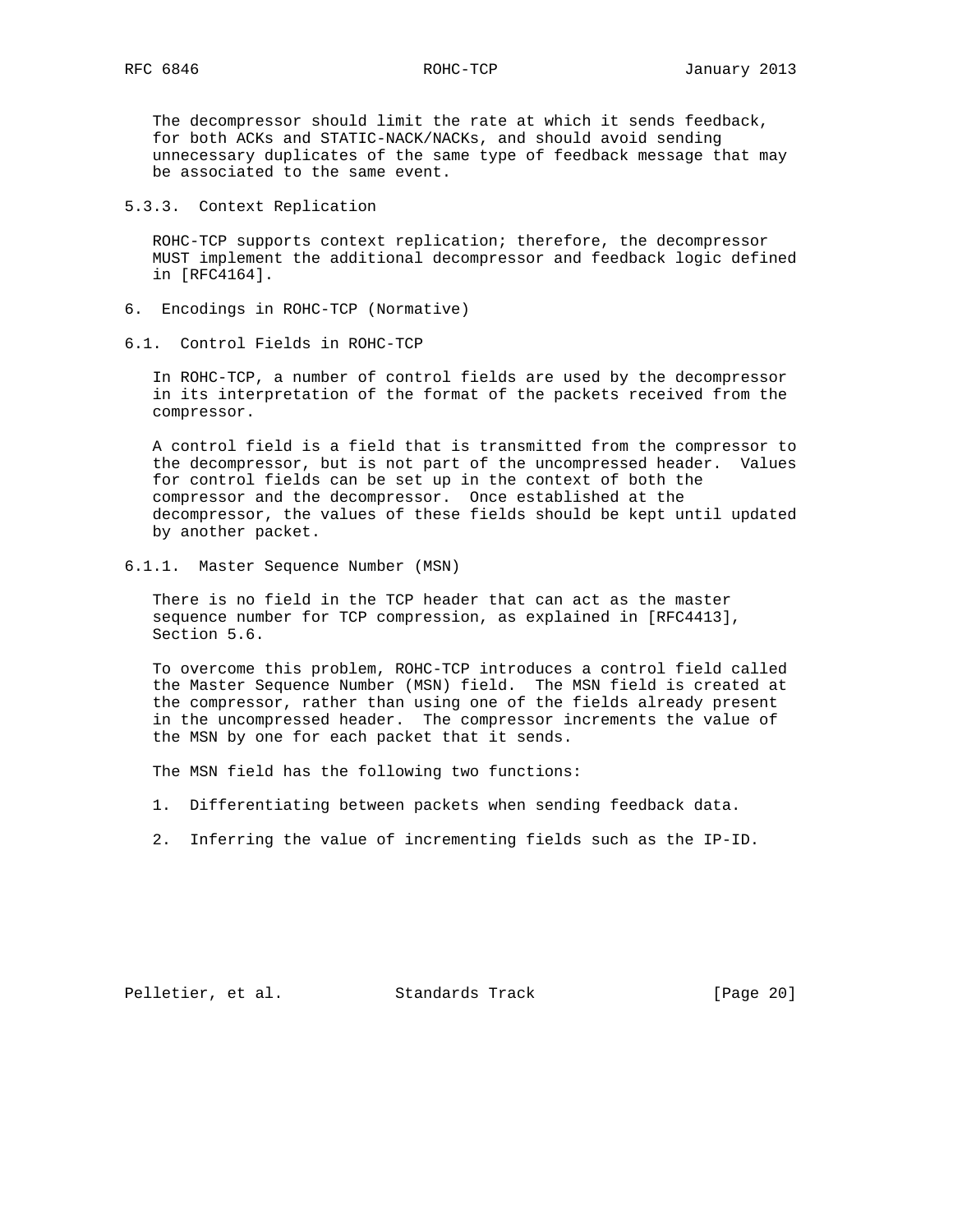The MSN field is present in every packet sent by the compressor. The MSN is LSB encoded within the CO packets, and the 16-bit MSN is sent in full in IR/IR-DYN packets. The decompressor always sends the MSN as part of the feedback information. The compressor can later use the MSN to infer which packet the decompressor is acknowledging.

 When the MSN is initialized, it SHOULD be initialized to a random value. The compressor should only initialize a new MSN for the initial IR or IR-CR packet sent for a CID that corresponds to a context that is not already associated with this profile. In other words, if the compressor reuses the same CID to compress many TCP flows one after the other, the MSN is not reinitialized but rather continues to increment monotonically.

 For context replication, the compressor does not use the MSN of the base context when sending the IR-CR packet, unless the replication process overwrites the base context (i.e., Base CID == CID). Instead, the compressor uses the value of the MSN if it already exists in the ROHC-TCP context being associated with the new flow (CID); otherwise, the MSN is initialized to a new value.

## 6.1.2. IP-ID Behavior

 The IP-ID field of the IPv4 header can have different change patterns. Conceptually, a compressor monitors changes in the value of the IP-ID field and selects encoding methods and packet formats that are the closest match to the observed change pattern.

 ROHC-TCP defines different types of compression techniques for the IP-ID, to provide the flexibility to compress any of the behaviors it may observe for this field: sequential in network byte order (NBO), sequential byte-swapped, random (RND), or constant to a value of zero.

 The compressor monitors changes in the value of the IP-ID field for a number of packets, to identify which one of the above listed compression alternatives is the closest match to the observed change pattern. The compressor can then select packet formats and encoding methods based on the identified field behavior.

 If more than one level of IP headers is present, ROHC-TCP can assign a sequential behavior (NBO or byte-swapped) only to the IP-ID of the innermost IP header. This is because only this IP-ID can possibly have a sufficiently close correlation with the MSN (see also Section 6.1.1) to compress it as a sequentially changing field. Therefore, a compressor MUST NOT assign either the sequential (NBO) or the sequential byte-swapped behavior to tunneling headers.

Pelletier, et al. Standards Track [Page 21]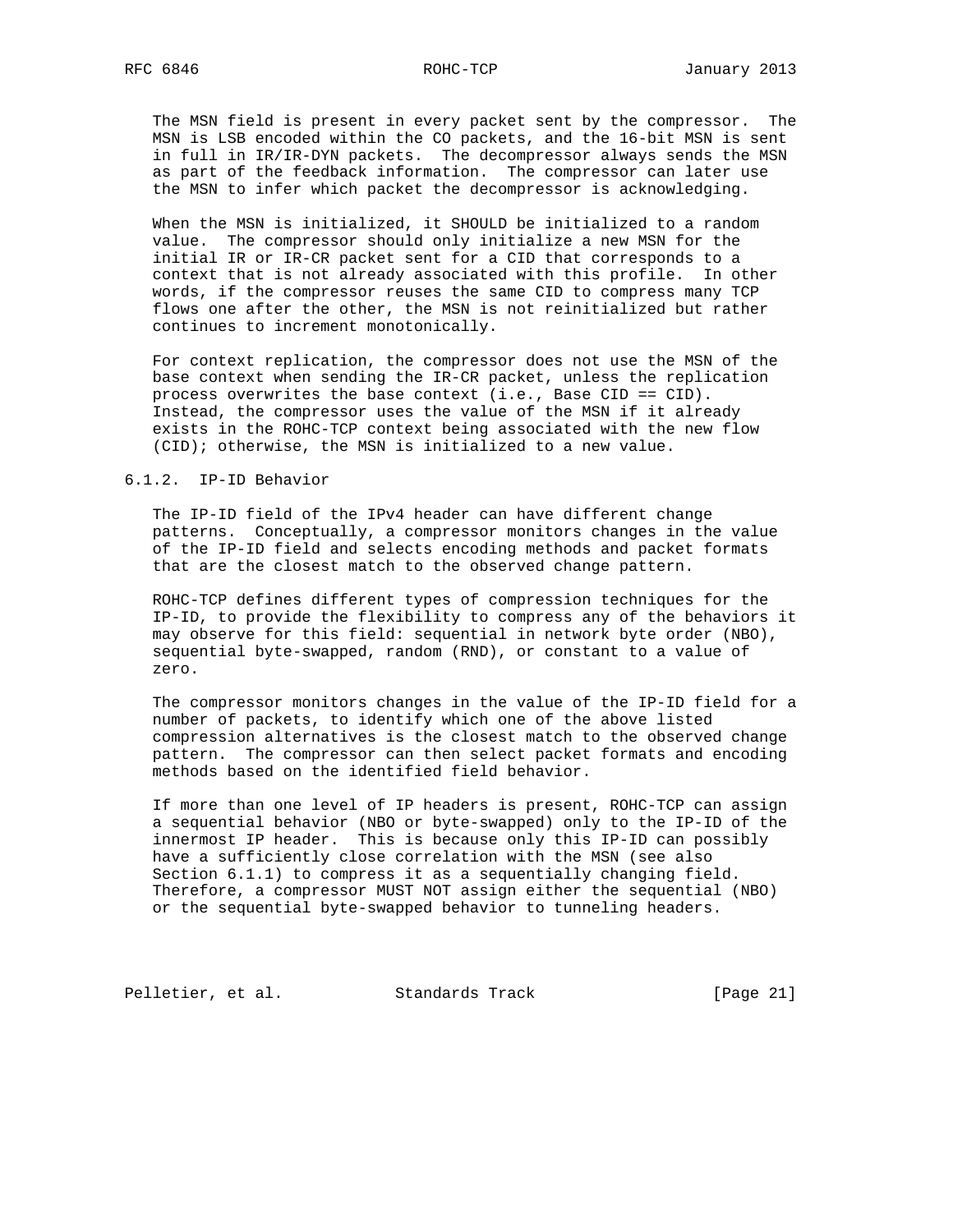RFC 6846 ROHC-TCP January 2013

 The control field for the IP-ID behavior determines which set of packet formats will be used. These control fields are also used to determine the contents of the irregular chain item (see Section 6.2) for each IP header.

## 6.1.3. Explicit Congestion Notification (ECN)

 When ECN [RFC3168] is used once on a flow, the ECN bits could change quite often. ROHC-TCP maintains a control field in the context to indicate whether or not ECN is used. This control field is transmitted in the dynamic chain of the TCP header, and its value can be updated using specific compressed headers carrying a 7-bit CRC.

 When this control field indicates that ECN is being used, items of all IP and TCP headers in the irregular chain include bits used for ECN. To preserve octet-alignment, all of the TCP reserved bits are transmitted and, for outer IP headers, the entire Type of Service/ Traffic Class (TOS/TC) field is included in the irregular chain. When there is only one IP header present in the packet (i.e., no IP tunneling is used), this compression behavior allows the compressor to handle changes in the ECN bits by adding a single octet to the compressed header.

 The reason for including the ECN bits of all IP headers in the compressed packet when the control field is set is that the profile needs to efficiently compress flows containing IP tunnels using the "full-functionality option" of Section 9.1 of [RFC3168]. For these flows, a change in the ECN bits of an inner IP header is propagated to the outer IP headers. When the "limited-functionality" option is used, the compressor will therefore sometimes send one octet more than necessary per tunnel header, but this has been considered a reasonable trade-off when designing this profile.

# 6.2. Compressed Header Chains

 Some packet types use one or more chains containing sub-header information. The function of a chain is to group fields based on similar characteristics, such as static, dynamic, or irregular fields. Chaining is done by appending an item for each header to the chain in their order of appearance in the uncompressed packet, starting from the fields in the outermost header.

 Chains are defined for all headers compressed by ROHC-TCP, as listed below. Also listed are the names of the encoding methods used to encode each of these protocol headers.

Pelletier, et al. Standards Track [Page 22]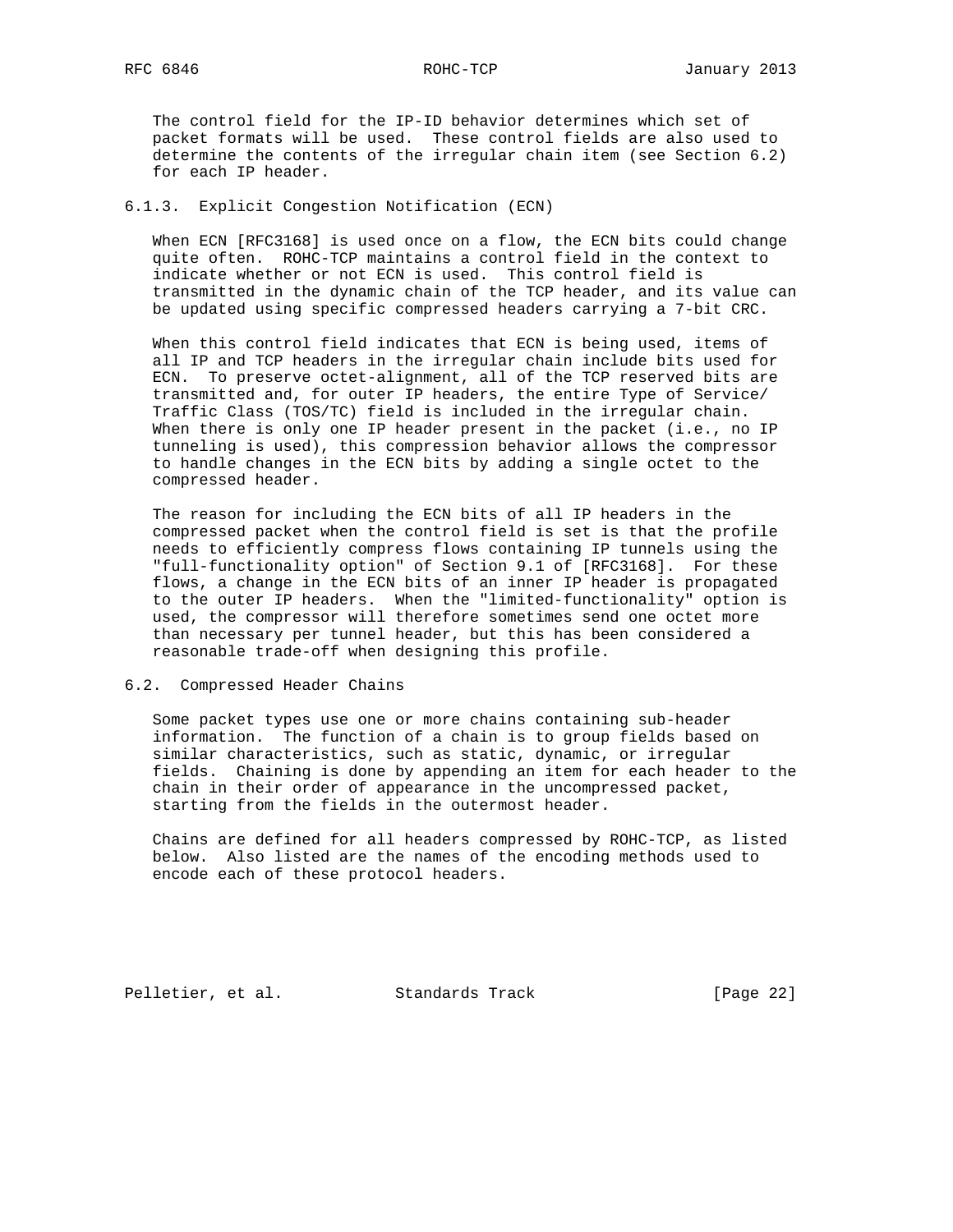- o TCP [RFC0793], encoding method: "tcp"
- o IPv4 [RFC0791], encoding method: "ipv4"
- o IPv6 [RFC2460], encoding method: "ipv6"
- o AH [RFC4302], encoding method: "ah"
- o GRE [RFC2784][RFC2890], encoding method: "gre"
- o MINE [RFC2004], encoding method: "mine"
- o IPv6 Destination Options header [RFC2460], encoding method: "ip\_dest\_opt"
- o IPv6 Hop-by-Hop Options header [RFC2460], encoding method: "ip\_hop\_opt"
- o IPv6 Routing header [RFC2460], encoding method: "ip\_rout\_opt"

Static chain:

 The static chain consists of one item for each header of the chain of protocol headers to be compressed, starting from the outermost IP header and ending with a TCP header. In the formal description of the packet formats, this static chain item for each header is a format whose name is suffixed by "\_static". The static chain is only used in IR packets.

#### Dynamic chain:

 The dynamic chain consists of one item for each header of the chain of protocol headers to be compressed, starting from the outermost IP header and ending with a TCP header. The dynamic chain item for the TCP header also contains a compressed list of TCP options (see Section 6.3). In the formal description of the packet formats, the dynamic chain item for each header type is a format whose name is suffixed by "\_dynamic". The dynamic chain is used in both IR and IR-DYN packets.

#### Replicate chain:

 The replicate chain consists of one item for each header in the chain of protocol headers to be compressed, starting from the outermost IP header and ending with a TCP header. The replicate chain item for the TCP header also contains a compressed list of TCP options (see Section 6.3). In the formal description of the packet formats, the replicate chain item for each header type is a

Pelletier, et al. Standards Track [Page 23]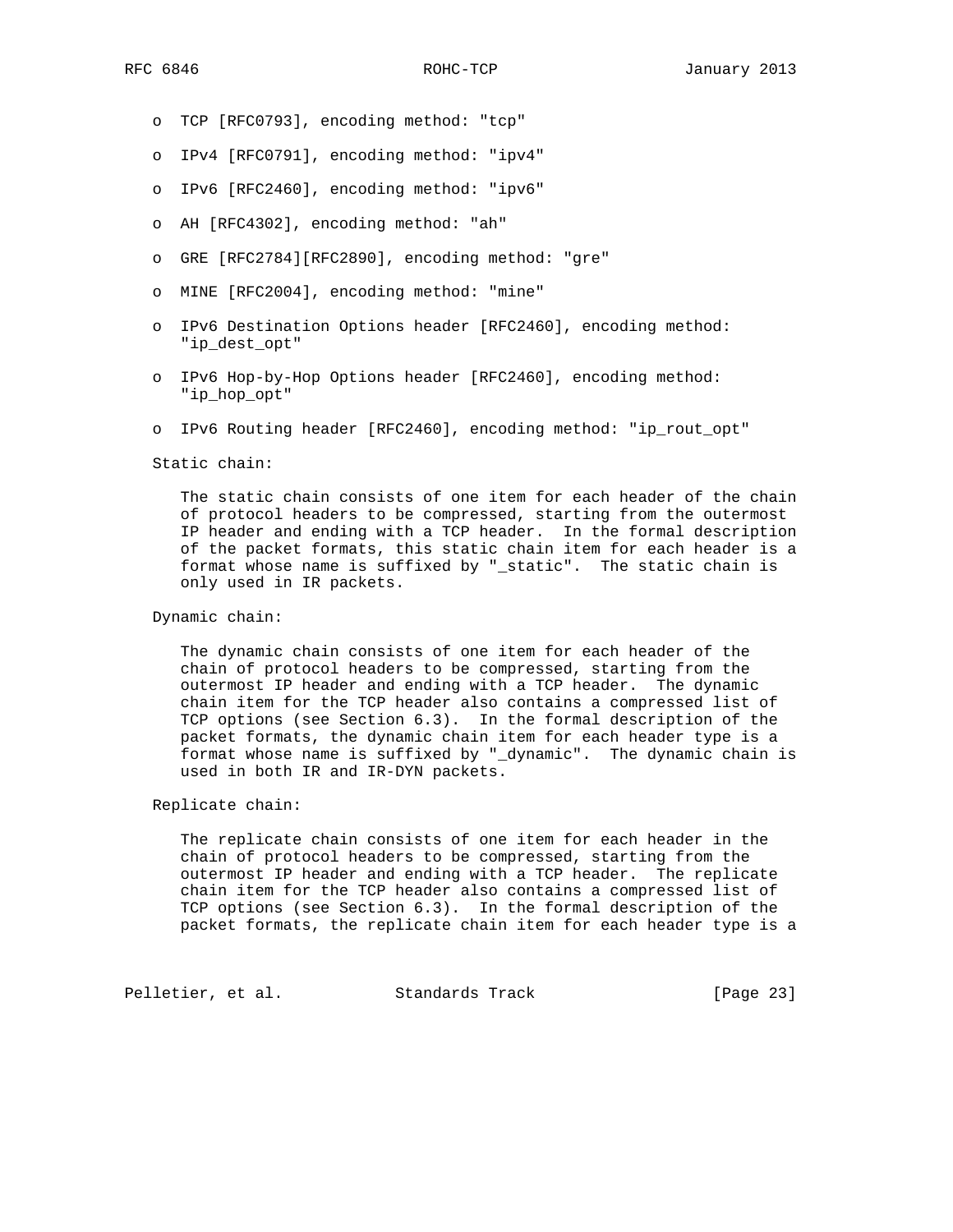format whose name is suffixed by "\_replicate". Header fields that are not present in the replicate chain are replicated from the base context. The replicate chain is only used in the IR-CR packet.

Irregular chain:

 The structure of the irregular chain is analogous to the structure of the static chain. For each compressed packet, the irregular chain is appended at the specified location in the general format of the compressed packets as defined in Section 7.3. This chain also includes the irregular chain items for TCP options as defined in Section 6.3.6, which are placed directly after the irregular chain item of the TCP header, and in the same order as the options appear in the uncompressed packet. In the formal description of the packet formats, the irregular chain item for each header type is a format whose name is suffixed by "\_irregular". The irregular chain is used only in CO packets.

 The format of the irregular chain for the innermost IP header differs from the format of outer IP headers, since this header is part of the compressed base header.

6.3. Compressing TCP Options with List Compression

 This section describes in detail how list compression is applied to the TCP options. In the definition of the packet formats for ROHC- TCP, the most frequent TCP options have one encoding method each, as listed in the table below.

| Option name     | Encoding method name   |
|-----------------|------------------------|
| NOP             | tcp opt nop            |
| EOL             | tcp opt eol            |
| MSS             | tcp opt mss            |
| WINDOW SCALE    | tcp opt wscale         |
| TIMESTAMP       | tcp opt ts             |
| SACK-PERMITTED  | tcp opt sack permitted |
| <b>SACK</b>     | tcp opt sack           |
| Generic options | tcp opt generic        |

 Each of these encoding methods has an uncompressed format, a format suffixed by "\_list\_item" and a format suffixed by "\_irregular". In some cases, a single encoding method may have multiple "\_list\_item"

Pelletier, et al. Standards Track [Page 24]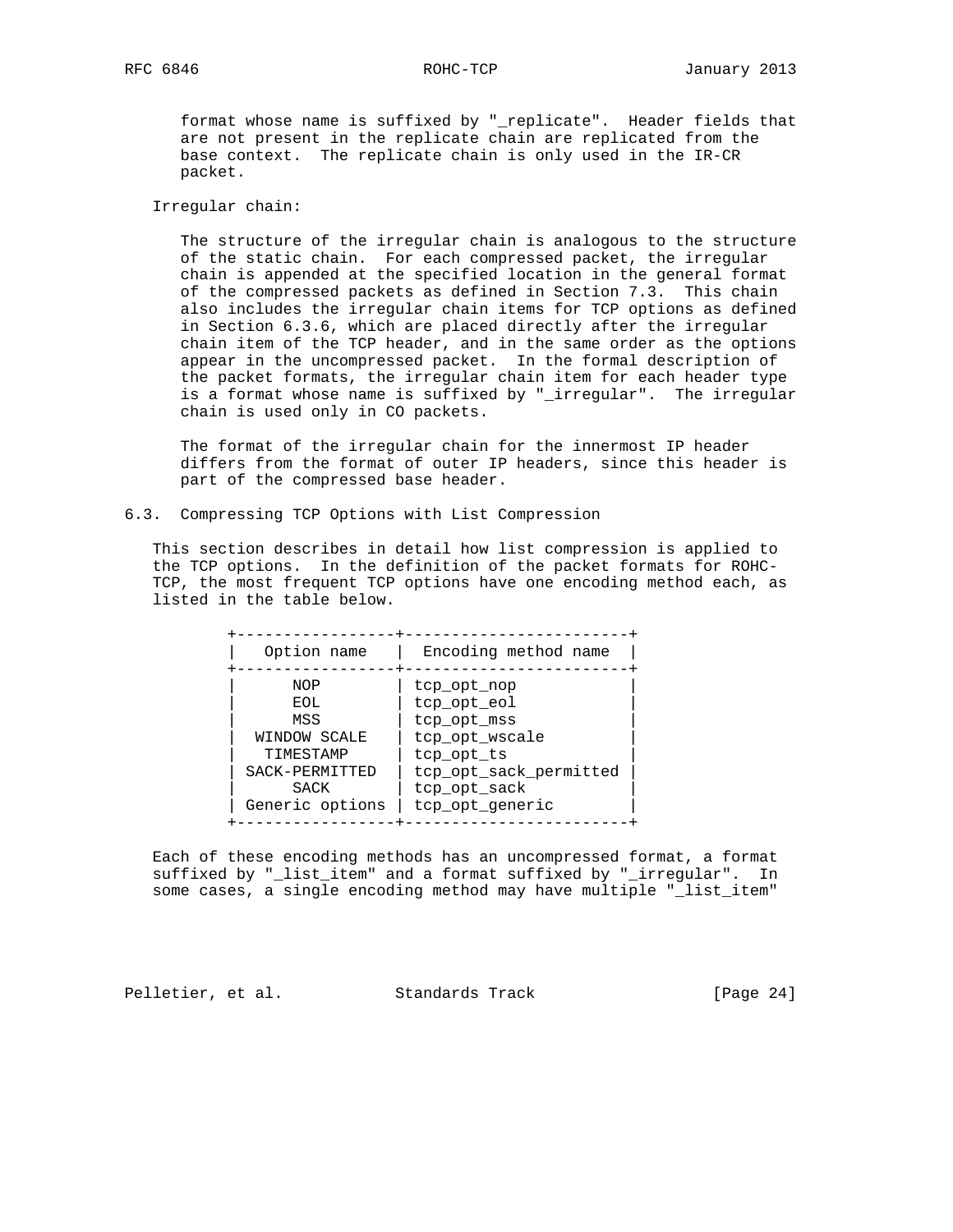or "\_irregular" formats, in which case bindings inside these formats determine what format is used. This is further described in the following sections.

6.3.1. List Compression

 The TCP options in the uncompressed packet can be represented as an ordered list, whose order and presence are usually constant between packets. The generic structure of such a list is as follows:

 +--------+--------+--...--+--------+ list:  $|$  item  $1$  | item  $2$  |  $|$  item  $n$  | +--------+--------+--...--+--------+

 To compress this list, ROHC-TCP uses a list compression scheme, which compresses each of these items individually and combines them into a compressed list.

The basic principles of list-based compression are the following:

 1) When a context is being initialized, a complete representation of the compressed list of options is transmitted. All options that have any content are present in the compressed list of items sent by the compressor.

Then, once the context has been initialized:

 2) When the structure AND the content of the list are unchanged, no information about the list is sent in compressed headers.

 3) When the structure of the list is constant, and when only the content defined within the irregular format for one or more options is changed, no information about the list needs to be sent in compressed base headers; the irregular content is sent as part of the irregular chain, as described in Section 6.3.6.

 4) When the structure of the list changes, a compressed list is sent in the compressed base header, including a representation of its structure and order. Content defined within the irregular format of an option can still be sent as part of the irregular chain (as described in Section 6.3.6), provided that the item content is not part of the compressed list.

Pelletier, et al. Standards Track [Page 25]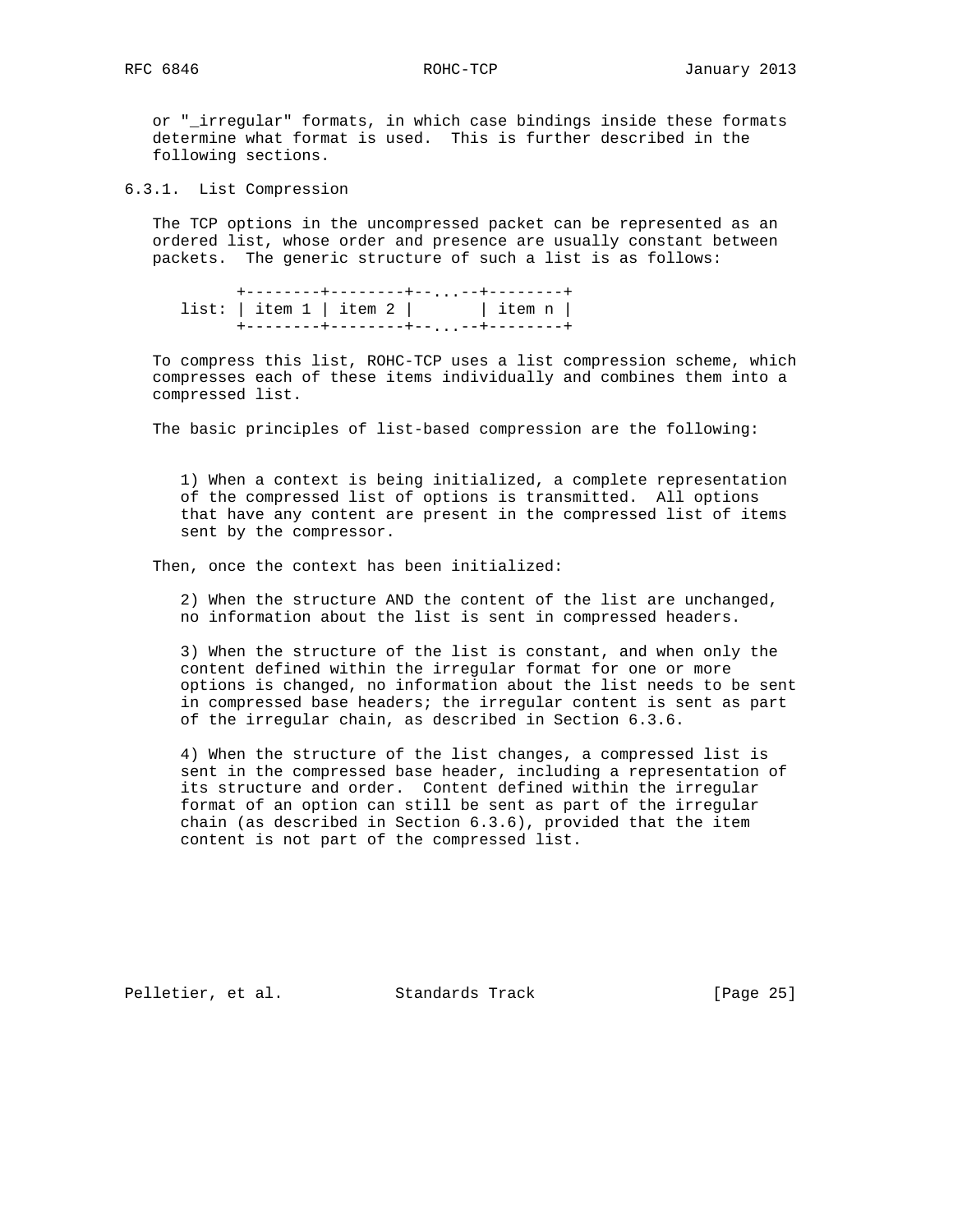# 6.3.2. Table-Based Item Compression

 The table-based item compression compresses individual items sent in compressed lists. The compressor assigns a unique identifier, "Index", to each item, "Item", of a list.

## Compressor Logic

 The compressor conceptually maintains an item table containing all items, indexed using "Index". The (Index, Item) pair is sent together in compressed lists until the compressor gains enough confidence that the decompressor has observed the mapping between items and their respective index. Confidence is obtained from the reception of an acknowledgment from the decompressor, or by sending (Index, Item) pairs using the optimistic approach. Once confidence is obtained, the index alone is sent in compressed lists to indicate the presence of the item corresponding to this index.

 The compressor may reassign an existing index to a new item, by re-establishing the mapping using the procedure described above.

## Decompressor Logic

 The decompressor conceptually maintains an item table that contains all (Index, Item) pairs received. The item table is updated whenever an (Index, Item) pair is received and decompression is successfully verified using the CRC. The decompressor retrieves the item from the table whenever an index without an accompanying item is received.

 If an index without an accompanying item is received and the decompressor does not have any context for this index, the header MUST be discarded and a NACK SHOULD be sent.

6.3.3. Encoding of Compressed Lists

Each item present in a compressed list is represented by:

- o an index into the table of items
- o a presence bit indicating if a compressed representation of the item is present in the list
- o an item (if the presence bit is set)

 Decompression of an item will fail if the presence bit is not set and the decompressor has no entry in the context for that item.

Pelletier, et al. Standards Track [Page 26]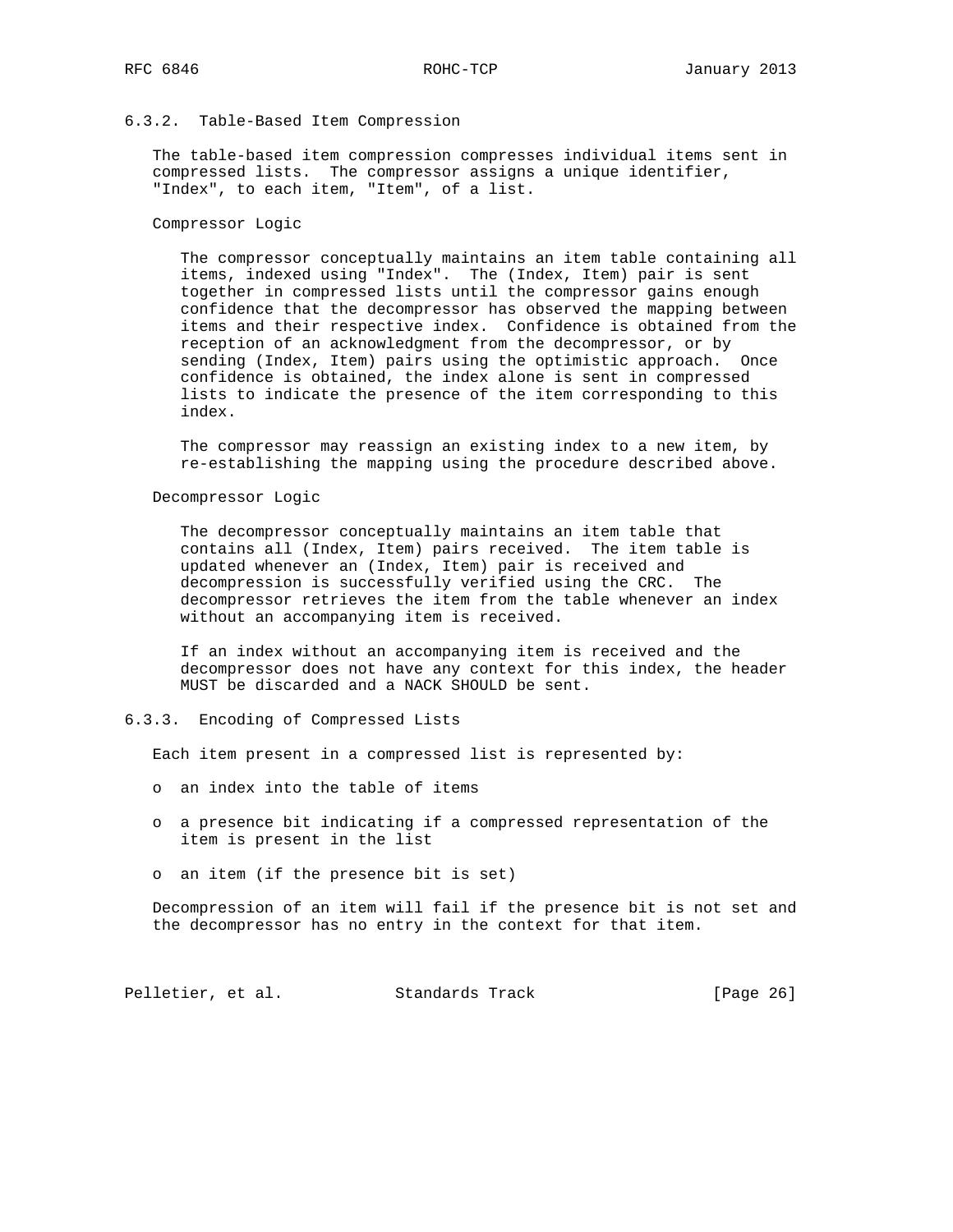A compressed list of TCP options uses the following encoding:

```
 0 1 2 3 4 5 6 7
    +---+---+---+---+---+---+---+---+
   | Reserved | PS | m |
    +---+---+---+---+---+---+---+---+
        XI_1, ..., XI_m | m octets, or m * 4 bits
/ --- --- --- ---/
| : Padding : if PS = 0 and m is odd
    +---+---+---+---+---+---+---+---+
| |
/ item_1, ..., item_n / variable
| |
    +---+---+---+---+---+---+---+---+
```
 Reserved: MUST be set to zero; otherwise, the decompressor MUST discard the packet.

 PS: Indicates size of XI fields: PS = 0 indicates 4-bit XI fields; PS = 1 indicates 8-bit XI fields.

m: Number of XI item(s) in the compressed list.

 XI\_1, ..., XI\_m: m XI items. Each XI represents one TCP option in the uncompressed packet, in the same order as they appear in the uncompressed packet.

The format of an XI item is as follows:

 +---+---+---+---+  $PS = 0: |X|$  Index | +---+---+---+---+ 0 1 2 3 4 5 6 7 +---+---+---+---+---+---+---+---+  $PS = 1: |X|$  Reserved | Index | +---+---+---+---+---+---+---+---+

Pelletier, et al. Standards Track [Page 27]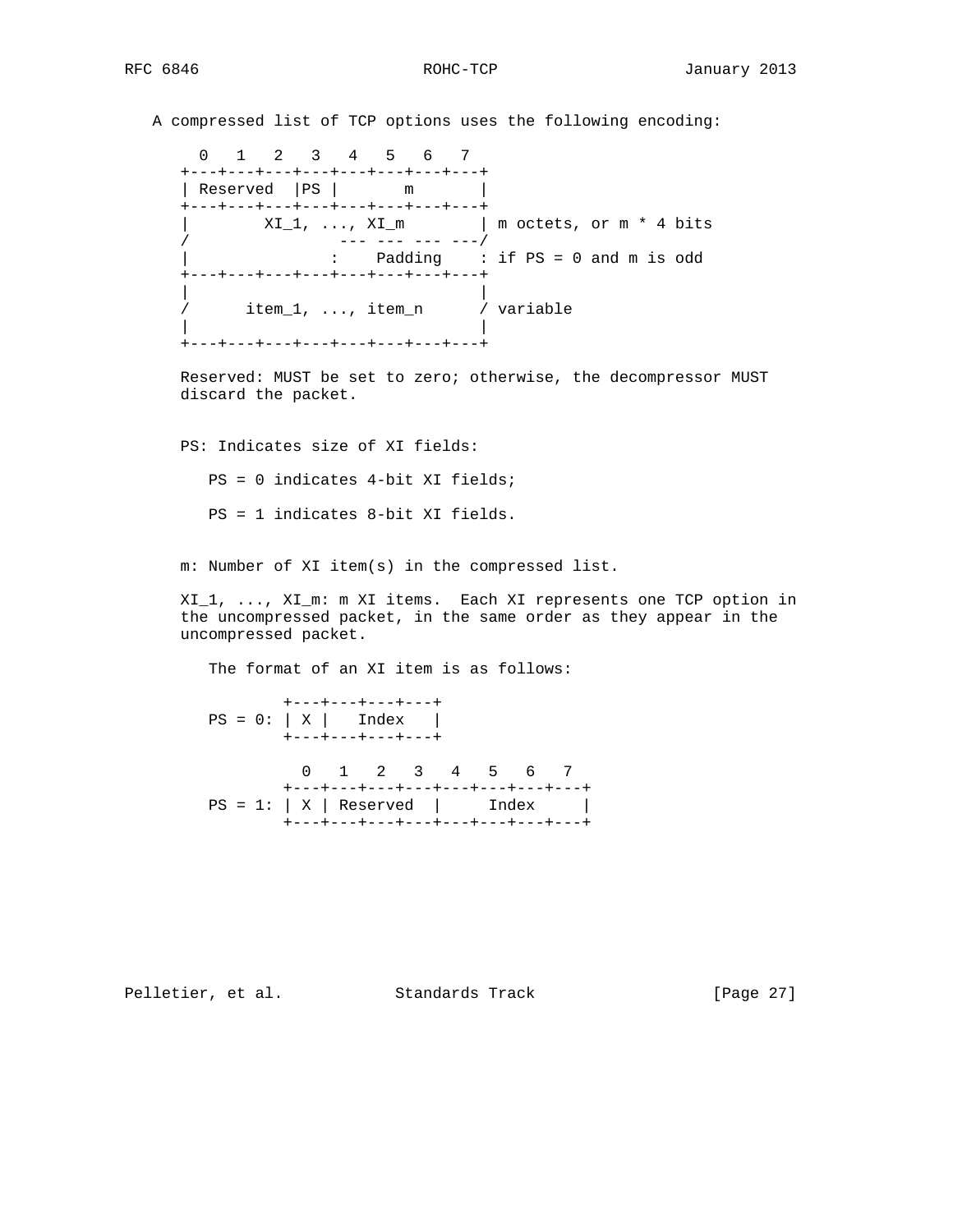X: Indicates whether the item is present in the list:

 X = 1 indicates that the item corresponding to the Index is sent in the item\_1, ..., item\_n list;

 X = 0 indicates that the item corresponding to the Index is not sent and is instead included in the irregular chain.

 Reserved: MUST be set to zero; otherwise, the decompressor MUST discard the packet.

Index: An index into the item table. See Section 6.3.4.

 When 4-bit XI items are used, the XI items are placed in octets in the following manner:

 0 1 2 3 4 5 6 7 +---+---+---+---+---+---+---+---+ | XI\_k | XI\_k + 1 | +---+---+---+---+---+---+---+---+

 Padding: A 4-bit padding field is present when PS = 0 and the number of XIs is odd. The Padding field MUST be set to zero; otherwise, the decompressor MUST discard the packet.

Item  $1, \ldots$ , item n: Each item corresponds to an XI with  $X = 1$  in XI 1, ..., XI m. The format of the entries in the item list is described in the table in Section 6.3. The compressed format(s) suffixed by "\_list\_item" in the encoding methods defines the item inside the compressed item list.

6.3.4. Item Table Mappings

 The item table for TCP options list compression is limited to 16 different items, since it is unlikely that any packet flow will contain a larger number of unique options.

 The mapping between the TCP option type and table indexes are listed in the table below:

Pelletier, et al. Standards Track [Page 28]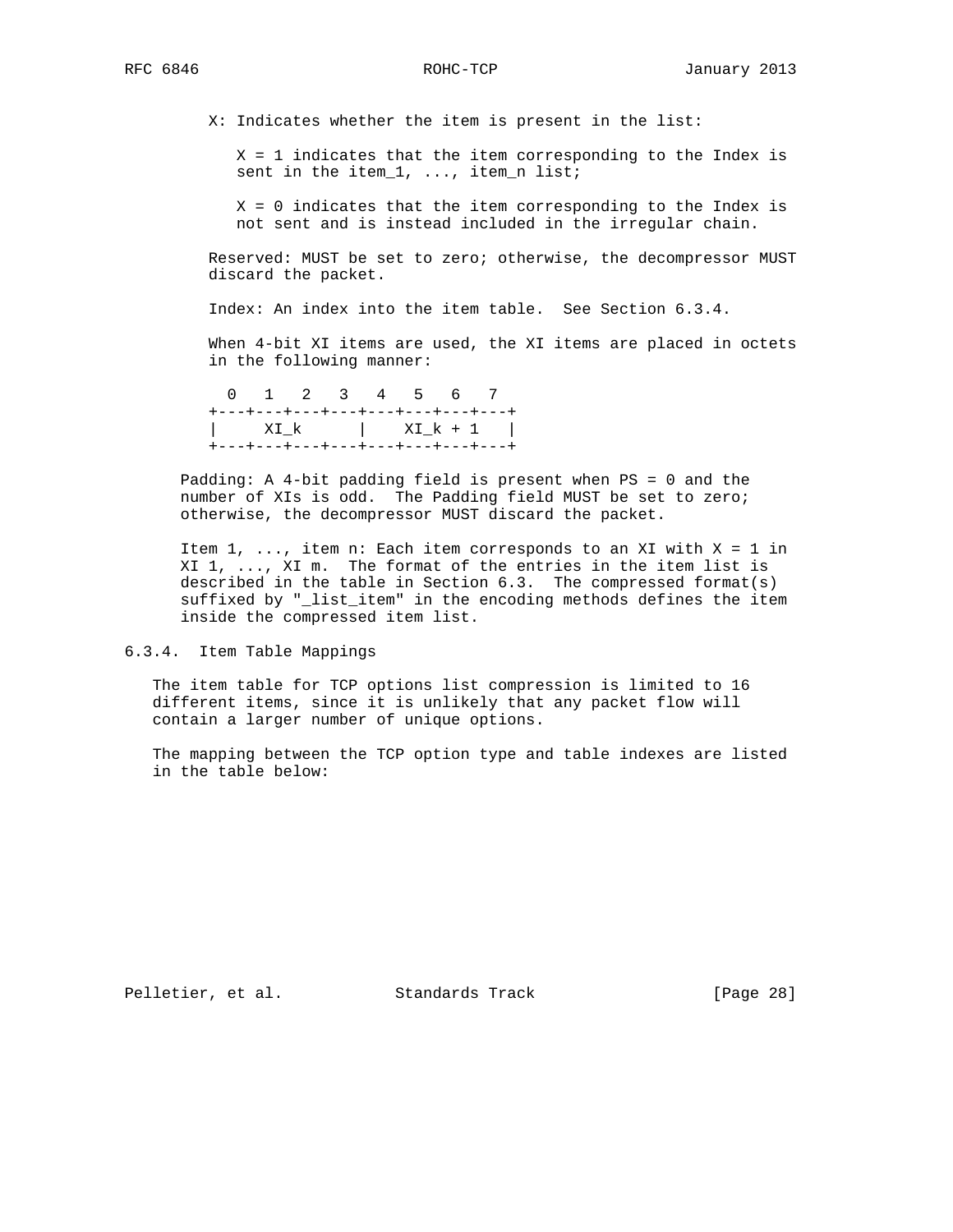| NOP<br>EOL<br>2<br>MSS<br>WINDOW SCALE<br>TIMESTAMP | Option name    | Table index |
|-----------------------------------------------------|----------------|-------------|
| <b>SACK</b><br>Generic options<br>$7 - 15$          | SACK-PERMITTED | 5           |

 Some TCP options are used more frequently than others. To simplify their compression, a part of the item table is reserved for these option types, as shown on the table above. Both the compressor and the decompressor MUST use these mappings between item and indexes to (de)compress TCP options when using list compression.

 It is expected that the option types for which an index is reserved in the item table will only appear once in a list. However, if an option type is detected twice in the same options list and if both options have a different content, the compressor should compress the second occurrence of the option type by mapping it to a generic compressed option. Otherwise, if the options have the exact same content, the compressor can still use the same table index for both.

The NOP option

The NOP option can appear more than once in the list. However, since its value is always the same, no context information needs to be transmitted. Multiple NOP options can thus be mapped to the same index. Since the NOP option does not have any content when compressed as a "\_list\_item", it will never be present in the item list. For consistency, the compressor should still establish an entry in the list by setting the presence bit, as done for the other type of options.

 List compression always preserves the original order of each item in the decompressed list, whether or not the item is present in the compressed "\_list\_item" or if multiple items of the same type can be mapped to the same index, as for the NOP option.

Pelletier, et al. Standards Track [Page 29]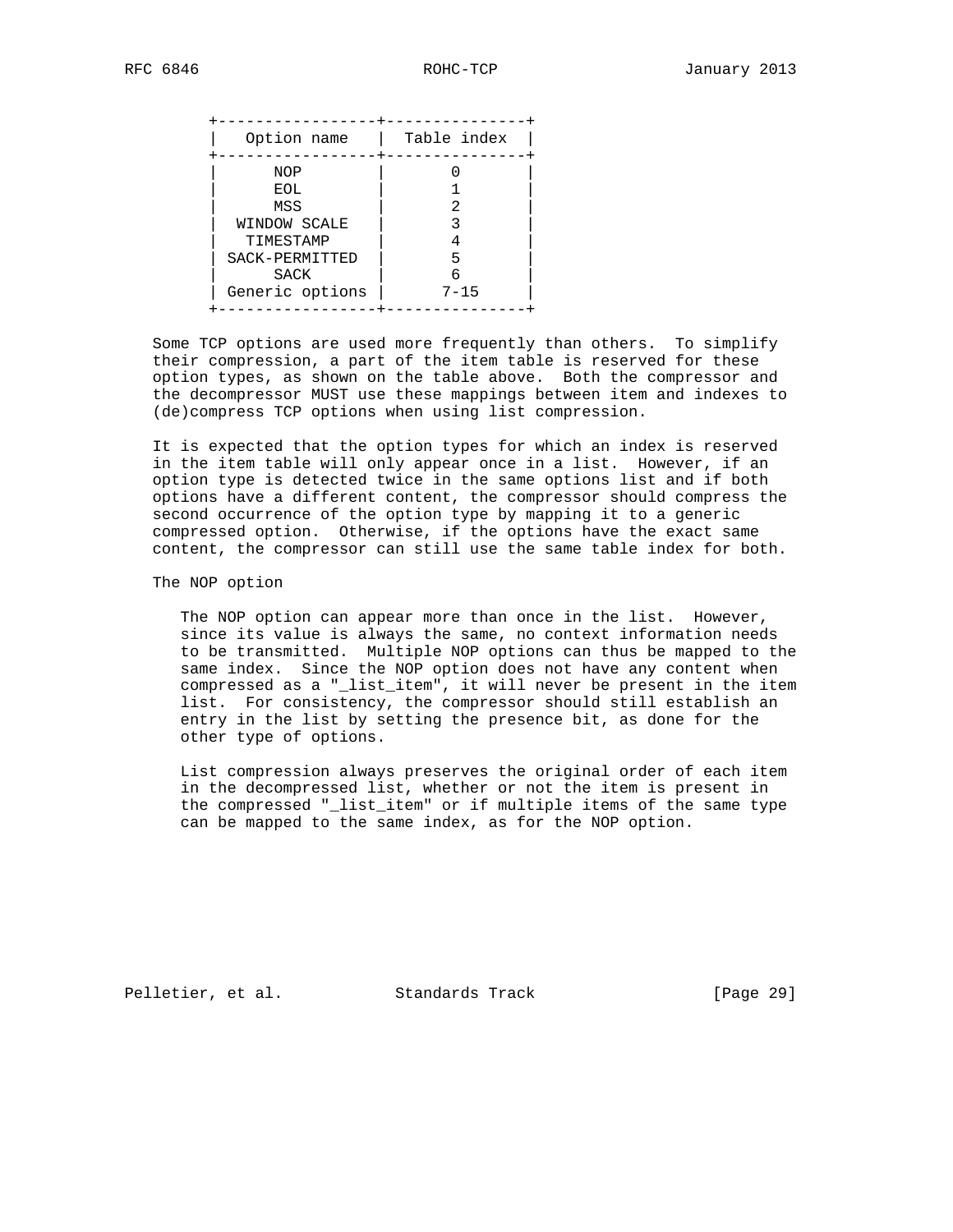The EOL option

 The size of the compressed format for the EOL option can be larger than one octet, and it is defined so that it includes the option padding. This is because the EOL should terminate the parsing of the options, but it can also be followed by padding octets that all have the value zero.

The Generic option

 The Generic option can be used to compress any type of TCP option that does not have a reserved index in the item table.

6.3.5. Compressed Lists in Dynamic Chain

 A compressed list for TCP options that is part of the dynamic chain (e.g., in IR or IR-DYN packets) must have all its list items present, i.e., all X-bits in the XI list MUST be set.

6.3.6. Irregular Chain Items for TCP Options

 The "\_list\_item" represents the option inside the compressed item list, and the "\_irregular" format is used for the option fields that are expected to change with each packet. When an item of the specified type is present in the current context, these irregular fields are present in each compressed packet, as part of the irregular chain. Since many of the TCP option types are not expected to change for the duration of a flow, many of the "\_irregular" formats are empty.

 The irregular chain for TCP options is structured analogously to the structure of the TCP options in the uncompressed packet. If a compressed list is present in the compressed packet, then the irregular chain for TCP options must not contain irregular items for the list items that are transmitted inside the compressed list (i.e., items in the list that have the X-bit set in its XI). The items that are not present in the compressed list, but are present in the uncompressed list, must have their respective irregular items present in the irregular chain.

6.3.7. Replication of TCP Options

 The entire table of TCP options items is always replicated when using the IR-CR packet. In the IR-CR packet, the list of options for the new flow is also transmitted as a compressed list in the IR-CR packet.

Pelletier, et al. Standards Track [Page 30]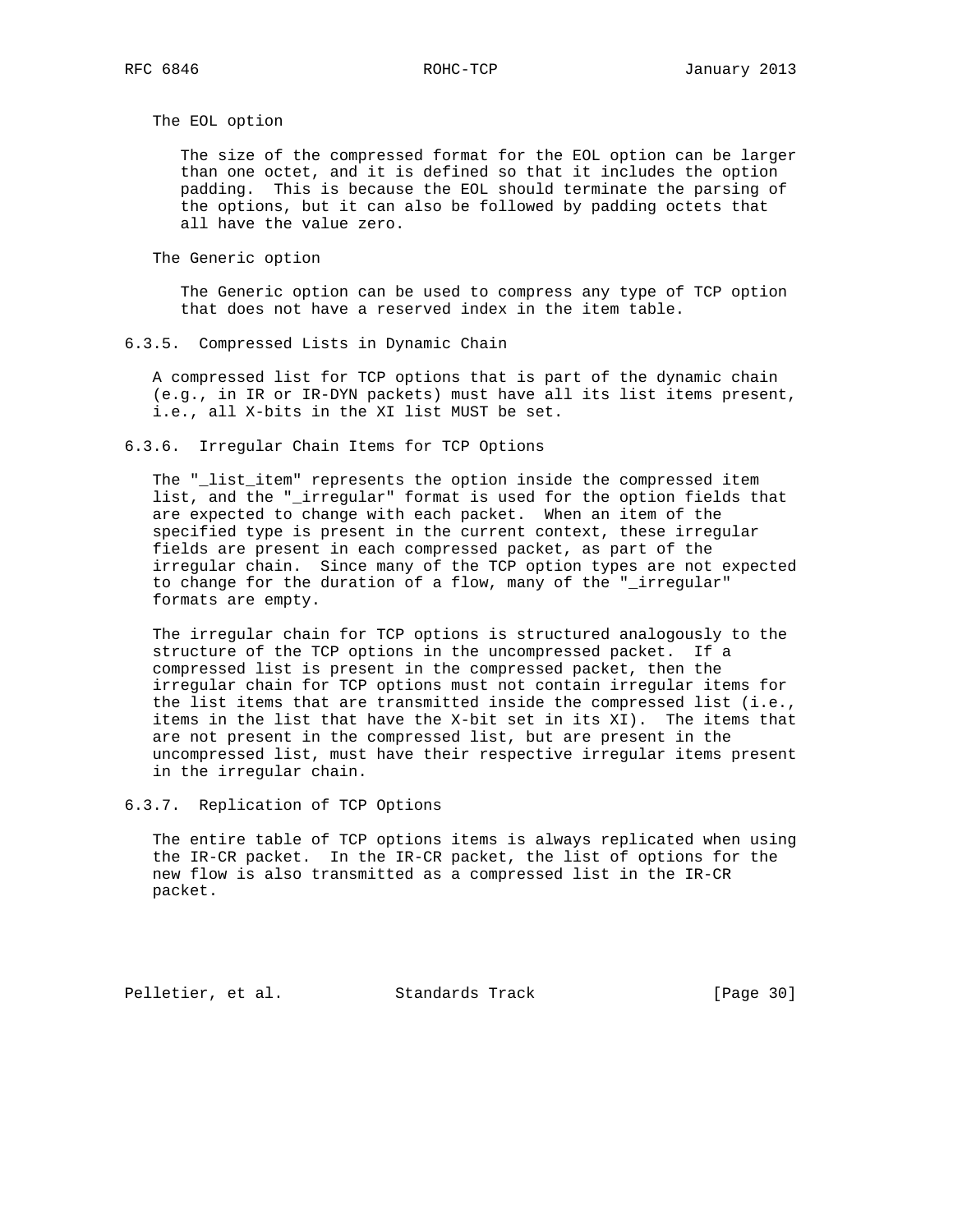6.4. Profile-Specific Encoding Methods

 This section defines encoding methods that are specific to this profile. These methods are used in the formal definition of the packet formats in Section 8.

6.4.1. inferred\_ip\_v4\_header\_checksum

 This encoding method compresses the Header Checksum field of the IPv4 header. This checksum is defined in [RFC0791] as follows:

Header Checksum: 16 bits

 A checksum on the header only. Since some header fields change (e.g., time to live), this is recomputed and verified at each point that the internet header is processed.

The checksum algorithm is:

 The checksum field is the 16-bit one's complement of the one's complement sum of all 16-bit words in the header. For purposes of computing the checksum, the value of the checksum field is zero.

 As described above, the header checksum protects individual hops from processing a corrupted header. When almost all IP header information is compressed away, and when decompression is verified by a CRC computed over the original header for every compressed packet, there is no point in having this additional checksum; instead, it can be recomputed at the decompressor side.

The "inferred\_ip\_v4\_header\_checksum" encoding method thus compresses the IPv4 header checksum down to a size of zero bits. Using this encoding method, the decompressor infers the value of this field using the computation above.

 This encoding method implicitly assumes that the compressor will not process a corrupted header; otherwise, it cannot guarantee that the checksum as recomputed by the decompressor will be bitwise identical to its original value before compression.

6.4.2. inferred\_mine\_header\_checksum

 This encoding method compresses the minimal encapsulation header checksum. This checksum is defined in [RFC2004] as follows:

Pelletier, et al. Standards Track [Page 31]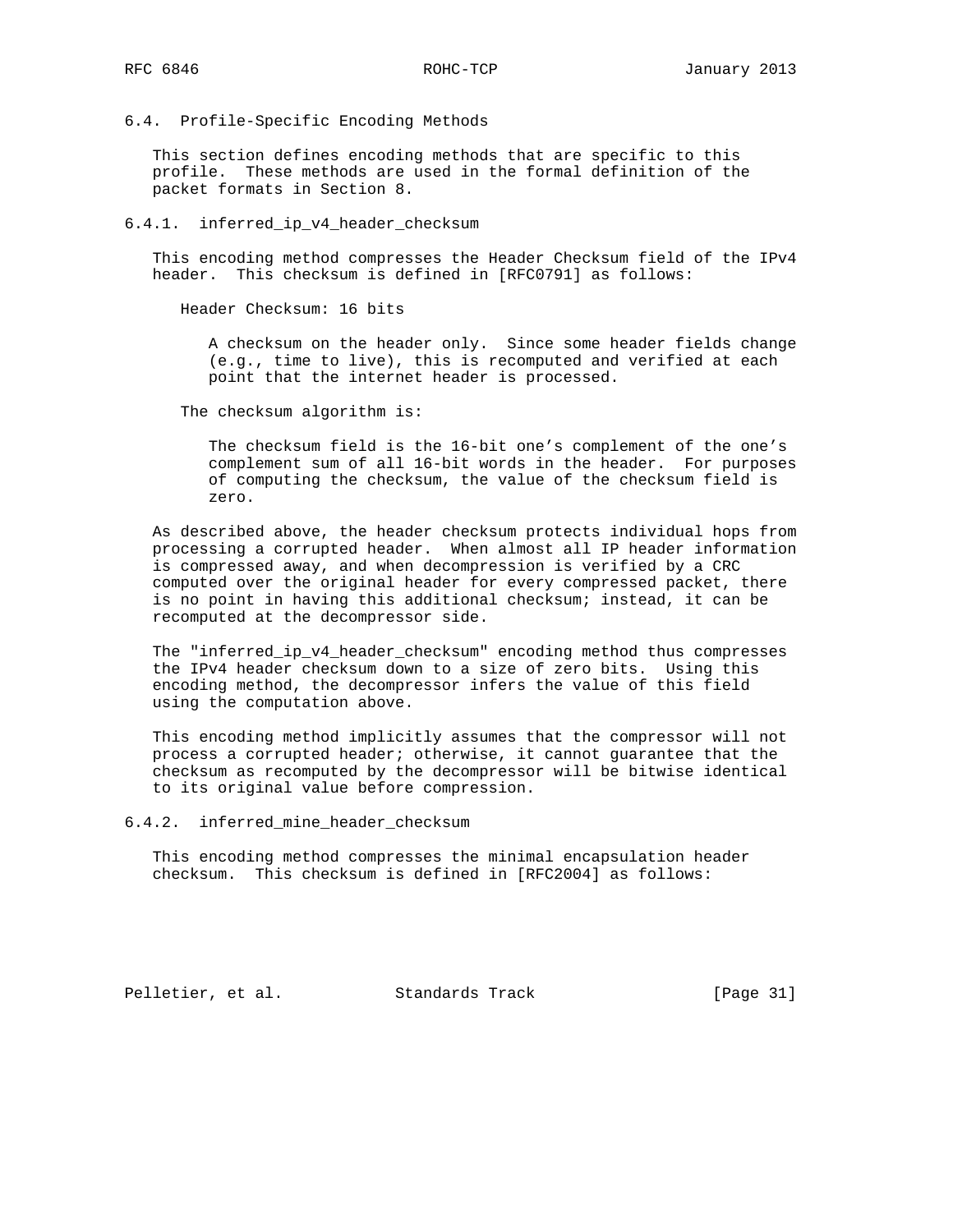Header Checksum

 The 16-bit one's complement of the one's complement sum of all 16-bit words in the minimal forwarding header. For purposes of computing the checksum, the value of the checksum field is zero. The IP header and IP payload (after the minimal forwarding header) are not included in this checksum computation.

 The "inferred\_mine\_header\_checksum" encoding method compresses the minimal encapsulation header checksum down to a size of zero bits, i.e., no bits are transmitted in compressed headers for this field. Using this encoding method, the decompressor infers the value of this field using the above computation.

 The motivations and the assumptions for inferring this checksum are similar to the ones explained above in Section 6.4.1.

6.4.3. inferred\_ip\_v4\_length

 This encoding method compresses the Total Length field of the IPv4 header. The Total Length field of the IPv4 header is defined in [RFC0791] as follows:

Total Length: 16 bits

 Total Length is the length of the datagram, measured in octets, including internet header and data. This field allows the length of a datagram to be up to 65,535 octets.

 The "inferred\_ip\_v4\_length" encoding method compresses the IPv4 Total Length field down to a size of zero bits. Using this encoding method, the decompressor infers the value of this field by counting in octets the length of the entire packet after decompression.

6.4.4. inferred\_ip\_v6\_length

 This encoding method compresses the Payload Length field of the IPv6 header. This length field is defined in [RFC2460] as follows:

Payload Length: 16-bit unsigned integer

 Length of the IPv6 payload, i.e., the rest of the packet following this IPv6 header, in octets. (Note that any extension headers present are considered part of the payload, i.e., included in the length count.)

Pelletier, et al. Standards Track [Page 32]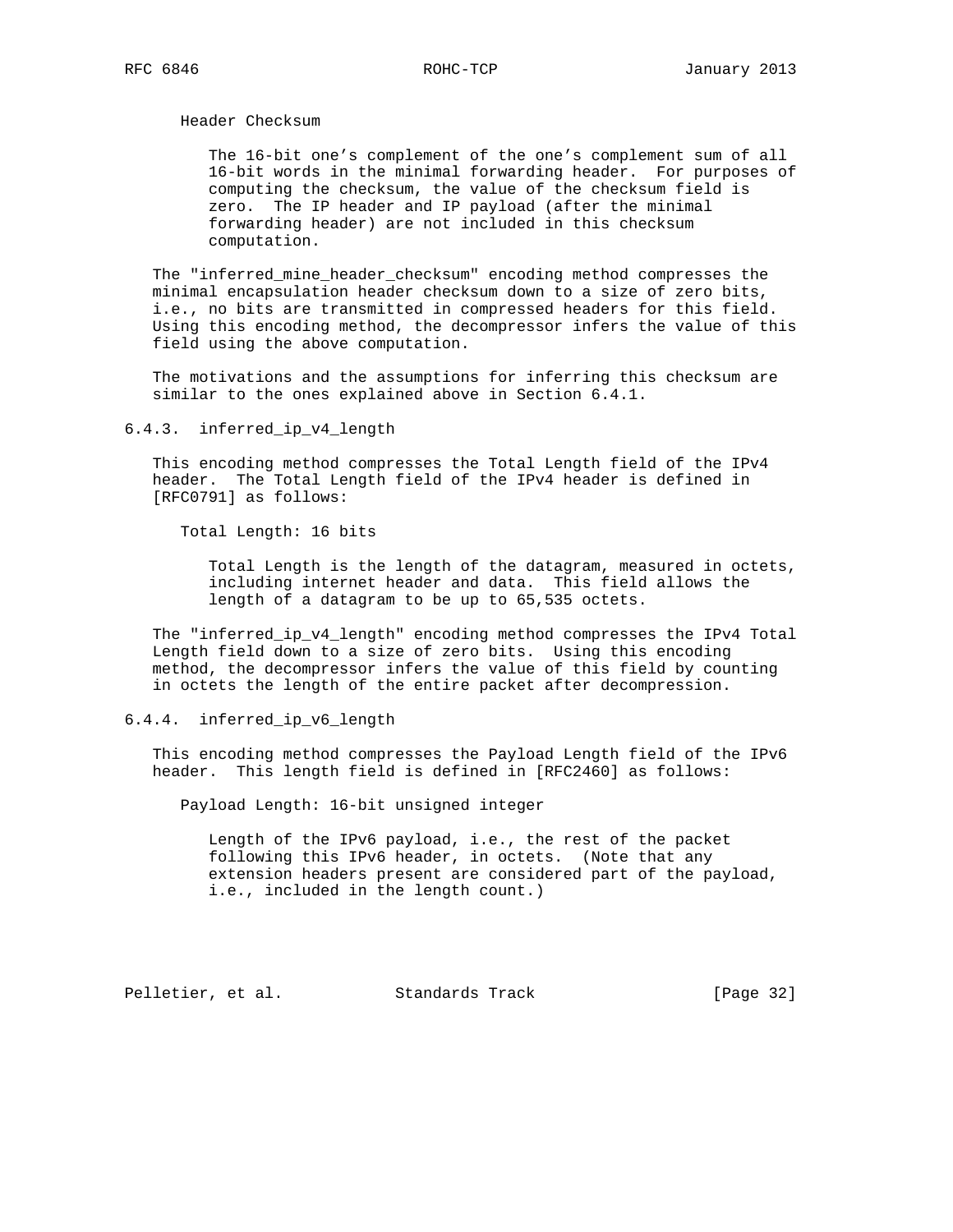The "inferred\_ip\_v6\_length" encoding method compresses the Payload Length field of the IPv6 header down to a size of zero bits. Using this encoding method, the decompressor infers the value of this field by counting in octets the length of the entire packet after decompression.

# 6.4.5. inferred\_offset

 This encoding method compresses the data offset field of the TCP header.

 The "inferred\_offset" encoding method is used on the Data Offset field of the TCP header. This field is defined in [RFC0793] as:

Data Offset: 4 bits

 The number of 32-bit words in the TCP header. This indicates where the data begins. The TCP header (even one including options) is an integral number of 32 bits long.

 The "inferred\_offset" encoding method compresses the Data Offset field of the TCP header down to a size of zero bits. Using this encoding method, the decompressor infers the value of this field by first decompressing the TCP options list, and by then setting:

data offset = (options length  $/$  4) + 5

The equation above uses integer arithmetic.

6.4.6. baseheader\_extension\_headers

 In CO packets (see Section 7.3), the innermost IP header and the TCP header are combined to create a compressed base header. In some cases, the IP header will have a number of extension headers between itself and the TCP header.

 To remain formally correct, the base header must define some representation of these extension headers, which is what this encoding method is used for. This encoding method skips over all the extension headers and does not encode any of the fields. Changed fields in these headers are encoded in the irregular chain.

Pelletier, et al. Standards Track [Page 33]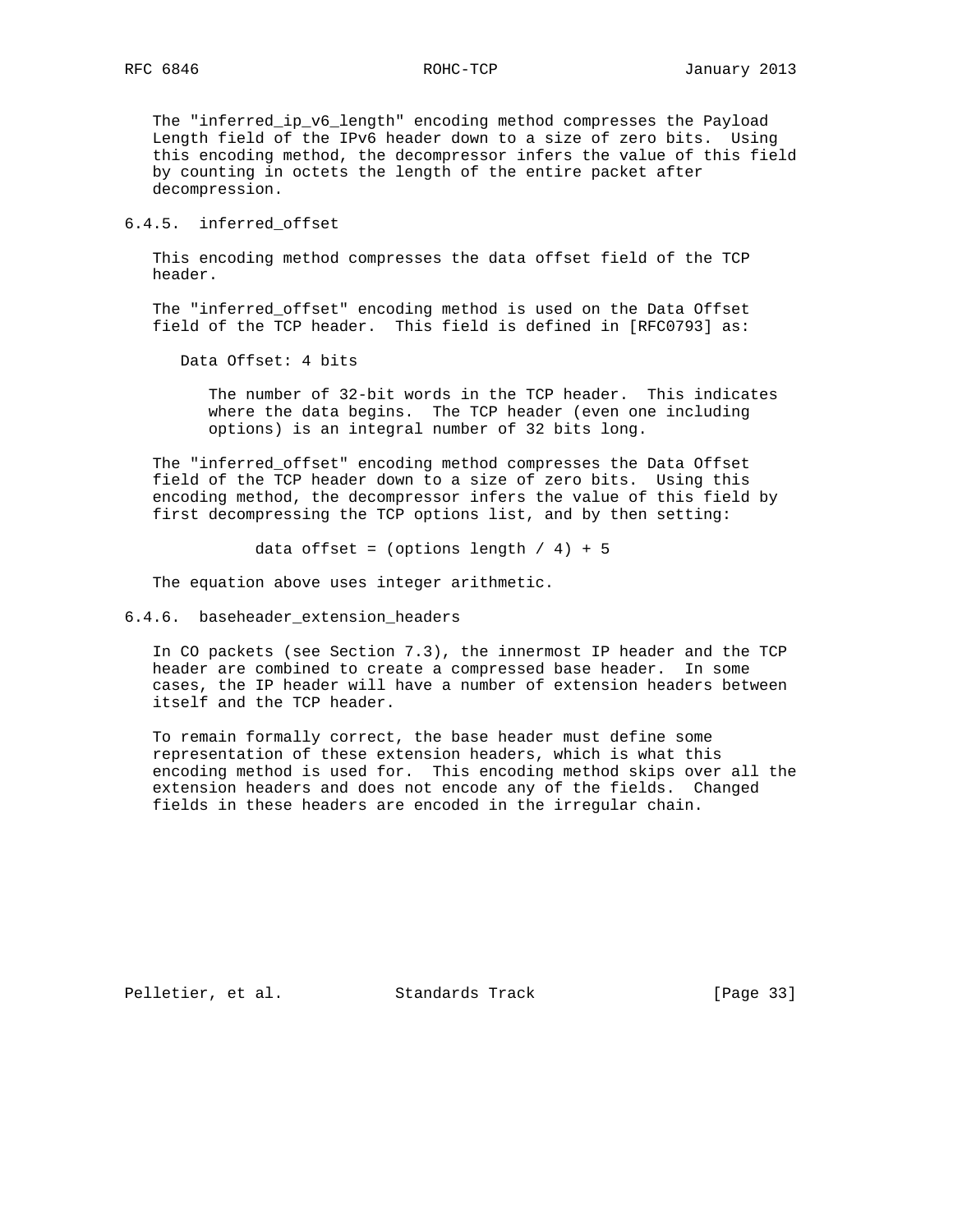# 6.4.7. baseheader\_outer\_headers

This encoding method, as well as the baseheader\_extension\_headers encoding method described above, is needed for the specification to remain formally correct. It is used in CO packets (see Section 7.3) to describe tunneling IP headers and their respective extension headers (i.e., all headers located before the innermost IP header).

 This encoding method skips over all the fields in these headers and does not perform any encoding. Changed fields in outer headers are instead handled by the irregular chain.

# 6.4.8. Scaled Encoding of Fields

 Some header fields will exhibit a change pattern where the field increases by a constant value or by multiples of the same value.

 Examples of fields that may have this behavior are the TCP Sequence Number and the TCP Acknowledgment Number. For such fields, ROHC-TCP provides the means to downscale the field value before applying LSB encoding, which allows the compressor to transmit fewer bits.

 To be able to use scaled encoding, the field is required to fulfill the following equation:

unscaled\_value = scaling\_factor \* scaled\_value + residue

 To use the scaled encoding, the compressor must be confident that the decompressor has established values for the "residue" and the "scaling\_factor", so that it can correctly decompress the field when only an LSB-encoded "scaled\_value" is present in the compressed packet.

 Once the compressor is confident that the value of the scaling\_factor and the value of the residue have been established in the decompressor, the compressor may send compressed packets using the scaled representation of the field. The compressor MUST NOT use scaled encoding with the value of the scaling\_factor set to zero.

 If the compressor detects that the value of the residue has changed, or if the compressor uses a different value for the scaling factor, it MUST NOT use scaled encoding until it is confident that the decompressor has received the new value(s) of these fields.

 When the unscaled value of the field wraps around, the value of the residue is likely to change, even if the scaling\_factor remains constant. In such a case, the compressor must act in the same way as for any other change in the residue.

Pelletier, et al. Standards Track [Page 34]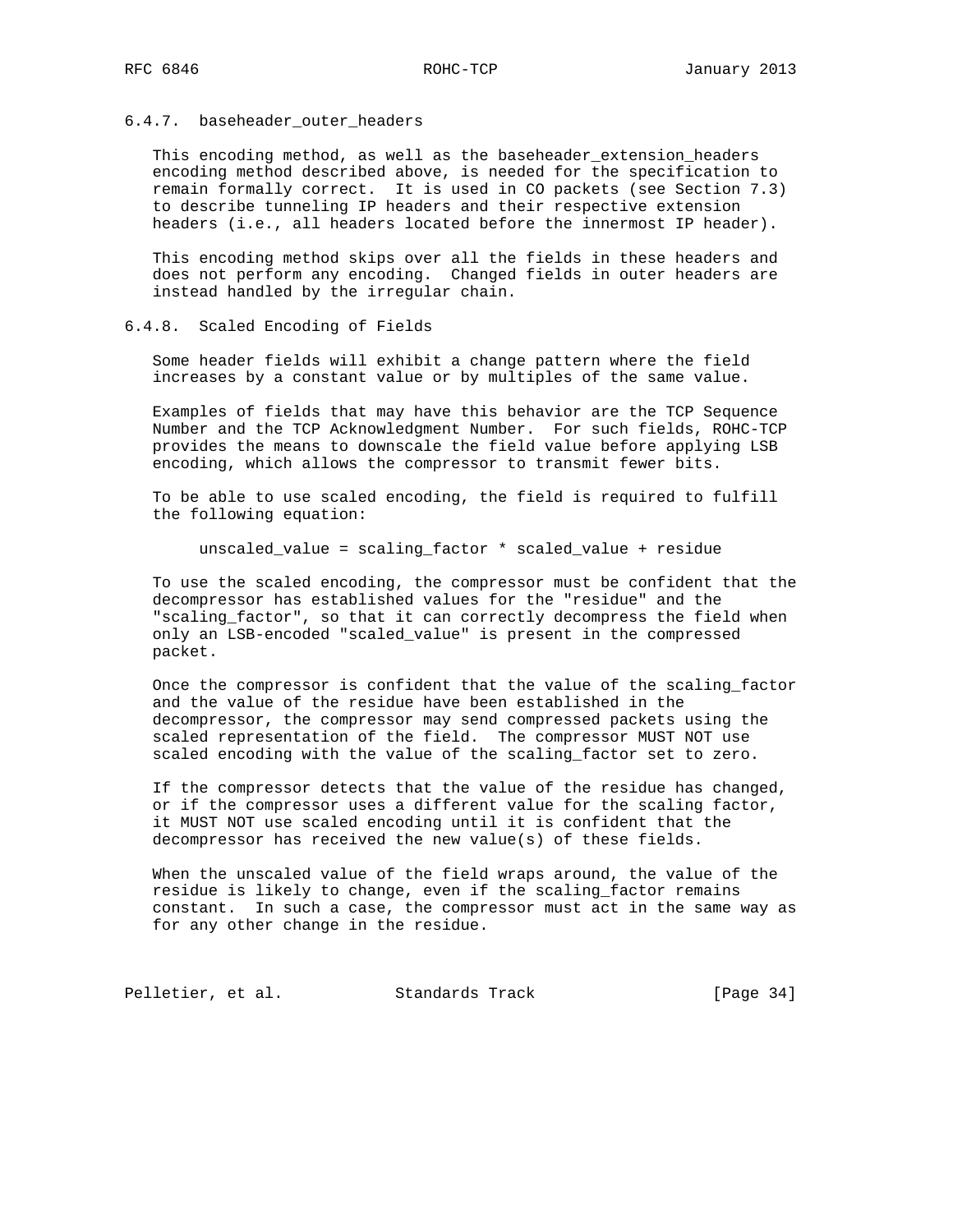RFC 6846 ROHC-TCP January 2013

 The following subsections describe how the scaled encoding is applied to specific fields in ROHC-TCP, in particular, how the scaling\_factor and residue values are established for the different fields.

6.4.8.1. Scaled TCP Sequence Number Encoding

 For some TCP flows, such as data transfers, the payload size will be constant over periods of time. For such flows, the TCP Sequence Number is bound to increase by multiples of the payload size between packets, which means that this field can be a suitable target for scaled encoding. When using this encoding, the payload size will be used as the scaling factor (i.e., as the value for scaling\_factor) of this encoding. This means that the scaling factor does not need to be explicitly transmitted, but is instead inferred from the length of the payload in the compressed packet.

Establishing scaling\_factor:

 The scaling factor is established by sending unscaled TCP Sequence Number bits, so that the decompressor can infer the scaling\_factor from the payload size.

Establishing residue:

 The residue is established identically as the scaling\_factor, i.e., by sending unscaled TCP Sequence Number bits.

 A detailed specification of how the TCP Sequence Number uses the scaled encoding can be found in the definitions of the packet formats, in Section 8.2.

# 6.4.8.2. Scaled Acknowledgment Number Encoding

 Similar to the pattern exhibited by the TCP Sequence Number, the expected increase in the TCP Acknowledgment Number is often constant and is therefore suitable for scaled encoding.

 For the TCP Acknowledgment Number, the scaling factor depends on the size of packets flowing in the opposite direction; this information might not be available to the compressor/decompressor pair. For this reason, ROHC-TCP uses an explicitly transmitted scaling factor to compress the TCP Acknowledgment Number.

Pelletier, et al. Standards Track [Page 35]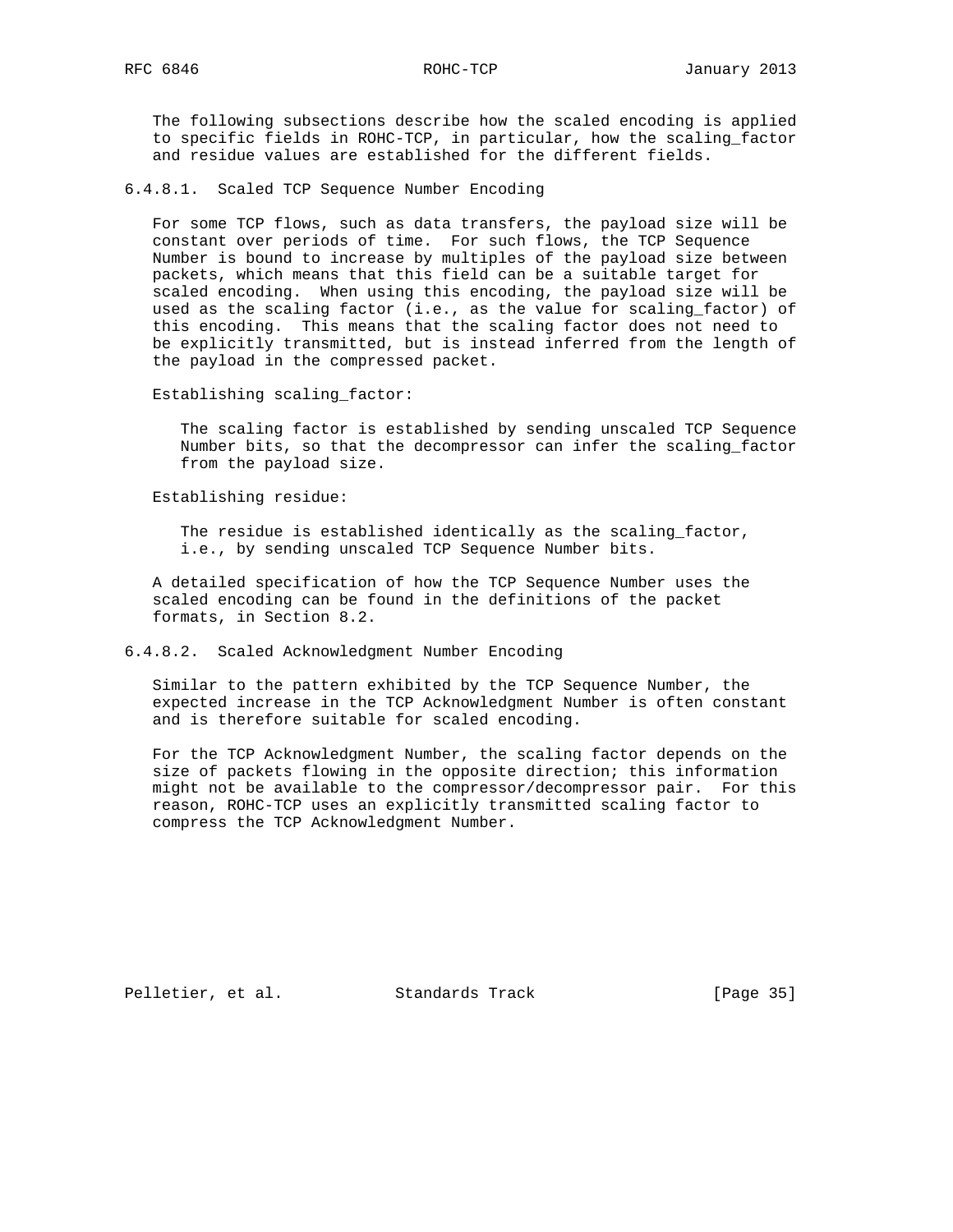Establishing scaling\_factor:

 The scaling factor is established by explicitly transmitting the value of the scaling factor (called ack\_stride in the formal notation in Section 8.2) to the decompressor, using one of the packet types that can carry this information.

Establishing residue:

 The scaling residue is established by sending unscaled TCP Acknowledgment Number bits, so that the decompressor can infer its value from the unscaled value and the scaling factor (ack\_stride).

 A detailed specification of how the TCP Acknowledgment Number uses the scaled encoding can be found in the definitions of the packet formats, in Section 8.2.

 The compressor MAY use the scaled acknowledgment number encoding; what value it will use as the scaling factor is up to the compressor implementation. In the case where there is a co-located decompressor processing packets of the same TCP flow in the opposite direction, the scaling factor for the sequence number used for that flow can be used by the compressor to determine a suitable scaling factor for the TCP Acknowledgment number for this flow.

6.5. Encoding Methods with External Parameters

 A number of encoding methods in Section 8.2 have one or more arguments for which the derivation of the parameter's value is outside the scope of the ROHC-FN specification of the header formats. This section lists the encoding methods together with a definition of each of their parameters.

o ipv6(is\_innermost, ttl\_irregular\_chain\_flag, ip\_inner\_ecn):

 is\_innermost: This Boolean flag is set to true when processing the innermost IP header; otherwise, it is set to false.

 ttl\_irregular\_chain\_flag: This parameter must be set to the value that was used for the corresponding "ttl\_irregular\_chain\_flag" parameter of the "co\_baseheader" encoding method (as defined below) when extracting the irregular chain for a compressed header; otherwise, it is set to zero and ignored for other types of chains.

 ip\_inner\_ecn: This parameter is bound by the encoding method; therefore, it should be undefined when calling this encoding method. This value is then used to bind the corresponding

Pelletier, et al. Standards Track [Page 36]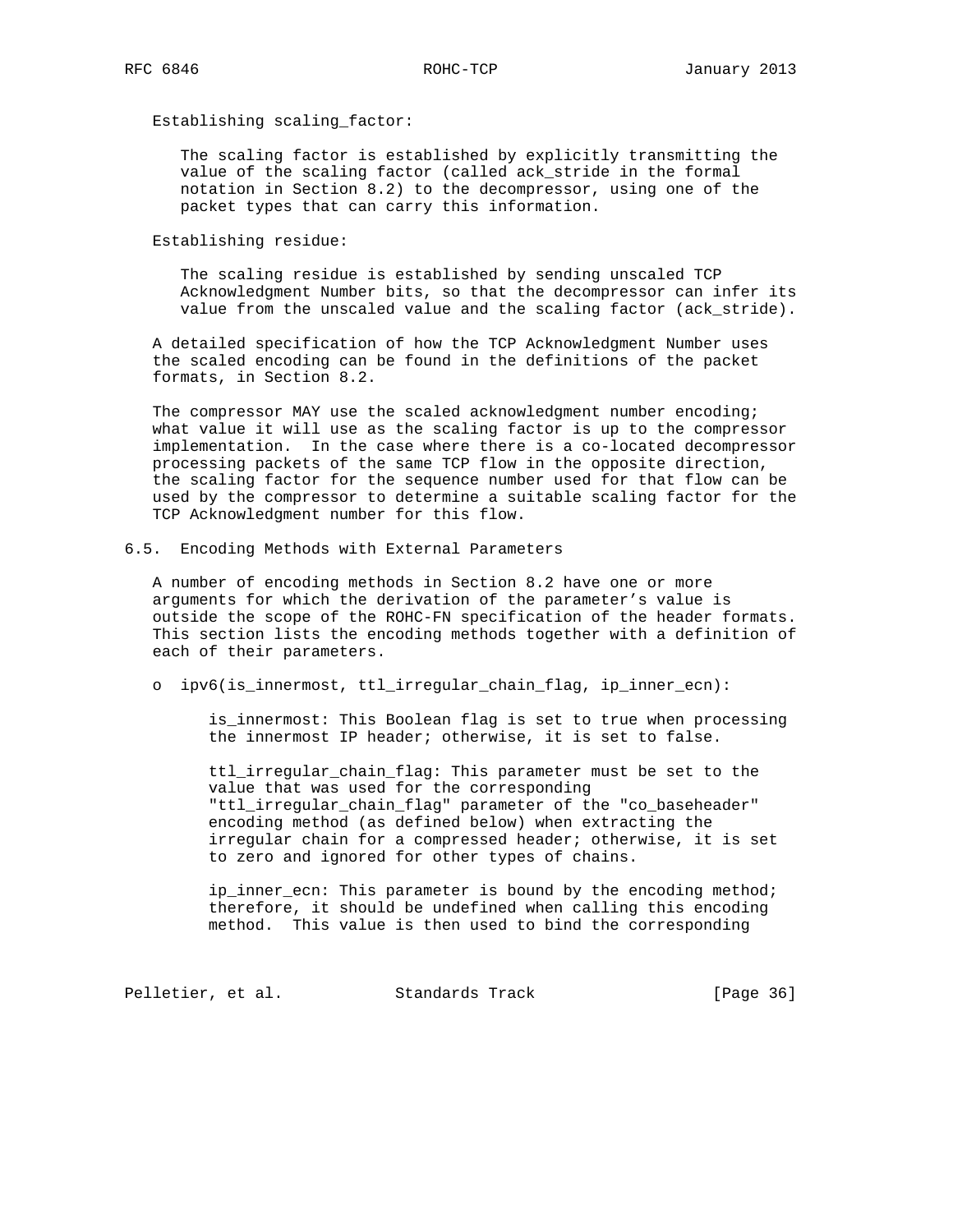parameter in the "tcp" encoding method, as its value is needed when processing the irregular chain for TCP. See the definition of the "ip\_inner\_ecn" parameter for the "tcp" encoding method below.

 o ipv4(is\_innermost, ttl\_irregular\_chain\_flag, ip\_inner\_ecn, ip\_id\_behavior\_value):

See definition of arguments for "ipv6" above.

 ip\_id\_behavior\_value: Set to a 2-bit integer value, using one of the constants whose name begins with the prefix IP\_ID\_BEHAVIOR\_ and as defined in Section 8.2.

o tcp\_opt\_eol(nbits):

 nbits: This parameter is set to the length of the padding data located after the EOL option type octet to the end of the TCP options in the uncompressed header.

o tcp\_opt\_sack(ack\_value):

 ack\_value: Set to the value of the Acknowledgment Number field of the TCP header.

o tcp(payload\_size, ack\_stride\_value, ip\_inner\_ecn):

 payload\_size: Set to the length (in octets) of the payload following the TCP header.

 ack\_stride\_value: This parameter is the scaling factor used when scaling the TCP Acknowledgment Number. Its value is set by the compressor implementation. See Section 6.4.8.2 for recommendations on how to set this value.

 ip\_inner\_ecn: This parameter binds with the value given to the corresponding "ip\_inner\_ecn" parameter by the "ipv4" or the "ipv6" encoding method when processing the innermost IP header of this packet. See also the definition of the "ip\_inner ecn" parameter to the "ipv6" and "ipv4" encoding method above.

 o co\_baseheader(payload\_size, ack\_stride\_value, ttl\_irregular\_chain\_flag, ip\_id\_behavior\_value):

> payload\_size: Set to the length (in octets) of the payload following the TCP header.

Pelletier, et al. Standards Track [Page 37]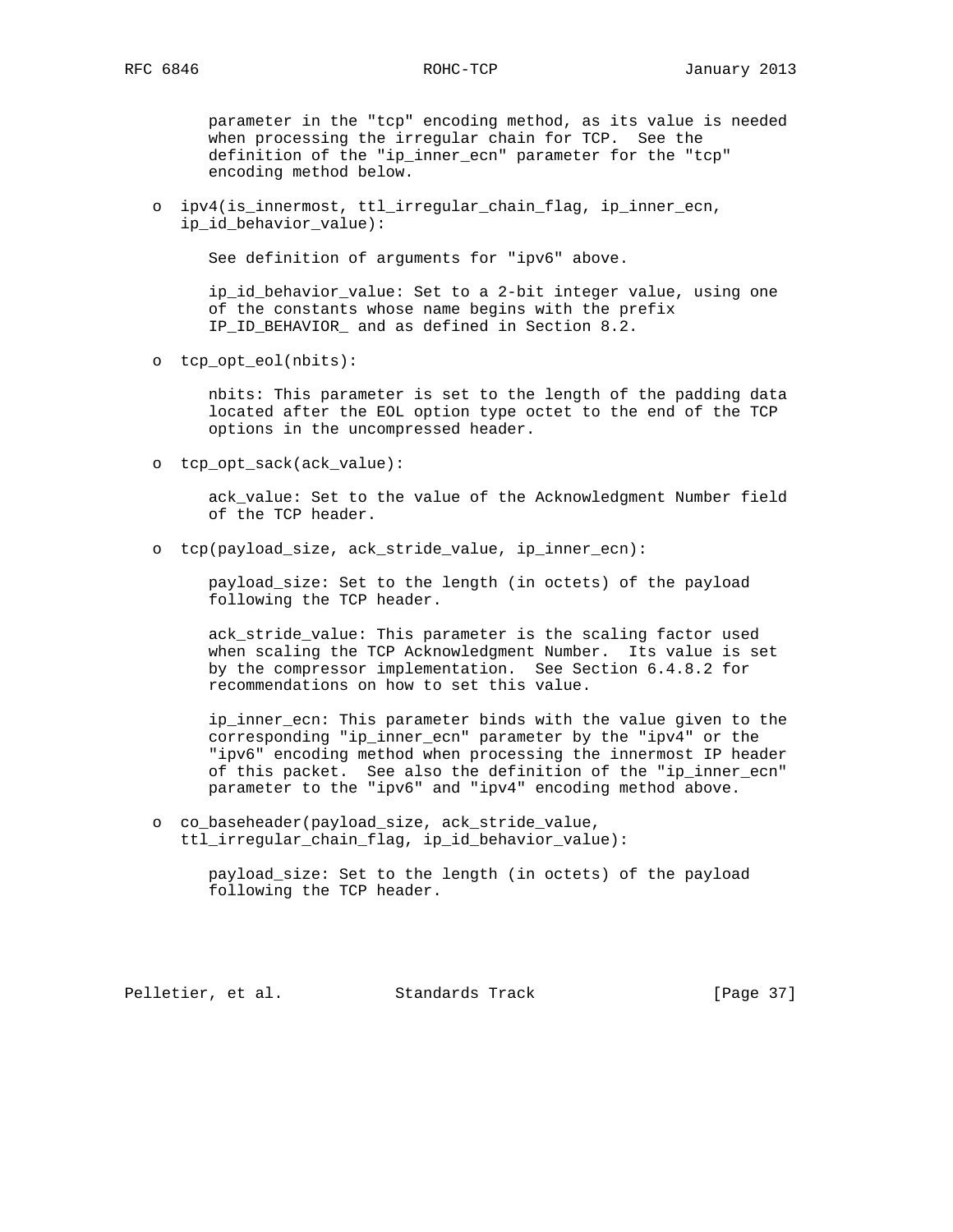ack\_stride\_value: This parameter is the scaling factor used when scaling the TCP Acknowledgment Number. Its value is set by the compressor implementation. See Section 6.4.8.2 for recommendations on how to set this value.

 ttl\_irregular\_chain\_flag: This parameter is set to one if the TTL/Hop Limit of an outer header has changed compared to its reference in the context; otherwise, it is set to zero. The value used for this parameter is also used for the "ttl irregular chain flag" argument for the "ipv4" and "ipv6" encoding methods when processing the irregular chain, as defined above for the "ipv6" and "ipv4" encoding methods.

 ip\_id\_behavior\_value: Set to a 2-bit integer value, using one of the constants whose name begins with the prefix IP\_ID\_BEHAVIOR\_ and as defined in Section 8.2.

7. Packet Types (Normative)

 ROHC-TCP uses three different packet types: the Initialization and Refresh (IR) packet type, the Context Replication (IR-CR) packet type, and the Compressed (CO) packet type.

 Each packet type defines a number of packet formats: two packet formats are defined for the IR type, one packet format is defined for the IR-CR type, and two sets of eight base header formats are defined for the CO type with one additional format that is common to both sets.

The profile identifier for ROHC-TCP is 0x0006.

7.1. Initialization and Refresh (IR) Packets

 ROHC-TCP uses the basic structure of the ROHC IR and IR-DYN packets as defined in [RFC5795] (Sections 5.2.2.1 and 5.2.2.2, respectively).

Packet type: IR

 This packet type communicates the static part and the dynamic part of the context.

 For the ROHC-TCP IR packet, the value of the x bit MUST be set to one. It has the following format, which corresponds to the "Header" and "Payload" fields described in Section 5.2.1 of [RFC5795]:

Pelletier, et al. Standards Track [Page 38]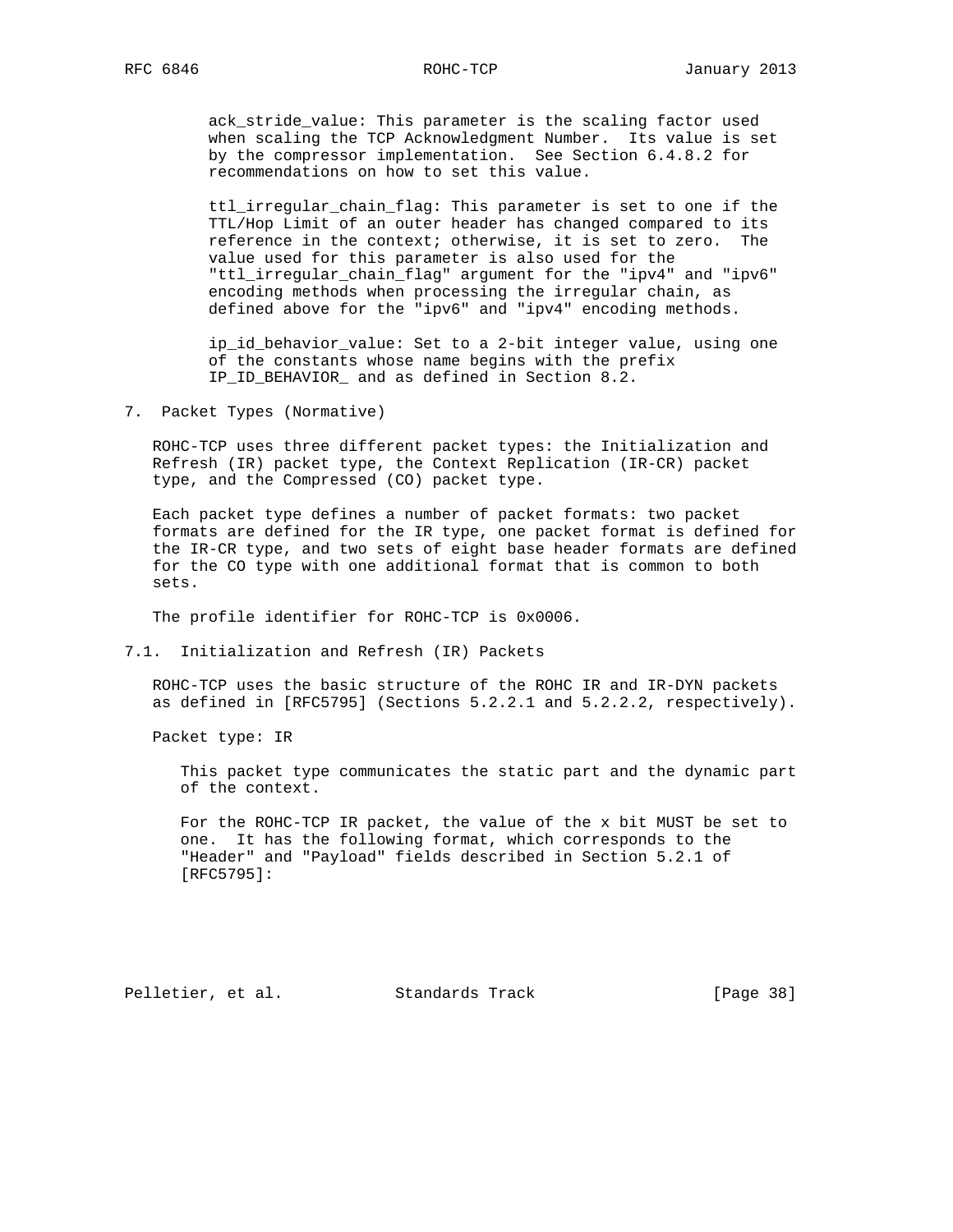0 1 2 3 4 5 6 7 --- --- --- --- --- --- --- --- --- : Add-CID octet : if for small CIDs and (CID != 0) +---+---+---+---+---+---+---+---+ | 1 1 1 1 1 0 1 | IR type octet +---+---+---+---+---+---+---+---+  $\mathcal{L}^{\mathcal{L}}(\mathcal{L}^{\mathcal{L}}(\mathcal{L}^{\mathcal{L}}(\mathcal{L}^{\mathcal{L}}(\mathcal{L}^{\mathcal{L}}(\mathcal{L}^{\mathcal{L}}(\mathcal{L}^{\mathcal{L}}(\mathcal{L}^{\mathcal{L}}(\mathcal{L}^{\mathcal{L}}(\mathcal{L}^{\mathcal{L}}(\mathcal{L}^{\mathcal{L}}(\mathcal{L}^{\mathcal{L}}(\mathcal{L}^{\mathcal{L}}(\mathcal{L}^{\mathcal{L}}(\mathcal{L}^{\mathcal{L}}(\mathcal{L}^{\mathcal{L}}(\mathcal{L}^{\mathcal{L$  / 0-2 octets of CID / 1-2 octets if for large CIDs the state of the state of the state of the state of the state of the state of the +---+---+---+---+---+---+---+---+  $Profit = 0x06$  | 1 octet +---+---+---+---+---+---+---+---+ | 1 octet +---+---+---+---+---+---+---+---+ | | / Static chain / variable length | | - - - - - - - - - - - - - - - - | | / Dynamic chain / variable length | | - - - - - - - - - - - - - - - - | | / Payload / variable length | | - - - - - - - - - - - - - - - -

 CRC: 8-bit CRC, computed according to Section 5.3.1.1 of [RFC5795]. The CRC covers the entire IR header, thus excluding payload, padding, and feedback, if any.

Static chain: See Section 6.2.

Dynamic chain: See Section 6.2.

 Payload: The payload of the corresponding original packet, if any. The payload consists of all data after the last octet of the TCP header to the end of the uncompressed packet. The presence of a payload is inferred from the packet length.

Packet type: IR-DYN

This packet type communicates the dynamic part of the context.

 The ROHC-TCP IR-DYN packet has the following format, which corresponds to the "Header" and "Payload" fields described in Section 5.2.1 of [RFC5795]:

Pelletier, et al. Standards Track [Page 39]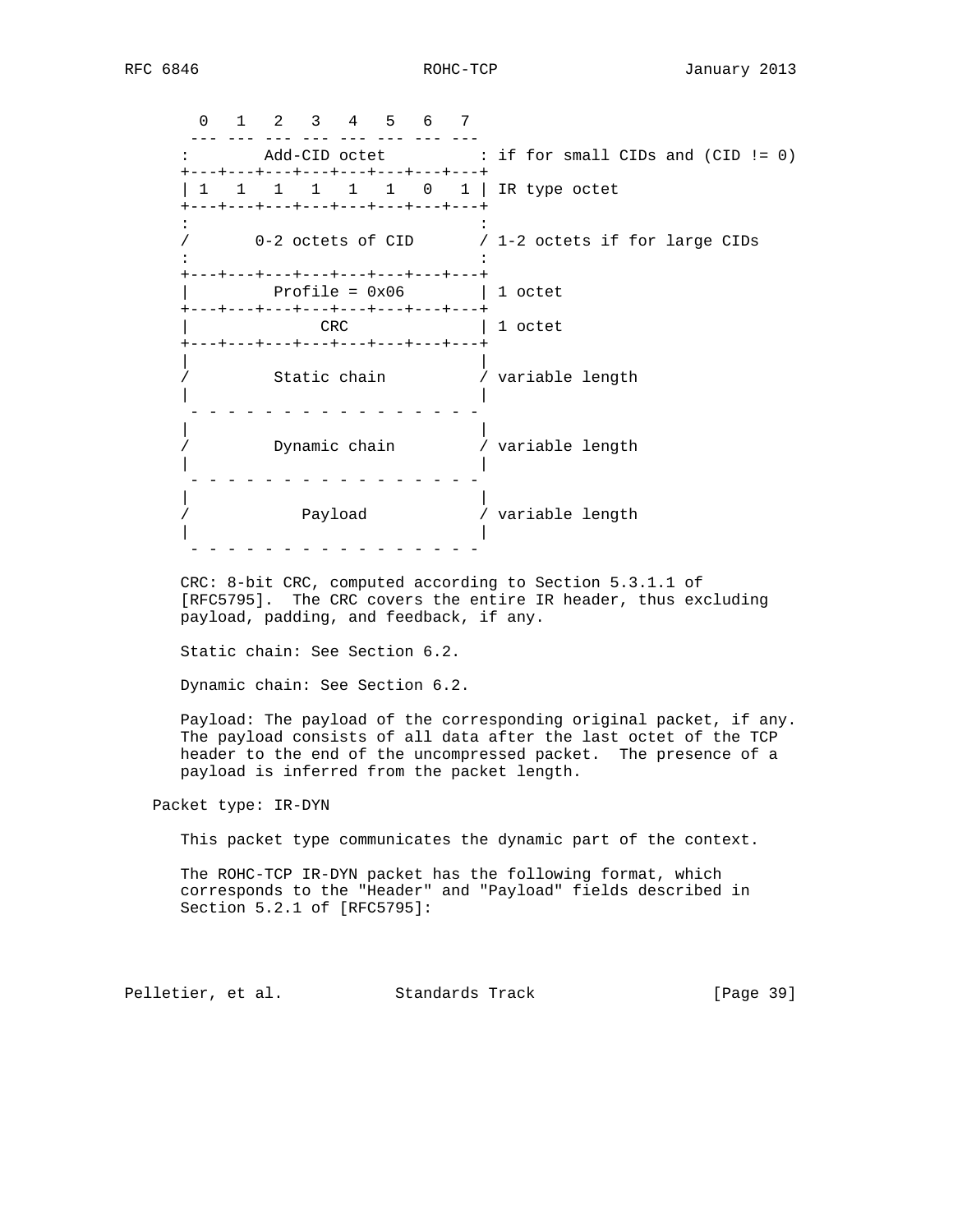0 1 2 3 4 5 6 7 --- --- --- --- --- --- --- --- --- : Add-CID octet : if for small CIDs and (CID != 0) +---+---+---+---+---+---+---+---+ | 1 1 1 1 1 0 0 0 | IR-DYN type octet +---+---+---+---+---+---+---+---+  $\mathcal{L}^{\mathcal{L}}(\mathcal{L}^{\mathcal{L}}(\mathcal{L}^{\mathcal{L}}(\mathcal{L}^{\mathcal{L}}(\mathcal{L}^{\mathcal{L}}(\mathcal{L}^{\mathcal{L}}(\mathcal{L}^{\mathcal{L}}(\mathcal{L}^{\mathcal{L}}(\mathcal{L}^{\mathcal{L}}(\mathcal{L}^{\mathcal{L}}(\mathcal{L}^{\mathcal{L}}(\mathcal{L}^{\mathcal{L}}(\mathcal{L}^{\mathcal{L}}(\mathcal{L}^{\mathcal{L}}(\mathcal{L}^{\mathcal{L}}(\mathcal{L}^{\mathcal{L}}(\mathcal{L}^{\mathcal{L$  / 0-2 octets of CID / 1-2 octets if for large CIDs the state of the state of the state of the state of the state of the state of the +---+---+---+---+---+---+---+---+  $Profit = 0x06$  | 1 octet +---+---+---+---+---+---+---+---+ CRC | 1 octet +---+---+---+---+---+---+---+---+ | | / Dynamic chain / variable length | | - - - - - - - - - - - - - - - - | | / Payload / variable length | | - - - - - - - - - - - - - - - -

 CRC: 8-bit CRC, computed according to Section 5.3.1.1 of [RFC5795]. The CRC covers the entire IR-DYN header, thus excluding payload, padding, and feedback, if any.

Dynamic chain: See Section 6.2.

 Payload: The payload of the corresponding original packet, if any. The payload consists of all data after the last octet of the TCP header to end of the uncompressed packet. The presence of a payload is inferred from the packet length.

# 7.2. Context Replication (IR-CR) Packets

 Context replication requires a dedicated IR packet format that uniquely identifies the IR-CR packet for the ROHC-TCP profile. This section defines the profile-specific part of the IR-CR packet [RFC4164].

Packet type: IR-CR

 This packet type communicates a reference to a base context along with the static and dynamic parts of the replicated context that differs from the base context.

Pelletier, et al. Standards Track [Page 40]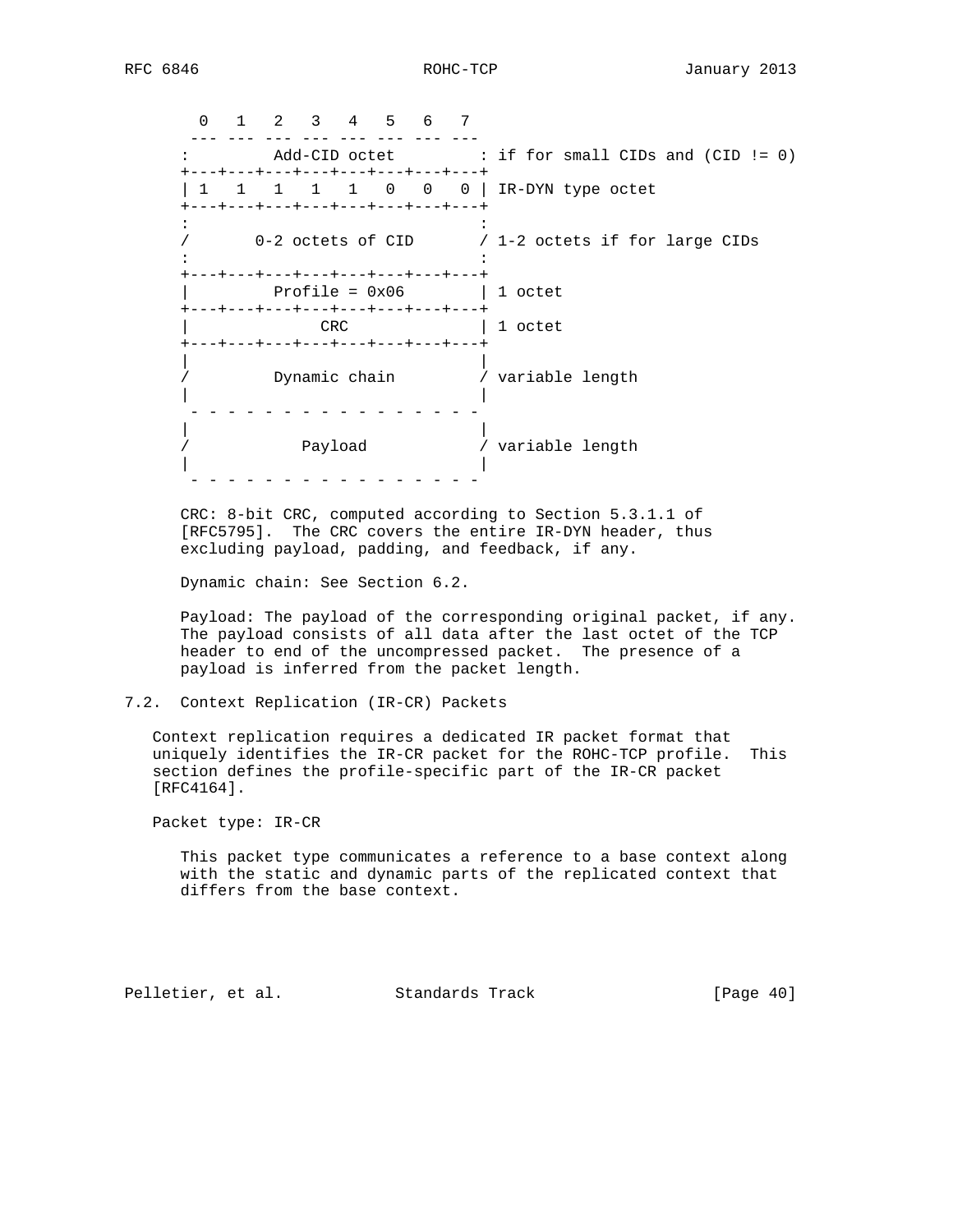The ROHC-TCP IR-CR packet follows the general format of the ROHC IR-CR packet, as defined in [RFC4164], Section 3.5.2. With consideration to the extensibility of the IR packet type defined in [RFC5795], the ROHC-TCP profile supports context replication through the profile-specific part of the IR packet. This is achieved using the bit (x) left in the IR header for "Profile specific information". For ROHC-TCP, this bit is defined as a flag indicating whether this packet is an IR packet or an IR-CR packet. For the ROHC-TCP IR-CR packet, the value of the x bit MUST be set to zero.

 The ROHC-TCP IR-CR has the following format, which corresponds to the "Header" and "Payload" fields described in Section 5.2.1 of [RFC5795]:

 0 1 2 3 4 5 6 7 --- --- --- --- --- --- --- --- : Add-CID octet : if for small CIDs and (CID != 0) +---+---+---+---+---+---+---+---+ | 1 1 1 1 1 0 0 | IR-CR type octet +---+---+---+---+---+---+---+---+ the state of the state of the state of the state of the state of the state of the / 0-2 octets of CID / 1-2 octets if for large CIDs  $\mathcal{L}^{\mathcal{L}}(\mathcal{L}^{\mathcal{L}}(\mathcal{L}^{\mathcal{L}}(\mathcal{L}^{\mathcal{L}}(\mathcal{L}^{\mathcal{L}}(\mathcal{L}^{\mathcal{L}}(\mathcal{L}^{\mathcal{L}}(\mathcal{L}^{\mathcal{L}}(\mathcal{L}^{\mathcal{L}}(\mathcal{L}^{\mathcal{L}}(\mathcal{L}^{\mathcal{L}}(\mathcal{L}^{\mathcal{L}}(\mathcal{L}^{\mathcal{L}}(\mathcal{L}^{\mathcal{L}}(\mathcal{L}^{\mathcal{L}}(\mathcal{L}^{\mathcal{L}}(\mathcal{L}^{\mathcal{L$  +---+---+---+---+---+---+---+---+ | Profile = 0x06 | 1 octet +---+---+---+---+---+---+---+---+ CRC | 1 octet +---+---+---+---+---+---+---+---+ | B | CRC7 | 1 octet +---+---+---+---+---+---+---+---+ : Reserved | Base CID : 1 octet, for small CID, if B=1 +---+---+---+---+---+---+---+---+ the state of the state of the state of the state of the state of the state of the / Base CID / 1-2 octets, for large CIDs, : : if B=1 +---+---+---+---+---+---+---+---+ | | / Replicate chain / variable length | | - - - - - - - - - - - - - - - - | | / Payload / variable length | | - - - - - - - - - - - - - - - -

Pelletier, et al. Standards Track [Page 41]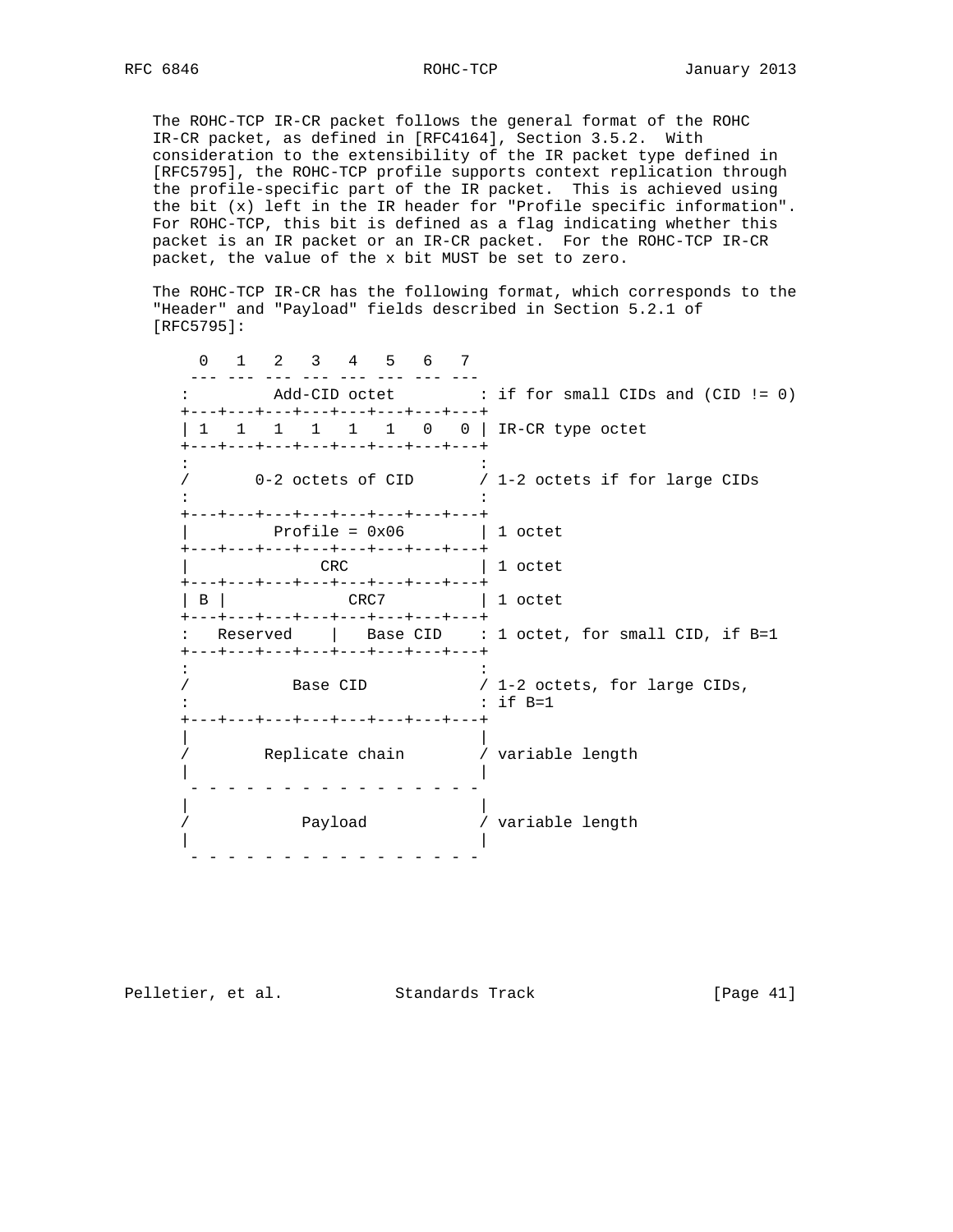B: B = 1 indicates that the Base CID field is present.

 CRC: This CRC covers the entire IR-CR header, thus excluding payload, padding, and feedback, if any. This 8-bit CRC is calculated according to Section 5.3.1.1 of [RFC5795].

 CRC7: The CRC over the original, uncompressed, header. Calculated according to Section 3.5.1.1 of [RFC4164].

 Reserved: MUST be set to zero; otherwise, the decompressor MUST discard the packet.

 Base CID: CID of base context. Encoded according to [RFC4164], Section 3.5.3.

Replicate chain: See Section 6.2.

 Payload: The payload of the corresponding original packet, if any. The presence of a payload is inferred from the packet length.

7.3. Compressed (CO) Packets

 The ROHC-TCP CO packets communicate irregularities in the packet header. All CO packets carry a CRC and can update the context.

 The general format for a compressed TCP header is as follows, which corresponds to the "Header" and "Payload" fields described in Section 5.2.1 of [RFC5795]:

Pelletier, et al. Standards Track [Page 42]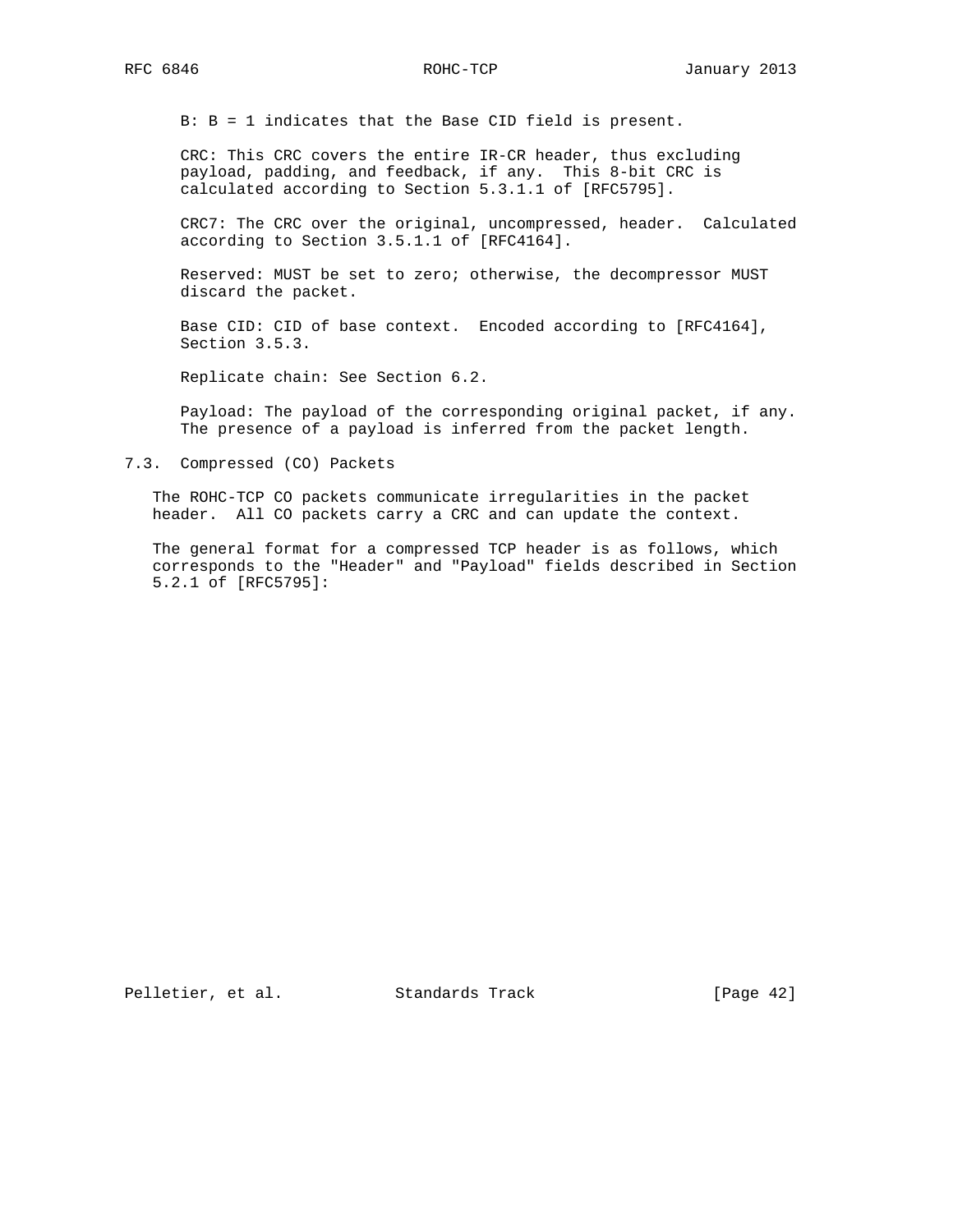0 1 2 3 4 5 6 7 --- --- --- --- --- --- --- --- : Add-CID octet : if for small CIDs and CID 1-15 +---+---+---+---+---+---+---+---+ | First octet of base header | (with type indication) +---+---+---+---+---+---+---+---+  $\mathcal{L}^{\mathcal{L}}(\mathcal{L}^{\mathcal{L}}(\mathcal{L}^{\mathcal{L}}(\mathcal{L}^{\mathcal{L}}(\mathcal{L}^{\mathcal{L}}(\mathcal{L}^{\mathcal{L}}(\mathcal{L}^{\mathcal{L}}(\mathcal{L}^{\mathcal{L}}(\mathcal{L}^{\mathcal{L}}(\mathcal{L}^{\mathcal{L}}(\mathcal{L}^{\mathcal{L}}(\mathcal{L}^{\mathcal{L}}(\mathcal{L}^{\mathcal{L}}(\mathcal{L}^{\mathcal{L}}(\mathcal{L}^{\mathcal{L}}(\mathcal{L}^{\mathcal{L}}(\mathcal{L}^{\mathcal{L$  / 0, 1, or 2 octets of CID / 1-2 octets if large CIDs the state of the state of the state of the state of the state of the state of the +---+---+---+---+---+---+---+---+ / Remainder of base header / variable number of octets +---+---+---+---+---+---+---+---+<br>: Trreqular chain : : Irregular chain : / (including irregular chain / variable : items for TCP options) : --- --- --- --- --- --- --- --- | | / Payload / variable length | | - - - - - - - - - - - - - - - -

 Base header: The complete set of base headers is defined in Section 8.

Irregular chain: See Sections 6.2 and 6.3.6.

 Payload: The payload of the corresponding original packet, if any. The presence of a payload is inferred from the packet length.

8. Header Formats (Normative)

 This section describes the set of compressed TCP/IP packet formats. The normative description of the packet formats is given using the formal notation for ROHC profiles defined in [RFC4997]. The formal description of the packet formats specifies all of the information needed to compress and decompress a header relative to the context.

 In particular, the notation provides a list of all the fields present in the uncompressed and compressed TCP/IP headers, and defines how to map from each uncompressed packet to its compressed equivalent and vice versa.

Pelletier, et al. Standards Track [Page 43]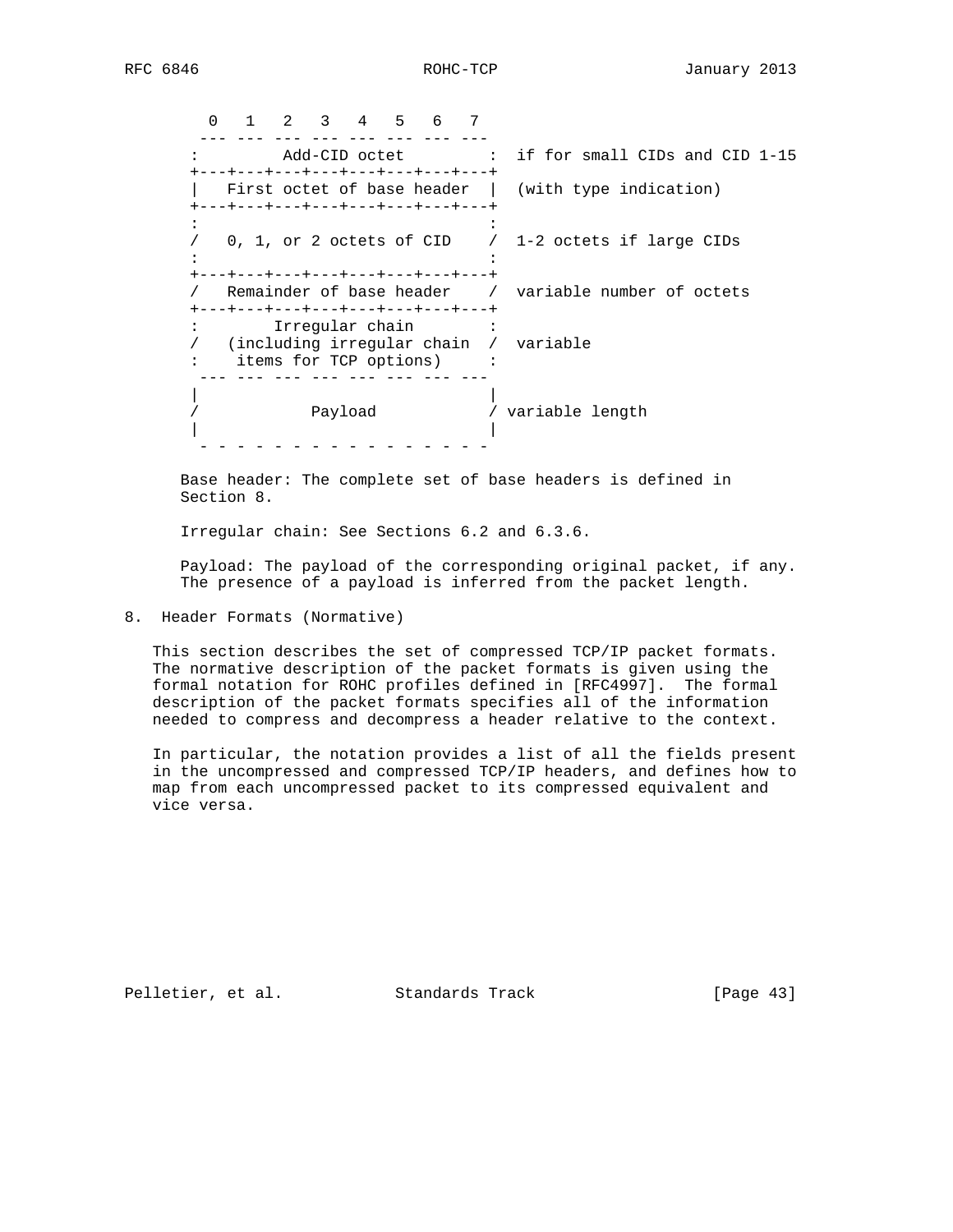### 8.1. Design Rationale for Compressed Base Headers

 The compressed header formats are defined as two separate sets: one set for the packets where the innermost IP header contains a sequential IP-ID (either network byte order or byte swapped), and one set for the packets without sequential IP-ID (either random, zero, or no IP-ID).

 These two sets of header formats are referred to as the "sequential" and the "random" set of header formats, respectively.

 In addition, there is one compressed format that is common to both sets of header formats and that can thus be used regardless of the type of IP-ID behavior. This format can transmit rarely changing fields and also send the frequently changing fields coded in variable lengths. It can also change the value of control fields such as IP-ID behavior and ECN behavior.

 All compressed base headers contain a 3-bit CRC, unless they update control fields such as "ip\_id\_behavior" or "ecn\_used" that affect the interpretation of subsequent headers. Headers that can modify these control fields carry a 7-bit CRC instead.

 When discussing LSB-encoded fields below, "p" equals the "offset\_param" and "k" equals the "num\_lsbs\_param" in [RFC4997].

 The encoding methods used in the compressed base headers are based on the following design criteria:

o MSN

 Since the MSN is a number generated by the compressor, it only needs to be large enough to ensure robust operation and to accommodate a small amount of reordering [RFC4163]. Therefore, each compressed base header has an MSN field that is LSB encoded with k=4 and p=4 to handle a reordering depth of up to 4 packets. Additional guidance to improve robustness when reordering is possible can be found in [RFC4224].

o TCP Sequence Number

 ROHC-TCP has the capability to handle bulk data transfers efficiently, for which the sequence number is expected to increase by about 1460 octets (which can be represented by 11 bits). For the compressed base headers to handle retransmissions (i.e., negative delta to the sequence number),

Pelletier, et al. Standards Track [Page 44]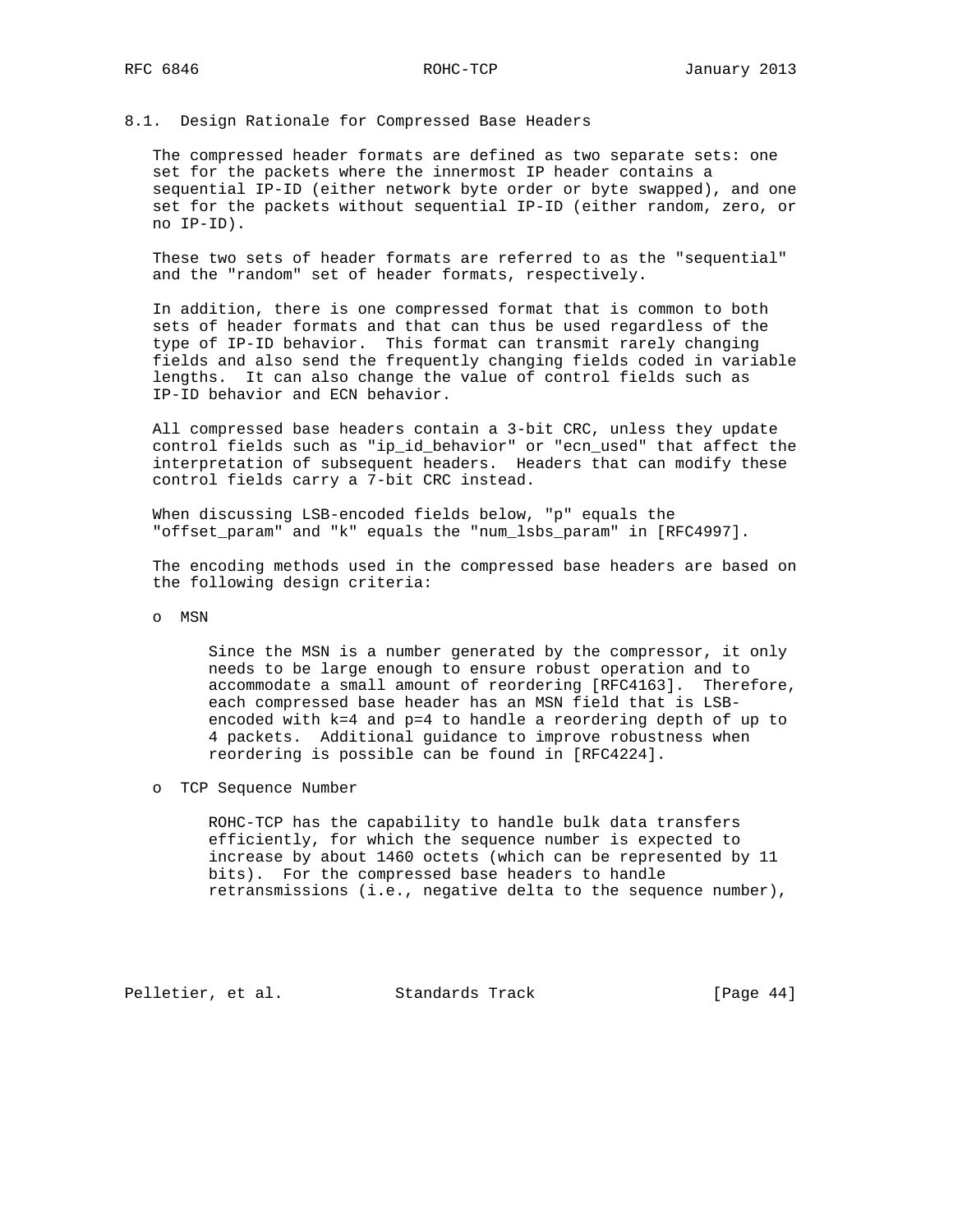the LSB interpretation interval has to handle negative offsets about as large as positive offsets, which means that one more bit is needed.

 Also, for ROHC-TCP to be robust to losses, two additional bits are added to the LSB encoding of the sequence number. This means that the base headers should contain at least 14 bits of LSB-encoded sequence number when present. According to the logic above, the LSB offset value is set to be as large as the positive offset, i.e.,  $p = 2^*(k-1)-1$ .

o TCP Acknowledgment Number

 The design criterion for the acknowledgment number is similar to that of the TCP Sequence Number. However, often only every other data packet is acknowledged, which means that the expected delta value is twice as large as for sequence numbers.

 Therefore, at least 15 bits of acknowledgment number should be used in compressed base headers. Since the acknowledgment number is expected to constantly increase, and the only exception to this is packet reordering (either on the ROHC channel [RFC3759] or prior to the compression point), the negative offset for LSB encoding is set to be 1/4 of the total interval, i.e.,  $p = 2^*(k-2)-1$ .

o TCP Window

 The TCP Window field is expected to increase in increments of similar size as the TCP Sequence Number; therefore, the design criterion for the TCP window is to send at least 14 bits when used.

o IP-ID

 For the "sequential" set of packet formats, all the compressed base headers contain LSB-encoded IP-ID offset bits, where the offset is the difference between the value of the MSN field and the value of the IP-ID field. The requirement is that at least 3 bits of IP-ID should always be present, but it is preferable to use 4 to 7 bits. When k=3 then p=1, and if k>3 then p=3 since the offset is expected to increase most of the time.

 Each set of header formats contains eight different compressed base headers. The reason for having this large number of header formats is that the TCP Sequence Number, TCP Acknowledgment Number, and TCP Window are frequently changing in a non-linear pattern.

Pelletier, et al. Standards Track [Page 45]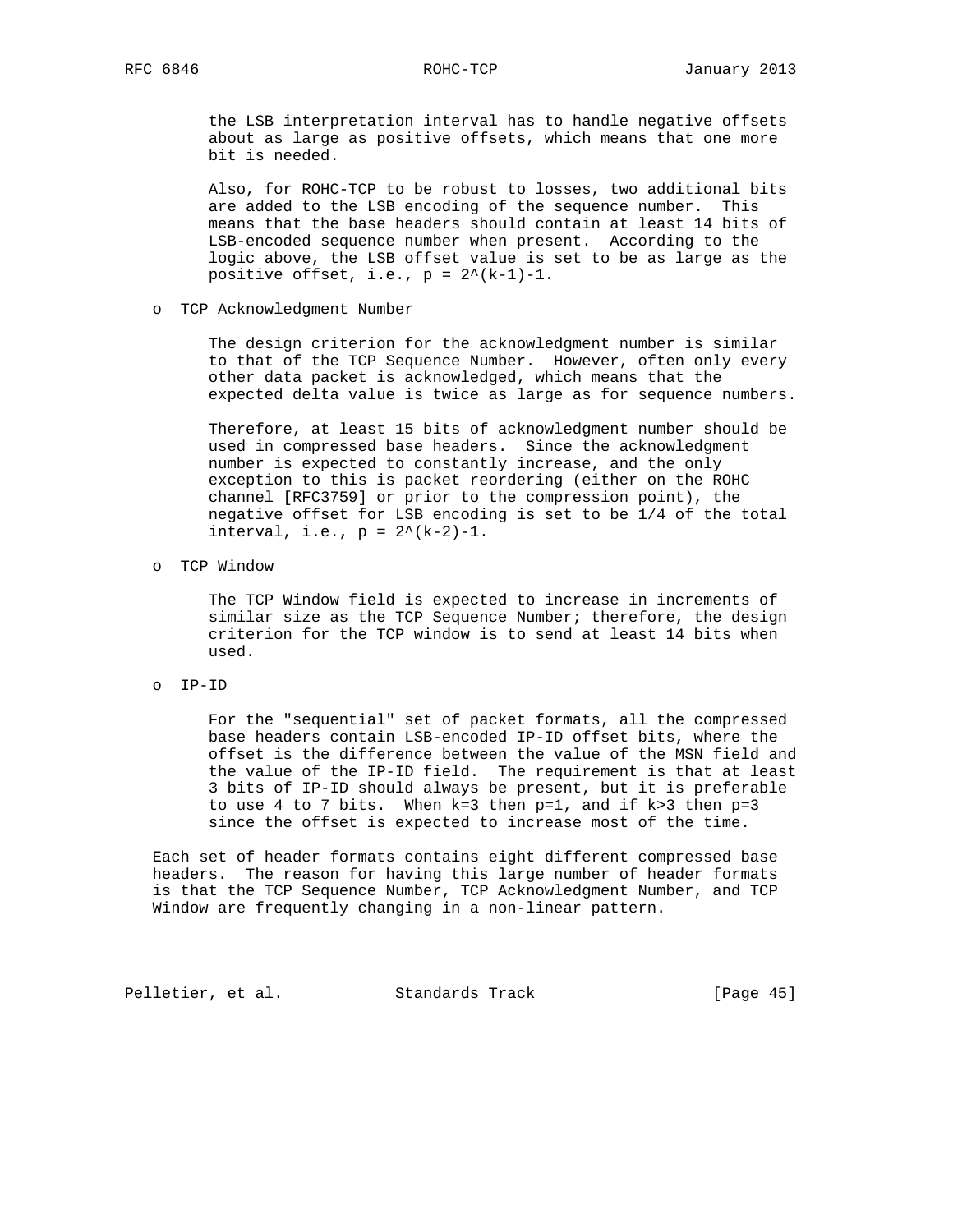The design of the header formats is derived from the field behavior analysis found in [RFC4413].

 All of the compressed base headers transmit LSB-encoded MSN bits, the TCP Push flag, and a CRC, and in addition to this, all the base headers in the sequential packet format set contain LSB-encoded IP-ID bits.

 The following header formats exist in both the sequential and random packet format sets:

- o Format 1: This header format carries changes to the TCP Sequence Number and is expected to be used on the downstream of a data transfer.
- o Format 2: This header format carries the TCP Sequence Number in scaled form and is expected to be useful for the downstream of a data transfer where the payload size is constant for multiple packets.
- o Format 3: This header format carries changes in the TCP Acknowledgment Number and is expected to be useful for the acknowledgment direction of a data transfer.
- o Format 4: This header format is similar to format 3, but carries a scaled TCP Acknowledgment Number.
- o Format 5: This header format carries both the TCP Sequence Number and the TCP Acknowledgment Number and is expected to be useful for flows that send data in both directions.
- o Format 6: This header format is similar to format 5, but carries the TCP Sequence Number in scaled form, when the payload size is static for certain intervals in a data flow.
- o Format 7: This header format carries changes to both the TCP Acknowledgment Number and the TCP Window and is expected to be useful for the acknowledgment flows of data connections.
- o Format 8: This header format is used to convey changes to some of the more seldom changing fields in the TCP flow, such as ECN behavior, RST/SYN/FIN flags, the TTL/Hop Limit, and the TCP options list. This format carries a 7-bit CRC, since it can change the structure of the contents of the irregular chain for subsequent packets. Note that this can be seen as a reduced form of the common packet format.

Pelletier, et al. Standards Track [Page 46]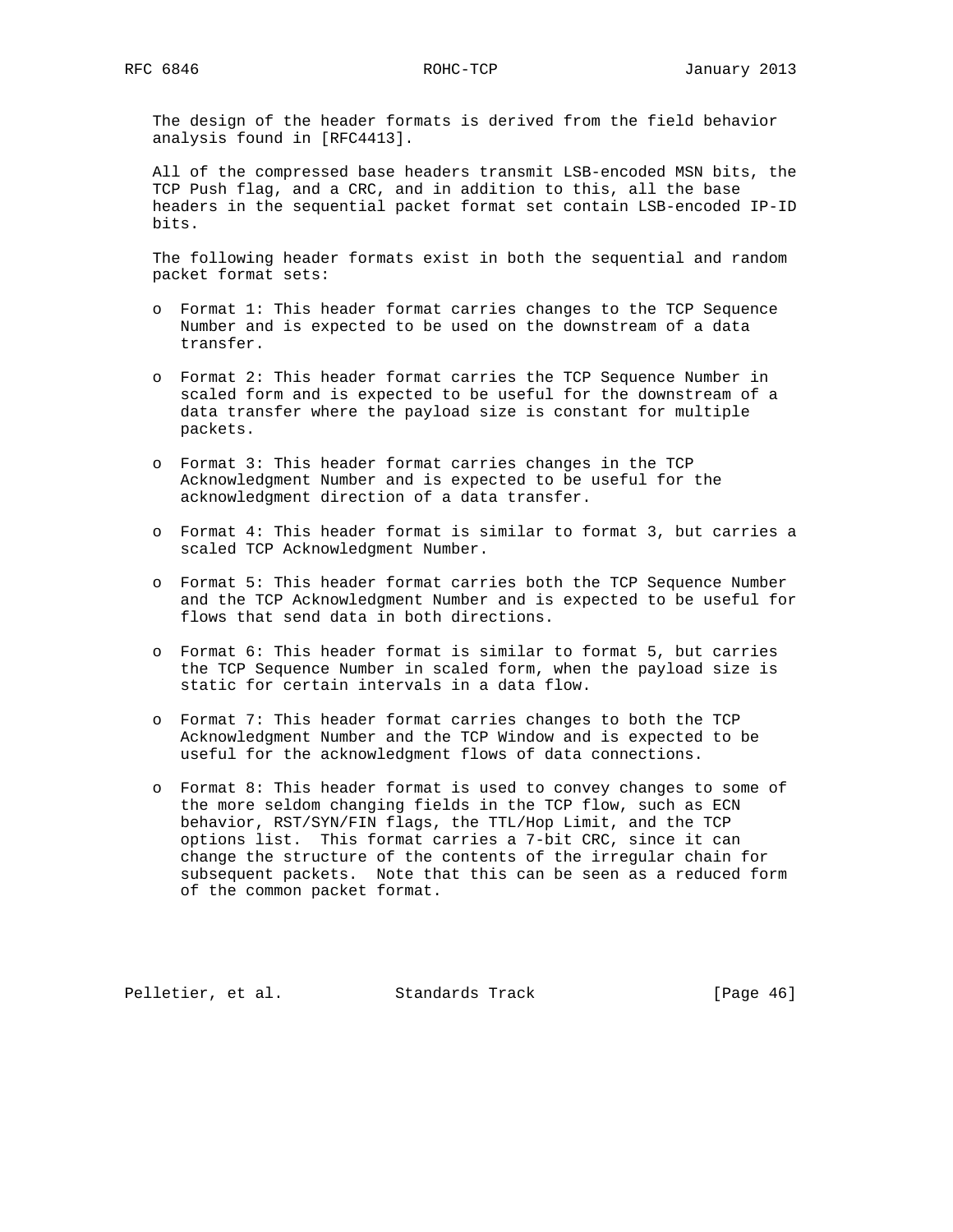o Common header format: The common header format can be used for all kinds of IP-ID behavior and should be useful when some of the more rarely changing fields in the IP or TCP header change. Since this header format can update control fields that decide how the decompressor interprets packets, it carries a 7-bit CRC to reduce the probability of context corruption. This header can basically convey changes to any of the dynamic fields in the IP and TCP headers, and it uses a large set of flags to provide information about which fields are present in the header format.

## 8.2. Formal Definition of Header Formats

// NOTE: The irregular, static, and dynamic chains (see Section 6.2) // are defined across multiple encoding methods and are embodied // in the correspondingly named formats within those encoding // methods. In particular, note that the static and dynamic // chains ordinarily go together. The uncompressed fields are // defined across these two formats combined, rather than in one // or the other of them. The irregular chain items are likewise // combined with a baseheader format.

//////////////////////////////////////////// // Constants ////////////////////////////////////////////

IP\_ID\_BEHAVIOR\_SEQUENTIAL = 0; IP\_ID\_BEHAVIOR\_SEQUENTIAL\_SWAPPED = 1; IP\_ID\_BEHAVIOR\_RANDOM = 2; IP\_ID\_BEHAVIOR\_ZERO = 3;

//////////////////////////////////////////// // Global control fields ////////////////////////////////////////////

| CONTROL                                          |                               |                                                  |
|--------------------------------------------------|-------------------------------|--------------------------------------------------|
| ecn used                                         | $\lceil 1 \rceil$             |                                                  |
| msn                                              | $16$ $\overline{\phantom{0}}$ |                                                  |
| // ip id fields are for innermost IP header only |                               |                                                  |
| ip id offset                                     |                               | $16$ $\overline{\phantom{0}}$                    |
| ip id behavior innermost                         |                               | $\begin{bmatrix} 2 & 1 \\ 2 & 1 \end{bmatrix}$   |
| // ACK-related                                   |                               |                                                  |
| ack stride                                       |                               | $132$ $11$                                       |
| ack number scaled                                |                               | $\begin{bmatrix} 32 \end{bmatrix}$               |
| ack number residue                               |                               | $\left[ \begin{array}{c} 32 \end{array} \right]$ |
| seg number scaled                                |                               | $\left[ \begin{array}{c} 32 \end{array} \right]$ |
| seg number residue                               |                               | $\left[ \begin{array}{c} 32 \end{array} \right]$ |
|                                                  |                               |                                                  |

Pelletier, et al. Standards Track [Page 47]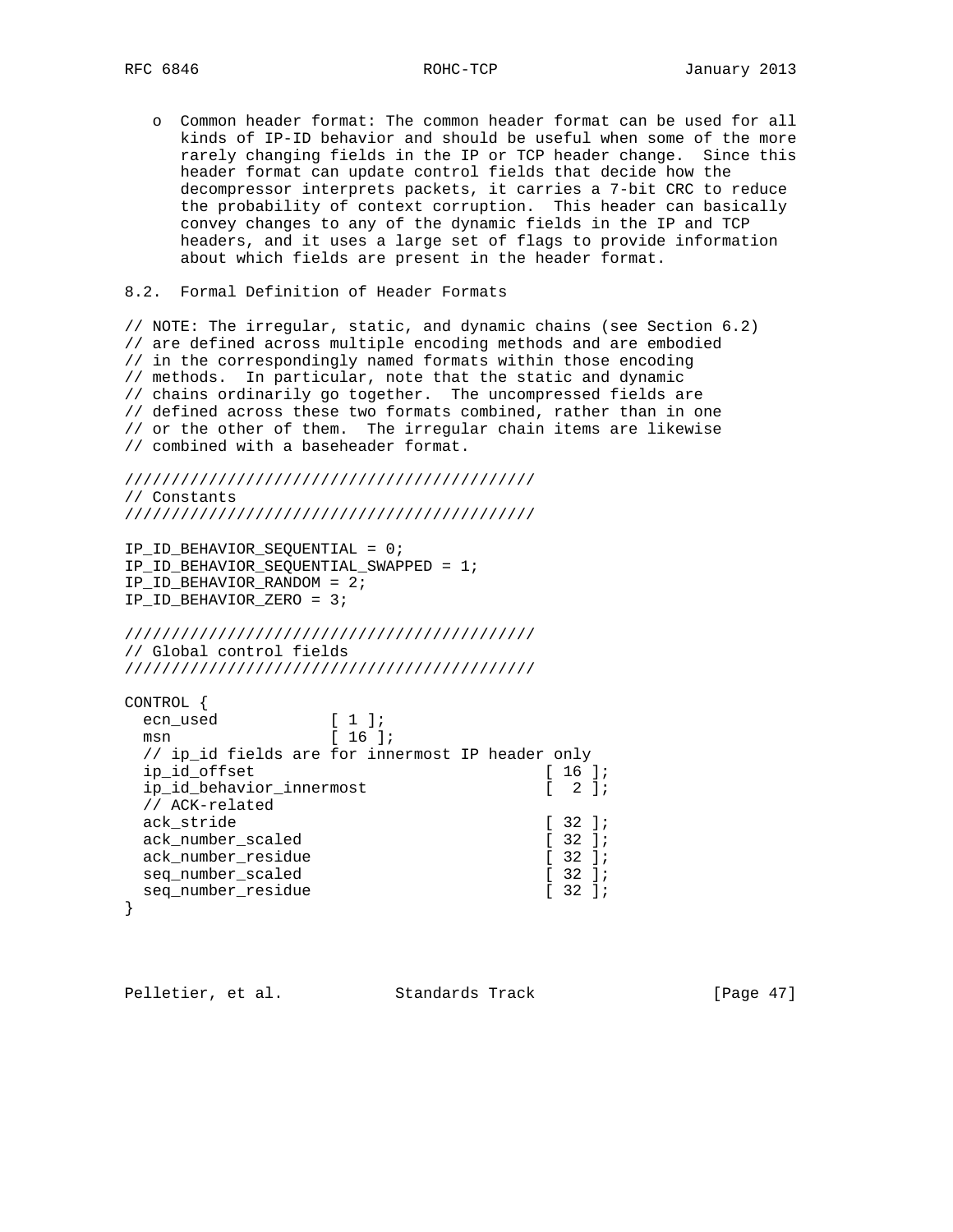```
///////////////////////////////////////////////
// Encoding methods not specified in FN syntax
///////////////////////////////////////////////
```

```
list_tcp_options "defined in Section 6.3.3";
inferred_ip_v4_header_checksum "defined in Section 6.4.1";
inferred_mine_header_checksum "defined in Section 6.4.2";
inferred_ip_v4_length "defined in Section 6.4.3";
inferred_ip_v6_length "defined in Section 6.4.4";
inferred_offset "defined in Section 6.4.5";
baseheader_extension_headers "defined in Section 6.4.6";
baseheader_outer_headers "defined in Section 6.4.7";
////////////////////////////////////////////
// General encoding methods
////////////////////////////////////////////
static_or_irreg(flag, width)
{
  UNCOMPRESSED {
    field [ width ];
  }
  COMPRESSED irreg_enc {
    field =:= irregular(width) [ width ];
   ENFORCE(flag == 1); }
  COMPRESSED static_enc {
   field =:= static [ 0 ];
   ENFORCE(flag == 0); }
}
zero_or_irreg(flag, width)
{
  UNCOMPRESSED {
    field [ width ];
  }
  COMPRESSED non_zero {
    field =:= irregular(width) [ width ];
   ENTER(flag == 0); }
  COMPRESSED zero {
    field =:= uncompressed_value(width, 0) [ 0 ];
   ENTER(flag == 1);
```
Pelletier, et al. Standards Track [Page 48]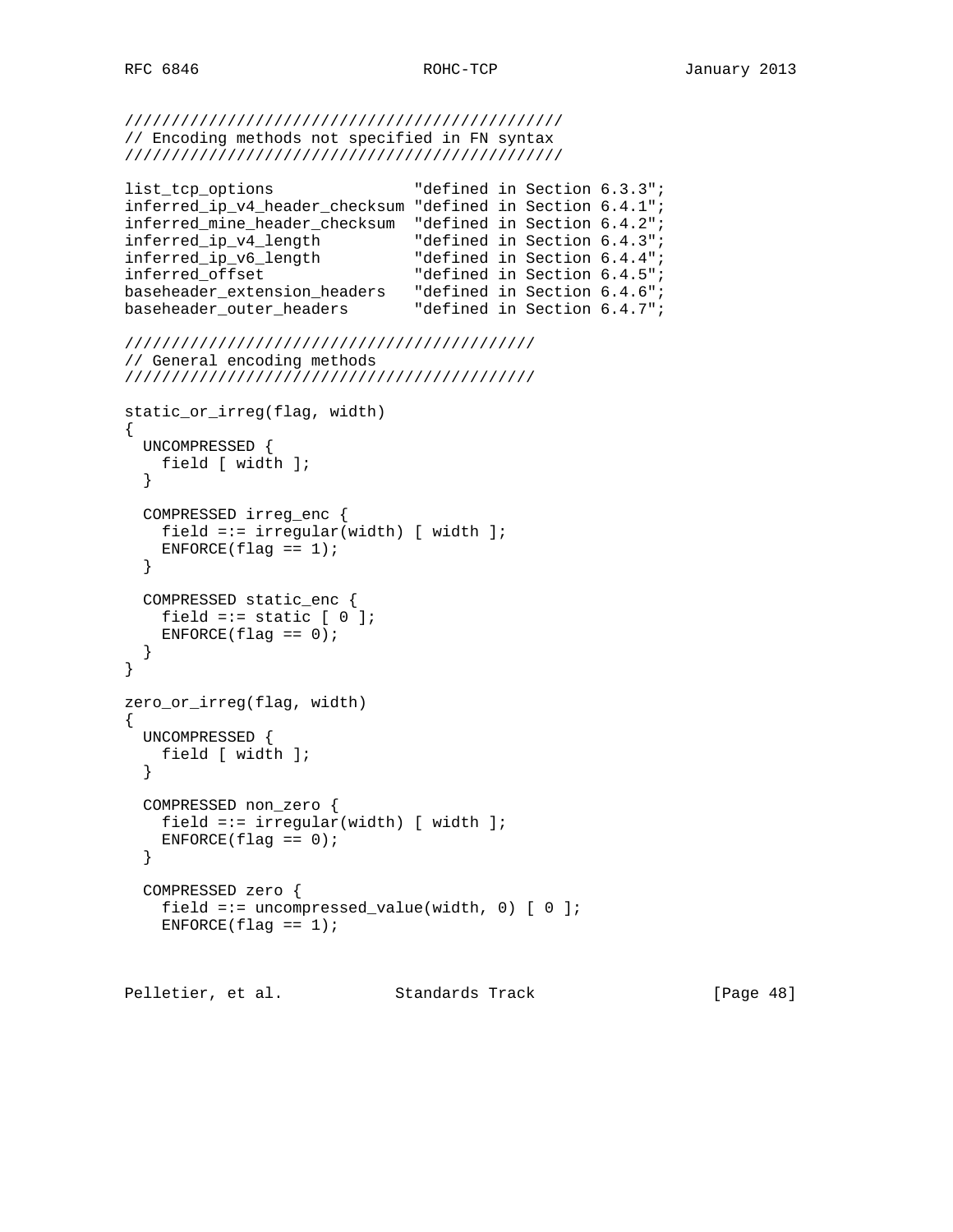```
 }
}
variable_length_32_enc(flag)
{
  UNCOMPRESSED {
   field [ 32 ];
   }
  COMPRESSED not_present {
   field =:= static [ 0 ];
   ENFORCE(flag == 0); }
   COMPRESSED lsb_8_bit {
   field =:= 1sb(8, 63) [ 8 ];
   ENFORCE(flag == 1); }
   COMPRESSED lsb_16_bit {
   field =:= 1sb(16, 16383) [ 16 ];
   ENFORCE(flag == 2); }
  COMPRESSED irreg_32_bit {
    field =:= irregular(32) [ 32 ];
   ENFORCE(flag == 3); }
}
optional32(flag)
{
  UNCOMPRESSED {
   item [ 0, 32 ];
   }
  COMPRESSED present {
   item =:= irregular(32) [ 32 ];
    ENTER(flag == 1); }
  COMPRESSED not_present {
    item =:= compressed_value(0, 0) [ 0 ];
   ENFORCE(flag == 0); }
}
lsb_7_or_31
```
Pelletier, et al. Standards Track [Page 49]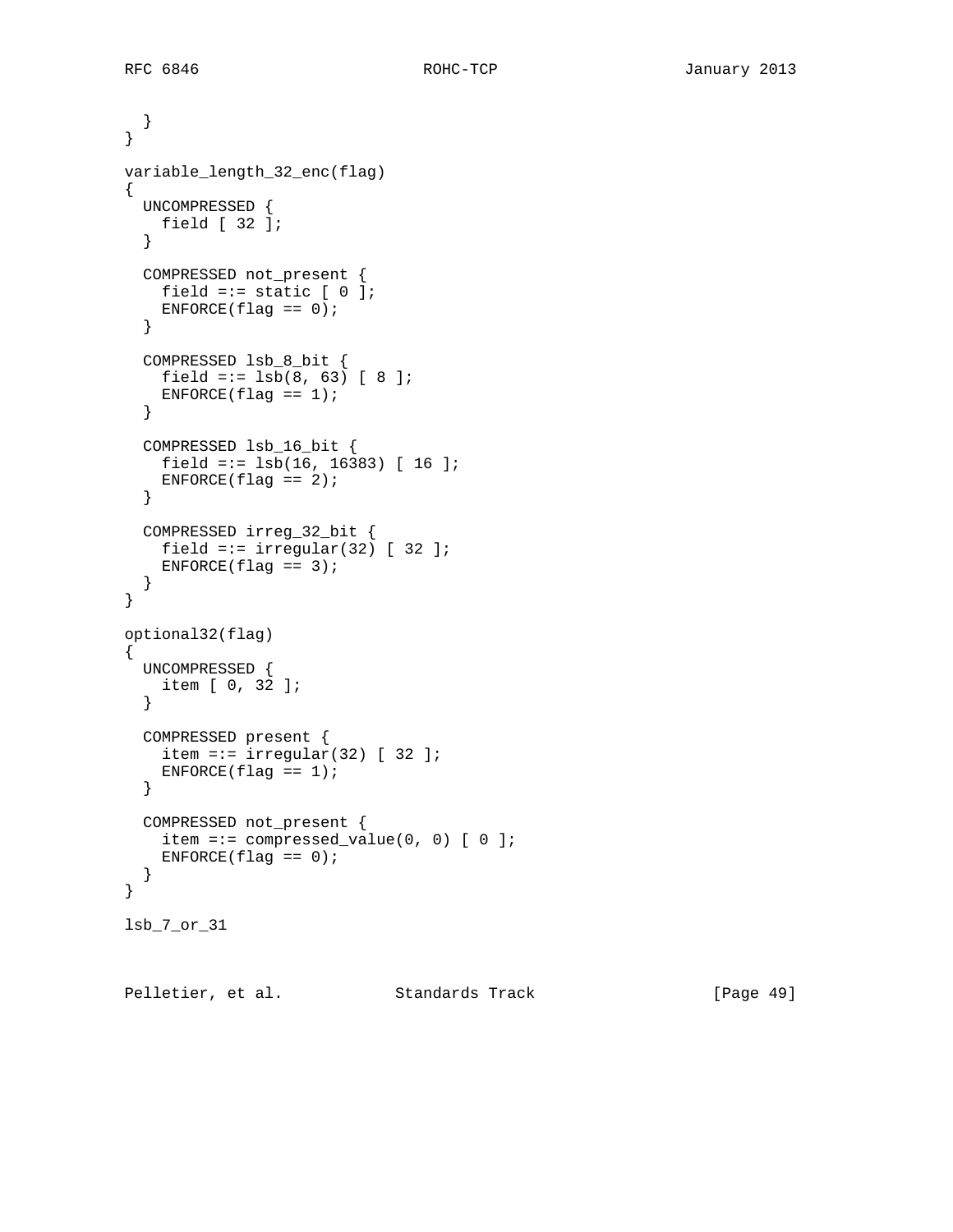```
{
  UNCOMPRESSED {
   item [ 32 ];
   }
  COMPRESSED lsb_7 {
  discriminator =:= '0' [ 1 ];
   item = := 1sb(7, 8) [7]; }
  COMPRESSED lsb_31 {
  discriminator =:= '1' [1];
   item = := 1sb(31, 256) [31];
  }
}
opt_lsb_7_or_31(flag)
{
  UNCOMPRESSED {
   item [ 0, 32 ];
   }
  COMPRESSED present {
   item =:= 1sb_7_or_31 [ 8, 32 ];
  ENFCRCE(flag == 1); }
  COMPRESSED not_present {
  item =:= compressed_value(0, 0) [ 0 ];
   ENFORCE(flag == 0); }
}
crc3(data_value, data_length)
{
  UNCOMPRESSED {
  }
  COMPRESSED {
   crc_value =:=
     crc(3, 0x06, 0x07, data_value, data_length) [ 3 ];
  }
}
crc7(data_value, data_length)
{
  UNCOMPRESSED {
   }
```
Pelletier, et al. Standards Track [Page 50]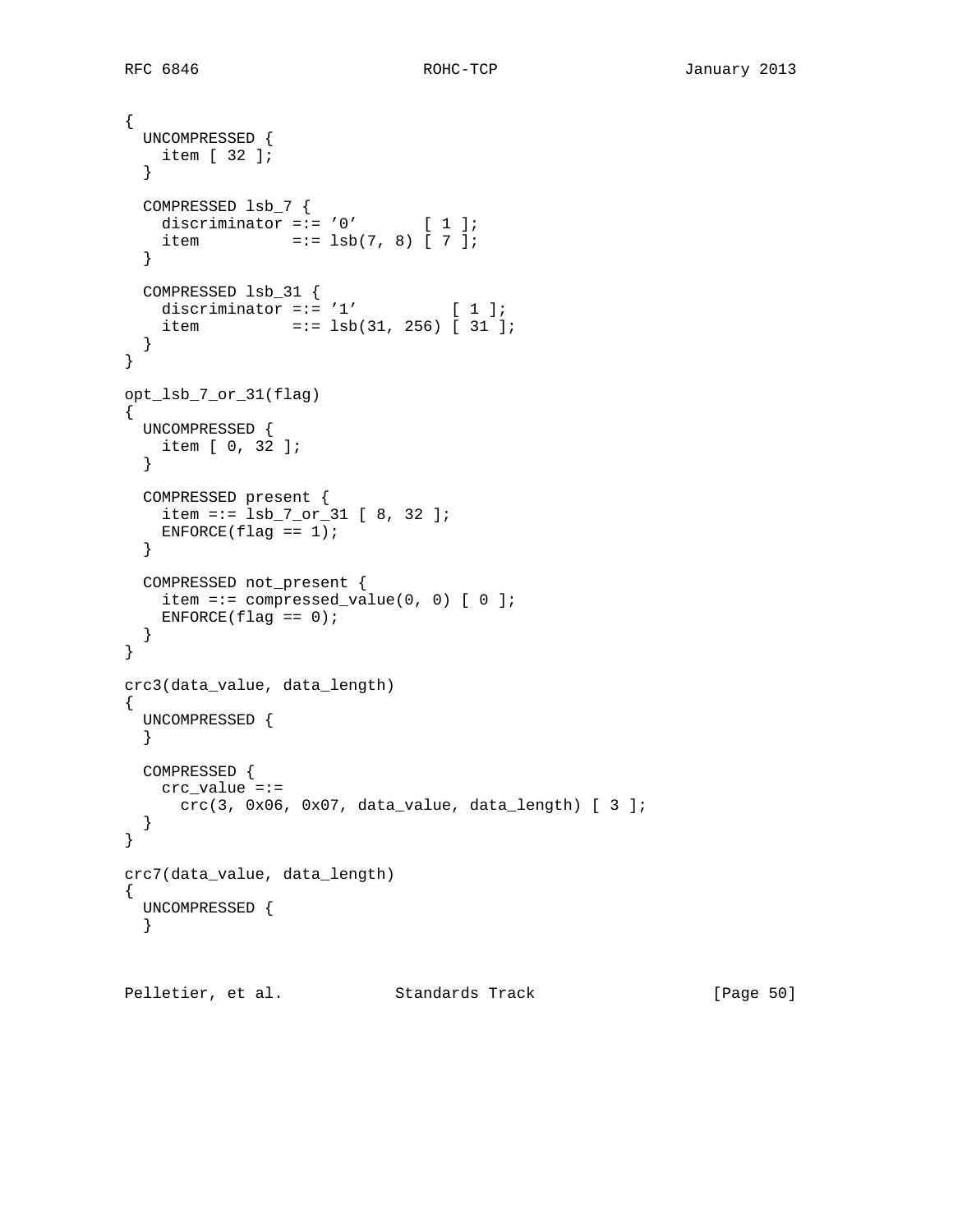```
 COMPRESSED {
     crc_value =:=
       crc(7, 0x79, 0x7f, data_value, data_length) [ 7 ];
   }
}
one_bit_choice
{
  UNCOMPRESSED {
   field [ 1 ];
   }
   COMPRESSED zero {
    field [ 1 ];
    ENFORCE(field.UVALUE == 0); }
  COMPRESSED nonzero {
    field [ 1 ];
   ENFORCE(field.UVALUE == 1); }
}
// Encoding method for updating a scaled field and its associated
// control fields. Should be used both when the value is scaled
// or unscaled in a compressed format.
// Does not have an uncompressed side.
field_scaling(stride_value, scaled_value, unscaled_value, residue_value)
{
  UNCOMPRESSED {
    // Nothing
   }
  COMPRESSED no_scaling {
    ENFORCE(\text{stride_value} == 0); ENFORCE(residue_value == unscaled_value);
    ENFORCE(scaled_value == 0);
   }
  COMPRESSED scaling_used {
    ENFORCE(stride_value != 0);
    ENFORCE(residue_value == (unscaled_value % stride_value));
    ENFORCE(unscaled_value ==
             scaled_value * stride_value + residue_value);
   }
}
```
Pelletier, et al. Standards Track [Page 51]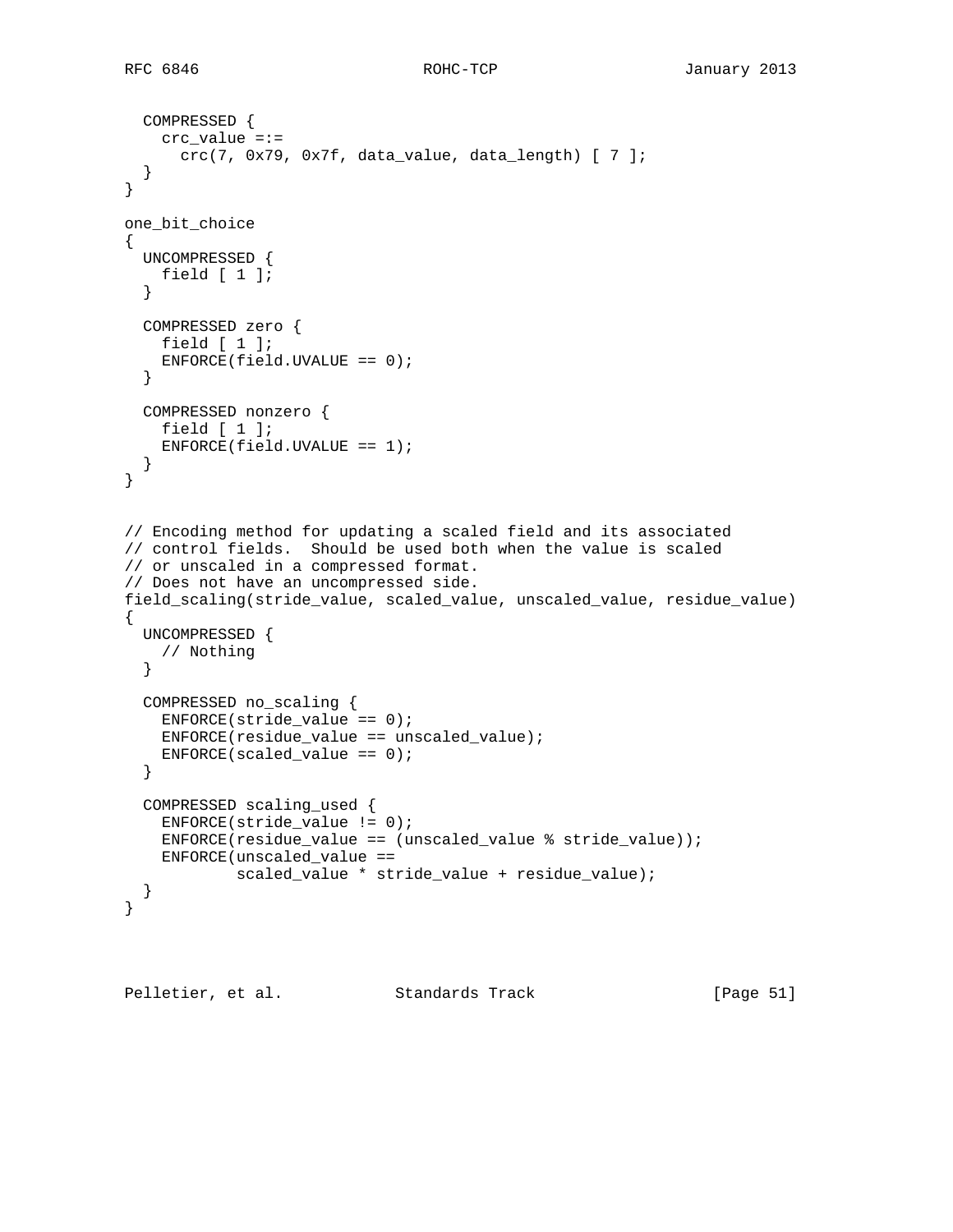```
////////////////////////////////////////////
// IPv6 Destination options header
////////////////////////////////////////////
ip_dest_opt
{
  UNCOMPRESSED {
   next_header [ 8 ];
  length [ 8 ];
   value [ length.UVALUE * 64 + 48 ];
  }
  DEFAULT {
   length =:= static;
    next_header =:= static;
   value =:= static;
  }
  COMPRESSED dest_opt_static {
  next\_header == irregular(8) [ 8 ];
   length =:- irregular(8) [ 8 ];
  }
  COMPRESSED dest_opt_dynamic {
    value =:=
     irregular(length.UVALLY * 64 + 48) [ length.UVALUE * 64 + 48 ];
  }
  COMPRESSED dest_opt_0_replicate {
   discriminator =:= '00000000' [ 8 ];
   }
  COMPRESSED dest_opt_1_replicate {
   discriminator =:= '10000000' [ 8 ];
length =:- \text{ irregular}(8) [ 8 ];
value =:=
      irregular(length.UVALUE*64+48) [ length.UVALUE * 64 + 48 ];
  }
  COMPRESSED dest_opt_irregular {
  }
}
////////////////////////////////////////////
// IPv6 Hop-by-Hop options header
////////////////////////////////////////////
ip_hop_opt
{
Pelletier, et al. Standards Track [Page 52]
```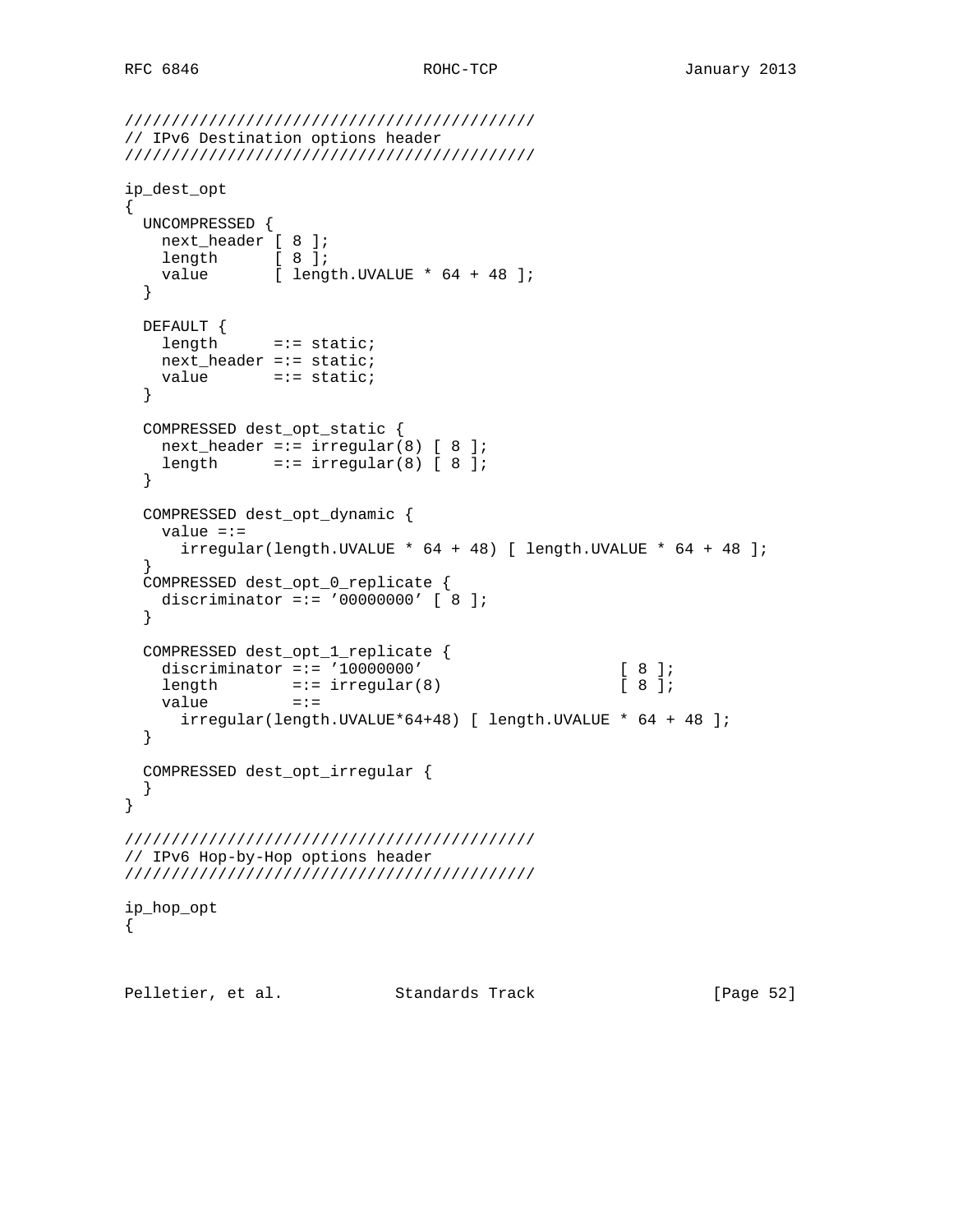```
 UNCOMPRESSED {
    next_header [ 8 ];
length [ 8 ];
value [ length.UVALUE * 64 + 48 ];
   }
  DEFAULT {
   length =:= static;
    next_header =:= static;
   value =:= static;
   }
   COMPRESSED hop_opt_static {
   next_header =:= irregular(8) [ 8 ];
   length =:- irregular(8) [ 8 ];
   }
  COMPRESSED hop_opt_dynamic {
    value =:=
      irregular(length.UVALUE*64+48) [ length.UVALUE * 64 + 48 ];
   }
   COMPRESSED hop_opt_0_replicate {
    discriminator =:= '00000000' [ 8 ];
   }
   COMPRESSED hop_opt_1_replicate {
   discriminator =:= '10000000' [ 8 ];<br>
length =:= irregular(8) [ 8 ];
   length =:- \text{ irregular}(8)value =:=
      irregular(length.UVALUE*64+48) [ length.UVALUE * 64 + 48 ];
   }
  COMPRESSED hop_opt_irregular {
   }
}
////////////////////////////////////////////
// IPv6 Routing header
////////////////////////////////////////////
ip_rout_opt
{
  UNCOMPRESSED {
   next_header [ 8 ];
   length [ 8 ];
   value [ length.UVALUE * 64 + 48 ];
   }
Pelletier, et al. Standards Track [Page 53]
```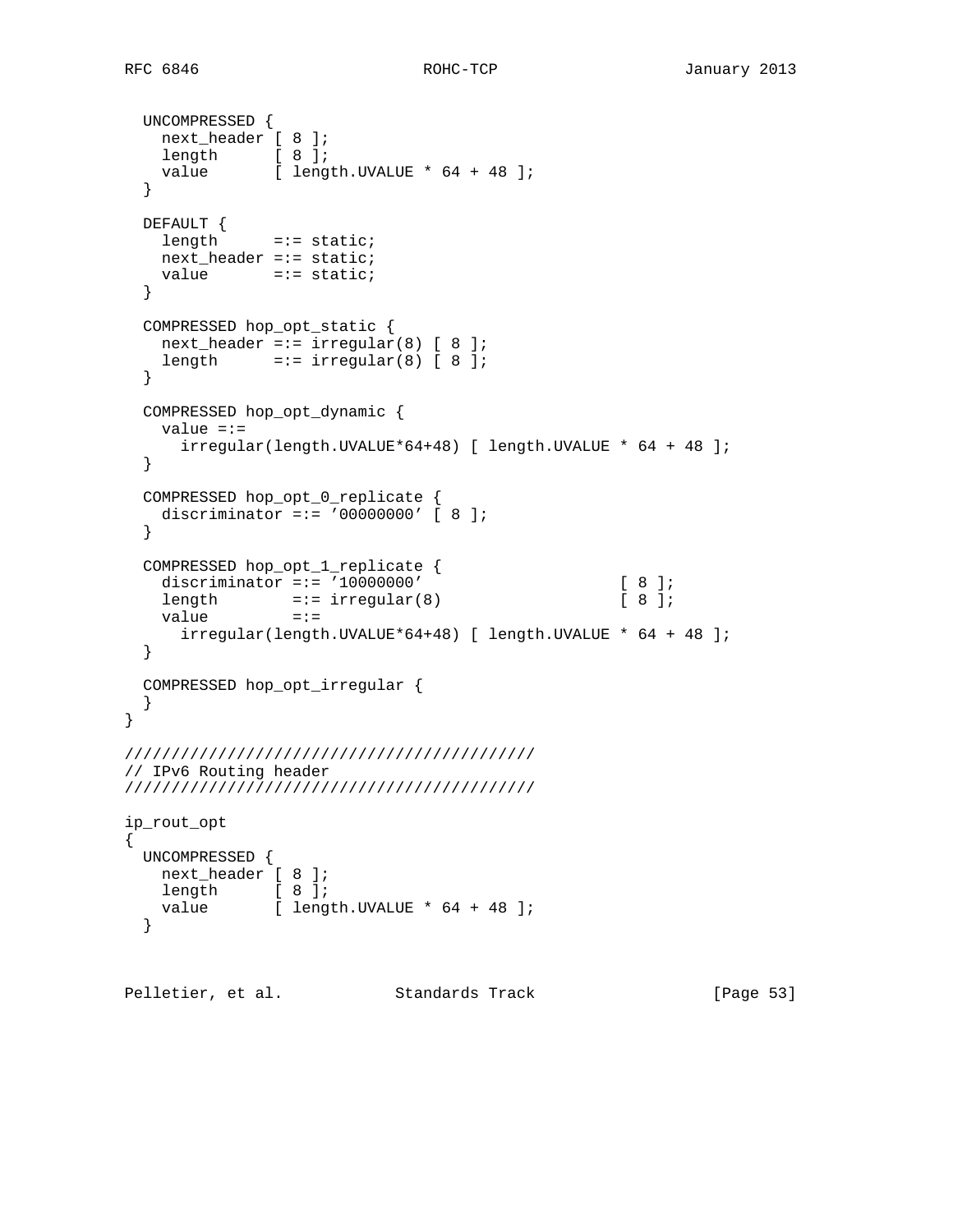```
 DEFAULT {
   length =:= static;
    next_header =:= static;
   value =:= static;
  }
  COMPRESSED rout_opt_static {
  next\_header := irregular(8) [ 8 ];
length =:= irregular(8) [8];
value =:=
     irregular(length.UVALUE*64+48) [ length.UVALUE * 64 + 48 ];
  }
  COMPRESSED rout_opt_dynamic {
  }
  COMPRESSED rout_opt_0_replicate {
   discriminator =:= '00000000' [ 8 ];
  }
  COMPRESSED rout_opt_0_replicate {
    discriminator =:= '10000000' [ 8 ];
length =:- \text{ irregular}(8) [ 8 ];
value =:=
     irregular(length.UVALUE*64+48) [ length.UVALUE * 64 + 48 ];
 }
  COMPRESSED rout_opt_irregular {
  }
}
////////////////////////////////////////////
// GRE Header
////////////////////////////////////////////
optional_checksum(flag_value)
{
  UNCOMPRESSED {
  value [ 0, 16 ];
    reserved1 [ 0, 16 ];
  }
  COMPRESSED cs_present {
  value =:- \text{ irregular}(16) [ 16 ];
  reserved1 =:= uncompressed_value(16, 0) [0];
   ENFORCE(flag_value == 1); }
  COMPRESSED not_present {
Pelletier, et al. Standards Track [Page 54]
```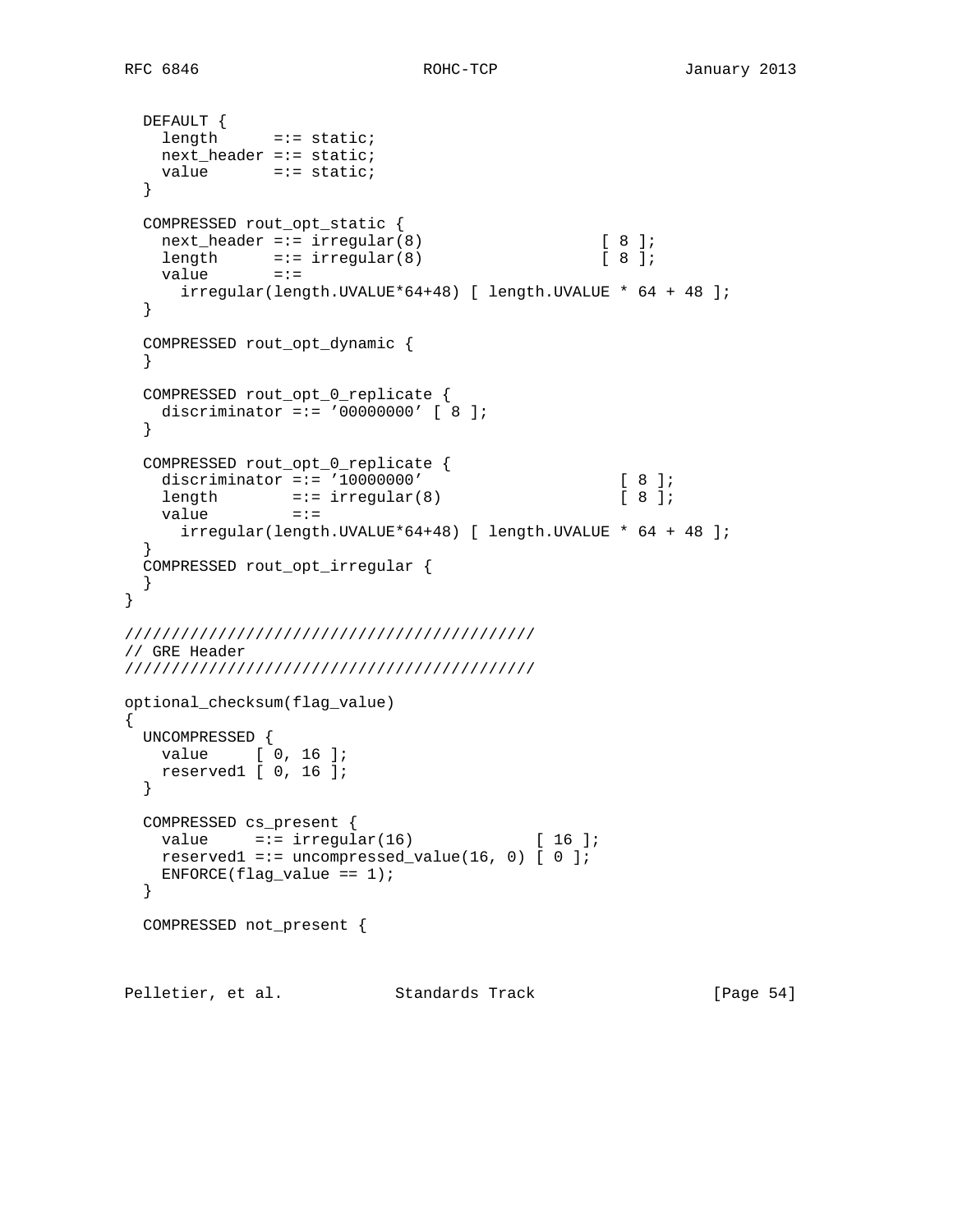```
value =:- compressed_value(0, 0) [ 0 ];
   reserved1 =:= compressed_value(0, 0) [ 0 ];
  ENTER(flag_value == 0); }
}
gre_proto
{
  UNCOMPRESSED {
  protocol [ 16 ];
  }
  COMPRESSED ether_v4 {
  discriminator =:= compressed_value(1, 0) [1];
   protocol =:= uncompressed_value(16, 0x0800) [ 0 ];
  }
  COMPRESSED ether_v6 {
  discriminator =:= compressed_value(1, 1) [1];
   protocol =:= uncompressed_value(16, 0x86DD) [ 0 ];
  }
}
gre
{
  UNCOMPRESSED {
c_flag [1];
r_flag =:= uncompressed_value(1, 0) [ 1 ];
  k_flag [ 1 ];
  s_f and s_f is the set of \lceil 1 \rceil;
    reserved0 =:= uncompressed_value(9, 0) [ 9 ];
  version =:- uncompressed_value(3, 0) [ 3 ];
  protocol [ 16 ];
  checksum_and_res [ 0, 32 ];
  key [ 0, 32 ];<br>sequence_number [ 0, 32 ];
  sequence_number
  }
  DEFAULT {
c_flag \qquad \qquad \qquad \exists i = \text{static}; k_flag =:= static;
 s_flag =:= static;
protocol =:= static;
key =:- static;
   sequence_number =:= static;
  }
  COMPRESSED gre_static {
Pelletier, et al. Standards Track [Page 55]
```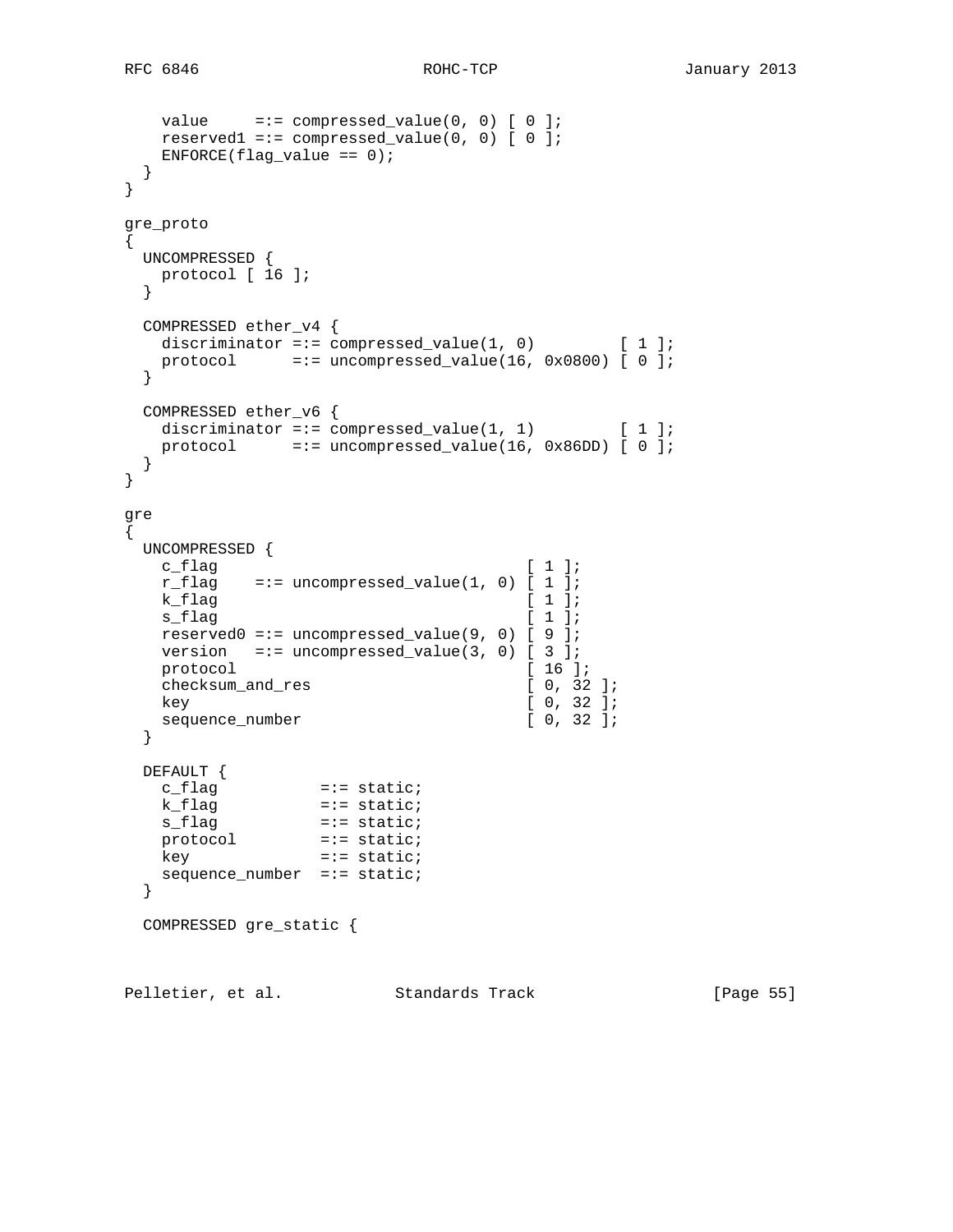```
 ENFORCE((c_flag.UVALUE == 1 && checksum_and_res.ULENGTH == 32)
         || checksum_and_res.ULENGTH == 0);
   ENFORCE((s_flag.UVALUE == 1 && sequence_number.ULENGTH == 32)
           || sequence_number.ULENGTH == 0);
protocol =:= gre_proto [1];
c_flag =:= irregular(1) [ 1 ];
k_flag =:= irregular(1) [ 1 ];
s_flag =:= irregular(1) [ 1 ];
padding == compressed_value(4, 0) [ 4 ];
   key =:= optional32(k_flag.UVALUE) [ 0, 32 ];
  }
  COMPRESSED gre_dynamic {
    checksum_and_res =:=
     optional_checksum(c_flag.UVALUE) [ 0, 16 ];
   sequence number =:= optional32(s flag.UVALUE) [ 0, 32 ];
  }
  COMPRESSED gre_0_replicate {
    discriminator =:= '00000000' [ 8 ];
    checksum_and_res =:=
     optional_checksum(c_flag.UVALUE) [ 0, 16 ];
    sequence_number =:=
     optional32(s_flag.UVALUE) [ 0, 8, 32 ];
  }
  COMPRESSED gre_1_replicate {
   discriminator =:= '10000' [ 5 ];<br>
c_flag =:- \text{ irregular}(1) [ 1 ];
k_flag =:- irregular(1) [ 1 ];
s_flag s = irregular(1) [ 1 ];
    checksum_and_res =:=
    optional_checksum(c_flag.UVALUE) [ 0, 16 ];
   key =:= optional32(k flag.UVALUE) [ 0, 32 ];
   sequence_number =:= optional32(s_flag.UVALUE) [ 0, 32 ];
  }
  COMPRESSED gre_irregular {
    checksum_and_res =:=
     optional_checksum(c_flag.UVALUE) [ 0, 16 ];
   sequence_number =:=
     opt_lsb_7_or_31(s_flag.UVALUE) [ 0, 8, 32 ];
  }
/////////////////////////////////////////////
// MINE header
/////////////////////////////////////////////
```
Pelletier, et al. Standards Track [Page 56]

}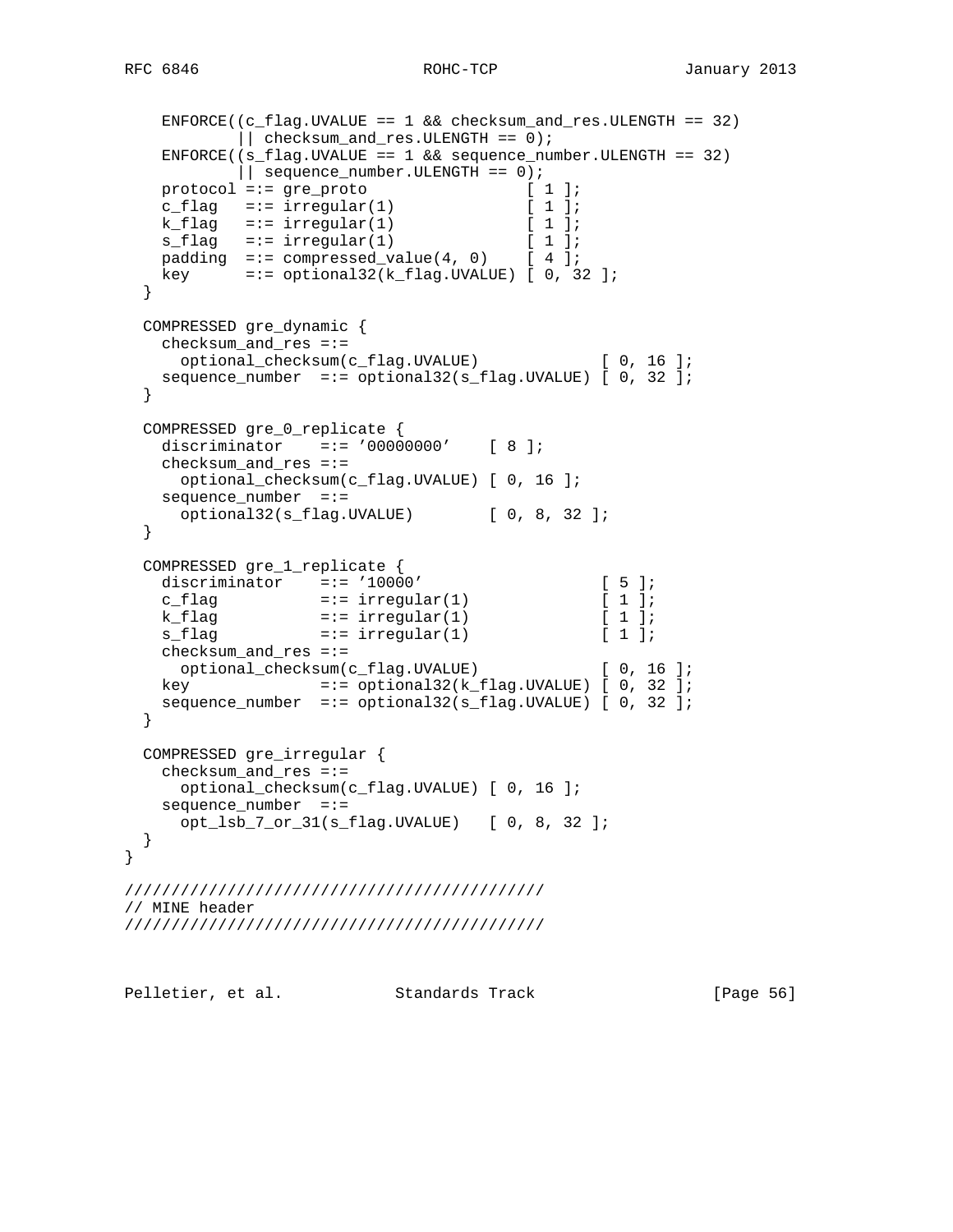```
mine
{
  UNCOMPRESSED {
   next_header [ 8 ];
 s_bit [ 1 ];
 res_bits [ 7 ];
   checksum [ 16 ];
   orig_dest [ 32 ];
   orig_src [ 0, 32 ];
  }
  DEFAULT {
  next header =:- static;
   s<sub>bit</sub> = := static;
 res_bits =:= static;
 checksum =:= inferred_mine_header_checksum;
   orig_dest =:= static;
    orig_src =:= static;
  }
  COMPRESSED mine_static {
 next_header =:= irregular(8) [ 8 ];
s_bit =:- irregular(1) [1];
   // Reserved bits are included to achieve byte-alignment
res_bits =:= irregular(7) [ 7 ];
orig_dest =:= irregular(32) [32];
   orig_src =:= optional32(s_bit.UVALUE) [ 0, 32 ];
  }
  COMPRESSED mine_dynamic {
  }
  COMPRESSED mine_0_replicate {
    discriminator =:= '00000000' [ 8 ];
  }
 COMPRESSED mine_1_replicate {<br>discriminator =:= '10000000'
discriminator =:= '10000000' [ 8 ];
s\_bit =:= irregular(1) [ 1 ];
res_bits =:= irregular(7) [ 7 ];
orig_dest =:- irregular(32) [ 32 ];
 orig_src =:= optional32(s_bit.UVALUE) [ 0, 32 ];
  }
  COMPRESSED mine_irregular {
  }
}
```
Pelletier, et al. Standards Track [Page 57]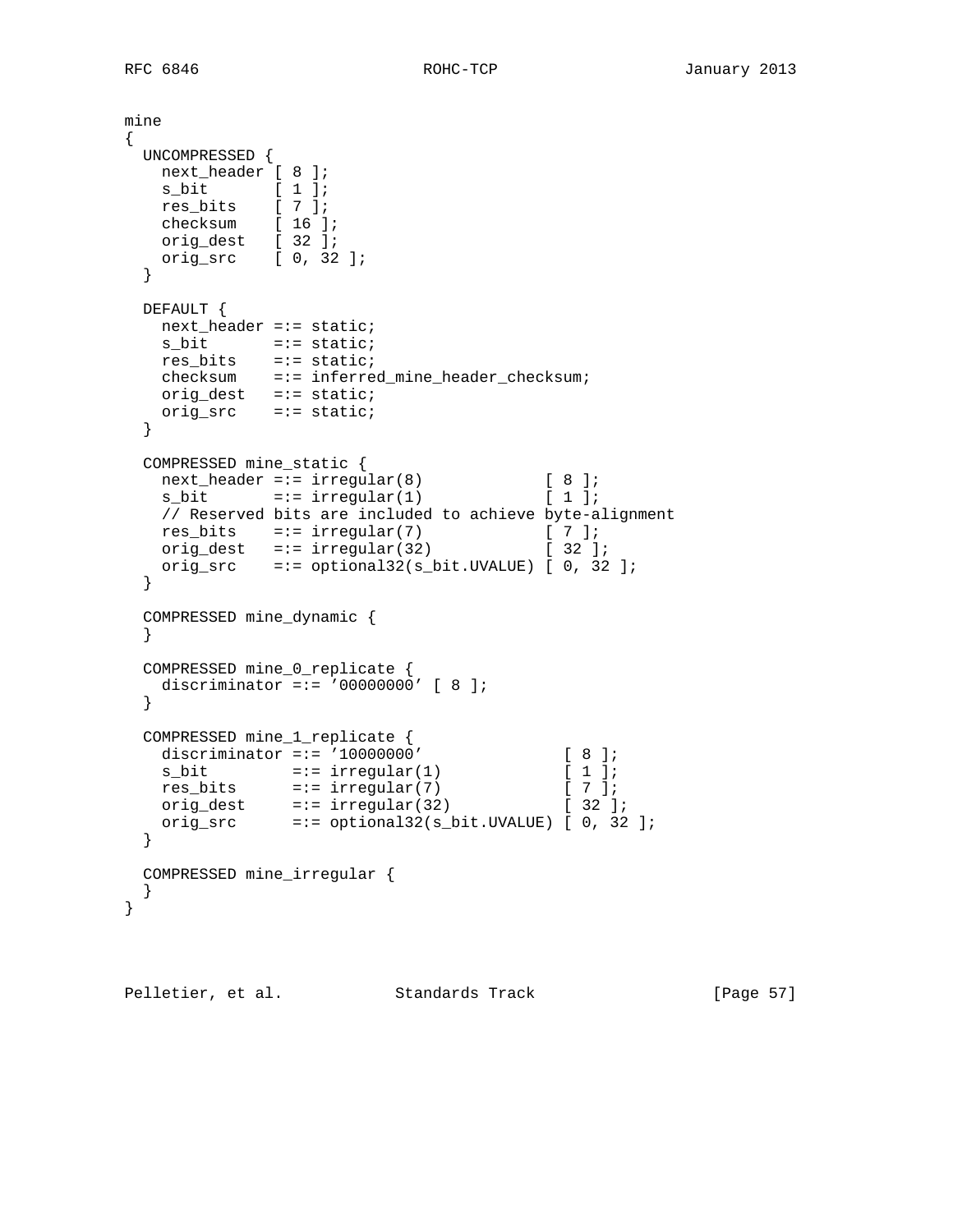```
/////////////////////////////////////////////
// Authentication Header (AH)
/////////////////////////////////////////////
ah
{
  UNCOMPRESSED {
 next_header [ 8 ];
length [ 8 ];
 res_bits [ 16 ];
spi [ 32 ];
   sequence_number [ 32 ];
  icv [ length.UVALUE*32-32 ];
  }
  DEFAULT {
 next_header =:= static;
length =:- static;
 res_bits =:= static;
spi =:= static;
  sequence_number =:= static;
  }
  COMPRESSED ah_static {
   next\_header == irregular(8) [ 8 ];
length =:= irregular(8) [ 8 ];
 spi =:= irregular(32) [ 32 ];
  }
  COMPRESSED ah_dynamic {
  res bits =:- irregular(16) [ 16 ];
   sequence_number =:= irregular(32) [ 32 ];
  \texttt{icv} =:=
     irregular(length.UVALUE*32-32) [ length.UVALUE*32-32 ];
  }
  COMPRESSED ah_0_replicate {
    discriminator =:= '00000000' [ 8 ];
   sequence_number =:= irregular(32) [ 32 ];
   \frac{1}{1}cv =:- irregular(length.UVALUE*32-32) [ length.UVALUE*32-32 ];
  }
  COMPRESSED ah_1_replicate {
   discriminator =:= '10000000' [ 8 ];
length =:= irregular(8) [ 8 ];
 res_bits =:= irregular(16) [ 16 ];
 spi =:= irregular(32) [ 32 ];
Pelletier, et al. Standards Track [Page 58]
```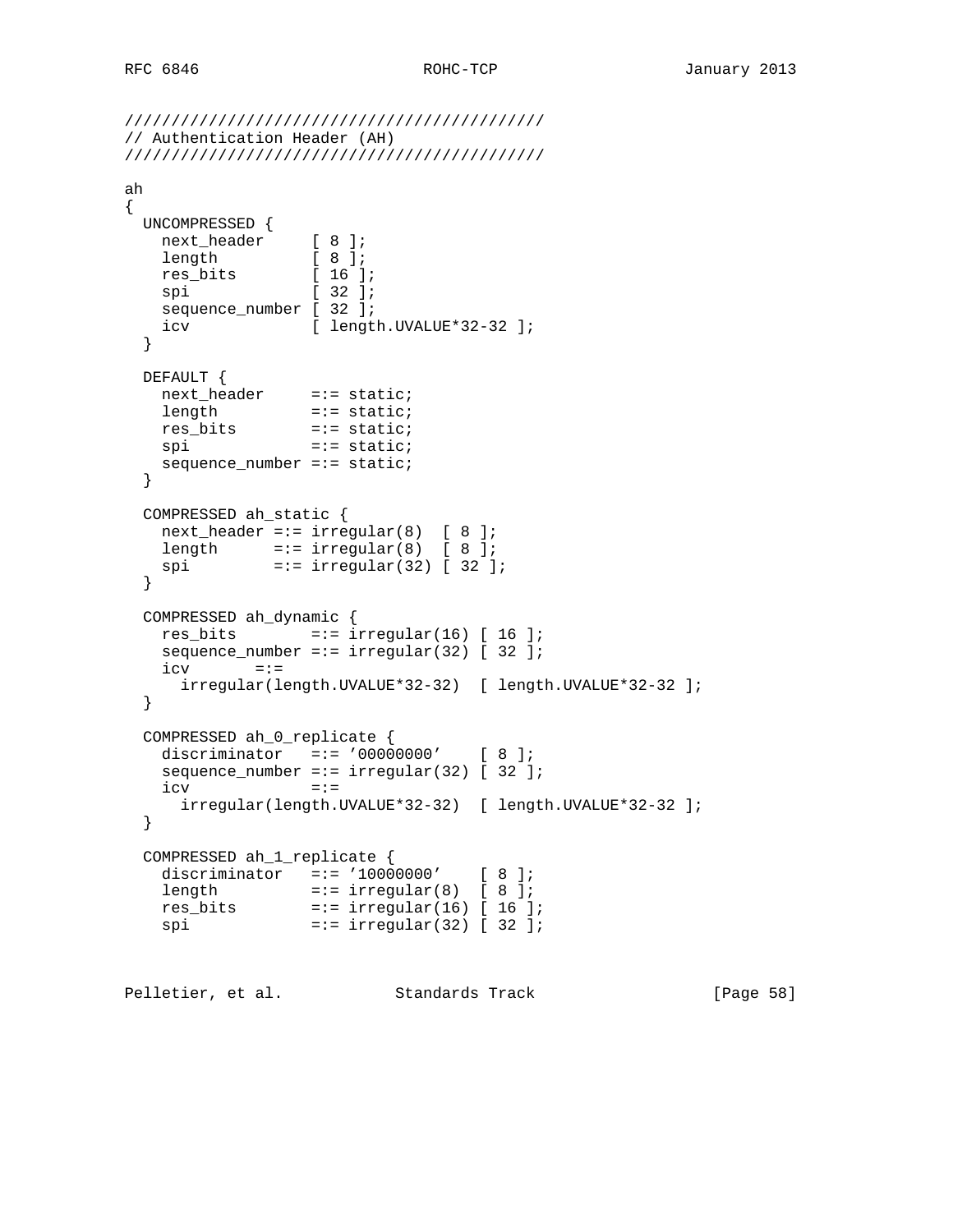```
sequence_number == irregular(32) [32];
   \texttt{icv} = \texttt{:=} irregular(length.UVALUE*32-32) [ length.UVALUE*32-32 ];
   }
  COMPRESSED ah_irregular {
   sequence_number = := 1sb_7_or_31 [ 8, 32 ];
   \texttt{icv} =:=
      irregular(length.UVALUE*32-32) [ length.UVALUE*32-32 ];
  }
}
/////////////////////////////////////////////
// IPv6 Header
/////////////////////////////////////////////
fl_enc
{
  UNCOMPRESSED {
   flow_label [ 20 ];
   }
  COMPRESSED fl_zero {
   discriminator =:= '0' [ 1 ];
flow\_label =:= uncompressed_value(20, 0) [ 0 ];
 reserved =:= '0000' [ 4 ];
   }
  COMPRESSED fl_non_zero {
   discriminator =:= '1' [ 1 ];
   flow_label =:= irregular(20) [ 20 ];
  }
}
// The is_innermost flag is true if this is the innermost IP header
// If extracting the irregular chain for a compressed packet:
// - ttl_irregular_chain_flag must have the same value as it had when
// processing co_baseheader.
//        processing co_baseneauci.<br>//        ip_inner_ecn is bound in this encoding method and the value that<br>//        it gets bound to should be passed to the tcp encoding method
     it gets bound to should be passed to the tcp encoding method
// For other formats than the irregular chain, these two are ignored
ipv6(is_innermost, ttl_irregular_chain_flag, ip_inner_ecn)
{
  UNCOMPRESSED {
   version =:- uncompressed_value(4, 6) [ 4 ];
dscp [ 6 ];
   ip_ecn_flags [ 2 ];
   flow_label [ 20 ];
```
Pelletier, et al. Standards Track [Page 59]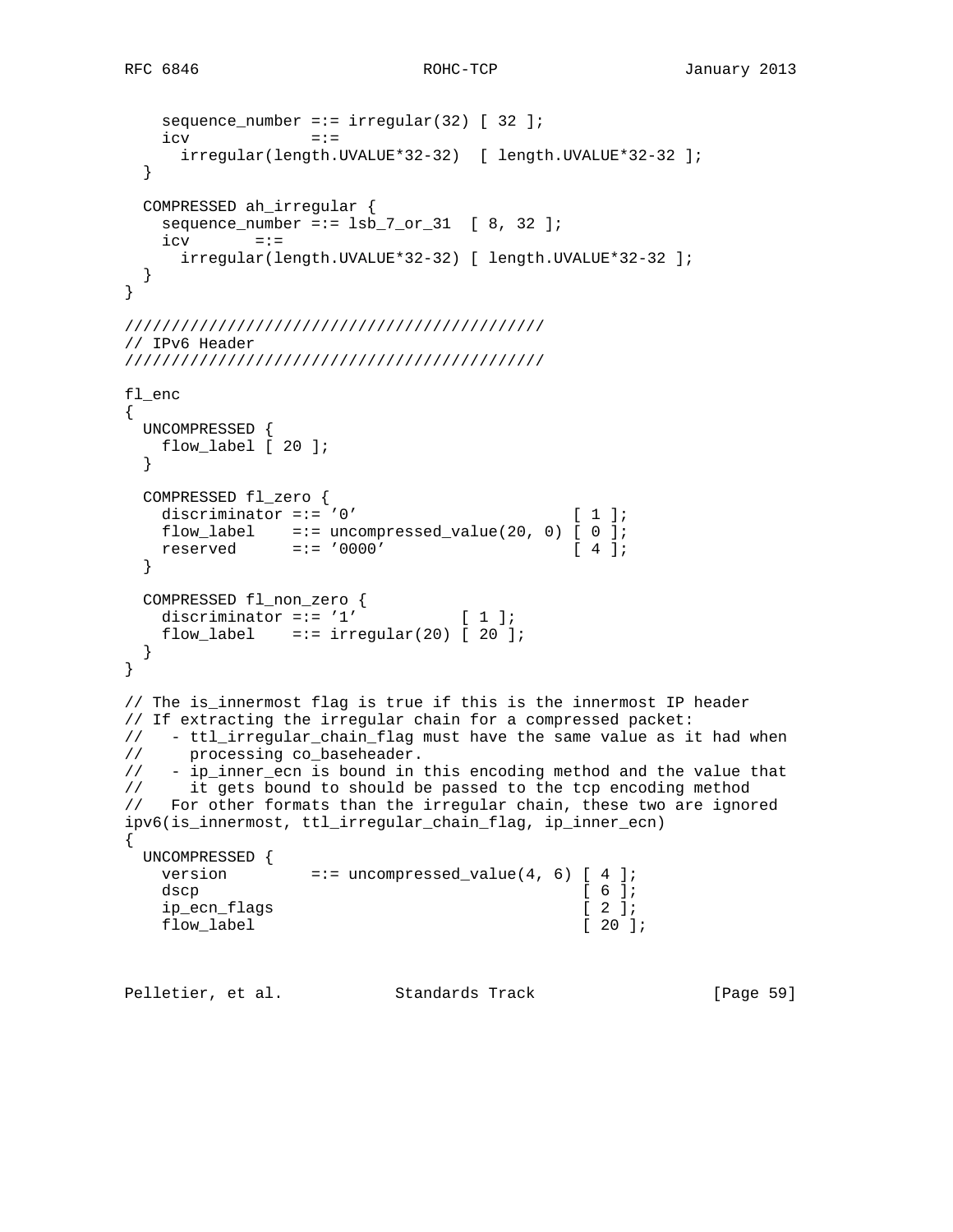```
payload_length [ 16 ];<br>next_header [ 8 ];
   next_header [ 8 ];<br>ttl_hopl [ 8 ];
   ttl_hopl [ 8 ];<br>src addr [ 128 ];
   src\_addrdst_addr [ 128 ];
  }
  DEFAULT {
   dscp =:= static;
    ip_ecn_flags =:= static;
   flow_label =:= static;
    payload_length =:= inferred_ip_v6_length;
 next_header =:= static;
 ttl_hopl =:= static;
src_addr =:= static;
 dst_addr =:= static;
  }
  COMPRESSED ipv6_static {
version_flag == '1' [ 1 ];
 reserved =:= '00' [ 2 ];
flow\_label = := f1\_enc [ 5, 21 ];
  next\_header =:= irregular(8) [ 8 ];
 src_addr =:= irregular(128) [ 128 ];
 dst_addr =:= irregular(128) [ 128 ];
  }
  COMPRESSED ipv6_dynamic {
  dscp =:= irregular(6) [ 6 ];
  ip_ecn_flags =:= irregular(2) [2];
  ttl_hopl =:= irregular(8) [ 8 ];
  }
  COMPRESSED ipv6_replicate {
   dscp = := \text{irregular}(6) [ 6 ];
   ip_ecn_flags =:= irregular(2) [2];
 reserved =:= '000' [ 3 ];
flow\_label = := f1\_enc [ 5, 21 ];
  }
  COMPRESSED ipv6_outer_without_ttl_irregular {
  dscp =:- static_or_irreg(ecn_used.UVALUE, 6) [ 0, 6 ];
    ip_ecn_flags =:= static_or_irreg(ecn_used.UVALUE, 2) [ 0, 2 ];
  ENFORCE(ttl\_irregular\_chain_flag == 0);ENFORCE(is_innermost == false);
  }
  COMPRESSED ipv6_outer_with_ttl_irregular {
Pelletier, et al. Standards Track [Page 60]
```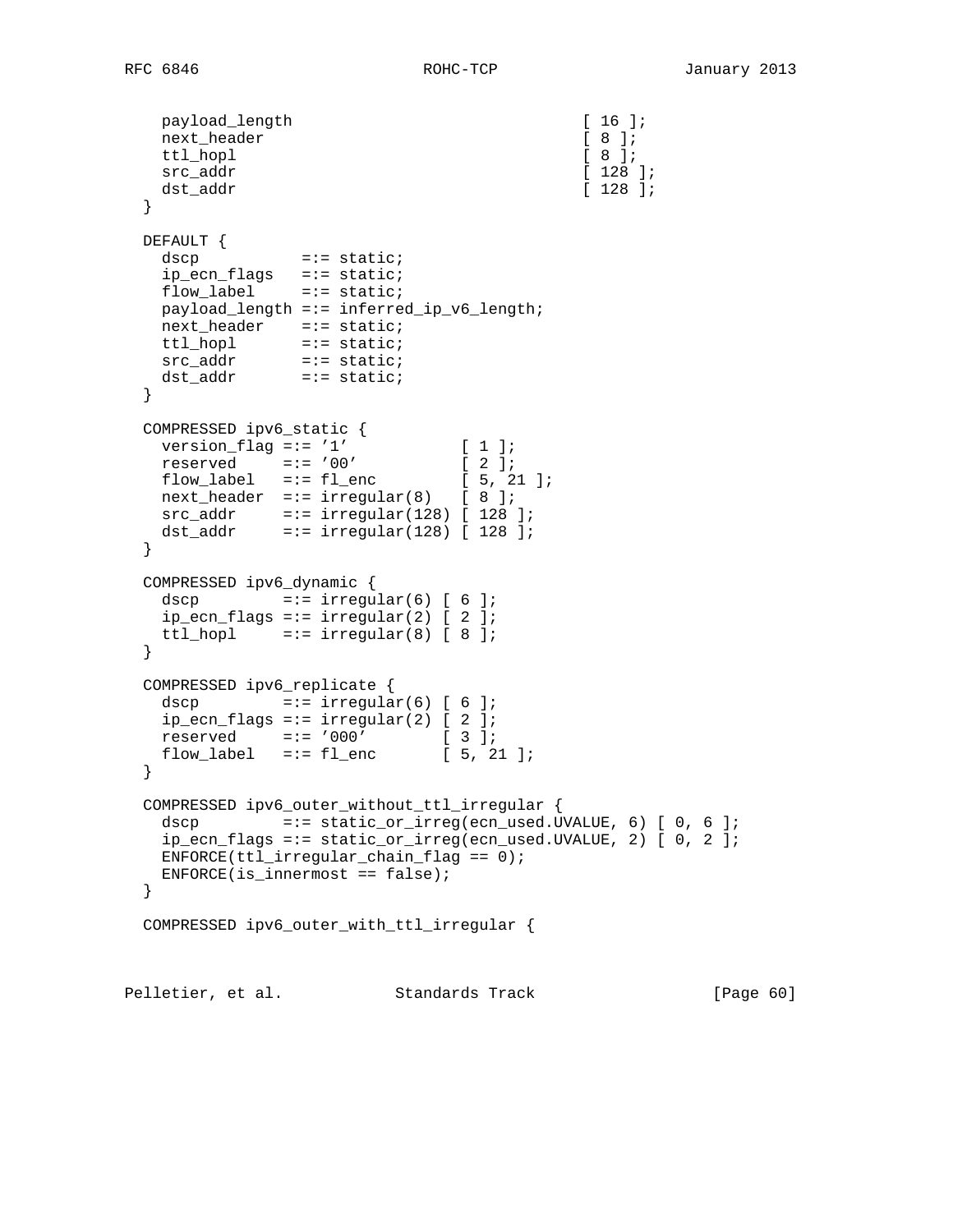```
 dscp =:= static_or_irreg(ecn_used.UVALUE, 6) [ 0, 6 ];
    ip_ecn_flags =:= static_or_irreg(ecn_used.UVALUE, 2) [ 0, 2 ];
   ttl_hopl =:= irregular(8) [ 8 ];
   ENFORCE(ttl irregular chain flag == 1);
    ENFORCE(is_innermost == false);
  }
  COMPRESSED ipv6_innermost_irregular {
   ENFORCE(ip\_inner\_ecn == ip\_ecn\_flags.UVALUE);ENFORCE(is_innermost == true); }
}
/////////////////////////////////////////////
// IPv4 Header
/////////////////////////////////////////////
ip_id_enc_dyn(behavior)
{
  UNCOMPRESSED {
   ip_id [ 16 ];
  }
  COMPRESSED ip_id_seq {
    ENFORCE((behavior == IP_ID_BEHAVIOR_SEQUENTIAL) ||
            (behavior == IP_ID_BEHAVIOR_SEQUENTIAL_SWAPPED));
   ENFORCE(ip_id_offset.UVALUE == ip_id.UVALUE - msn.UVALUE);ip_id == irregular(16) [ 16 ];
  }
  COMPRESSED ip_id_random {
    ENFORCE(behavior == IP_ID_BEHAVIOR_RANDOM);
   ip_id =:= irregular(16) [ 16 ];
  }
  COMPRESSED ip_id_zero {
    ENFORCE(behavior == IP_ID_BEHAVIOR_ZERO);
   ip_id == uncompressed_value(16, 0) [ 0 ]; }
}
ip_id_enc_irreg(behavior)
{
  UNCOMPRESSED {
    ip_id [ 16 ];
  }
  COMPRESSED ip_id_seq {
Pelletier, et al. Standards Track [Page 61]
```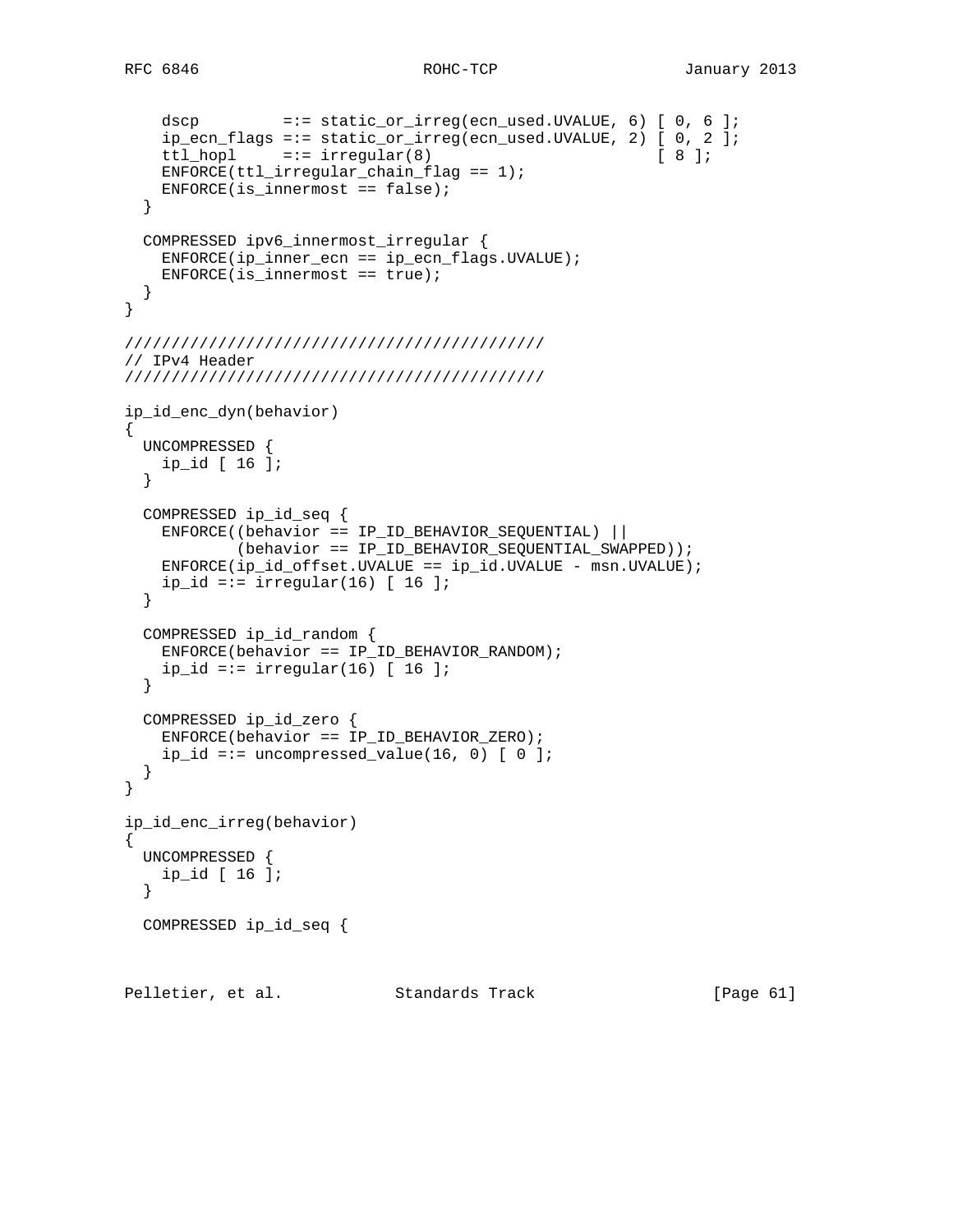```
 ENFORCE(behavior == IP_ID_BEHAVIOR_SEQUENTIAL);
  }
  COMPRESSED ip_id_seq_swapped {
    ENFORCE(behavior == IP_ID_BEHAVIOR_SEQUENTIAL_SWAPPED);
  }
  COMPRESSED ip_id_rand {
   ip_id == irregular(16) [ 16 ];
    ENFORCE(behavior == IP_ID_BEHAVIOR_RANDOM);
  }
  COMPRESSED ip_id_zero {
   ip_id == uncompressed_value(16, 0) [ 0 ]; ENFORCE(behavior == IP_ID_BEHAVIOR_ZERO);
  }
}
// The is_innermost flag is true if this is the innermost IP header
// If extracting the irregular chain for a compressed packet:
// - ttl_irregular_chain_flag must have the same value as it had when
// processing co_baseheader.
// - ip_inner_ecn is bound in this encoding method and the value that
// it gets bound to should be passed to the tcp encoding method
// For other formats than the irregular chain, these two are ignored
ipv4(is_innermost, ttl_irregular_chain_flag, ip_inner_ecn,
     ip_id_behavior_value)
{
  UNCOMPRESSED {
version =:- uncompressed_value(4, 4) [ 4 ];
hdr_length =:= uncompressed_value(4, 5) [ 4 ];
dscp [ 6 ];
   ip_ecn_flags [ 2 ];
   length =:= inferred_ip_v4_length [ 16 ];
   ip_id [ 16 ];
   rf =:- uncompressed_value(1, 0) [ 1 ];
df [ 1 ];
   mf =:- uncompressed_value(1, 0) [ 1 ];
    frag_offset =:= uncompressed_value(13, 0) [ 13 ];
   ttl_hopl [ 8 ];
   protocol [ 8 ];
    checksum =:= inferred_ip_v4_header_checksum [ 16 ];
   \operatorname{src\_addr} [ 32 ];
   dst_addr [ 32 ];
  }
  CONTROL {
    ENFORCE(reorder_ratio.UVALUE == reorder_ratio_value);
```
Pelletier, et al. Standards Track [Page 62]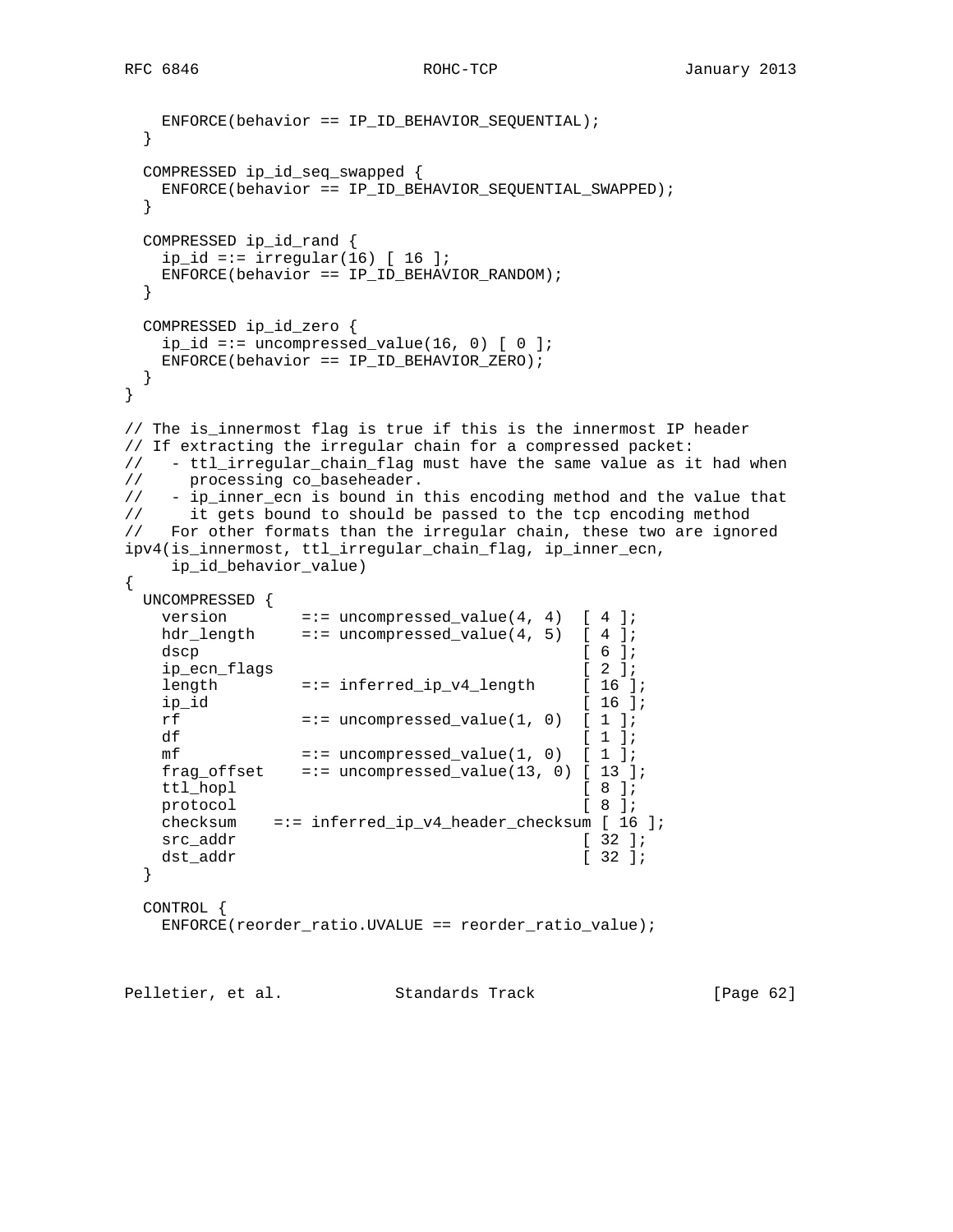```
ENFORCE(innermost_ip.UVALUE == is_innermost);
    ip_id_behavior_outer [ 2 ];
    innermost_ip [ 1 ];
  }
  DEFAULT {
   dscp =:- static;
    ip_ecn_flags =:= static;
df = := state;
 ttl_hopl =:= static;
   protocol =:= static;
src_addr =:= static;
 dst_addr =:= static;
   ip_id_behavior_outer =:= static;
  }
  COMPRESSED ipv4_static {
  version_flag =:= '0' [ 1 ];
  reserved =:= '0000000' [ 7 ];
 protocol =:= irregular(8) [ 8 ];
src\_addr =:= irregular(32) [ 32 ];
 dst_addr =:= irregular(32) [ 32 ];
  }
  COMPRESSED ipv4_innermost_dynamic {
   ENFORCE(is_innermost == 1);ENFORCE(ip_id_behavior_innermost.UVALUE == ip_id_behavior_value);<br>
=:= '00000' [5];
 reserved =:= '00000' [ 5 ];
df =:- irregular(1) [ 1 ];
   ip_id_behavior_innermost =:= irregular(2) [ 2 ];
   dscp =:- irregular(6) [ 6 ];
ip\_ecn\_flags =:= irregular(2) [ 2 ];
ttl_hopl =:= irregular(8) [ 8 ];
 ip_id =:=
     ip_id_enc_dyn(ip_id_behavior_innermost.UVALUE) [ 0, 16 ];
  }
  COMPRESSED ipv4_outer_dynamic {
   ENFORCE(i s_innermost == 0); ENFORCE(ip_id_behavior_outer.UVALUE == ip_id_behavior_value);
 reserved =:= '00000' [ 5 ];
df =:- irregular(1) [ 1 ];
   ip_id_behavior_outer =:= irregular(2) [ 2 ];
   dscp =:= irregular(6) [ 6 ];
   ip\_ecn\_flags =:= irregular(2) [ 2 ];
ttl_hopl =:= irregular(8) [ 8 ];
 ip_id =:=
     ip_id_enc_dyn(ip_id_behavior_outer.UVALUE) [ 0, 16 ];
```
Pelletier, et al. Standards Track [Page 63]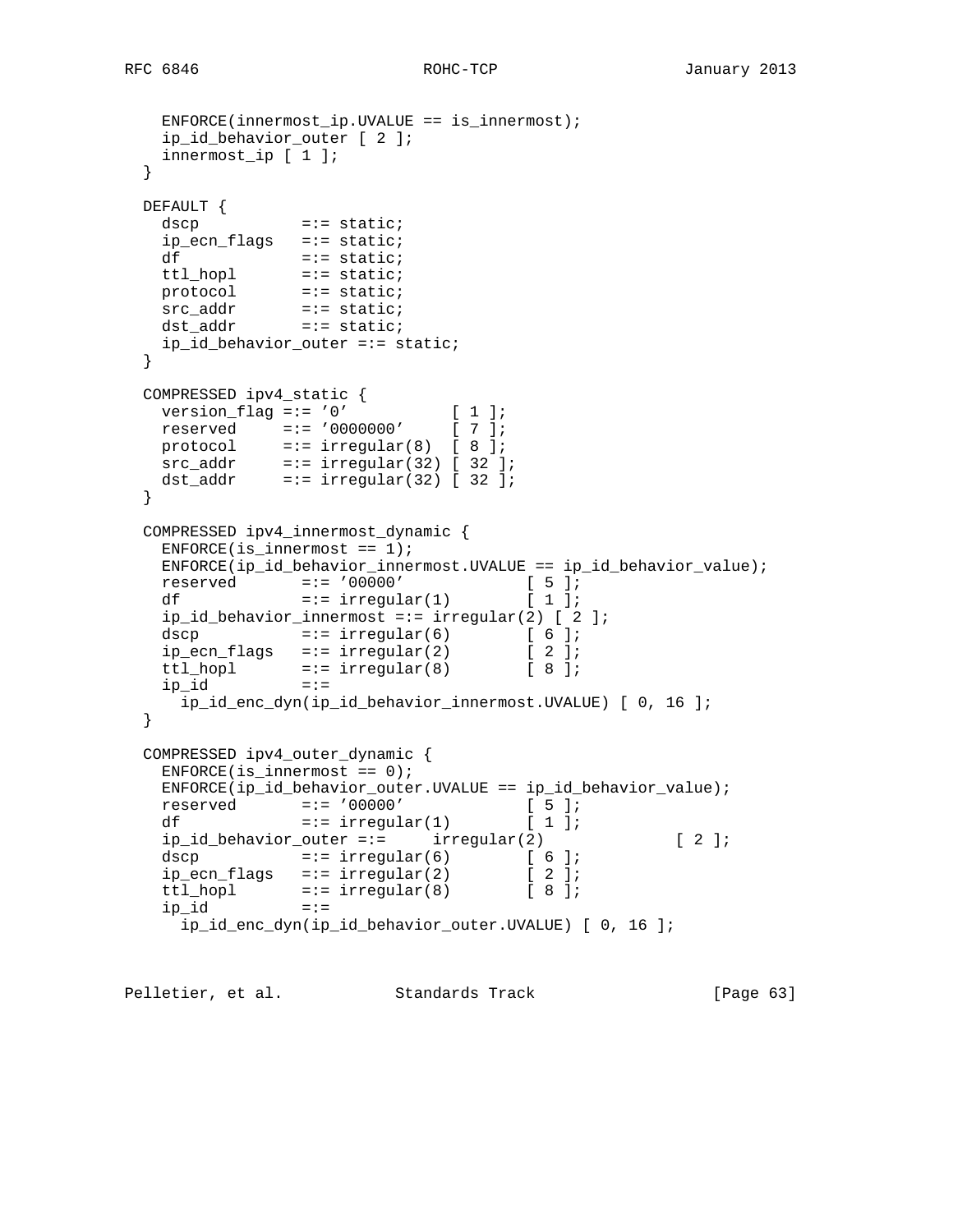```
 }
  COMPRESSED ipv4_innermost_replicate {
   ENFORCE(is innermost == 1);
    ENFORCE(ip_id_behavior_innermost.UVALUE == ip_id_behavior_value);
    reserved =:= '0000' [ 4 ];
    ip_id_behavior_innermost =:= irregular(2) [ 2 ];
   ttl_flag =:- irregular(1) [ 1 ];
df =:- irregular(1) [ 1 ];
dscp =:- irregular(6) [ 6 ];
   ip\_ecn\_flags =:= irregular(2) [ 2 ];<br>in id =:=
    ip_id =:=
     ip_id_enc_dyn(ip_id_behavior_innermost.UVALUE) [ 0, 16 ];
    ttl_hopl =:=
       static_or_irreg(ttl_flag.UVALUE, 8) [ 0, 8 ];
  }
  COMPRESSED ipv4_outer_replicate {
   ENFORCE(is_innermost == 0); ENFORCE(ip_id_behavior_outer.UVALUE == ip_id_behavior_value);
    reserved =:= '0000' [ 4 ];
    ip_id_behavior_outer =:= irregular(2) [ 2 ]
   ttl_flag =:- irregular(1) [ 1 ];
df =:- irregular(1) [ 1 ];
dscp =:- irregular(6) [ 6 ];
ip\_ecn\_flags =:= irregular(2) [ 2 ];
ip_id =:=
     ip_id_enc_dyn(ip_id_behavior_outer.UVALUE) [ 0, 16 ];
    ttl_hopl =:=
       static_or_irreg(ttl_flag.UVALUE, 8) [ 0, 8 ];
  }
  COMPRESSED ipv4_outer_without_ttl_irregular {
   ENFORCE(iis_innermost == 0);ip_id = := ip_id_enc_irreg(ip_id_behavior_outer.UVALUE) [ 0, 16 ];
    dscp =:= static_or_irreg(ecn_used.UVALUE, 6) [ 0, 6 ];
    ip_ecn_flags =:= static_or_irreg(ecn_used.UVALUE, 2) [ 0, 2 ];
   ENFORCE(ttl\_irregular\_chain_flag == 0); }
  COMPRESSED ipv4_outer_with_ttl_irregular {
   ENFORCE(iis_innermost == 0);ip_id =:=
     ip_id_enc_irreg(ip_id_behavior_outer.UVALUE) [ 0, 16 ];
    dscp =:= static_or_irreg(ecn_used.UVALUE, 6) [ 0, 6 ];
    ip_ecn_flags =:= static_or_irreg(ecn_used.UVALUE, 2) [ 0, 2 ];
   ttl_hopl =:= irregular(8) [ 8 ];
```
Pelletier, et al. Standards Track [Page 64]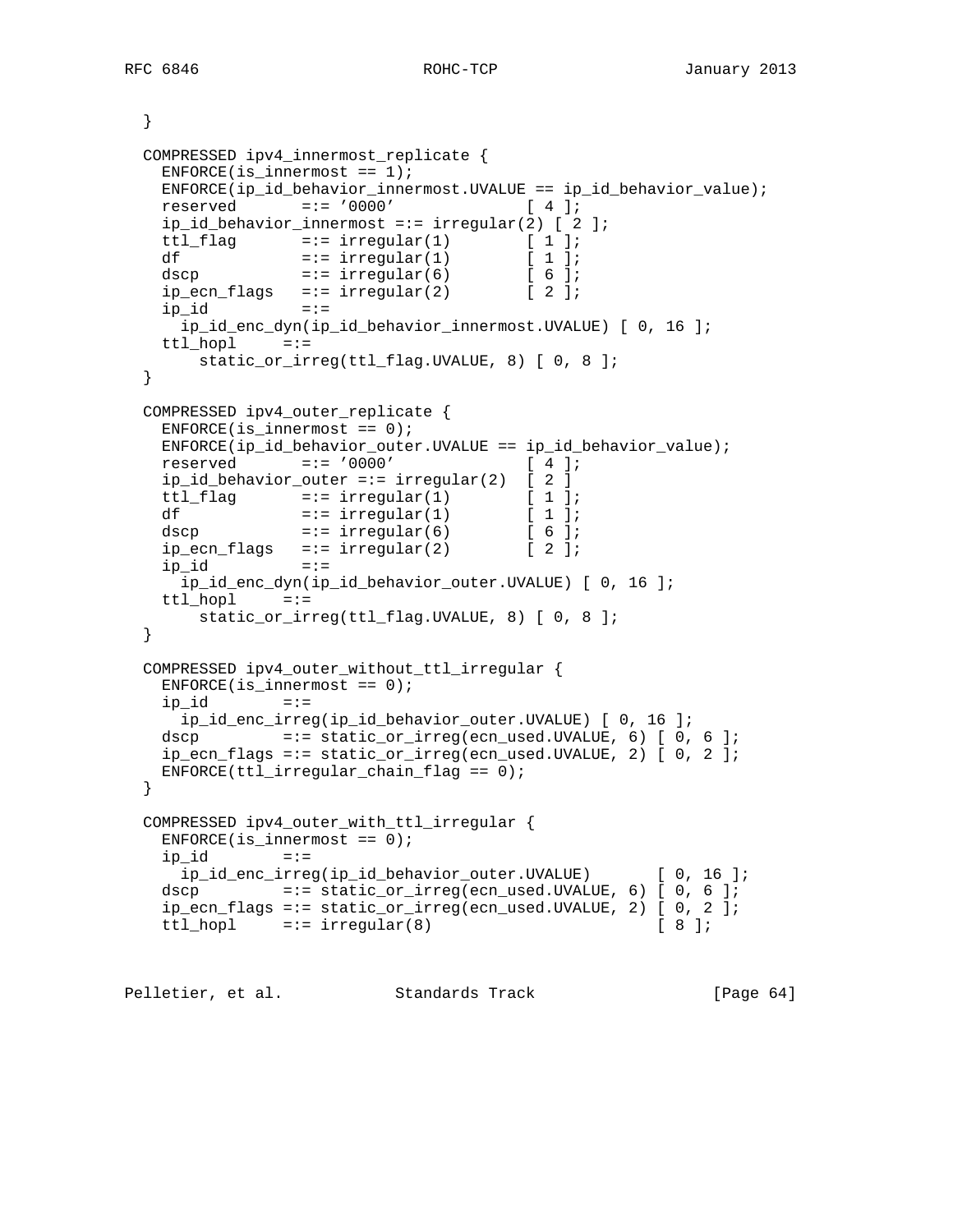```
 ENFORCE(ttl_irregular_chain_flag == 1);
   }
  COMPRESSED ipv4_innermost_irregular {
   ENFORCE(iis_innermost == 1);ip_id =:=
       ip_id_enc_irreg(ip_id_behavior_innermost.UVALUE) [ 0, 16 ];
    ENFORCE(ip_inner_ecn == ip_ecn_flags.UVALUE);
  }
}
/////////////////////////////////////////////
// TCP Options
/////////////////////////////////////////////
// nbits is bound to the remaining length (in bits) of TCP
// options, including the EOL type byte.
tcp_opt_eol(nbits)
{
  UNCOMPRESSED {
   type =:- uncompressed_value(8, 0) [ 8 ];
    padding =:=
     uncompressed_value(nbits-8, 0) [ nbits-8 ];
   }
   CONTROL {
    pad_len [ 8 ];
   }
   COMPRESSED eol_list_item {
    pad_len =:= compressed_value(8, nbits-8) [ 8 ];
   }
  COMPRESSED eol_irregular {
    pad_len =:= static;
   ENFORCE(nbits-8 == pad_len.WALUE); }
}
tcp_opt_nop
{
  UNCOMPRESSED {
   type =:= uncompressed_value(8, 1) [ 8 ];
   }
   COMPRESSED nop_list_item {
   }
```
Pelletier, et al. Standards Track [Page 65]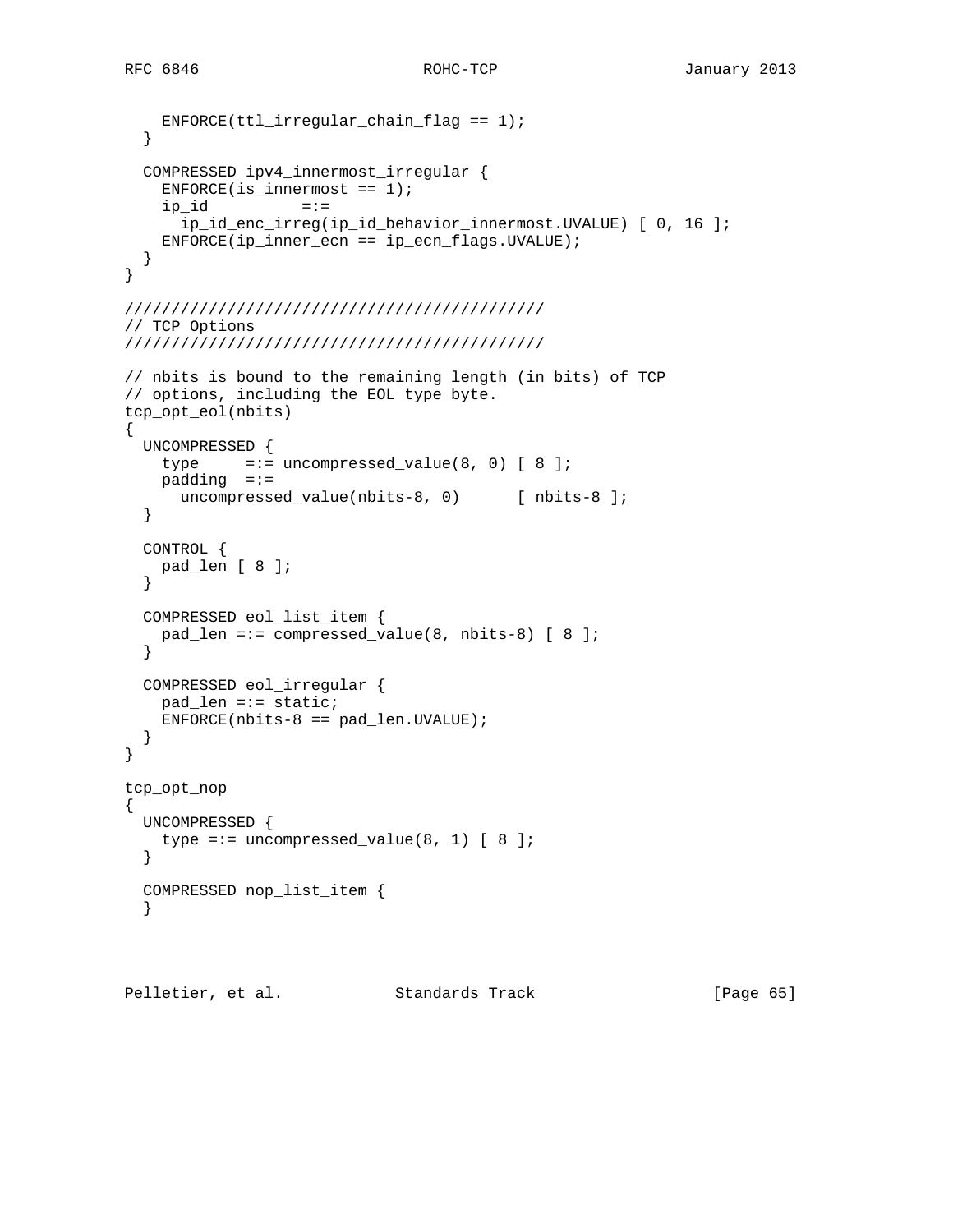```
 COMPRESSED nop_irregular {
  }
}
tcp_opt_mss
{
  UNCOMPRESSED {
  type =:- uncompressed_value(8, 2) [ 8 ];
  length =:= uncompressed_value(8, 4) [ 8 ];
   mss [ 16 ];
  }
  COMPRESSED mss_list_item {
   mss =:= irregular(16) [ 16 ];
  }
  COMPRESSED mss_irregular {
  \text{mss} =:= static;
  }
}
tcp_opt_wscale
{
  UNCOMPRESSED {
  type =:= uncompressed_value(8, 3) [ 8 ];
   length =:= uncompressed_value(8, 3) [ 8 ];<br>wscale [ 8 ];
   wscale
  }
  COMPRESSED wscale_list_item {
  wscale =:= irregular(8) [ 8 ];
  }
  COMPRESSED wscale_irregular {
   wscale =:= static;
  }
}
ts_lsb
{
  UNCOMPRESSED {
   tsval [ 32 ];
  }
  COMPRESSED tsval_7 {
  discriminator =:-'0' [ 1 ];
   tsval = := 1sb(7, -1) [ 7 ];
  }
```
Pelletier, et al. Standards Track [Page 66]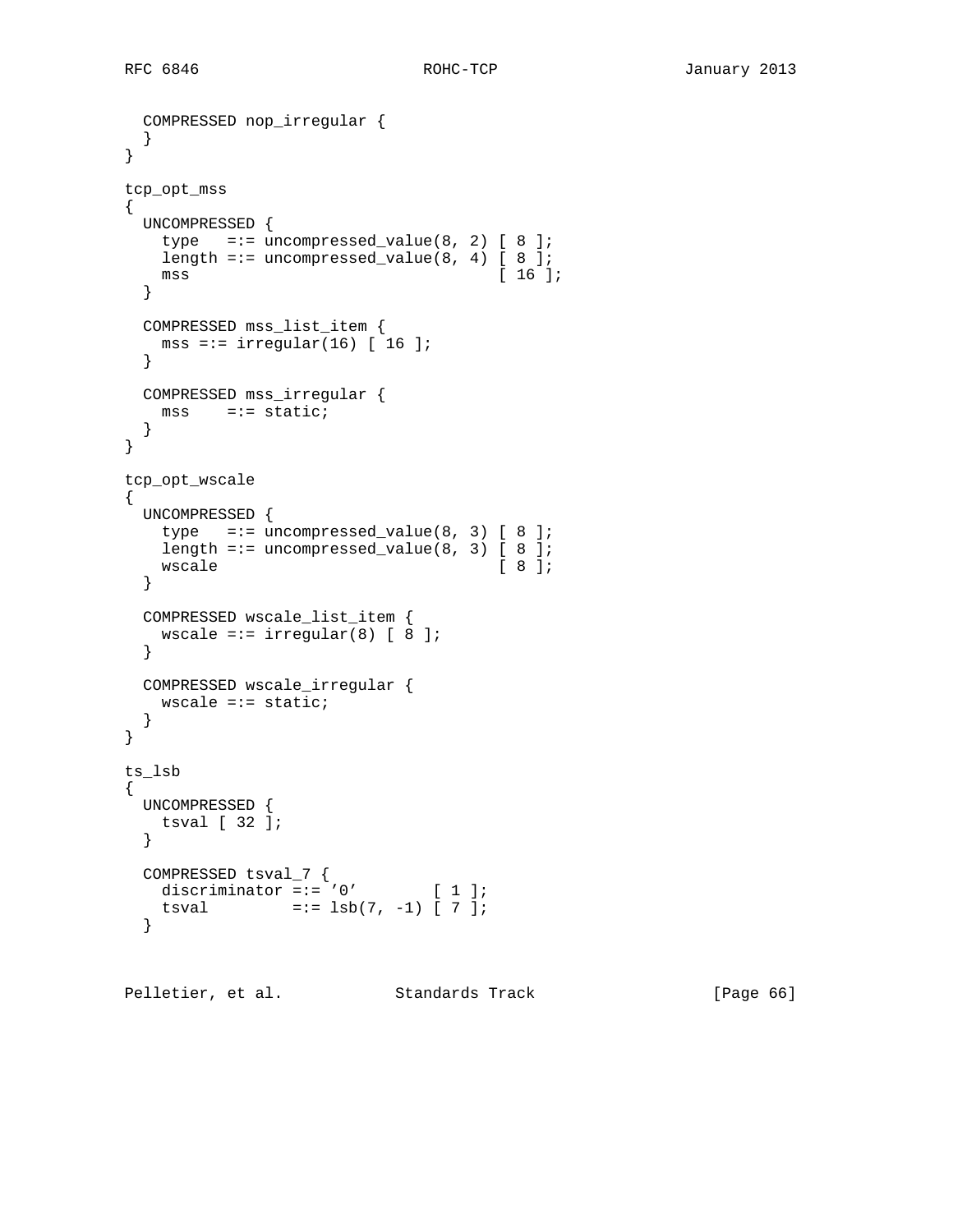```
 COMPRESSED tsval_14 {
   discriminator =:= 10' [ 2 ];
   tsval = := 1sb(14, -1) [ 14 ];
  }
  COMPRESSED tsval_21 {
  discriminator =:- '110' [3];
   tsval =:= lsb(21, 0x00040000) [ 21 ];
  }
  COMPRESSED tsval_29 {
  discriminator =:= '111' [ 3 ];
   tsval =:= lsb(29, 0x04000000) [ 29 ];
  }
}
tcp_opt_ts
{
  UNCOMPRESSED {
  type =:- uncompressed_value(8, 8) [ 8 ];
  length =:= uncompressed_value(8, 10) [ 8 ];
   tsval [ 32 ];
    tsecho [ 32 ];
  }
  COMPRESSED tsopt_list_item {
  tsval =:= irregular(32) \left[\right] 32 ];
   tsecho =:= irregular(32) [ 32 ];
  }
 COMPRESSED tsopt_irregular {
 tsval =:= ts_lsb [ 8, 16, 24, 32 ];
   tsecho =:= ts_lsb [ 8, 16, 24, 32 ];
  }
}
sack_pure_lsb(base)
{
  UNCOMPRESSED {
   sack_field [ 32 ];
  }
  CONTROL {
    ENFORCE(sack_field.CVALUE == (sack_field.UVALUE - base));
  }
  COMPRESSED lsb_15 {
    ENFORCE(sack_field.CVALUE == sack_field.CVALUE <= 0x7fff);
   discriminator =:= '0' [ 1 ];<br>sack field [ 15 ];
   sack_field
```
Pelletier, et al. Standards Track [Page 67]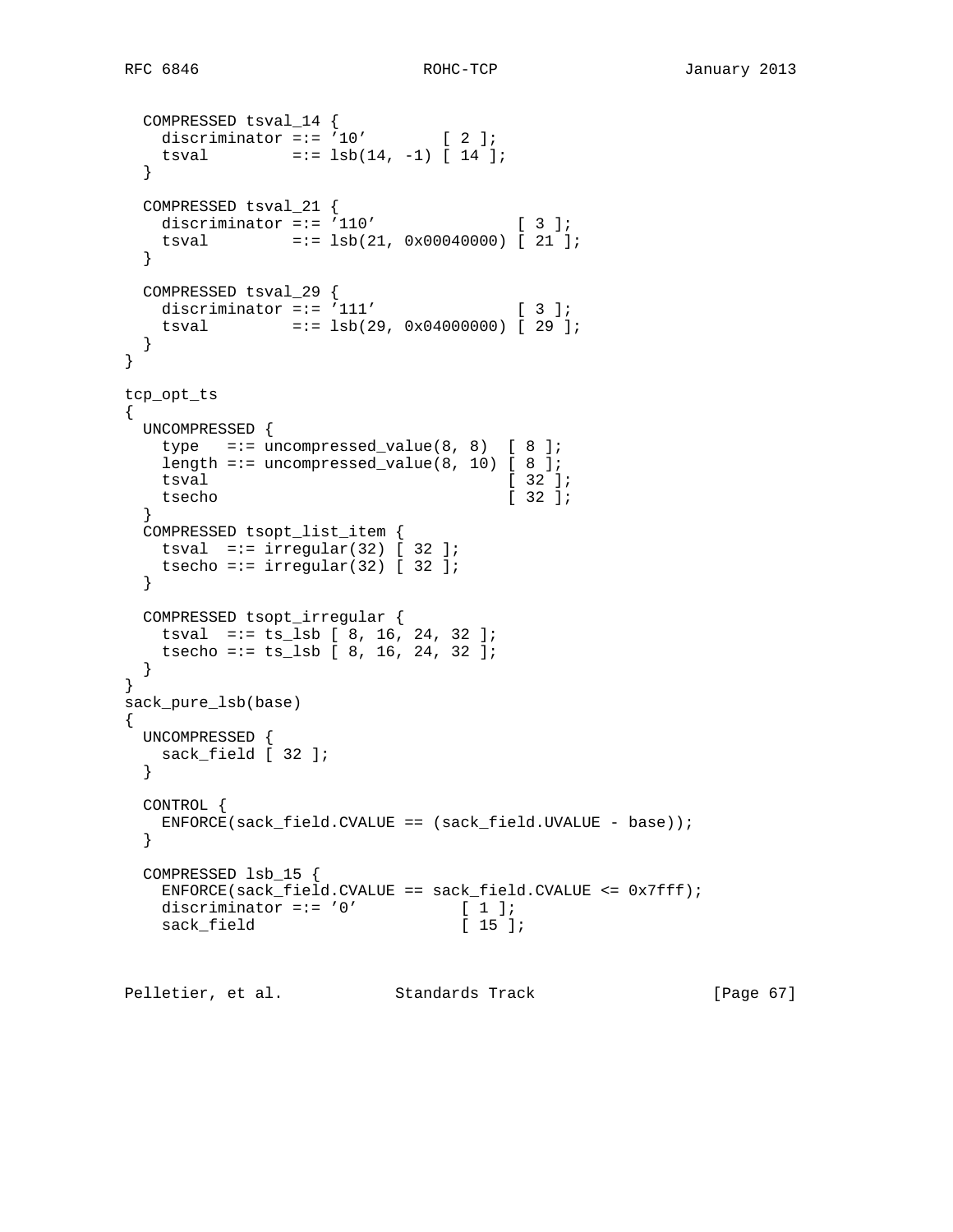RFC 6846 ROHC-TCP January 2013

```
 }
  COMPRESSED lsb_22 {
   ENFORCE(sack_field.CVALUE == sack_field.CVALUE <= 0x3fffff);
  discriminator =:= '10' [2];<br>sack field [22];
  sack_field
  }
  COMPRESSED lsb_29 {
   ENFORCE(sack_field.CVALUE == sack_field.CVALUE <= 0x1fffffff);
  discriminator =:= '110' [ 3 ];<br>sack field [ 29 ];
  sack_field
  }
 COMPRESSED full_offset {
discriminator =:= '11111111' [ 8 ];
sack_field [ 32 ];
  }
}
sack_block(reference)
{
  UNCOMPRESSED {
   block_start [ 32 ];
   block_end [ 32 ];
  }
  COMPRESSED {
   block_start =:=
    sack_pure_lsb(reference) [ 16, 24, 32, 40 ];
   block_end =:=
    sack_pure_lsb(block_start.UVALUE) [ 16, 24, 32, 40 ];
  }
}
// The value of the parameter is set to the ack_number value
// of the TCP header
tcp_opt_sack(ack_value)
{
  UNCOMPRESSED {
  type =:= uncompressed_value(8, 5) [ 8 ];
  length [ 8 ];
  block_1 [ 64 ];
   block_2 [ 0, 64 ];
  block_3 [ 0, 64 ];
  block_4 [ 0, 64 ];
  }
```
Pelletier, et al. Standards Track [Page 68]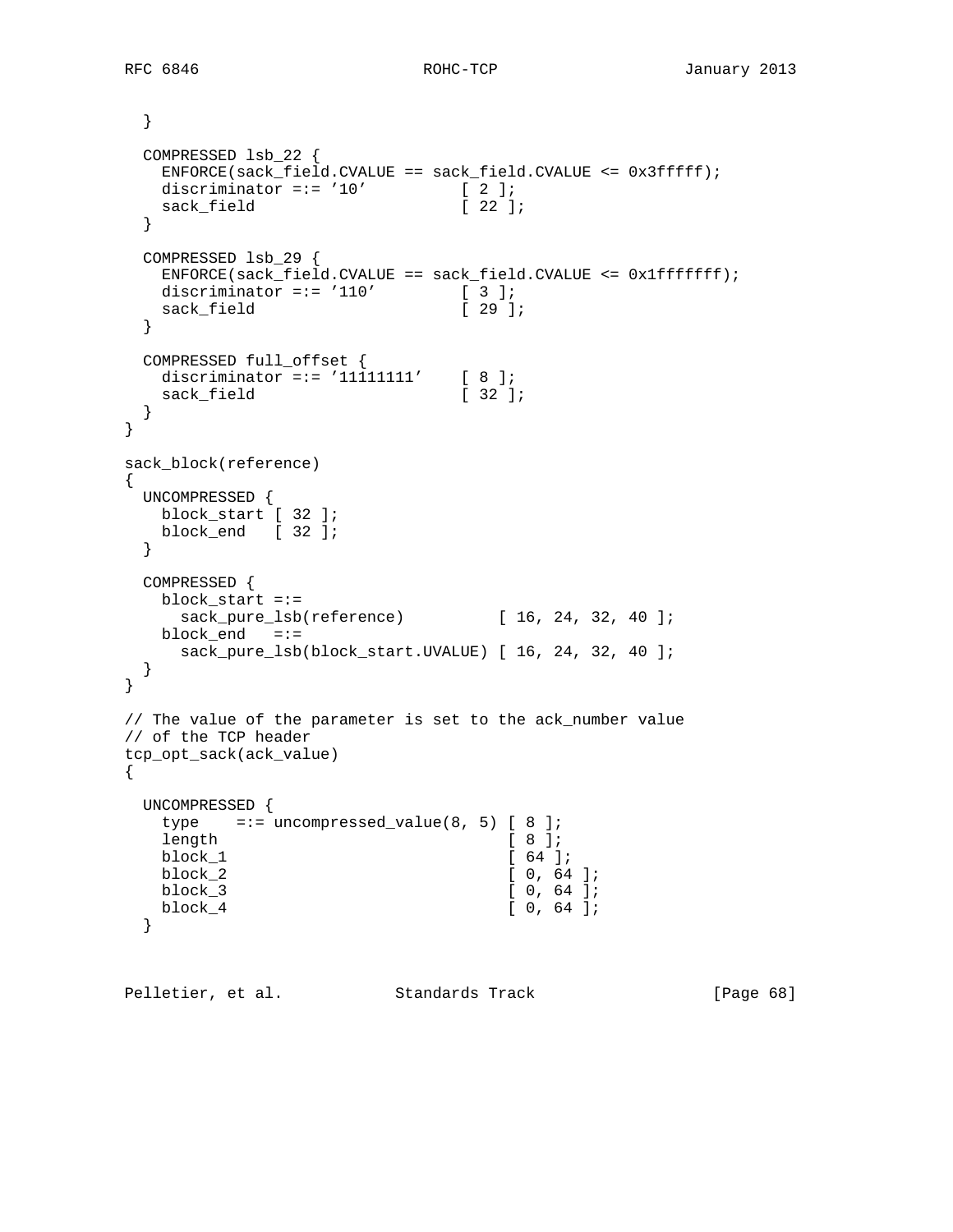```
 DEFAULT {
    length =:= static;
   block2 == uncompressed_value(0, 0);
   block 3 == uncompressed value(0, 0);
   block4 == uncompressed_value(0, 0);
   }
   COMPRESSED sack1_list_item {
   discriminator =:= '00000001';
    block_1 =:= sack_block(ack_value);
   ENFORCE(length.UVALUE == 10); }
   COMPRESSED sack2_list_item {
   discriminator =:= '00000010';
block_1 =:= sack_block(ack_value);
 block_2 =:= sack_block(block_1.UVALUE && 0xFFFFFFFF);
   ENFORCE(length.UVALUE == 18); }
COMPRESSED sack3_list_item {
  discriminator =:- '00000011';
  \verb|block_1| = := \verb|sack_block(ack_value); block_2 =:= sack_block(block_1.UVALUE && 0xFFFFFFFF);
  block_2 =:= sack_block(block_1.0VALUE \alpha\alpha 0xFFFFFFFF;;<br>block_3 =:= sack_block(block_2.UVALUE \alpha\alpha 0xFFFFFFFF;;
  ENFORCE(length.UVALUE == 26);
  }
 COMPRESSED sack4_list_item {
  discriminator =:= '00000100';
  \verb|block_1| = := \verb|sack_block(ack_value); block_2 =:= sack_block(block_1.UVALUE && 0xFFFFFFFF);
 block_3 =:= sack_block(block_2.UVALUE && 0xFFFFFFFF);
 block_4 =:= sack_block(block_3.UVALUE && 0xFFFFFFFF);
   ENFORCE(length.UVALUE == 34);
  }
   COMPRESSED sack_unchanged_irregular {
    discriminator =:= '00000000';
   block_1 =:- static;
 block_2 =:= static;
 block_3 =:= static;
 block_4 =:= static;
   }
   COMPRESSED sack1_irregular {
    discriminator =:= '00000001';
   block\_1 =:= sack\_block(ack\_value);
```
Pelletier, et al. Standards Track [Page 69]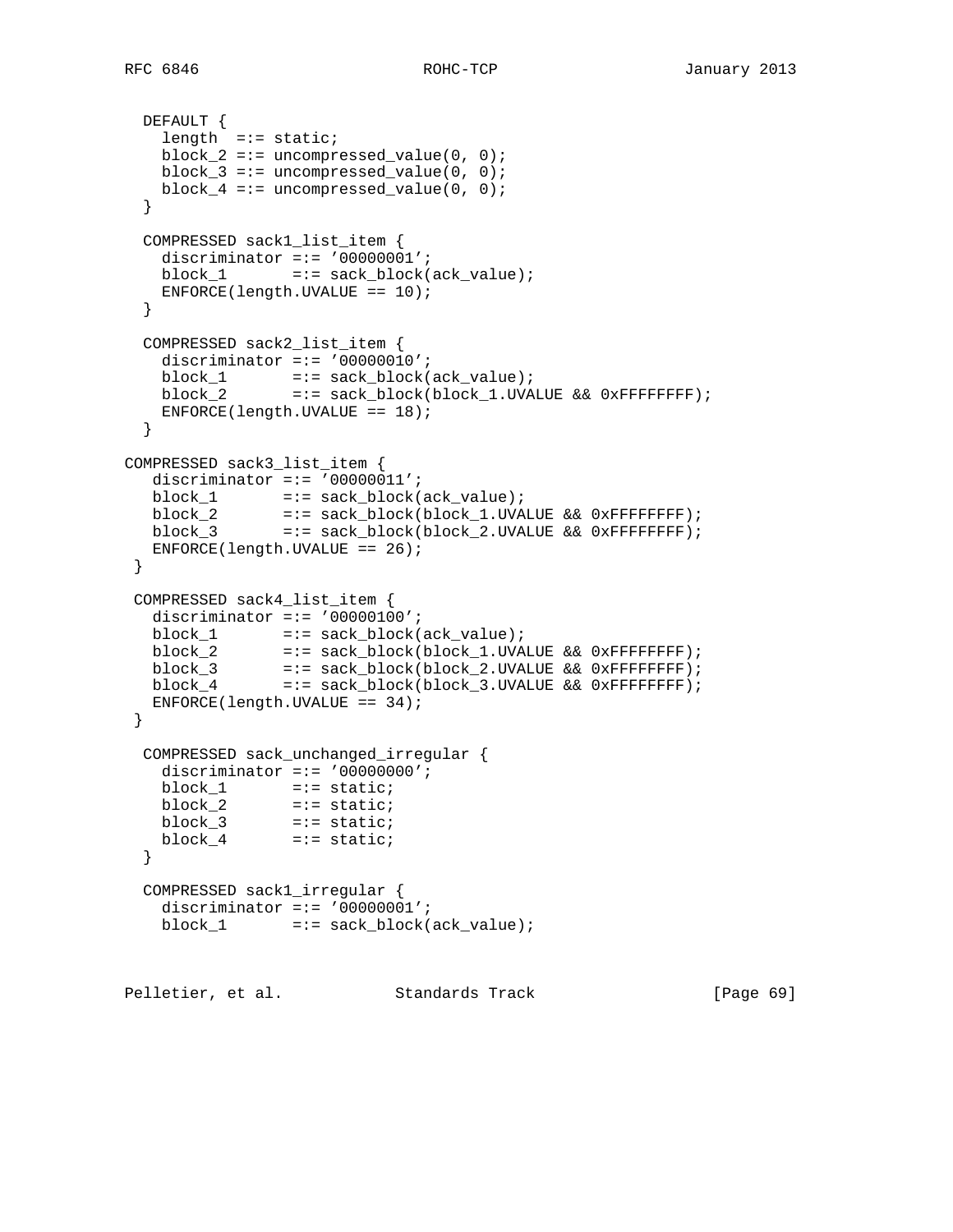```
 ENFORCE(length.UVALUE == 10);
  }
 COMPRESSED sack2_irregular {
   discriminator =:= '00000010';
block_1 =:= sack_block(ack_value);
 block_2 =:= sack_block(block_1.UVALUE && 0xFFFFFFFF);
  ENFORCE(length.UVALUE == 18);
 }
 COMPRESSED sack3_irregular {
  discriminator =:= '000000011';
block_1 =:= sack_block(ack_value);
 block_2 =:= sack_block(block_1.UVALUE && 0xFFFFFFFF);
 block_3 =:= sack_block(block_1.UVALUE && 0xFFFFFFFF);
  ENFORCE(length.UVALUE == 26);
 }
 COMPRESSED sack4_irregular {
  discriminator =:= '00000100';
  \verb|block_1| = := \verb|sack_block(ack_value); block_2 =:= sack_block(block_1.UVALUE && 0xFFFFFFFF);
 block_3 =:= sack_block(block_2.UVALUE && 0xFFFFFFFF);
 block_4 =:= sack_block(block_3.UVALUE && 0xFFFFFFFF);
   ENFORCE(length.UVALUE == 34);
 }
}
tcp_opt_sack_permitted
{
  UNCOMPRESSED {
  type =:- uncompressed_value(8, 4) [ 8 ];
  length =:= uncompressed_value(8, 2) [ 8 ];
  }
  COMPRESSED sack_permitted_list_item {
  }
  COMPRESSED sack_permitted_irregular {
  }
}
tcp_opt_generic
{
  UNCOMPRESSED {
   type [ 8 ];
   length_msb =:= uncompressed_value(1, 0) [1];
   length_lsb [ 7 ];
```
Pelletier, et al. Standards Track [Page 70]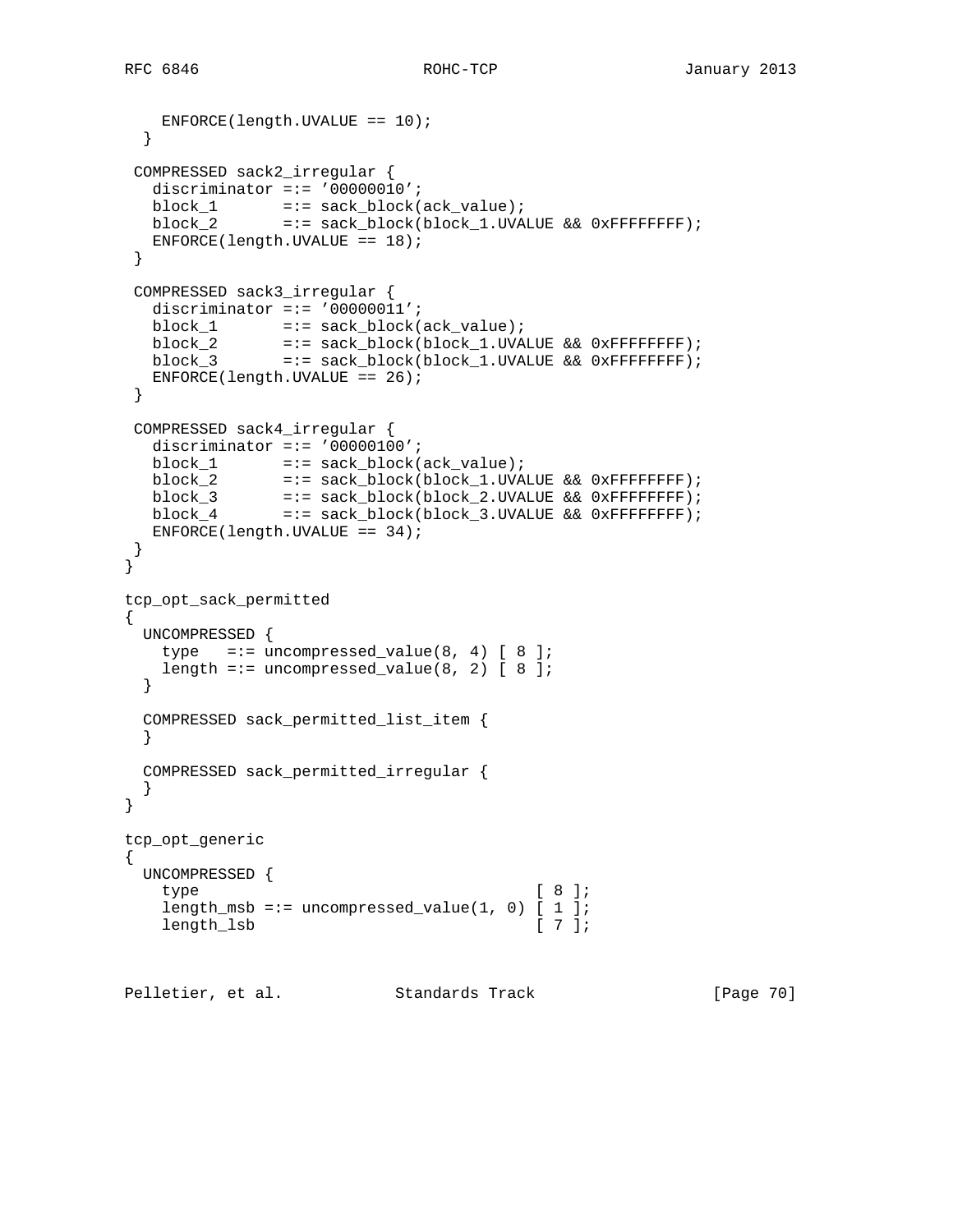```
contents [ length_lsb.UVALUE*8-16 ];
  }
  CONTROL {
    option_static [ 1 ];
   }
  DEFAULT {
   type =:= static;
   length lsb == static; contents =:= static;
  }
  COMPRESSED generic_list_item {
type =:- irregular(8) [ 8 ];
 option_static =:= one_bit_choice [ 1 ];
length_lsb =:= irregular(7) [ 7 ];
    contents =:=
     irregular(length_lsb.UVALUE*8-16) [ length_lsb.UVALUE*8-16 ];
  }
  // Used when context of option has option_static set to one
  COMPRESSED generic_static_irregular {
    ENFORCE(option_static.UVALUE == 1);
  }
  // An item that can change, but currently is unchanged
  COMPRESSED generic_stable_irregular {
   discriminator =:= '11111111' [ 8 ];
   ENFCRCE(option\_static.UVALUE == 0); }
  // An item that is assumed to change constantly.
  // Length is not allowed to change here, since a length change is
  // most likely to cause new NOPs or an EOL length change.
  COMPRESSED generic_full_irregular {
   discriminator =:= '00000000' [ 8 ];
    contents =:=
      irregular(length_lsb.UVALUE*8-16) [ length_lsb.UVALUE*8-16 ];
    ENFORCE(option_static.UVALUE == 0);
  }
tcp_list_presence_enc(presence)
{
  UNCOMPRESSED {
   tcp_options;
  }
```
Pelletier, et al. Standards Track [Page 71]

}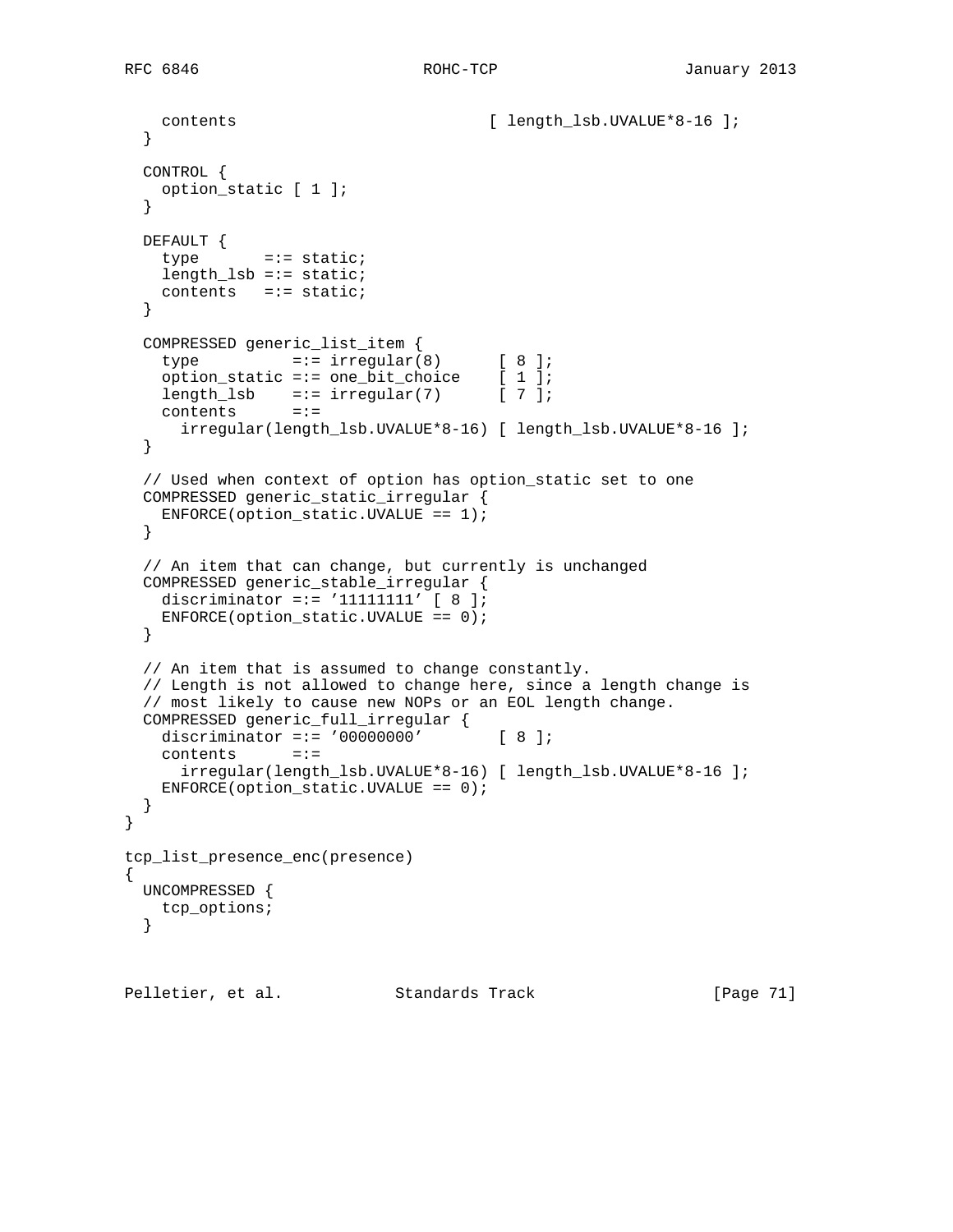```
 COMPRESSED list_not_present {
    tcp_options =:= static [0];
    ENFORCE(presence == 0);
   }
  COMPRESSED list_present {
    tcp_options =:= list_tcp_options [ VARIABLE ];
   ENFORCE(presence == 1); }
}
/////////////////////////////////////////////
// TCP Header
/////////////////////////////////////////////
port_replicate(flags)
\left\{ \right. UNCOMPRESSED {
   port [ 16 ];
   }
   COMPRESSED port_static_enc {
   port =:= static [0];
   ENTER(flags == 0b00); }
   COMPRESSED port_lsb8 {
   port =:= lsb(8, 64) [ 8 ];
   ENTER(flags == 0b01); }
   COMPRESSED port_irr_enc {
   port =:= irregular(16) [ 16 ];
   ENTER(flags == 0b10);
   }
}
tcp_irreg_ip_ecn(ip_inner_ecn)
{
  UNCOMPRESSED {
    ip_ecn_flags [ 2 ];
   }
   COMPRESSED ecn_present {
     // This field does not exist in the uncompressed header
     // and therefore cannot use uncompressed_value.
     ip_ecn_flags =:=
       compressed_value(2, ip_inner_ecn) [ 2 ];
```
Pelletier, et al. Standards Track [Page 72]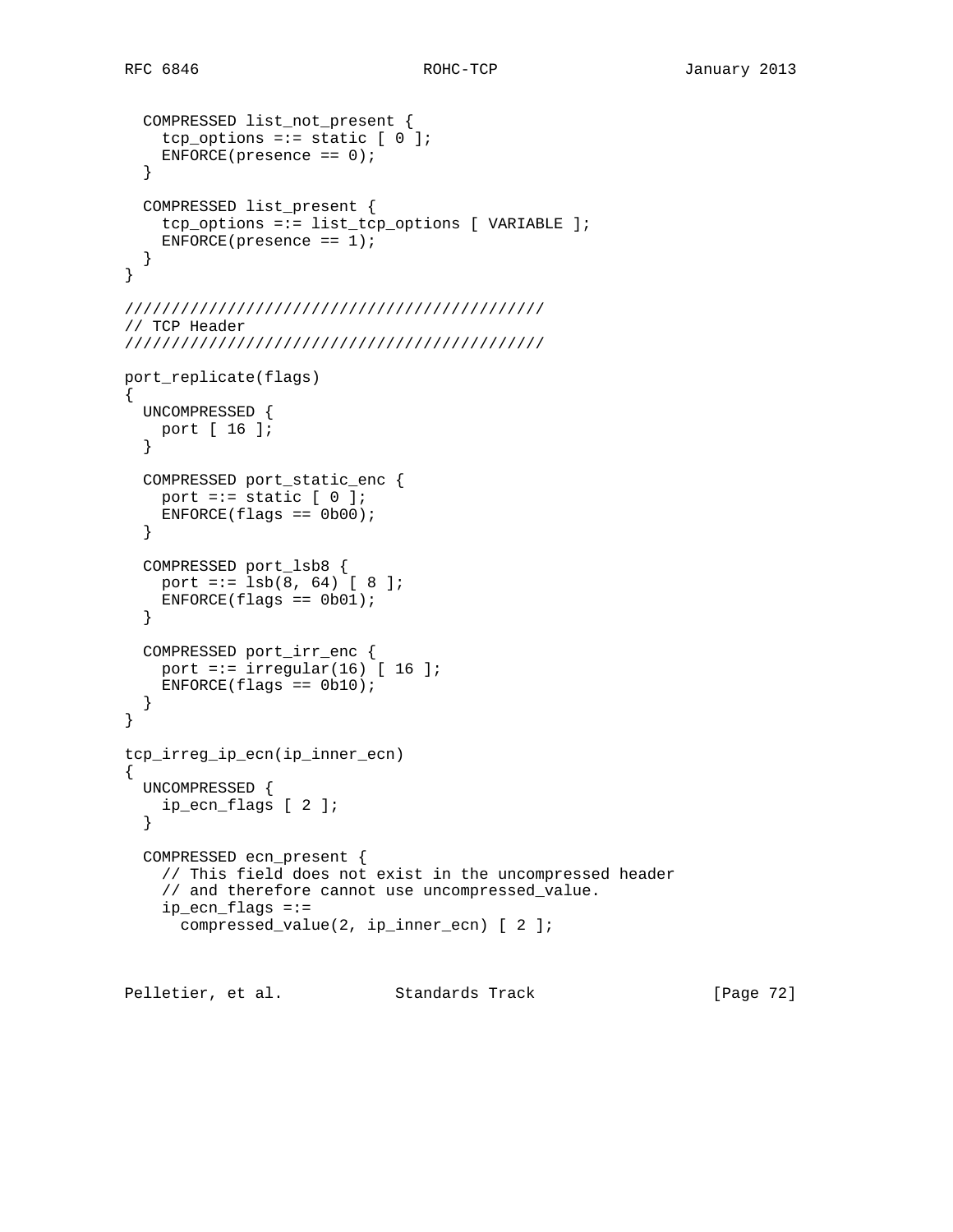```
 ENFORCE(ecn_used.UVALUE == 1);
   }
  COMPRESSED ecn_not_present {
   ip\_ecn\_flags == static [ 0 ];
    ENFORCE(ecn_used.UVALUE == 0);
   }
}
rsf_index_enc
{
  UNCOMPRESSED {
    rsf_flag [ 3 ];
   }
  COMPRESSED none {
    rsf_idx =:= '00' [ 2 ];
   rsf_flag == uncompressed_value(3, 0x00); }
  COMPRESSED rst_only {
    rsf_idx =:= '01' [ 2 ];
    rsf_flag =:= uncompressed_value(3, 0x04);
   }
 COMPRESSED syn_only {
 rsf_idx =:= '10' [ 2 ];
   rsf_flag == uncompressed_value(3, 0x02); }
  COMPRESSED fin_only {
   rsf_idx =:= '11' [ 2 ];
   rsf_flag == uncompressed_value(3, 0x01); }
}
optional_2bit_padding(used_flag)
{
   UNCOMPRESSED {
   }
  COMPRESSED used {
   padding =:- compressed_value(2, 0x0) [ 2 ];
   ENFORCE(used_flag == 1); }
  COMPRESSED unused {
   padding =:- compressed_value(0, 0x0);
Pelletier, et al. Standards Track [Page 73]
```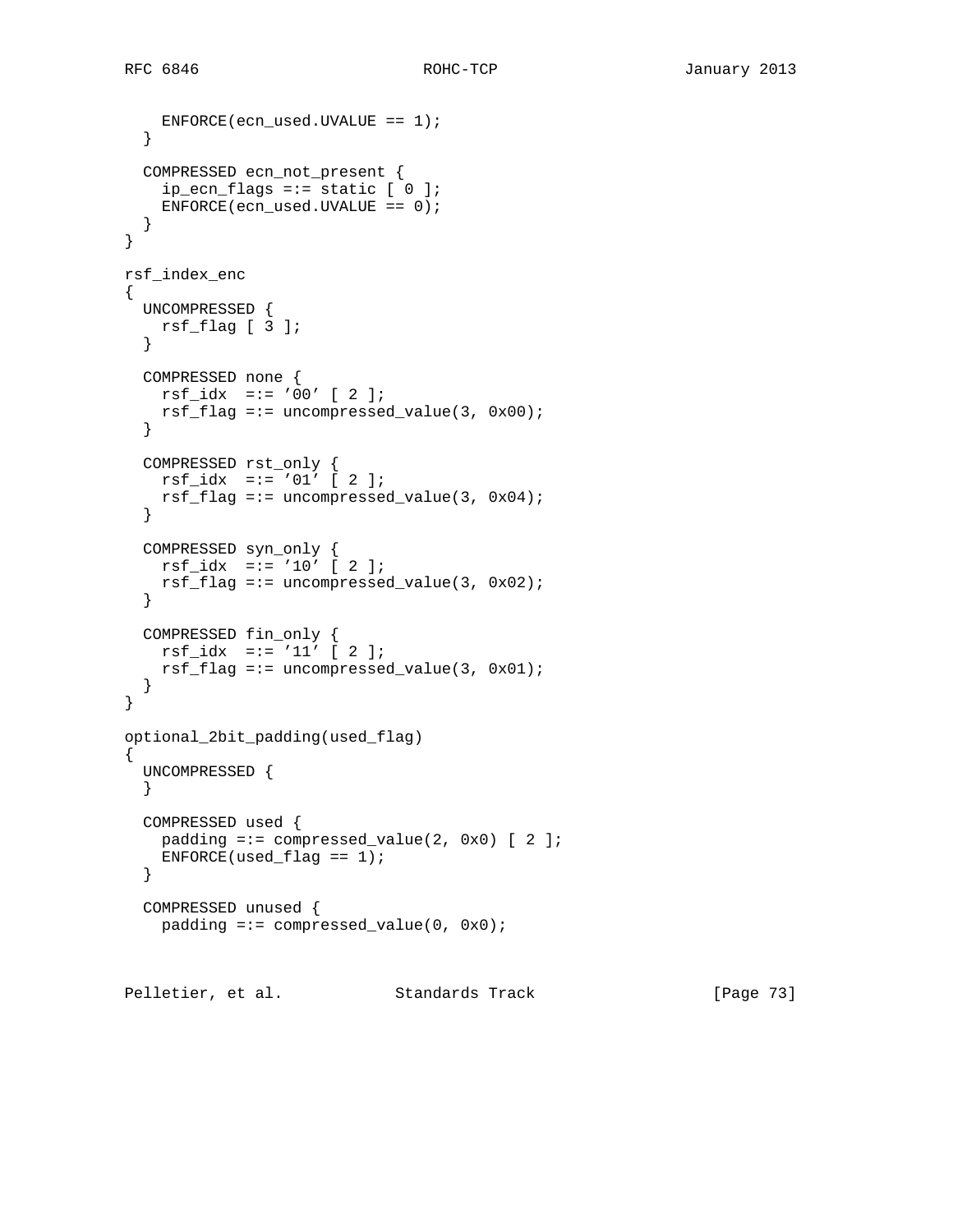RFC 6846 ROHC-TCP January 2013

```
ENFORCE(used_flag == 0); }
}
// ack_stride_value is the user-selected stride for scaling the
// TCP ack_number
// ip_inner_ecn is the value bound when processing the innermost
// IP header (ipv4 or ipv6 encoding method)
tcp(payload_size, ack_stride_value, ip_inner_ecn)
{
  UNCOMPRESSED {
 src_port [ 16 ];
 dst_port [ 16 ];
 seq_number [ 32 ];
 ack_number [ 32 ];
    data_offset [ 4 ];
    tcp_res_flags [ 4 ];
    tcp_ecn_flags [ 2 ];
    urg_flag [ 1 ];
 ack_flag [ 1 ];
 psh_flag [ 1 ];
 rsf_flags [ 3 ];
 window [ 16 ];
 checksum [ 16 ];
 urg_ptr [ 16 ];
 options [ (data_offset.UVALUE-5)*32 ];
  }
  CONTROL {
    dummy_field_s =:= field_scaling(payload_size,
      seq_number_scaled.UVALUE, seq_number.UVALUE,
      seq_number_residue.UVALUE) [ 0 ];
    dummy_field_a =:= field_scaling(ack_stride.UVALUE,
      ack_number_scaled.UVALUE, ack_number.UVALUE,
      ack_number_residue.UVALUE) [ 0 ];
    ENFORCE(ack_stride.UVALUE == ack_stride_value);
  }
  INITIAL {
   ack_stride =:= uncompressed_value(16, 0);
  }
  DEFAULT {
src_port =:= static;
 dst_port =:= static;
   seq_number =:= static;
    ack_number =:= static;
    data_offset =:= inferred_offset;
Pelletier, et al. Standards Track [Page 74]
```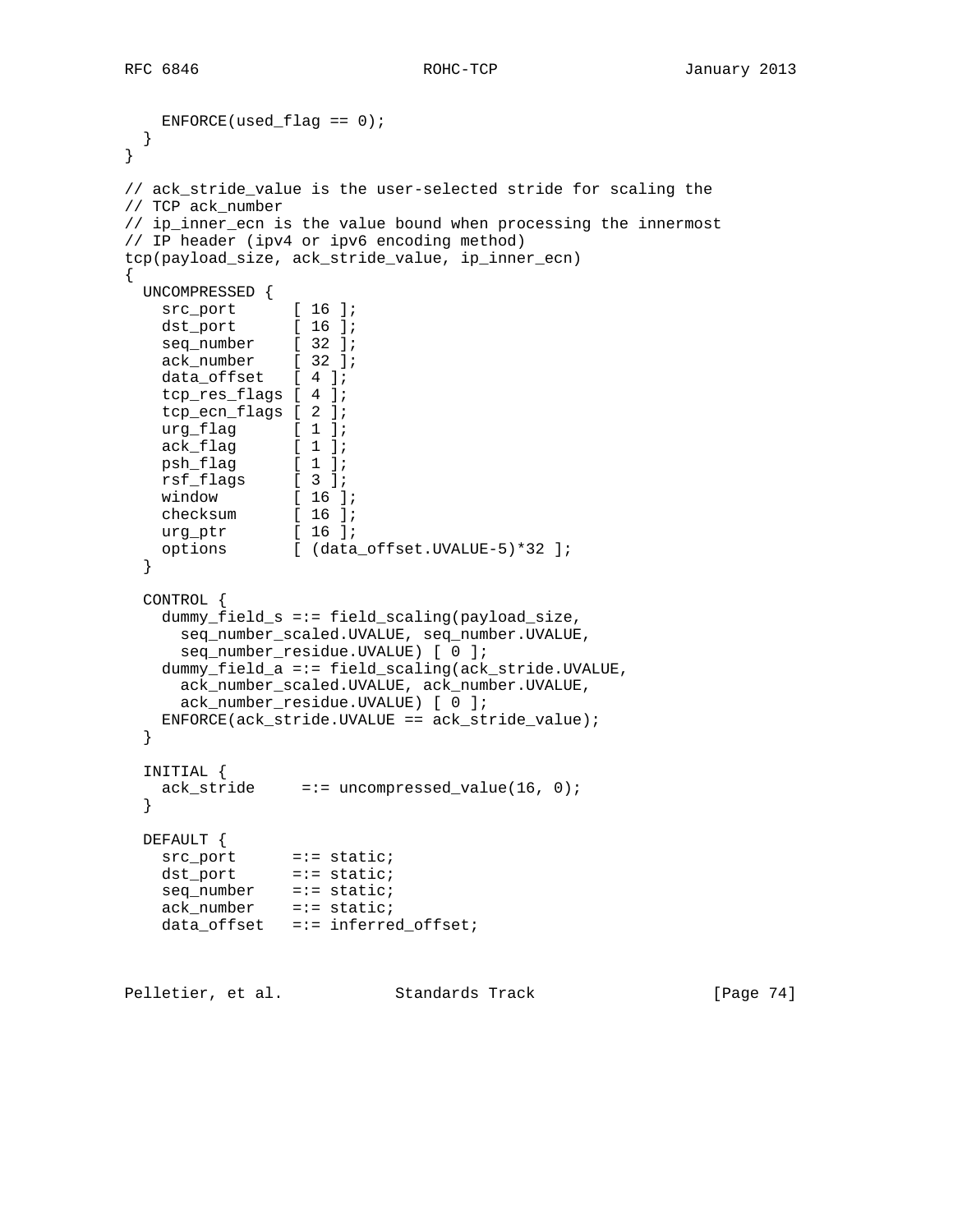```
 tcp_res_flags =:= static;
   tcp_ecn_flags =:= static;
 urg_flag =:= static;
ack_flag =:= uncompressed_value(1, 1);
 rsf_flags =:= uncompressed_value(3, 0);
window =:= static;
 urg_ptr =:= static;
 ack_stride =:= static;
   ack_number_scaled =:= static;
   seq_number_scaled =:= static;
   ack_number_residue =:= static;
   seq_number_residue =:= static;
  }
  COMPRESSED tcp_static {
  src port =:= irregular(16) [ 16 ];
  dst_port =:= irregular(16) [ 16 ];
  }
 COMPRESSED tcp_dynamic {
ecn_used =:= one_bit_choice [ 1 ];
 ack_stride_flag =:= irregular(1) [ 1 ];
ack\_zero =:= irregular(1) [ 1 ];
\text{urp\_zero} =:= \text{irregular}(1) [ 1 ];
top\_res\_flags =:= irregular(4) [ 4 ];
tcp\_ecn\_flags =:= irregular(2) [ 2 ];
urg_flag =:= irregular(1) [ 1 ];
ack\_flag =:= irregular(1) [ 1 ];
psh_f1ag =:= irregular(1) [ 1 ];
rsf_flags =:= irregular(3) [ 3 ];
msn =:- irregular(16) [ 16 ];
seq\_number =:= irregular(32) [ 32 ];
 ack_number =:=
zero_or_irreg(ack_zero.CVALUE, 32) [ 0, 32 ];
window =:- irregular(16) [ 16 ];
checksum =:- irregular(16) [ 16 ];
 urg_ptr =:=
   zero_or_irreg(urp_zero.CVALUE, 16) [ 0, 16 ];
   ack_stride =:=
    static_or_irreg(ack_stride_flag.CVALUE, 16) [ 0, 16 ];
  options =:= list_tcp_options [ VARIABLE ];
  }
  COMPRESSED tcp_replicate {
 reserved =:= '0' [ 1 ];
window_presence =:= irregular(1) [1];
list_present =:= irregular(1) [ 1 ];
src\_port\_presence == irregular(2) [ 2 ];
```
Pelletier, et al. Standards Track [Page 75]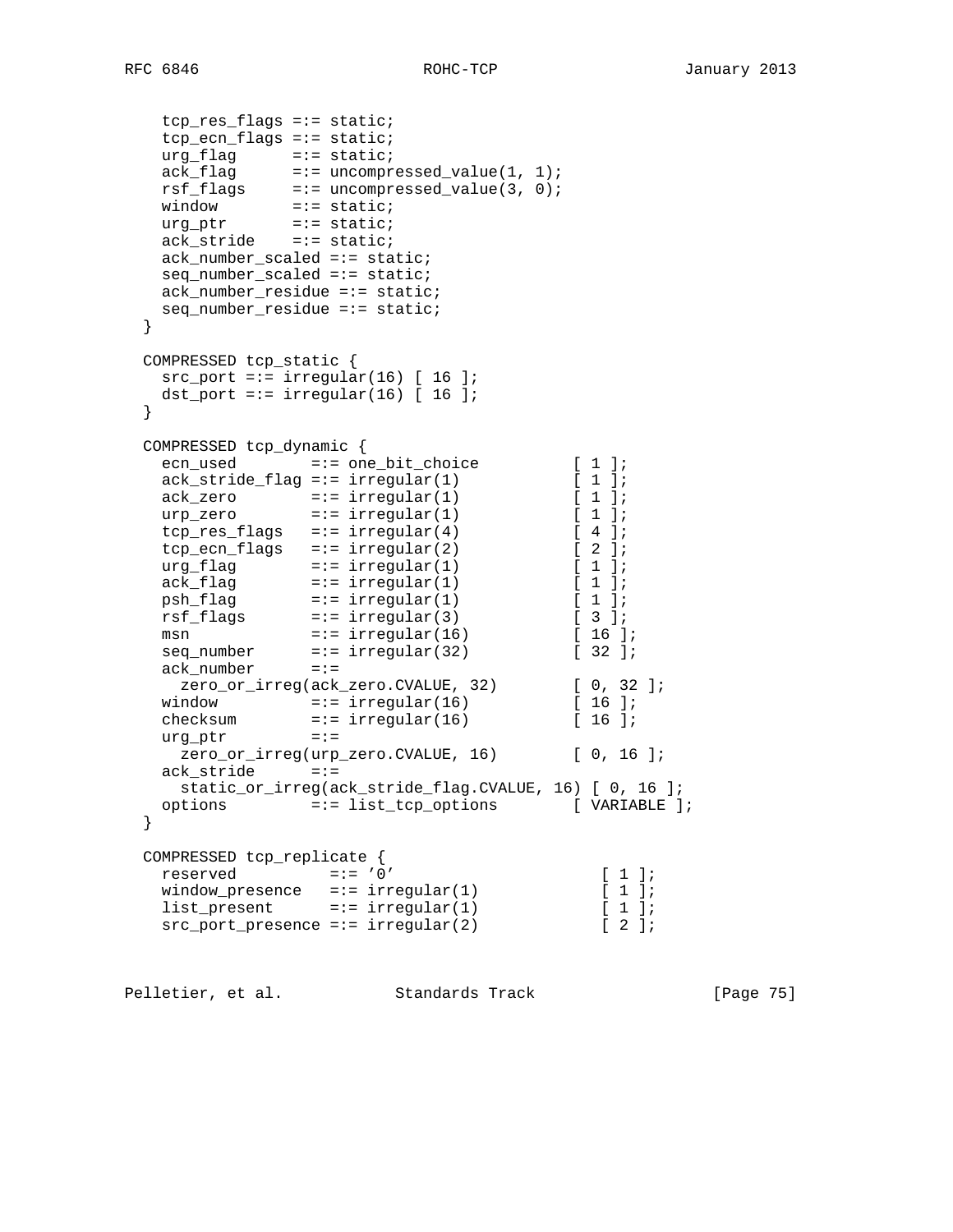|      | dst_port_presence =:= irregular(2)    |                                                           | $\begin{bmatrix} 2 \end{bmatrix}$<br>$\exists$ ; |
|------|---------------------------------------|-----------------------------------------------------------|--------------------------------------------------|
|      | $ack\_stride\_flag = :- irregular(1)$ |                                                           | L<br>$1 \; j$                                    |
|      | ack presence                          | $= := \text{irregular}(1)$                                | [1]                                              |
|      | urp_presence                          | $= := \irregular(1)$                                      | [1]                                              |
|      | urg_flag                              | $= := irregular(1)$                                       | [1]                                              |
|      | ack_flag                              | $= := \irregular(1)$                                      | $\begin{bmatrix} 1 \end{bmatrix}$                |
|      | psh flag                              | $= := \irregular(1)$                                      | $\begin{bmatrix} 1 \end{bmatrix}$                |
|      | rsf_flags                             | =:= rsf_index_enc                                         | $\begin{bmatrix} 2 \end{bmatrix}$                |
|      | ecn_used                              | =:= one_bit_choice                                        | $\lceil 1 \rceil$                                |
|      |                                       |                                                           | $16$ $17$                                        |
|      | msn                                   | $= := \irregular(16)$                                     | $132$ $17$                                       |
|      | seq_number                            | $= := \irregular(32)$                                     |                                                  |
|      | src_port                              | $=$ : $=$                                                 |                                                  |
|      |                                       | port_replicate(src_port_presence)                         | [0, 8, 16]                                       |
|      | dst_port                              | $=$ : $=$                                                 |                                                  |
|      |                                       | port_replicate(dst_port_presence)                         | [0, 8, 16]                                       |
|      | window                                | $=$ : $=$                                                 |                                                  |
|      |                                       | static_or_irreg(window_presence, 16) [ 0, 16 ];           |                                                  |
|      | urg point                             | $=$ : $=$                                                 |                                                  |
|      |                                       | static_or_irreg(urp_presence, 16) [ 0, 16 ];              |                                                  |
|      | ack number                            | $=$ : $=$                                                 |                                                  |
|      |                                       | static_or_irreg(ack_presence, 32) [ 0, 32 ];              |                                                  |
|      | ecn padding                           | $=$ : $=$                                                 |                                                  |
|      |                                       | optional_2bit_padding(ecn_used.CVALUE)                    | [0, 2]                                           |
|      | $tcp_res_flags ==$                    |                                                           |                                                  |
|      |                                       | static_or_irreg(ecn_used.CVALUE, 4)                       | [0, 4]                                           |
|      | tcp_ecn_flags                         | $=$ : $=$                                                 |                                                  |
|      |                                       | static_or_irreg(ecn_used.CVALUE,<br>2)                    | [0, 2]                                           |
|      | checksum                              | $= := \irregular(16)$                                     | [16]                                             |
|      | ack_stride                            | $=$ : $=$                                                 |                                                  |
|      |                                       | static_or_irreg(ack_stride_flag.CVALUE, 16) [ 0, 16 ];    |                                                  |
|      |                                       | $=$ : $=$                                                 |                                                  |
|      | options                               |                                                           |                                                  |
|      |                                       | tcp_list_presence_enc(list_present.CVALUE) [ VARIABLE ];  |                                                  |
| $\}$ |                                       |                                                           |                                                  |
|      |                                       |                                                           |                                                  |
|      | COMPRESSED tcp_irregular {            |                                                           |                                                  |
|      |                                       | ip_ecn_flags =:= tcp_irreg_ip_ecn(ip_inner_ecn) [ 0, 2 ]; |                                                  |
|      | tcp res flags =:=                     |                                                           |                                                  |
|      |                                       | static_or_irreg(ecn_used.CVALUE, 4)                       | [0, 4]                                           |
|      | $tcp\_ecn\_flags ==$                  |                                                           |                                                  |
|      |                                       | static_or_irreg(ecn_used.CVALUE, 2)                       | [0, 2]                                           |
|      | checksum $=:-$ irregular(16)          |                                                           | ſ.<br>$16$ ];                                    |
| }    |                                       |                                                           |                                                  |
| $\}$ |                                       |                                                           |                                                  |
|      |                                       |                                                           |                                                  |
|      |                                       |                                                           |                                                  |
|      |                                       | // Encoding methods used in compressed base headers       |                                                  |
|      |                                       |                                                           |                                                  |
|      |                                       |                                                           |                                                  |

Pelletier, et al. Standards Track [Page 76]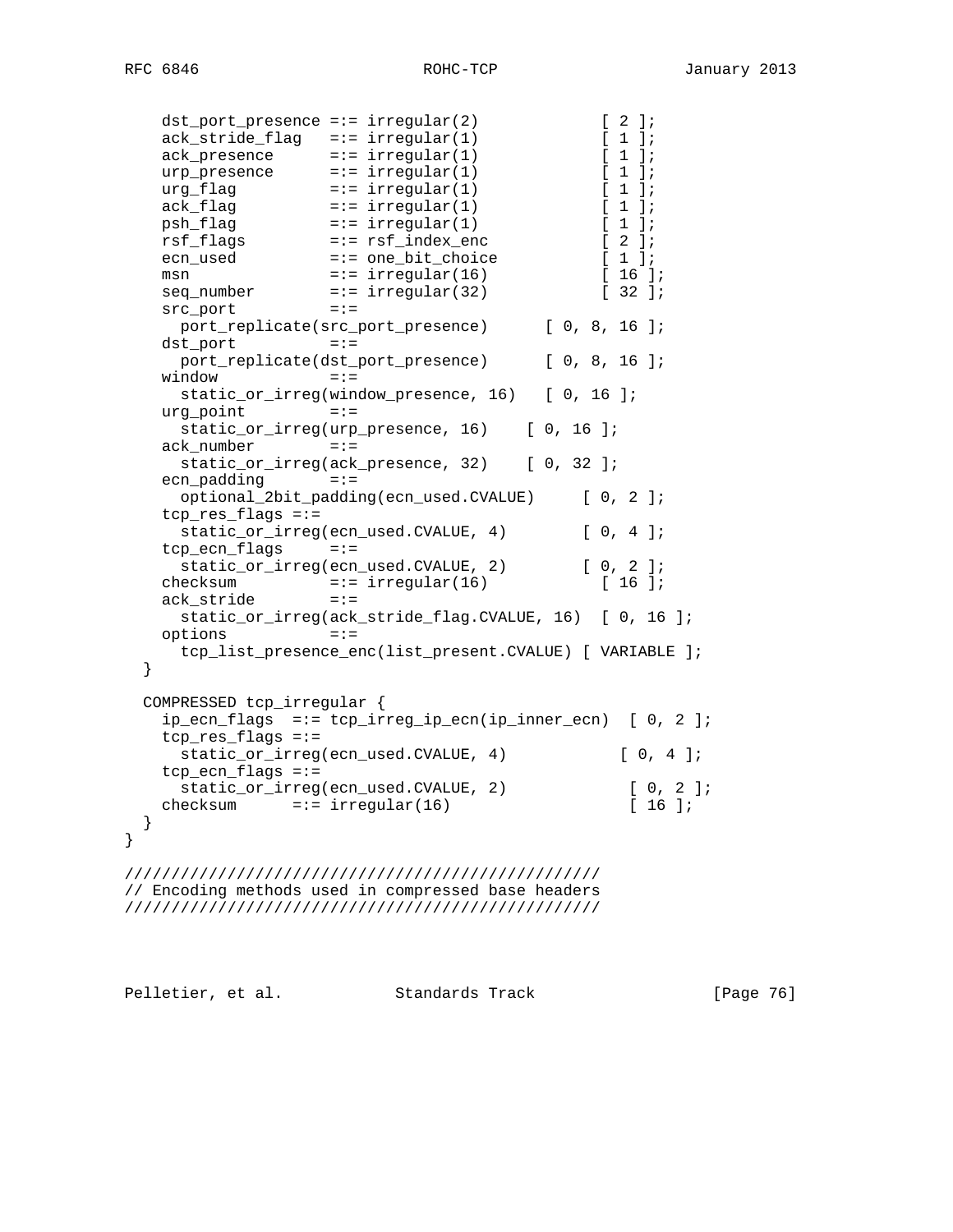```
dscp_enc(flag)
{
   UNCOMPRESSED {
    dscp [ 6 ];
   }
   COMPRESSED static_enc {
  dscp =:= static [0];
   ENFORCE(flag == 0); }
  COMPRESSED irreg {
   dscp =:= irregular(6) [ 6 ];
   padding =:- compressed_value(2, 0) [ 2 ];
   ENFORCE(flag == 1); }
}
ip_id_lsb(behavior, k, p)
{
  UNCOMPRESSED {
    ip_id [ 16 ];
   }
   CONTROL {
    ip_id_nbo [ 16 ];
   }
  COMPRESSED nbo {
   ip_id_offset == lsb(k, p) [ k ]; ENFORCE(behavior == IP_ID_BEHAVIOR_SEQUENTIAL);
   ENFORCE(ip_id_offset.UVALUE == ip_id.UVALUE - msn.UVALUE); }
  COMPRESSED non_nbo {
   ip_id_offset == lsb(k, p) [ k ]; ENFORCE(behavior == IP_ID_BEHAVIOR_SEQUENTIAL_SWAPPED);
   ENFORCE(ip_id_nbo.UVALUE == (ip_id.UVALUE / 256) + (ip_id.UVALUE % 256) * 256);
   ENFORCE(ip_id_nbo.ULENGTH == 16); ENFORCE(ip_id_offset.UVALUE == ip_id_nbo.UVALUE - msn.UVALUE);
   }
}
optional_ip_id_lsb(behavior, indicator)
{
  UNCOMPRESSED {
    ip_id [ 16 ];
Pelletier, et al. Standards Track [Page 77]
```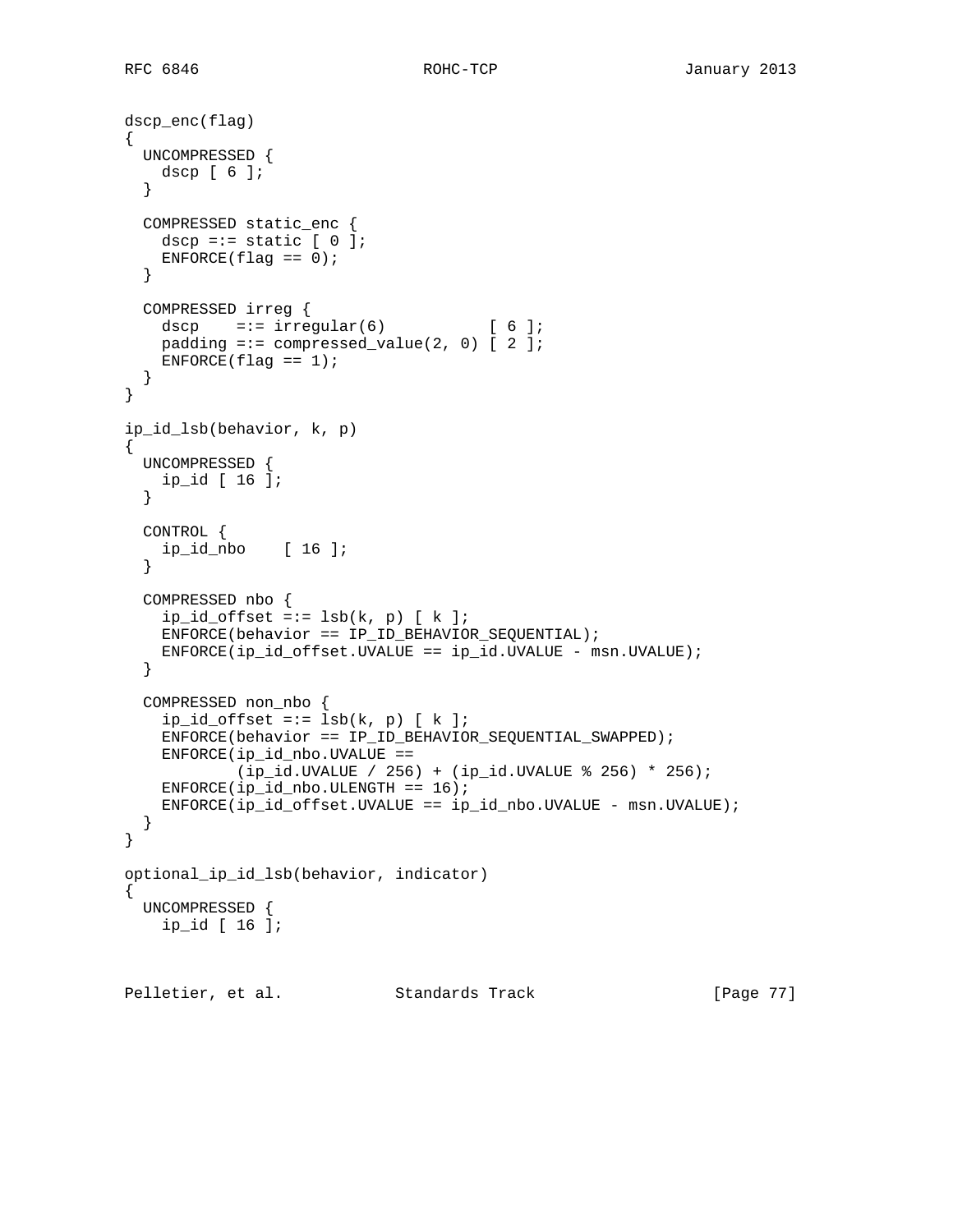```
 }
   COMPRESSED short {
    ip id =:= ip id lsb(behavior, 8, 3) [ 8 ];
    ENFORCE((behavior == IP_ID_BEHAVIOR_SEQUENTIAL) ||
             (behavior == IP_ID_BEHAVIOR_SEQUENTIAL_SWAPPED));
   ENTER(intactor == 0); }
   COMPRESSED long {
    ip_id == irregular(16) [16] ENFORCE((behavior == IP_ID_BEHAVIOR_SEQUENTIAL) ||
            (behavior == IP_ID_BEHAVIOR_SEQUENTIAL_SWAPPED));
   ENFORCE(indicator == 1);
    ENFORCE(ip_id_offset.UVALUE == ip_id.UVALUE - msn.UVALUE);
   }
  COMPRESSED not_present {
    ENFORCE((behavior == IP_ID_BEHAVIOR_RANDOM) ||
            (behavior == IP_ID_BEHAVIOR_ZERO));
   }
}
dont_fragment(version)
{
  UNCOMPRESSED {
   df [ 1 ];
   }
  COMPRESSED v4 {
   df =:= irregular(1) [ 1 ];
    ENFORCE(version == 4);
   }
  COMPRESSED v6 {
   df =:= compressed_value(1, 0) [1];
   ENFORCE(version == 6);
   }
}
//////////////////////////////////
// Actual start of compressed packet formats
// Important note:
// The base header is the compressed representation
// of the innermost IP header AND the TCP header.
//////////////////////////////////
// ttl_irregular_chain_flag is set by the user if the TTL/Hop Limit
// of an outer header has changed. The same value must be passed as
Pelletier, et al. Standards Track [Page 78]
```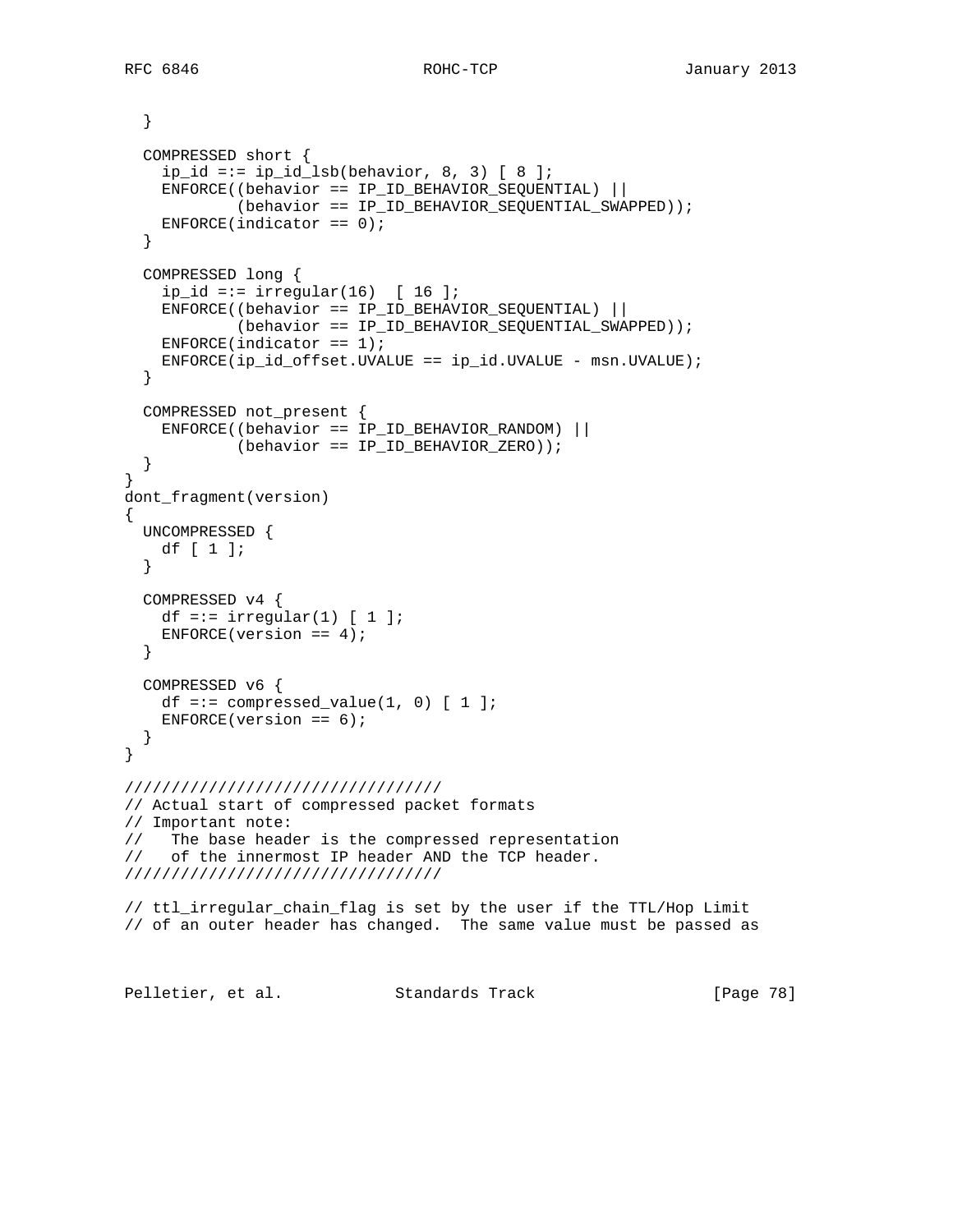// an argument to the ipv4/ipv6 encoding methods when extracting // the irregular chain items. co\_baseheader(payload\_size, ack\_stride\_value, ttl\_irregular\_chain\_flag, ip\_id\_behavior\_value) { UNCOMPRESSED v4 { outer\_headers =:= baseheader\_outer\_headers [ VARIABLE ]; version  $=:-$  uncompressed\_value $(4, 4)$  [ 4 ]; header\_length =:= uncompressed\_value(4, 5)  $[4]$ ; dscp  $[ 6 ]$ ; ip\_ecn\_flags [ 2 ]; length [ 16 ];<br>
ip\_id [ 16 ];  $[16]$ ;<br> $[1]$ ; rf  $=:-$  uncompressed\_value(1, 0)  $[1]$ ;<br>df  $[1]$ ; df  $[1]$ ; mf  $=:-$  uncompressed\_value(1, 0)  $[1]$ ; frag\_offset =:= uncompressed\_value(13, 0) [ 13 ]; ttl\_hopl [ 8 ];<br>next\_header [ 8 ]; next\_header [ 8 ];<br>checksum [ 16 ]; checksum src\_addr [ 32 ]; dest addr [ 32 ]; extension\_headers =:= baseheader\_extension\_headers [ VARIABLE ]; src\_port [ 16 ];<br>dest port [ 16 ]; dest\_port [ 16 ];<br>seq\_number [ 32 ]; seq\_number [ 32 ];<br>ack number [ 32 ]; ack\_number data\_offset [ 4 ];<br>
tcp res\_flags [ 4 ]; tcp\_res\_flags tcp\_ecn\_flags [ 2 ];  $\arg_{\text{flag}}$  [ 1 ];  $ack\_flag$  [ 1 ]; psh\_flag [ 1 ]; rsf\_flags [ 3 ]; window [ 16 ]; tcp\_checksum [ 16 ];<br>urg\_ptr [ 16 ]; urg\_ptr options [ (data\_offset.UVALUE-5)\*32 ]; } UNCOMPRESSED v6 { ENFORCE(ip\_id\_behavior\_innermost.UVALUE == IP\_ID\_BEHAVIOR\_RANDOM); outer\_headers =:= baseheader\_outer\_headers [ VARIABLE ]; version =:= uncompressed\_value(4, 6)  $[4]$ ; dscp [ 6 ]; ip\_ecn\_flags [ 2 ]; flow\_label [ 20 ]; payload\_length [ 16 ];

Pelletier, et al. Standards Track [Page 79]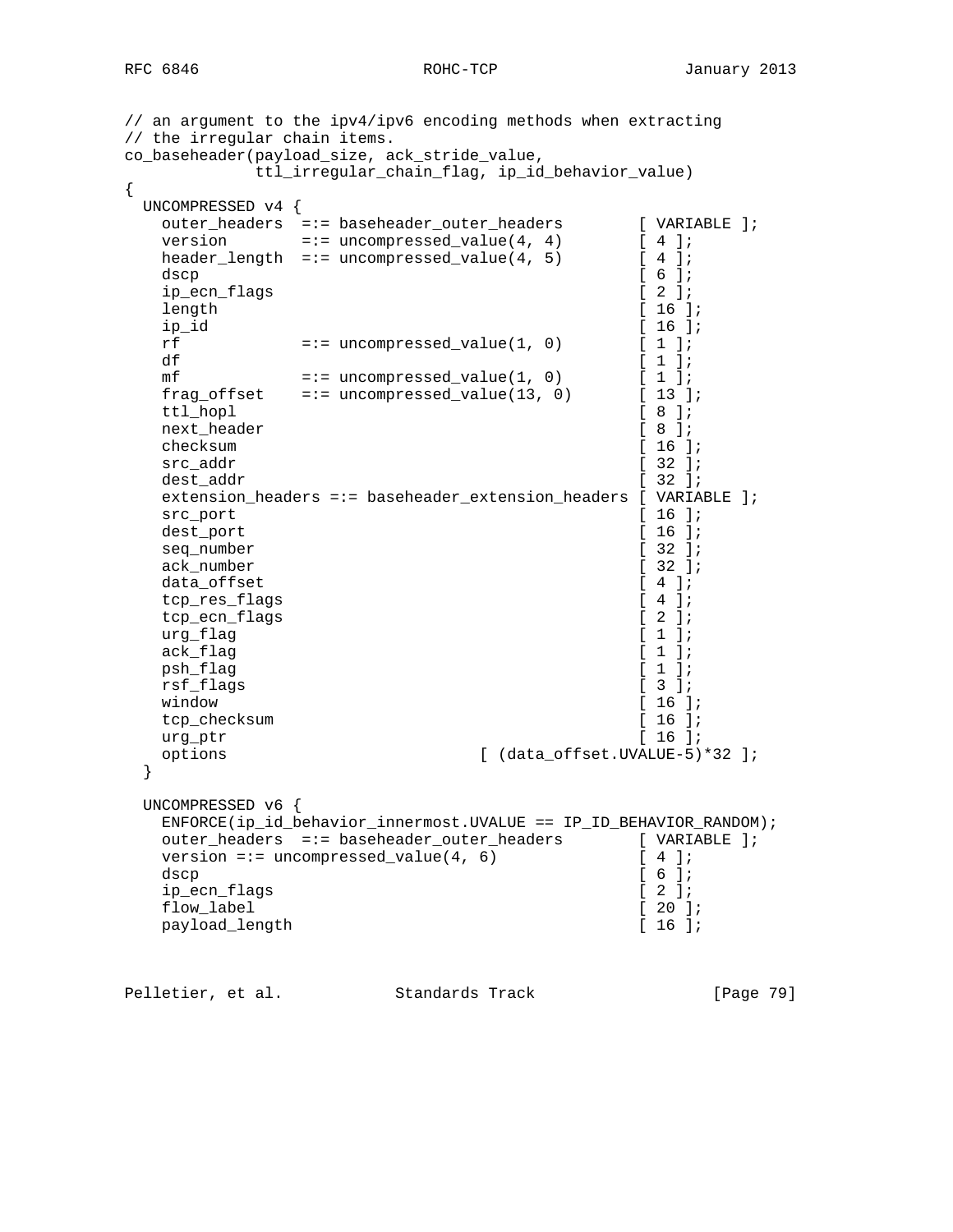```
next_header [ 8 ];<br>ttl_hopl [ 8 ];
  ttl_hopl
  src_addr [ 128 ];
  dest_addr [ 128 ];
   extension_headers =:= baseheader_extension_headers [ VARIABLE ];
  src_port [ 16 ];
  dest_port [ 16 ];<br>seq_number [ 32 ];
  seq_number
  ack_number [ 32 ];
  data offset [ 4 ];
  tcp_res_flags [ 4 ];<br>tcp ecn flags [ 2 ];
  tcp_ecn_flags [ 2 ];<br>urq flaq [ 1 ];
  urg_flag [ 1 ];<br>ack_flag [ 1 ];
  ack_flag [ 1 ];<br>psh flag [ 1 ] [ 1 ] ]
  psh_flag
  rsf_flags [ 3 ];
  window [ 16 ];
  tcp_checksum [ 16 ];
   urg_ptr [ 16 ];
   options [ (data_offset.UVALUE-5)*32 ];
  df =:= uncompressed_value(0,0) [ 0];
   ip_id =:= uncompressed_value(0,0) [ 0 ];
  }
  CONTROL {
   dummy_field_s =:= field_scaling(payload_size,
    seq_number_scaled.UVALUE, seq_number.UVALUE,
     seq_number_residue.UVALUE) [ 0 ];
   dummy_field_a =:= field_scaling(ack_stride.UVALUE,
    ack_number_scaled.UVALUE, ack_number.UVALUE,
    ack_number_residue.UVALUE) [ 0 ];
   ENFORCE(ack_stride.UVALUE == ack_stride_value);
   ENFORCE(ip_id_behavior_innermost.UVALUE == ip_id_behavior_value);
  }
  INITIAL {
  ack\_stride =:= uncompressed_value(16, 0);
  }
  DEFAULT {
   tcp_ecn_flags =:= static;
  data_offset =:= inferred_offset;
   tcp_res_flags =:= static;
 rsf_flags =:= uncompressed_value(3, 0);
 dest_port =:= static;
dscp =:- static;
src_port =:= static;
 urg_flag =:= uncompressed_value(1, 0);
```
Pelletier, et al. Standards Track [Page 80]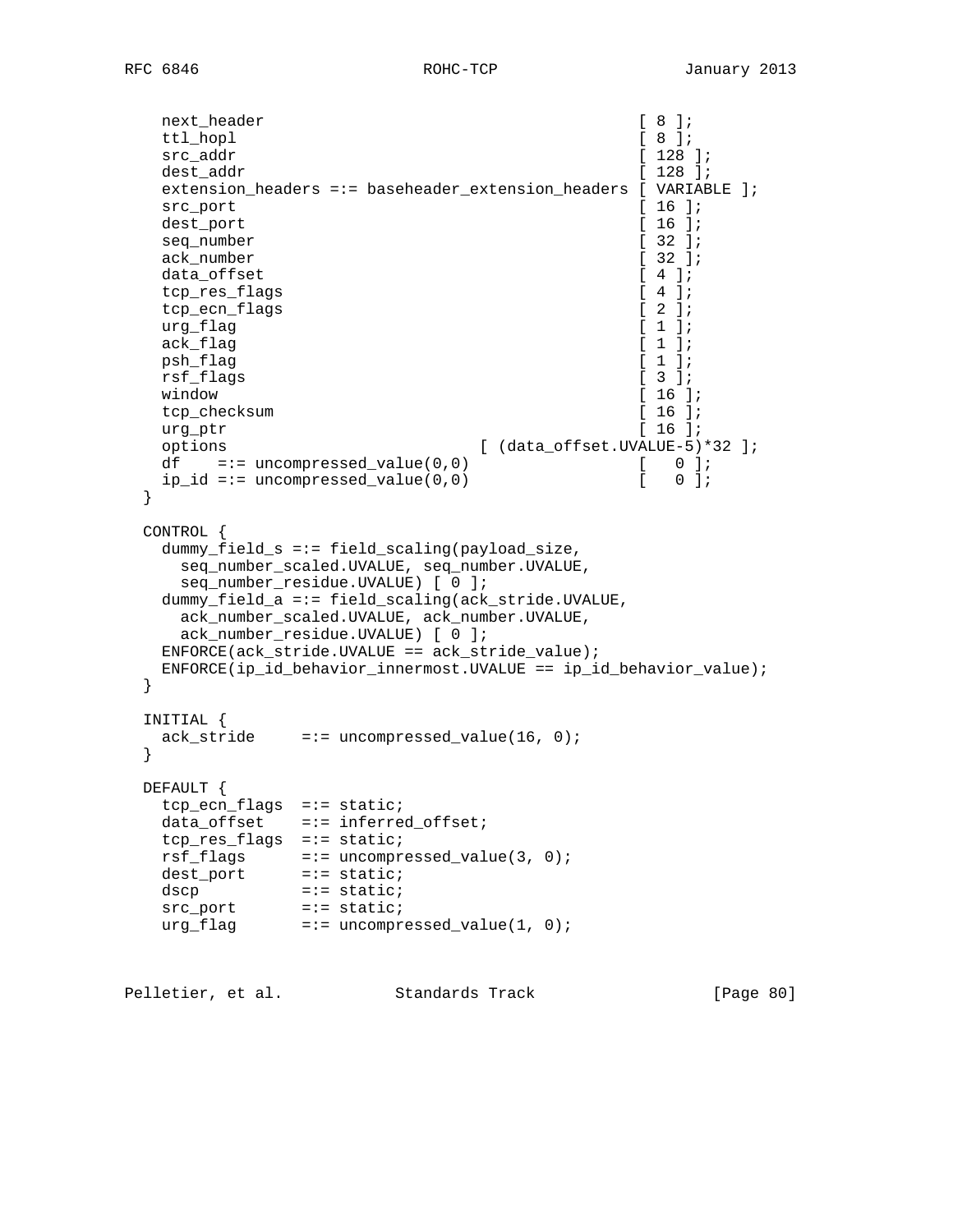```
window =:- static;
 dest_addr =:= static;
version =:= static;
 ttl_hopl =:= static;
src_addr =:= static;
df = := state;
 ack_number =:= static;
 urg_ptr =:= static;
seq_number =:= static;
ack_flag =:= uncompressed_value(1, 1);
    // The default for "options" is case 2) and 3) from
    // the list in Section 6.3.1 (i.e., nothing present in the
    // baseheader itself).
    payload_length =:= inferred_ip_v6_length;
 checksum =:= inferred_ip_v4_header_checksum;
length =:- inferred_ip_v4_length;
flow_label =:= static;
 next_header =:= static;
    ip_ecn_flags =:= static;
    // The tcp_checksum has no default,
    // it is considered a part of tcp_irregular
    ip_id_behavior_innermost =:= static;
ecn_used =:= static;
 ack_stride =:= static;
    ack_number_scaled =:= static;
    seq_number_scaled =:= static;
    ack_number_residue =:= static;
    seq_number_residue =:= static;
    // Default is to have no TTL in irregular chain
    // Can only be nonzero if co_common is used
  ENFORCE(ttl\_irregular\_chain_flag == 0); }
  ////////////////////////////////////////////
  // Common compressed packet format
  ////////////////////////////////////////////
  COMPRESSED co_common {
 discriminator =:= '1111101' [ 7 ];
 ttl_hopl_outer_flag =:=
      compressed_value(1, ttl_irregular_chain_flag) [ 1 ];
ack\_flag =:= irregular(1) [ 1 ];
psh_flag =:= irregular(1) [ 1 ];
 rsf_flags =:= rsf_index_enc [ 2 ];
msn = := 1sb(4, 4) [ 4 ];
 seq_indicator =:= irregular(2) [ 2 ];
 ack_indicator =:= irregular(2) [ 2 ];
```
Pelletier, et al. Standards Track [Page 81]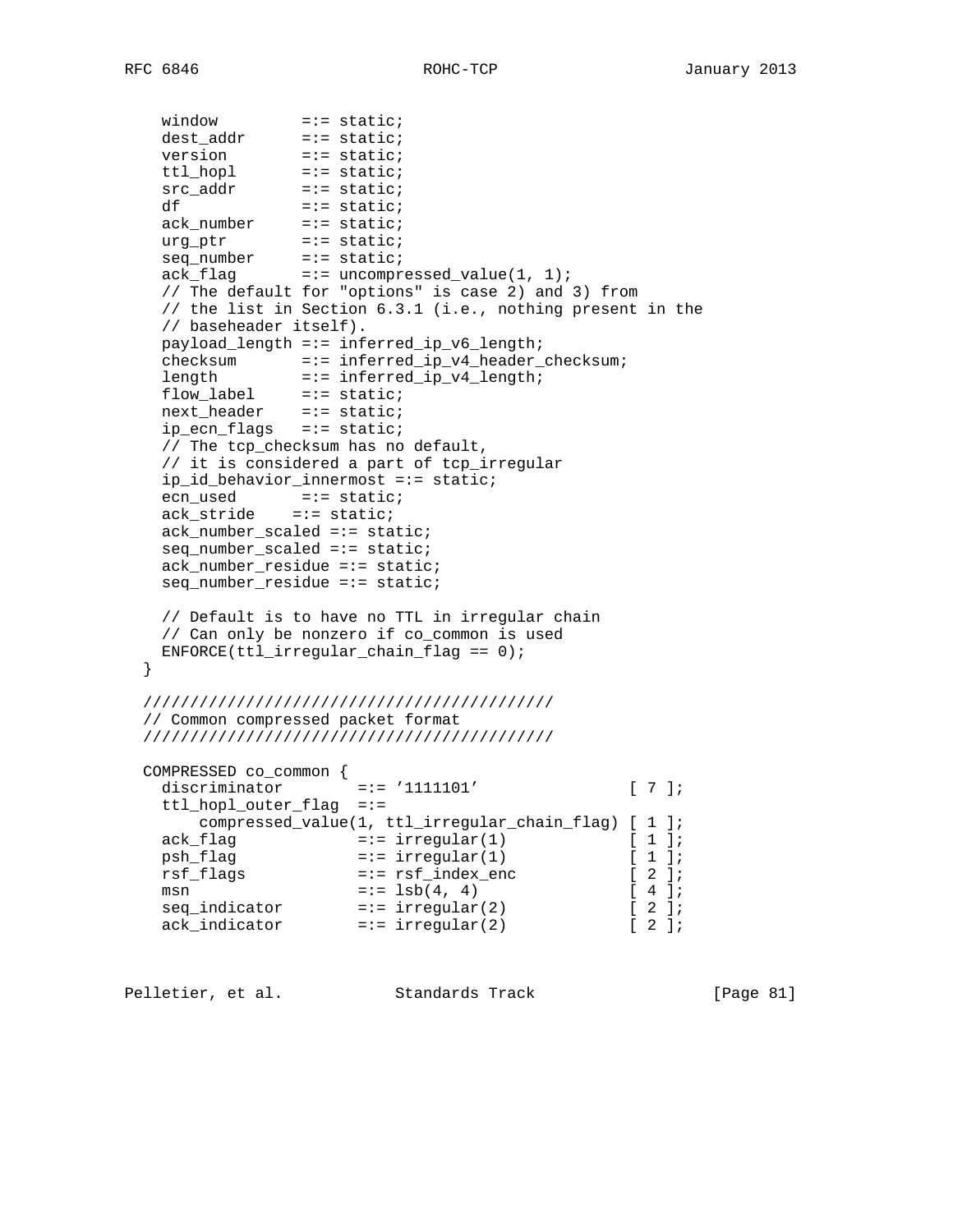```
 ack_stride_indicator =:= irregular(1) [ 1 ];
window_indicator =:= irregular(1) [ 1 ];
 ip_id_indicator =:= irregular(1) [ 1 ];
urg\_ptr\_present =:= irregular(1) [ 1 ];
reserved =:= compressed_value(1, 0) [ 1 ];
 ecn_used =:= one_bit_choice [ 1 ];
dscp_present =:- irregular(1) [1];
ttl_hopl_present =:= irregular(1) [ 1 ];
 list_present =:= irregular(1) [ 1 ];
  list_present =:= irregular(1)<br>ip_id_behavior_innermost =:= irregular(2) [ 2 ];<br>-:- irreqular(1) [ 1 ];
urg_flag =:= irregular(1) [ 1 ];
 df =:= dont_fragment(version.UVALUE) [ 1 ];
header_crc                   =:= crc7(THIS.UVALUE, THIS.ULENGTH) [ 7 ];
 seq_number =:=
     variable_length_32_enc(seq_indicator.CVALUE) [ 0, 8, 16, 32 ];
  ack number =:- variable_length_32_enc(ack_indicator.CVALUE) [ 0, 8, 16, 32 ];
   ack_stride =:=
     static_or_irreg(ack_stride_indicator.CVALUE, 16) [ 0, 16 ];
   window =:=
    static_or_irreg(window_indicator.CVALUE, 16) [ 0, 16 ];
   ip id =:- optional_ip_id_lsb(ip_id_behavior_innermost.UVALUE,
                    ip_id_indicator.CVALUE) [ 0, 8, 16 ];
  urg\_ptr =:=
    static_or_irreg(urg_ptr_present.CVALUE, 16) [ 0, 16 ];
  dscp = :=dscp_enc(dscp_present.CVALUE) [ 0, 8 ];
   ttl_hopl =:=
    static_or_irreg(ttl_hopl_present.CVALUE, 8) [ 0, 8 ];
   options =:=
     tcp_list_presence_enc(list_present.CVALUE) [ VARIABLE ];
  }
  // Send LSBs of sequence number
 COMPRESSED rnd_1 {<br>discriminator =:= '101110'
discriminator =:= '101110' [ 6 ];
 seq_number =:= lsb(18, 65535) [ 18 ];
msn =:= 1 \text{sb}(4, 4) [ 4 ];
psh_flag =:= irregular(1) [ 1 ];
 header_crc =:= crc3(THIS.UVALUE, THIS.ULENGTH) [ 3 ];
   ENFORCE((ip_id_behavior_innermost.UVALUE ==
          IP_ID_BEHAVIOR_RANDOM) ||
          (ip_id_behavior_innermost.UVALUE == IP_ID_BEHAVIOR_ZERO));
  }
  // Send scaled sequence number LSBs
  COMPRESSED rnd_2 {
```
Pelletier, et al. Standards Track [Page 82]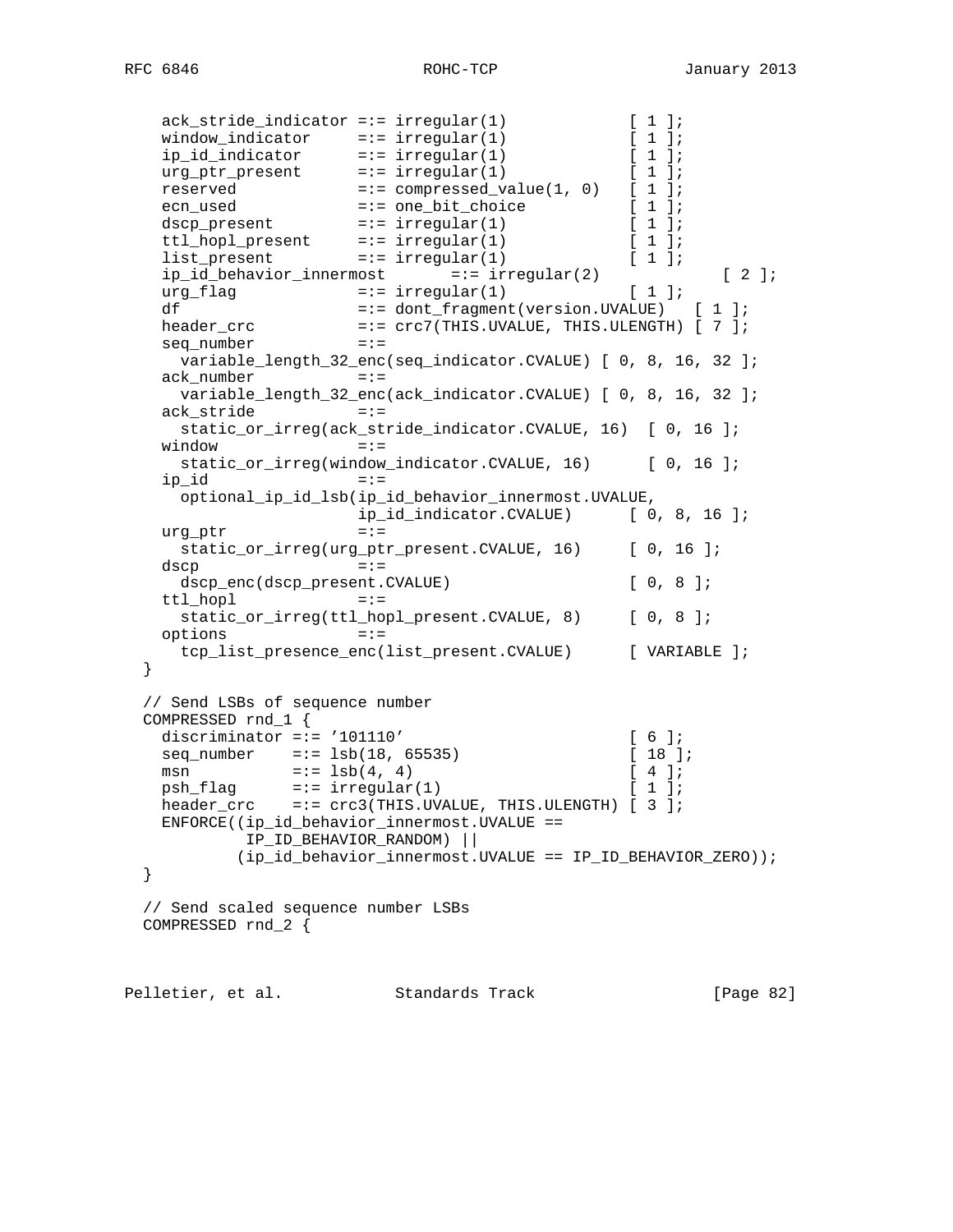```
RFC 6846 ROHC-TCP January 2013
```

```
discriminator =:= '1100' [ 4 ];
 seq_number_scaled =:= lsb(4, 7) [ 4 ];
  msn =:= lsb(4, 4) <br>psh_flag =:= irregular(1) [ 4 ];<br>[ 1 ];
psh_f1ag =:= irregular(1) [ 1 ];
header_crc             =:= crc3(THIS.UVALUE, THIS.ULENGTH) [ 3 ];
  ENTER(payload_size != 0); ENFORCE((ip_id_behavior_innermost.UVALUE ==
           IP_ID_BEHAVIOR_RANDOM) ||
          (ip_id_behavior_innermost.UVALUE == IP_ID_BEHAVIOR_ZERO));
  }
  // Send acknowledgment number LSBs
  COMPRESSED rnd_3 {
  discriminator =:= '0' [1];<br>ack_number =:= 1sb(15, 8191) [15];
  ack\_number =:= lsb(15, 8191)msn =:- 1sb(4, 4) [ 4 ];
psh_flag =:= irregular(1) [ 1 ];
 header_crc =:= crc3(THIS.UVALUE, THIS.ULENGTH) [ 3 ];
   ENFORCE((ip_id_behavior_innermost.UVALUE ==
          IP_ID_BEHAVIOR_RANDOM) ||
          (ip_id_behavior_innermost.UVALUE == IP_ID_BEHAVIOR_ZERO));
  }
  // Send acknowledgment number scaled
  COMPRESSED rnd_4 {
discriminator =:= '1101' [ 4 ];
ack\_number\_scaled = := 1sb(4, 3) [ 4 ];
msn =:- 1 \text{sb}(4, 4) [ 4 ];
psh_f1ag =:= irregular(1) [ 1 ];
header_crc             =:= crc3(THIS.UVALUE, THIS.ULENGTH) [ 3 ];
   ENFORCE(ack_stride.UVALUE != 0);
   ENFORCE((ip_id_behavior_innermost.UVALUE ==
          IP_ID_BEHAVIOR_RANDOM) ||
          (ip_id_behavior_innermost.UVALUE == IP_ID_BEHAVIOR_ZERO));
  }
  // Send ACK and sequence number
 COMPRESSED rnd_5 {<br>discriminator =:= '100'
discriminator =:= '100' [ 3 ];
psh_flag =:= irregular(1) [ 1 ];
msn =:- 1sb(4, 4) [ 4 ];
 header_crc =:= crc3(THIS.UVALUE, THIS.ULENGTH) [ 3 ];
 seq_number =:= lsb(14, 8191) [ 14 ];
ack_number =:= lsb(15, 8191) [ 15 ];
   ENFORCE((ip_id_behavior_innermost.UVALUE ==
          IP_ID_BEHAVIOR_RANDOM) ||
          (ip_id_behavior_innermost.UVALUE == IP_ID_BEHAVIOR_ZERO));
  }
```
Pelletier, et al. Standards Track [Page 83]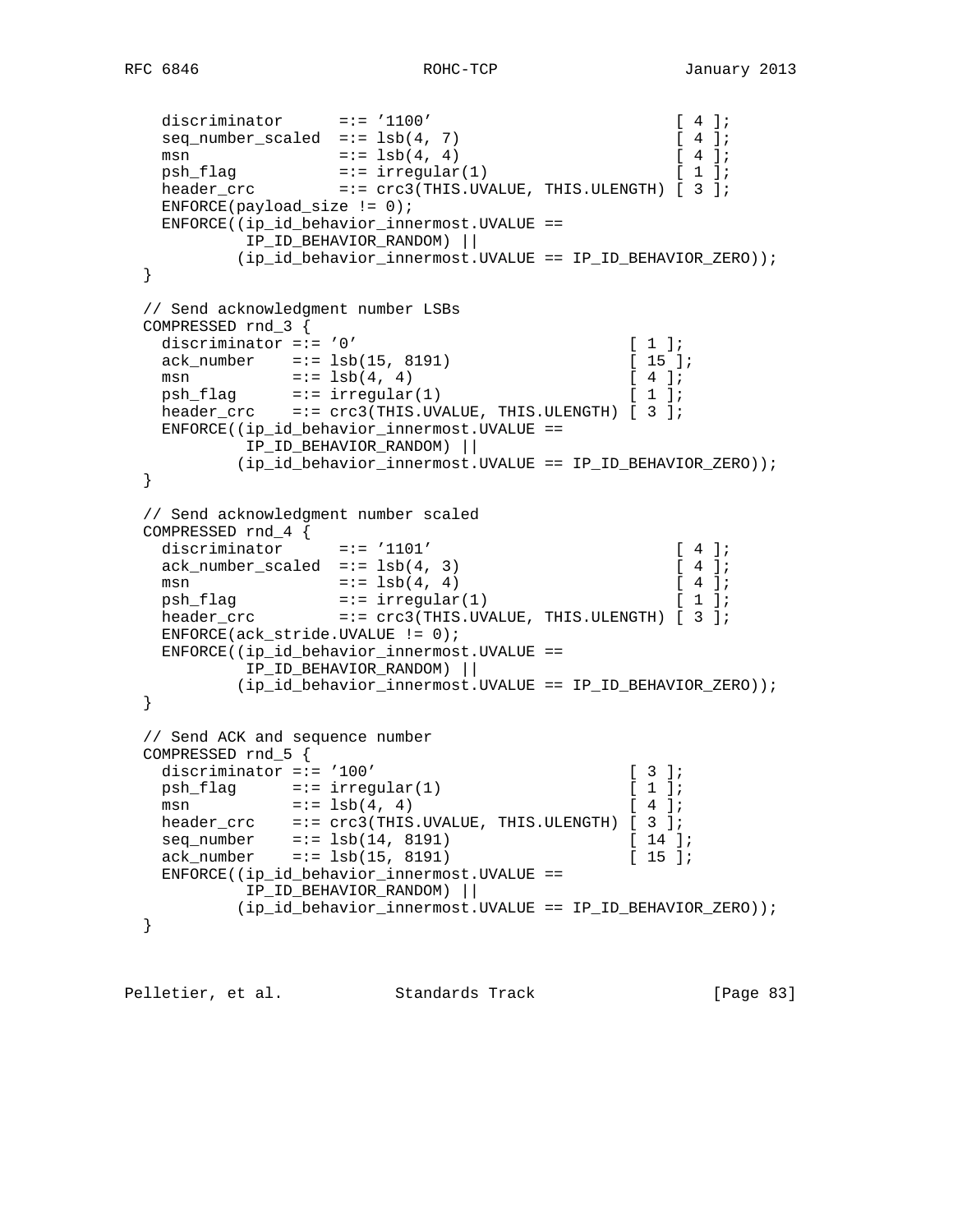```
 // Send both ACK and scaled sequence number LSBs
  COMPRESSED rnd_6 {
 discriminator =:= '1010' [ 4 ];
header_crc             =:= crc3(THIS.UVALUE, THIS.ULENGTH) [ 3 ];
psh_f1ag =:= irregular(1) [ 1 ];
 ack_number =:= lsb(16, 16383) [ 16 ];
msn =:- 1 \text{sb}(4, 4) [ 4 ];
  seq\_number\_scaled = := 1sb(4, 7) [ 4 ];
  ENFORCE(payload_size != 0); ENFORCE((ip_id_behavior_innermost.UVALUE ==
          IP_ID_BEHAVIOR_RANDOM) ||
          (ip_id_behavior_innermost.UVALUE == IP_ID_BEHAVIOR_ZERO));
  }
  // Send ACK and window
 COMPRESSED rnd_7 {<br>discriminator =:= '101111'
discriminator =:= '101111' [ 6 ];
 ack_number =:= lsb(18, 65535) [ 18 ];
window =:- \text{ irregular}(16) [ 16 ];
msn =:- 1sb(4, 4) [ 4 ];
 psh_flag =:= irregular(1) [ 1 ];
 header_crc =:= crc3(THIS.UVALUE, THIS.ULENGTH) [ 3 ];
   ENFORCE((ip_id_behavior_innermost.UVALUE ==
          IP_ID_BEHAVIOR_RANDOM) ||
          (ip_id_behavior_innermost.UVALUE == IP_ID_BEHAVIOR_ZERO));
  }
  // An extended packet type for seldom-changing fields
  // Can send LSBs of TTL, RSF flags, change ECN behavior, and
  // options list
  COMPRESSED rnd_8 {
  discriminator =:= '10110' [ 5 ];
  rsf_flags =:= rsf_index_enc [ 2 ];<br>list_present =:= irregular(1) [ 1 ];
list\_present =:= irregular(1) [ 1 ];
 header_crc =:= crc7(THIS.UVALUE, THIS.ULENGTH) [ 7 ];
msn =:= 1 \text{sb}(4, 4) [ 4 ];
psh_flag =:= irregular(1) [ 1 ];
ttl_hopl =:= 1sb(3, 3) [ 3 ];
 ecn_used =:= one_bit_choice [ 1 ];
 seq_number =:= lsb(16, 65535) [ 16 ];
ack_number =:= lsb(16, 16383) [ 16 ];
 options =:=
    tcp_list_presence_enc(list_present.CVALUE) [ VARIABLE ];
   ENFORCE((ip_id_behavior_innermost.UVALUE ==
          IP_ID_BEHAVIOR_RANDOM) ||
          (ip_id_behavior_innermost.UVALUE == IP_ID_BEHAVIOR_ZERO));
  }
```
Pelletier, et al. Standards Track [Page 84]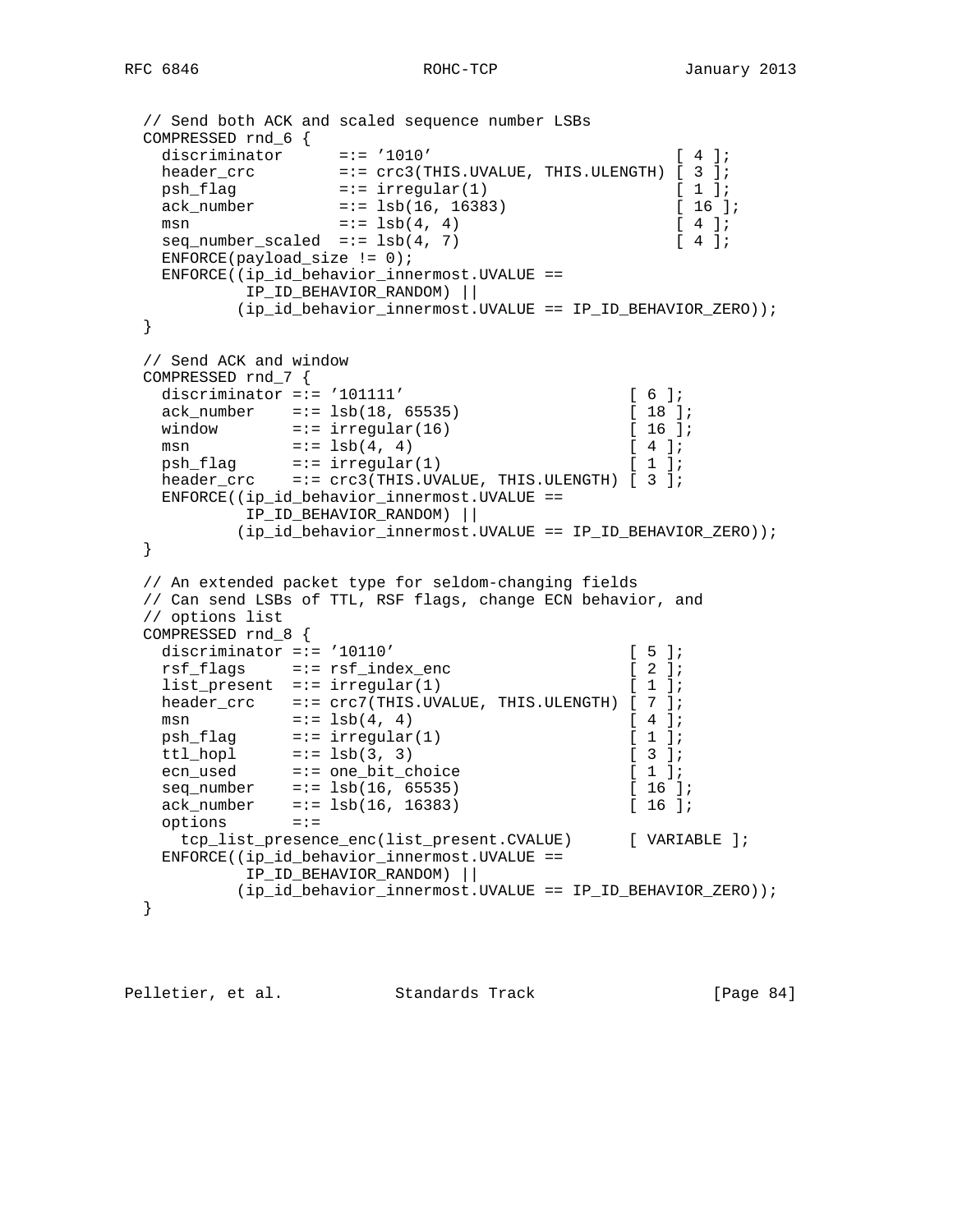```
 // Send LSBs of sequence number
  COMPRESSED seq_1 {
   discriminator =:= '1010' [ 4 ];
    ip_id =:= ip_id_lsb(ip_id_behavior_innermost.UVALUE, 4, 3) [ 4 ];
   seq_number =:= lsb(16, 32767) [ 16 ];
msn =:= 1 \text{sb}(4, 4) [ 4 ];
psh_f1ag =:= irregular(1) [ 1 ];
 header_crc =:= crc3(THIS.UVALUE, THIS.ULENGTH) [ 3 ];
    ENFORCE((ip_id_behavior_innermost.UVALUE ==
          IP_ID_BEHAVIOR_SEQUENTIAL) ||
          (ip_id_behavior_innermost.UVALUE ==
           IP_ID_BEHAVIOR_SEQUENTIAL_SWAPPED));
  }
  // Send scaled sequence number LSBs
  COMPRESSED seq_2 {
  discriminator =:= '11010' [ 5 ];
  ip_id =:=
     ip_id_lsb(ip_id_behavior_innermost.UVALUE, 7, 3) [ 7 ];
   seq\_number\_scaled = := 1sb(4, 7) [ 4 ];
   msn =:= lsb(4, 4) <br>psh_flag =:= irregular(1) [ 1 ];
psh_f1ag =:= irregular(1) [ 1 ];
header_crc             =:= crc3(THIS.UVALUE, THIS.ULENGTH) [ 3 ];
   ENFORCE(payload_size != 0);
   ENFORCE((ip_id_behavior_innermost.UVALUE ==
           IP_ID_BEHAVIOR_SEQUENTIAL) ||
          (ip_id_behavior_innermost.UVALUE ==
         IP_ID_BEHAVIOR_SEQUENTIAL_SWAPPED));
  }
  // Send acknowledgment number LSBs
  COMPRESSED seq_3 {
   discriminator =:= '1001' [ 4 ];
   ip_id =:= ip_id_lsb(ip_id_behavior_innermost.UVALUE, 4, 3) [ 4 ];
 ack_number =:= lsb(16, 16383) [ 16 ];
msn =:= 1 \text{sb}(4, 4) [ 4 ];
psh_f1ag =:= irregular(1) [ 1 ];
 header_crc =:= crc3(THIS.UVALUE, THIS.ULENGTH) [ 3 ];
    ENFORCE((ip_id_behavior_innermost.UVALUE ==
           IP_ID_BEHAVIOR_SEQUENTIAL) ||
          (ip_id_behavior_innermost.UVALUE ==
          IP_ID_BEHAVIOR_SEQUENTIAL_SWAPPED));
  }
  // Send scaled acknowledgment number scaled
  COMPRESSED seq_4 {
  discriminator =:= '0' [1];<br>ack_number_scaled =:= 1 \text{sb}(4, 3) [4];
  ack_number_scaled =:= lsb(4, 3)
```
Pelletier, et al. Standards Track [Page 85]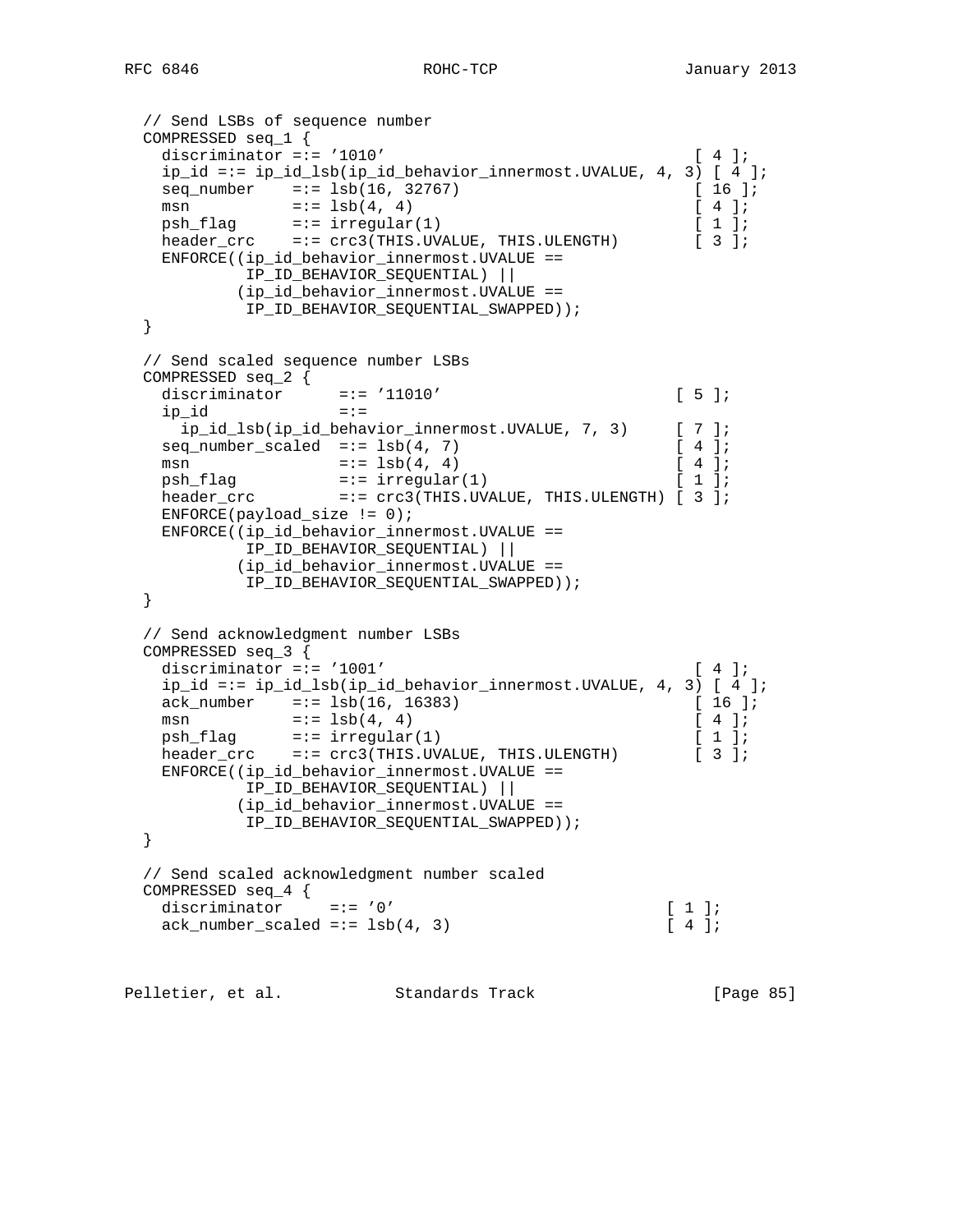```
 // Due to having very few ip_id bits, no negative offset
    ip_id =:= ip_id_lsb(ip_id_behavior_innermost.UVALUE, 3, 1) [ 3 ];
   msn =:- 1 \text{sb}(4, 4) [ 4 ];
   psh_flag =:- \text{ irregular}(1) [ 1 ];
   \frac{1}{10} header_crc =:= crc3(THIS.UVALUE, THIS.ULENGTH) [ 3 ];
    ENFORCE(ack_stride.UVALUE != 0);
    ENFORCE((ip_id_behavior_innermost.UVALUE ==
           IP_ID_BEHAVIOR_SEQUENTIAL) ||
           (ip_id_behavior_innermost.UVALUE ==
            IP_ID_BEHAVIOR_SEQUENTIAL_SWAPPED));
  }
  // Send ACK and sequence number
  COMPRESSED seq_5 {
   discriminator =:= '1000' [ 4 ];
    ip_id =:= ip_id_lsb(ip_id_behavior_innermost.UVALUE, 4, 3) [ 4 ];
   ack_number =:= lsb(16, 16383) [ 16 ];
   seq\_number =:= lsb(16, 32767) [ 16 ];<br>
msn =:= lsb(4, 4) [ 4 ];
   msn =:- 1sb(4, 4)psh_f1ag =:= irregular(1) [ 1 ];
 header_crc =:= crc3(THIS.UVALUE, THIS.ULENGTH) [ 3 ];
    ENFORCE((ip_id_behavior_innermost.UVALUE ==
           IP_ID_BEHAVIOR_SEQUENTIAL) ||
           (ip_id_behavior_innermost.UVALUE ==
           IP_ID_BEHAVIOR_SEQUENTIAL_SWAPPED));
  }
  // Send both ACK and scaled sequence number LSBs
 COMPRESSED seq_6 \{ =:= '11011'<br>discriminator =:= '11011'
 discriminator =:= '11011' [ 5 ];
\texttt{seq\_number\_scaled} \quad \texttt{==} \; \texttt{lsb(4, 7)} \qquad \qquad \texttt{[ 4 ]}; ip_id =:= ip_id_lsb(ip_id_behavior_innermost.UVALUE, 7, 3) [ 7 ];
   ack_number =:= lsb(16, 16383) [ 16 ];
msn =:-1 \text{sb}(4, 4) [ 4 ];
 psh_flag =:= irregular(1) [ 1 ];
   header_crc =:= crc3(THIS.UVALUE, THIS.ULENGTH) [ 3 ];
    ENFORCE(payload_size != 0);
    ENFORCE((ip_id_behavior_innermost.UVALUE ==
           IP_ID_BEHAVIOR_SEQUENTIAL) ||
           (ip_id_behavior_innermost.UVALUE ==
            IP_ID_BEHAVIOR_SEQUENTIAL_SWAPPED));
  }
  // Send ACK and window
  COMPRESSED seq_7 {
   discriminator =:= '1100' [ 4 ];
   window =:= lsb(15, 16383) [ 15 ];
    ip_id =:= ip_id_lsb(ip_id_behavior_innermost.UVALUE, 5, 3) [ 5 ];
Pelletier, et al. Standards Track [Page 86]
```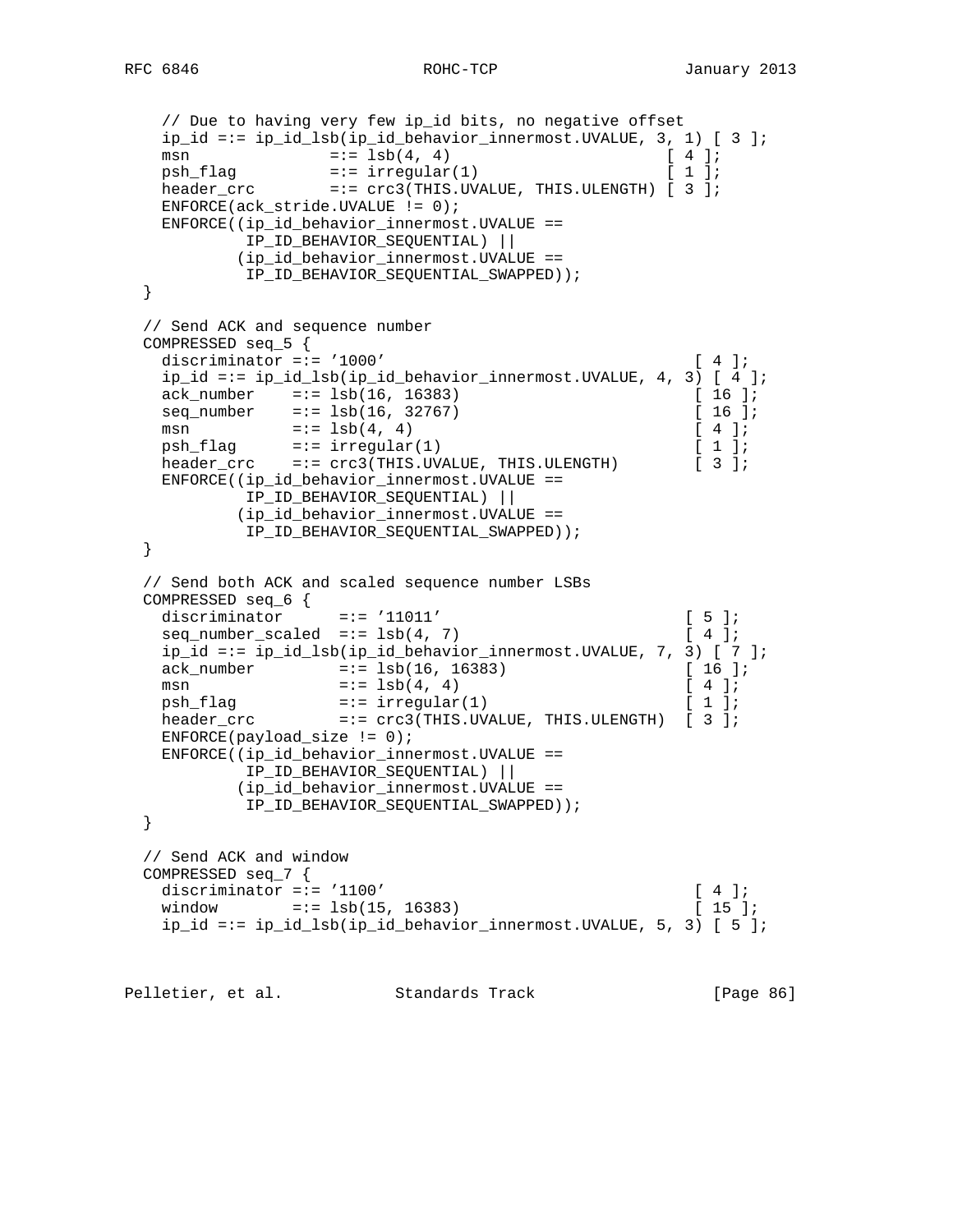```
 ack_number =:= lsb(16, 32767) [ 16 ];
msn =:= 1 \text{sb}(4, 4) [ 4 ];
psh_f1ag =:= irregular(1) [ 1 ];
 header_crc =:= crc3(THIS.UVALUE, THIS.ULENGTH) [ 3 ];
   ENFORCE((ip_id_behavior_innermost.UVALUE ==
          IP_ID_BEHAVIOR_SEQUENTIAL) ||
         (ip_id_behavior_innermost.UVALUE ==
          IP_ID_BEHAVIOR_SEQUENTIAL_SWAPPED));
  }
  // An extended packet type for seldom-changing fields
  // Can send LSBs of TTL, RSF flags, change ECN behavior, and
  // options list
  COMPRESSED seq_8 {
  discriminator =:= '1011' [ 4 ];
   ip_id =:= ip_id_lsb(ip_id_behavior_innermost.UVALUE, 4, 3) [ 4 ];
   list_present =:= irregular(1) [ 1 ];
  header_crc =:= \text{crc7(THIS.UVALUE, THIS.ULENGTH)} [ 7 ];<br>msn =:= \text{lsb}(4, 4) [ 4 ];
msn =:= 1 \text{sb}(4, 4) [ 4 ];
psh_f1ag =:= irregular(1) [ 1 ];
ttl_hopl =:= 1 \text{sb}(3, 3) [ 3 ];
 ecn_used =:= one_bit_choice [ 1 ];
ack_number =:= lsb(15, 8191) [ 15 ];
 rsf_flags =:= rsf_index_enc [ 2 ];
 seq_number =:= lsb(14, 8191) [ 14 ];
 options =:=
   tcp_list_presence_enc(list_present.CVALUE) [ VARIABLE ];
   ENFORCE((ip_id_behavior_innermost.UVALUE ==
          IP_ID_BEHAVIOR_SEQUENTIAL) ||
         (ip_id_behavior_innermost.UVALUE ==
          IP_ID_BEHAVIOR_SEQUENTIAL_SWAPPED));
  }
```
}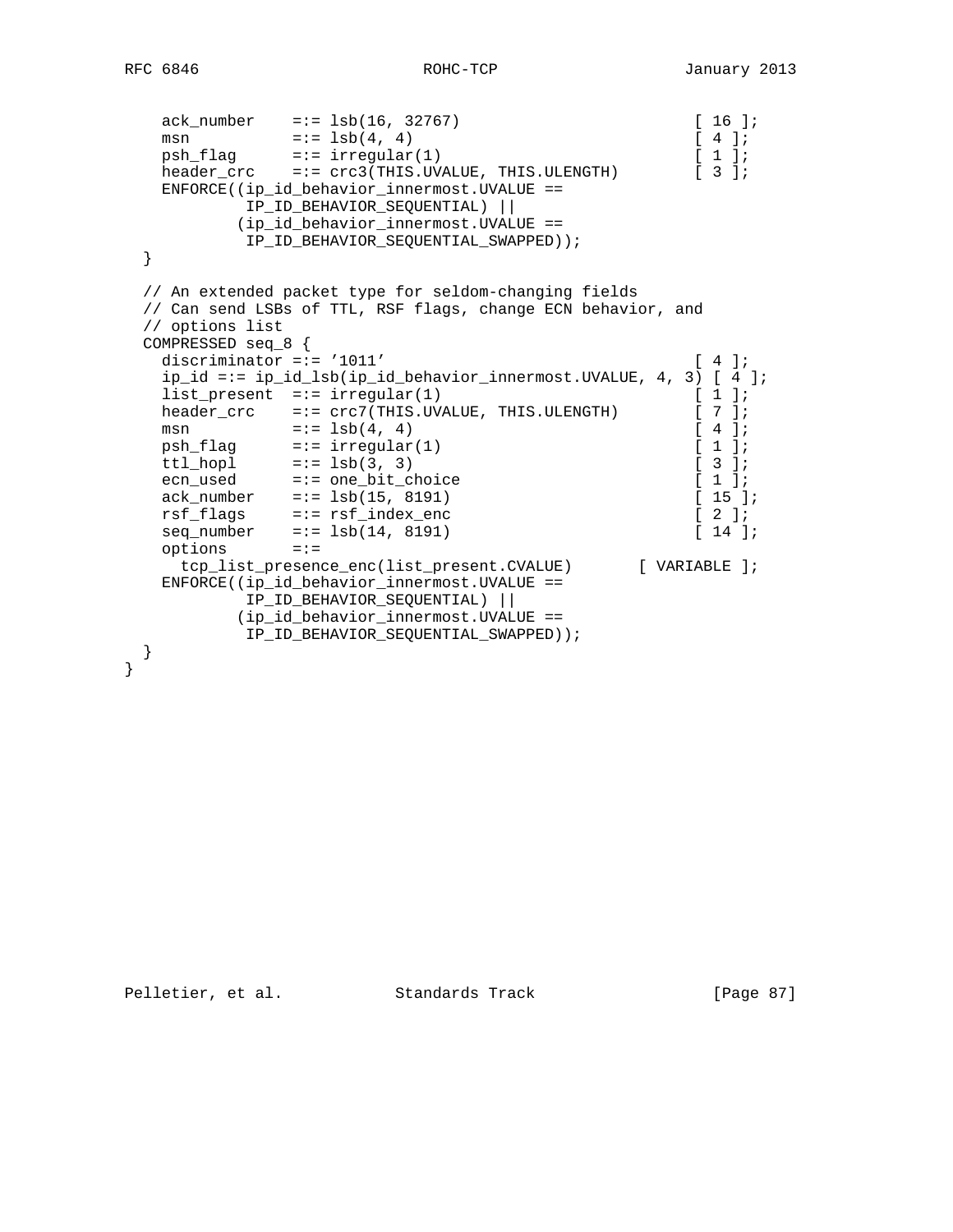8.3. Feedback Formats and Options

8.3.1. Feedback Formats

 This section describes the feedback formats for the ROHC-TCP profile, following the general ROHC feedback format described in Section 5.2.4 of [RFC5795].

 All feedback formats carry a field labeled MSN. The MSN field contains LSBs of the MSN control field described in Section 6.1.1. The sequence number to use is the MSN corresponding to the last header that was successfully CRC-8 validated or CRC verified.

FEEDBACK-1

 0 1 2 3 4 5 6 7 +---+---+---+---+---+---+---+---+ | MSN | +---+---+---+---+---+---+---+---+

MSN: The LSB-encoded master sequence number.

 A FEEDBACK-1 is an ACK. In order to send a NACK or a STATIC-NACK, FEEDBACK-2 must be used.

FEEDBACK-2

|                                  |  | $2^{\circ}$      |     |  |                                 |
|----------------------------------|--|------------------|-----|--|---------------------------------|
| +---+---+---+---+---+---+---+--- |  |                  |     |  |                                 |
| Acktype                          |  |                  | MSN |  |                                 |
| +---+---+---+---+---+---+---+--- |  |                  |     |  |                                 |
|                                  |  | MSN              |     |  |                                 |
| +---+---+---+---+---+---+---+--- |  |                  |     |  |                                 |
|                                  |  | CRC              |     |  |                                 |
| +---+---+---+---+---+---+---+--- |  |                  |     |  |                                 |
|                                  |  | Feedback options |     |  |                                 |
|                                  |  |                  |     |  | ---+---+---+---+---+---+---+--- |

Acktype:

 $0 = ACK$ 

 $1 = NACK$ 

2 = STATIC-NACK

3 is reserved (MUST NOT be used for parsability)

Pelletier, et al. Standards Track [Page 88]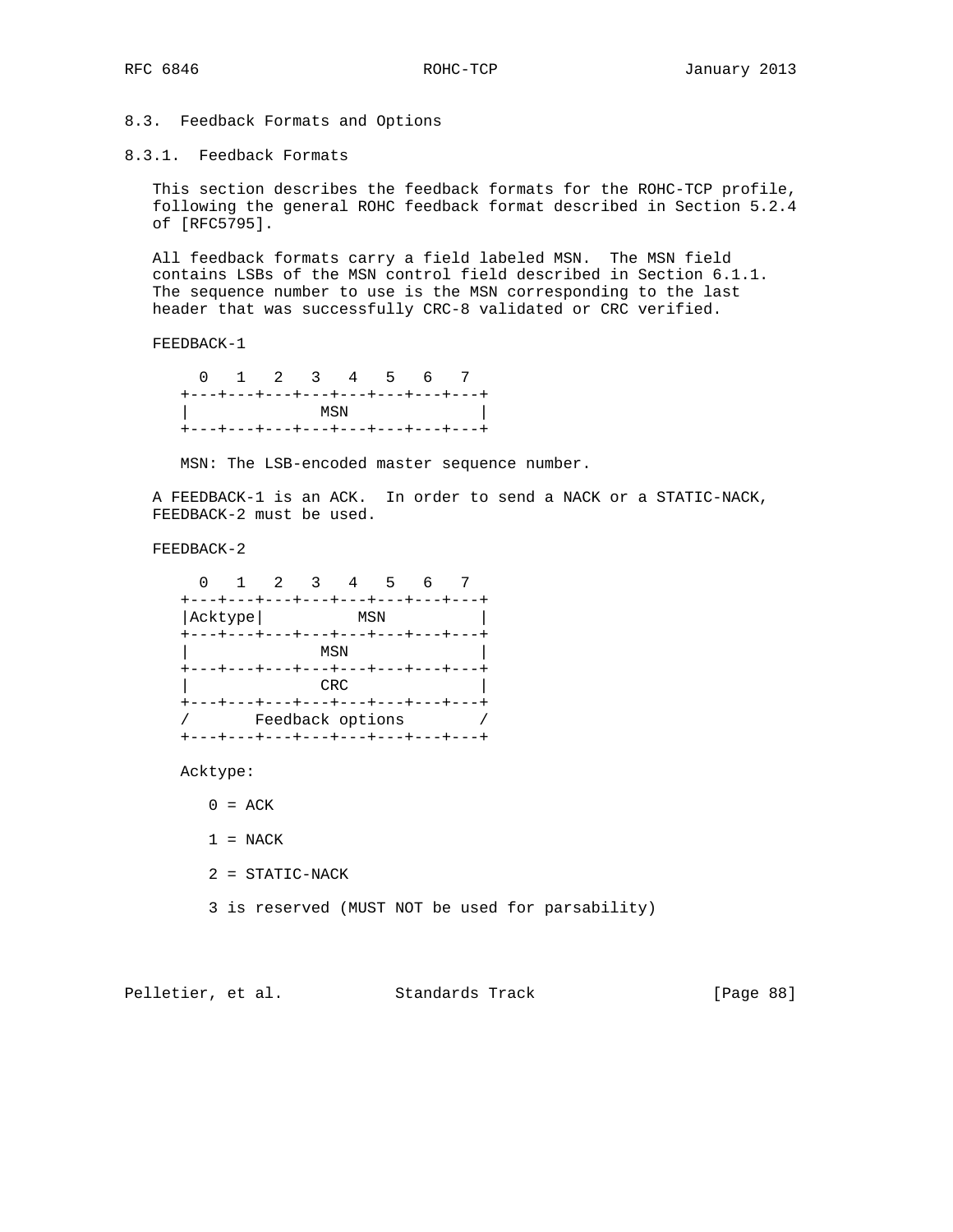MSN: The LSB-encoded master sequence number.

 CRC: 8-bit CRC computed over the entire feedback element (as defined in Section 5.3.1.1 of [RFC5795]). For the purpose of computing the CRC, the CRC field is zero. The CRC is calculated using the polynomial defined in [RFC5795].

 Feedback options: A variable number of feedback options, see Section 8.3.2. Options may appear in any order.

 A FEEDBACK-2 of type NACK or STATIC-NACK is always implicitly an acknowledgment for a successfully decompressed packet, which packet corresponds to the MSN of the feedback element, unless the MSN-NOT- VALID option (Section 8.3.2.2) appears in the feedback element.

 The FEEDBACK-2 format always carries a CRC and is thus more robust than the FEEDBACK-1 format. When receiving FEEDBACK-2, the compressor MUST verify the information by computing the CRC and by comparing the result with the CRC carried in the feedback format. If the two are not identical, the feedback element MUST be discarded.

8.3.2. Feedback Options

 A ROHC-TCP feedback option has variable length and the following general format:

 0 1 2 3 4 5 6 7 +---+---+---+---+---+---+---+---+ | Opt Type | Opt Len | +---+---+---+---+---+---+---+---+ / option data / Opt Length (octets) +---+---+---+---+---+---+---+---+

 Each ROHC-TCP feedback option can appear at most once within a FEEDBACK-2.

8.3.2.1. The REJECT Option

 The REJECT option informs the compressor that the decompressor does not have sufficient resources to handle the flow.

 +---+---+---+---+---+---+---+---+ | Opt Type = 2 | Opt Len = 0 | +---+---+---+---+---+---+---+---+

Pelletier, et al. Standards Track [Page 89]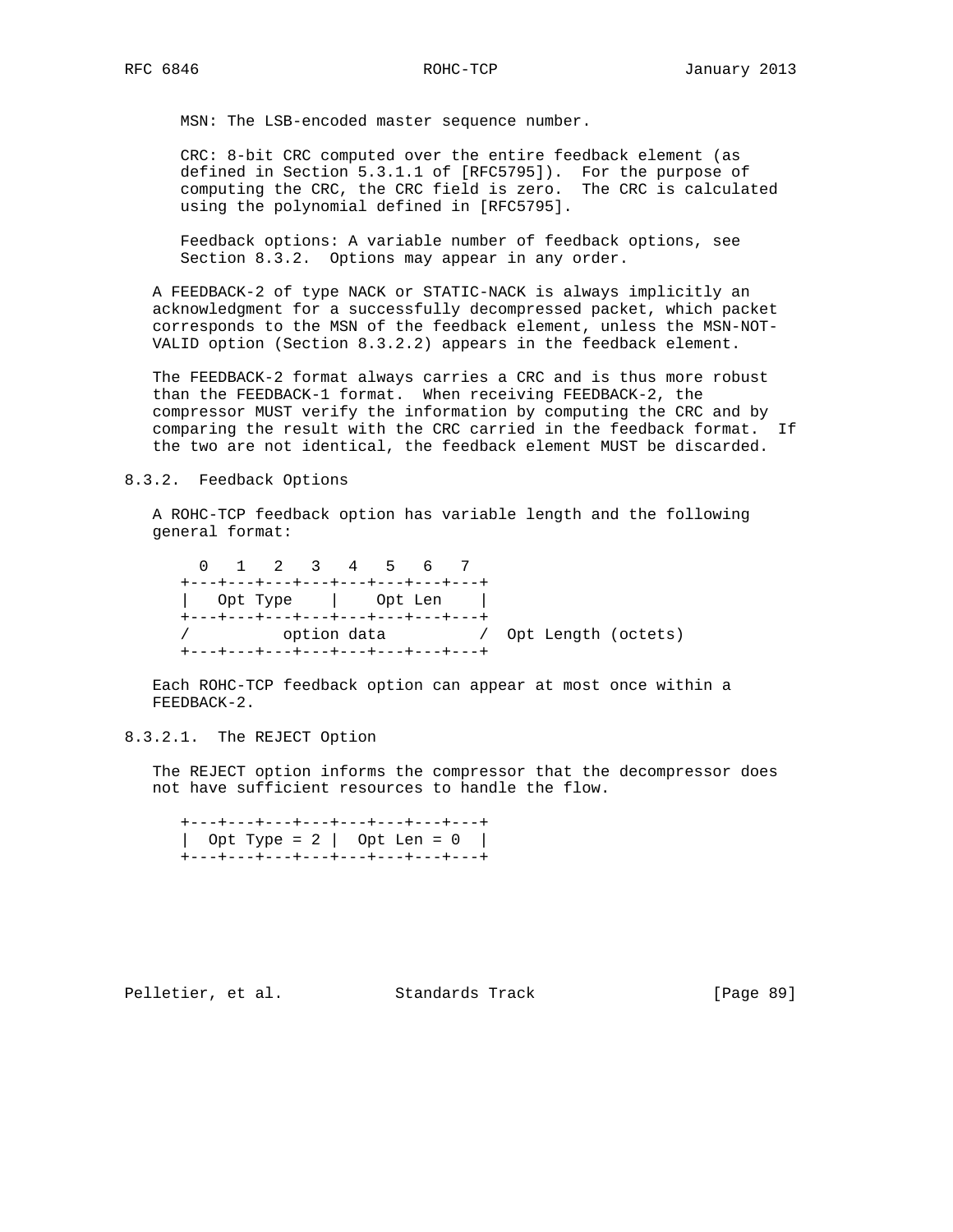When receiving a REJECT option, the compressor MUST stop compressing the packet flow, and SHOULD refrain from attempting to increase the number of compressed packet flows for some time. The REJECT option MUST NOT appear more than once in the FEEDBACK-2 format; otherwise, the compressor MUST discard the entire feedback element.

## 8.3.2.2. The MSN-NOT-VALID Option

 The MSN-NOT-VALID option indicates that the MSN of the feedback is not valid.

 +---+---+---+---+---+---+---+---+ | Opt Type = 3 | Opt Len = 0 | +---+---+---+---+---+---+---+---+

 A compressor MUST ignore the MSN of the feedback element when this option is present. Consequently, a NACK or a STATIC-NACK feedback type sent with the MSN-NOT-VALID option is equivalent to a STATIC- NACK with respect to the semantics of the feedback message.

 The MSN-NOT-VALID option MUST NOT appear more than once in the FEEDBACK-2 format and MUST NOT appear in the same feedback element as the MSN option; otherwise, the compressor MUST discard the entire feedback element.

8.3.2.3. The MSN Option

The MSN option provides 2 additional bits of MSN.

 +---+---+---+---+---+---+---+---+ | Opt Type = 4 | Opt Len = 1 | +---+---+---+---+---+---+---+---+ | MSN | Reserved | +---+---+---+---+---+---+---+---+

 These 2 bits are the least significant bits of the MSN and are thus concatenated with the 14 bits already present in the FEEDBACK-2 format.

 The MSN option MUST NOT appear more than once in the FEEDBACK-2 format and MUST NOT appear in the same feedback element as the MSN- NOT-VALID option; otherwise, the compressor MUST discard the entire feedback element.

Pelletier, et al. Standards Track [Page 90]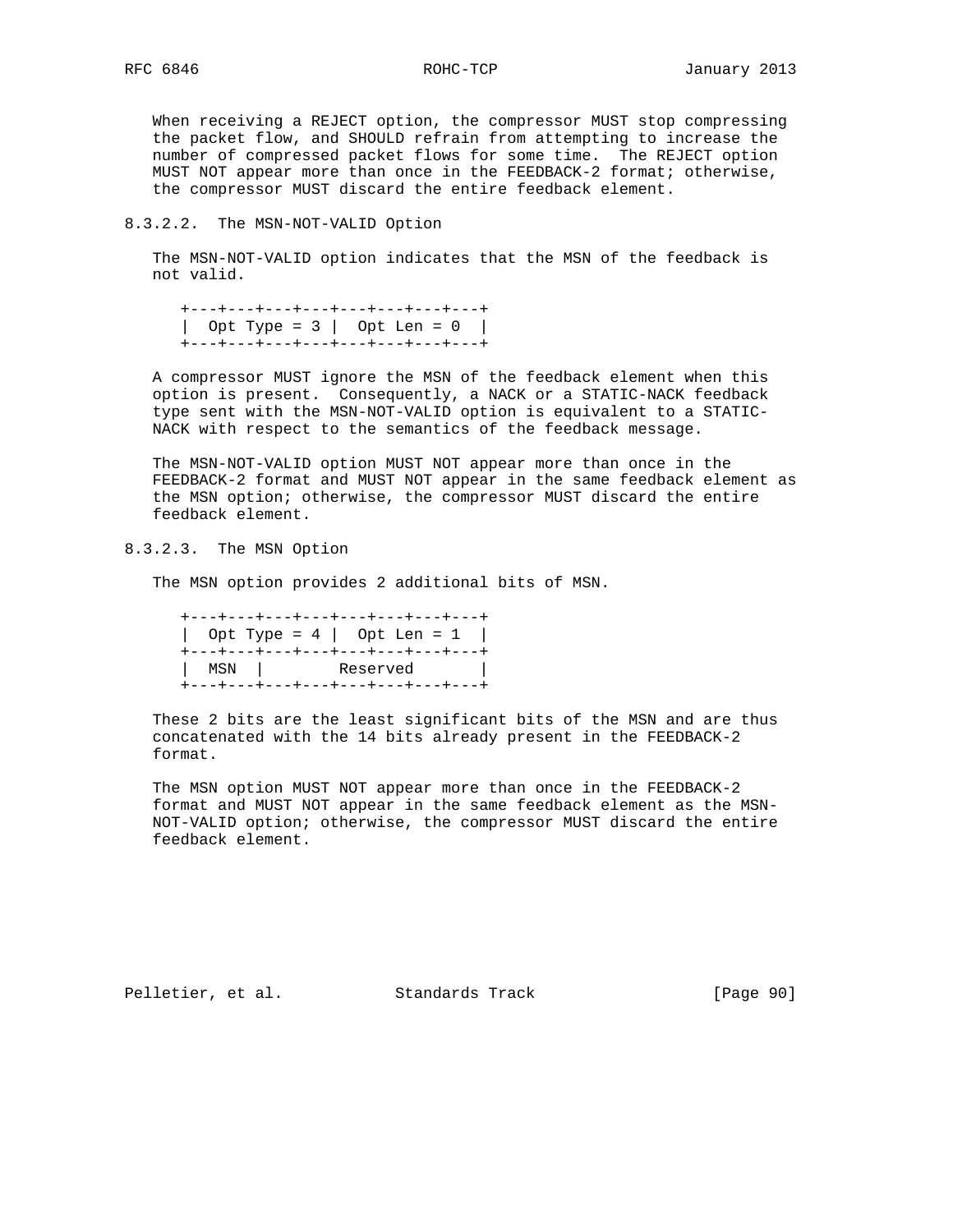# 8.3.2.4. The CONTEXT\_MEMORY Feedback Option

 The CONTEXT\_MEMORY option means that the decompressor does not have sufficient memory resources to handle the context of the packet flow, as the flow is currently compressed.

 0 1 2 3 4 5 6 7 +---+---+---+---+---+---+---+---+ | Opt Type =  $9$  | Opt Len =  $0$  | +---+---+---+---+---+---+---+---+

 When receiving a CONTEXT\_MEMORY option, the compressor SHOULD take actions to compress the packet flow in a way that requires less decompressor memory resources, or stop compressing the packet flow.

 The CONTEXT\_MEMORY option MUST NOT appear more than once in the FEEDBACK-2 format; otherwise, the compressor MUST discard the entire feedback element.

8.3.2.5. Unknown Option Types

 If an option type unknown to the compressor is encountered, the compressor MUST continue parsing the rest of the FEEDBACK element, which is possible since the length of the option is explicit, but MUST otherwise ignore the unknown option.

9. Changes from RFC 4996

 This RFC revises RFC 4996. It is mostly backwards-compatible with RFC 4996, except for two cases that did not interoperate as described below.

- 9.1. Functional Changes
	- o The SACK option compression in [RFC4996] assumed that multiple SACK blocks within the same option would be in sorted order so that the block starts were LSB-encoded from the end of the previous block. This meant that SACK blocks that are not in sorted order could be impossible to compress in some cases. Therefore, the SACK compression in the formal notation has changed and therefore also the bits-on-the-wire.
	- o The ESP NULL header compression has been deprecated due to interoperability problems with needing to know information from the trailer. The ESP NULL compression was already removed from ROHCv2 [RFC5225] for the same reason and it was considered better to remove it from this profile rather than try to fix the interoperability issue.

Pelletier, et al. Standards Track [Page 91]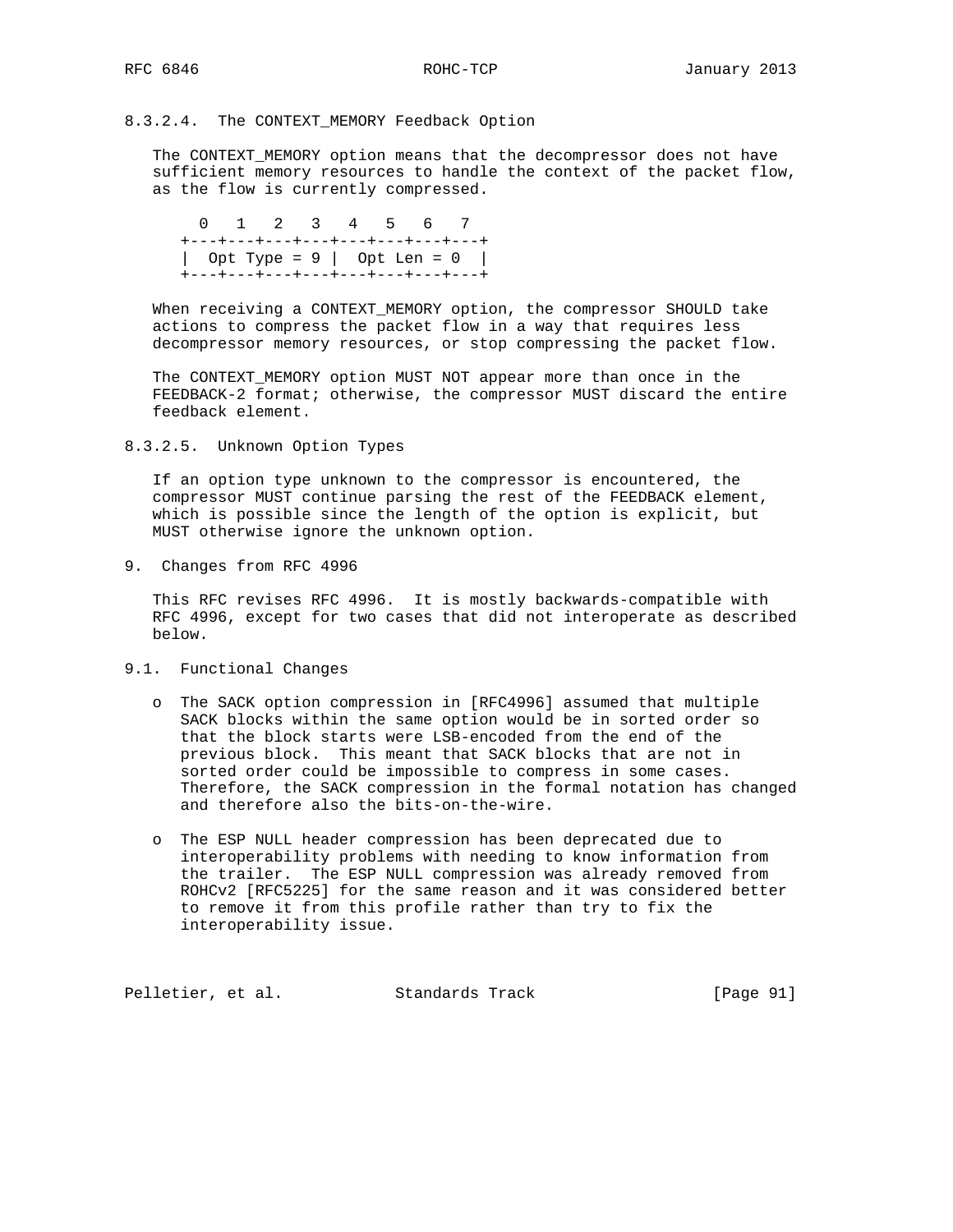## 9.2. Non-functional Changes

- o The way sequential IP-ID compression was described in the FN code was incorrect and the code used for ROHCv2 [RFC5225] has been imported into this specification (e.g., offset is made into a global control field). This does not change the bits-on-the-wire. The only change is how this encoding is described in the formal notation, not how the compression occurs.
- o Default encoding for the 'df' and 'ip\_id' fields have been added for IPv6 with 0-bit uncompressed format to clarify that these never appear in IPv6.
- o The scaled encoding of the Acknowledgment Number and Sequence Number were incorrectly described in the FN code in [RFC4996] and have been updated in the same style as in ROHCv2 [RFC5225]. This does not change the bits-on-the-wire, only the way the compression is described in the FN code.
- o The external arguments to ipv4 and co\_baseheader have been updated. This is again only a change for FN correctness and does not affect interoperability.
- o Errata for [RFC4996] related to minor errors in the FN and textual errors have also been corrected.

#### 10. Security Considerations

 A malfunctioning or malicious header compressor could cause the header decompressor to reconstitute packets that do not match the original packets but still have valid IP and TCP headers, and possibly also valid TCP checksums. Such corruption may be detected with end-to-end authentication and integrity mechanisms that will not be affected by the compression. Moreover, this header compression scheme uses an internal checksum for verification of reconstructed headers. This reduces the probability of producing decompressed headers not matching the original ones without this being noticed.

 Denial-of-service attacks are possible if an intruder can introduce (for example) bogus IR, CO, or FEEDBACK packets onto the link and thereby cause compression efficiency to be reduced. However, an intruder having the ability to inject arbitrary packets at the link layer in this manner raises additional security issues that dwarf those related to the use of header compression.

Pelletier, et al. Standards Track [Page 92]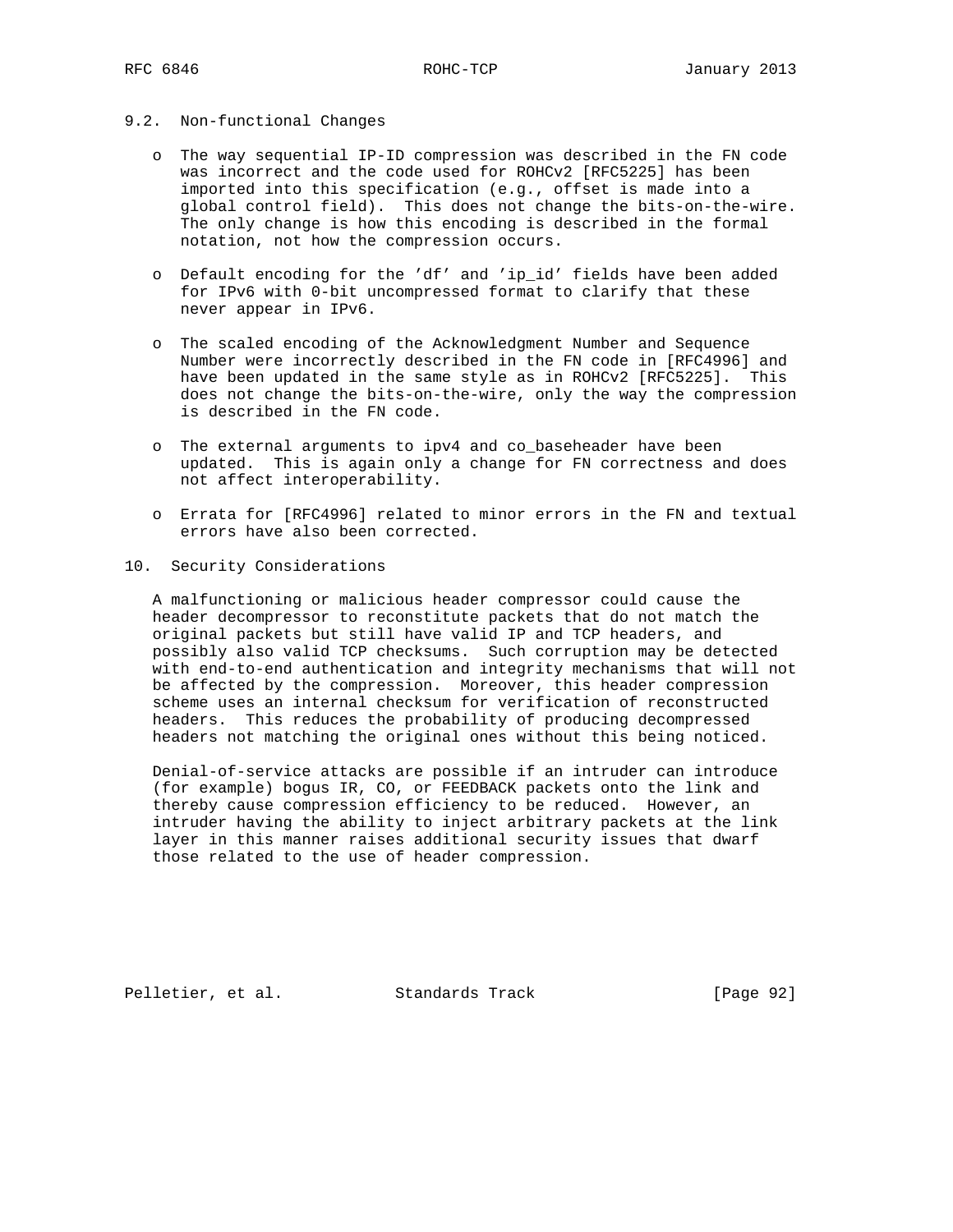# 11. IANA Considerations

 The reference for the ROHC profile identifier 0x0006 has been updated to reference this document instead of RFC 4996.

 A ROHC profile identifier has been reserved by IANA for the profile defined in this document. Profiles 0x0000-0x0005 have previously been reserved; this profile is 0x0006. As for previous ROHC profiles, profile numbers 0xnn06 have been reserved for future updates of this profile.

| Profile<br>identifier | Usage                | Document  |  |  |
|-----------------------|----------------------|-----------|--|--|
| 0x0006<br>0xnn06      | ROHC TCP<br>Reserved | [RFC6846] |  |  |

### 12. Acknowledgments

 The authors would like to thank Qian Zhang, Hong Bin Liao, Richard Price, and Fredrik Lindstroem for their work with early versions of this specification. Thanks also to Robert Finking and Carsten Bormann for valuable input and to Carl Knutsson and Gilbert Strom for suggestions and review of the updates made in this document.

 Additional thanks: this document was reviewed during working group last-call by committed reviewers Joe Touch and Ted Faber, as well as by Sally Floyd, who provided a review at the request of the Transport Area Directors.

# 13. References

#### 13.1. Normative References

- [RFC0791] Postel, J., "Internet Protocol", STD 5, RFC 791, September 1981.
- [RFC0793] Postel, J., "Transmission Control Protocol", STD 7, RFC 793, September 1981.
- [RFC2004] Perkins, C., "Minimal Encapsulation within IP", RFC 2004, October 1996.
- [RFC2119] Bradner, S., "Key words for use in RFCs to Indicate Requirement Levels", BCP 14, RFC 2119, March 1997.
- [RFC2460] Deering, S. and R. Hinden, "Internet Protocol, Version 6 (IPv6) Specification", RFC 2460, December 1998.

Pelletier, et al. Standards Track [Page 93]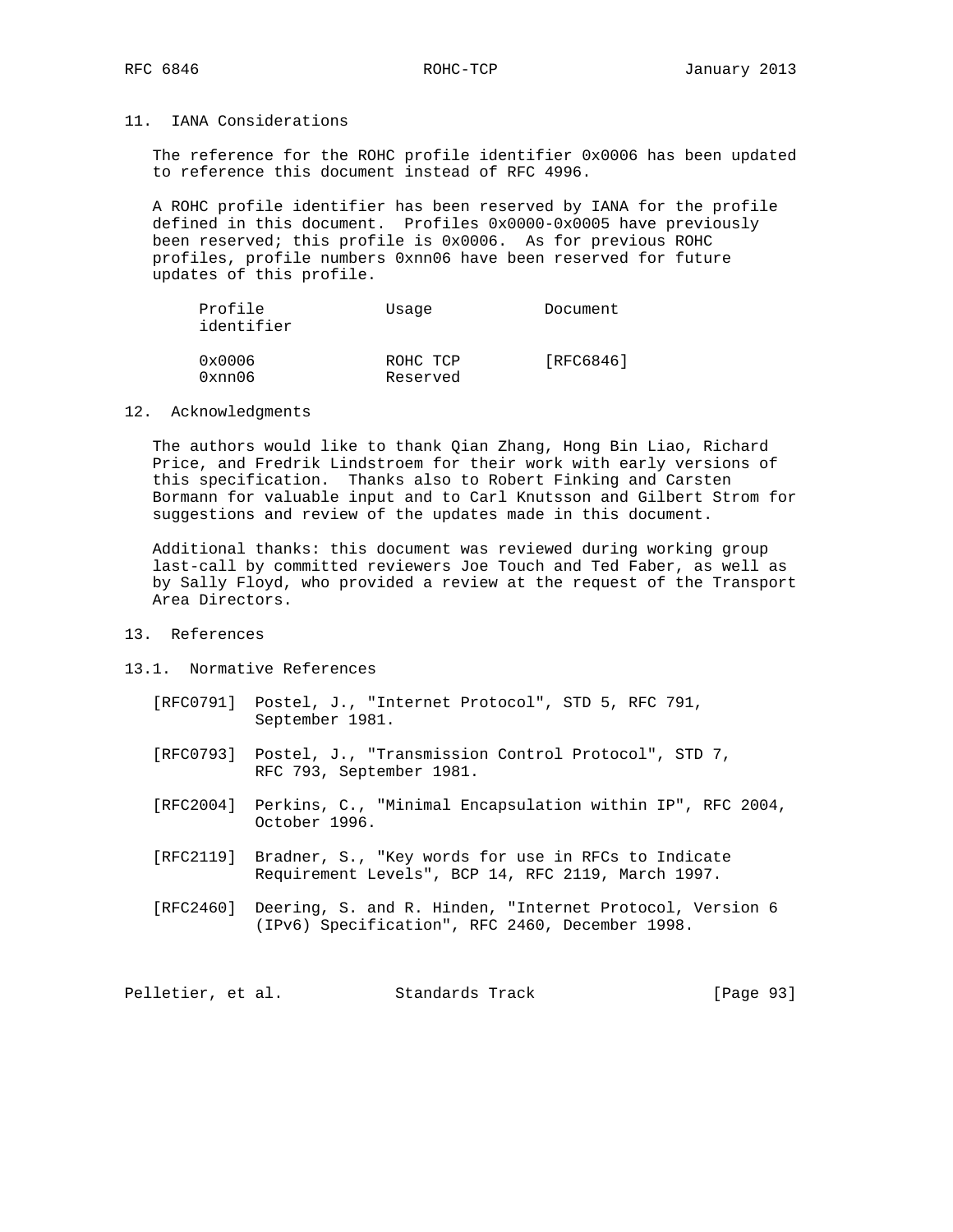- [RFC2784] Farinacci, D., Li, T., Hanks, S., Meyer, D., and P. Traina, "Generic Routing Encapsulation (GRE)", RFC 2784, March 2000.
- [RFC2890] Dommety, G., "Key and Sequence Number Extensions to GRE", RFC 2890, September 2000.
- [RFC4164] Pelletier, G., "RObust Header Compression (ROHC): Context Replication for ROHC Profiles", RFC 4164, August 2005.
- [RFC4302] Kent, S., "IP Authentication Header", RFC 4302, December 2005.
- [RFC4997] Finking, R. and G. Pelletier, "Formal Notation for RObust Header Compression (ROHC-FN)", RFC 4997, July 2007.
	- [RFC5795] Sandlund, K., Pelletier, G., and L-E. Jonsson, "The RObust Header Compression (ROHC) Framework", RFC 5795, March 2010.
- 13.2. Informative References
- [RFC1144] Jacobson, V., "Compressing TCP/IP headers for low-speed serial links", RFC 1144, February 1990.
	- [RFC1323] Jacobson, V., Braden, B., and D. Borman, "TCP Extensions for High Performance", RFC 1323, May 1992.
	- [RFC2018] Mathis, M., Mahdavi, J., Floyd, S., and A. Romanow, "TCP Selective Acknowledgment Options", RFC 2018, October 1996.
	- [RFC2507] Degermark, M., Nordgren, B., and S. Pink, "IP Header Compression", RFC 2507, February 1999.
	- [RFC2883] Floyd, S., Mahdavi, J., Mathis, M., and M. Podolsky, "An Extension to the Selective Acknowledgement (SACK) Option for TCP", RFC 2883, July 2000.
	- [RFC3095] Bormann, C., Burmeister, C., Degermark, M., Fukushima, H., Hannu, H., Jonsson, L-E., Hakenberg, R., Koren, T., Le, K., Liu, Z., Martensson, A., Miyazaki, A., Svanbro, K., Wiebke, T., Yoshimura, T., and H. Zheng, "RObust Header Compression (ROHC): Framework and four profiles: RTP, UDP, ESP, and uncompressed", RFC 3095, July 2001.
	- [RFC3168] Ramakrishnan, K., Floyd, S., and D. Black, "The Addition of Explicit Congestion Notification (ECN) to IP", RFC 3168, September 2001.

Pelletier, et al. Standards Track [Page 94]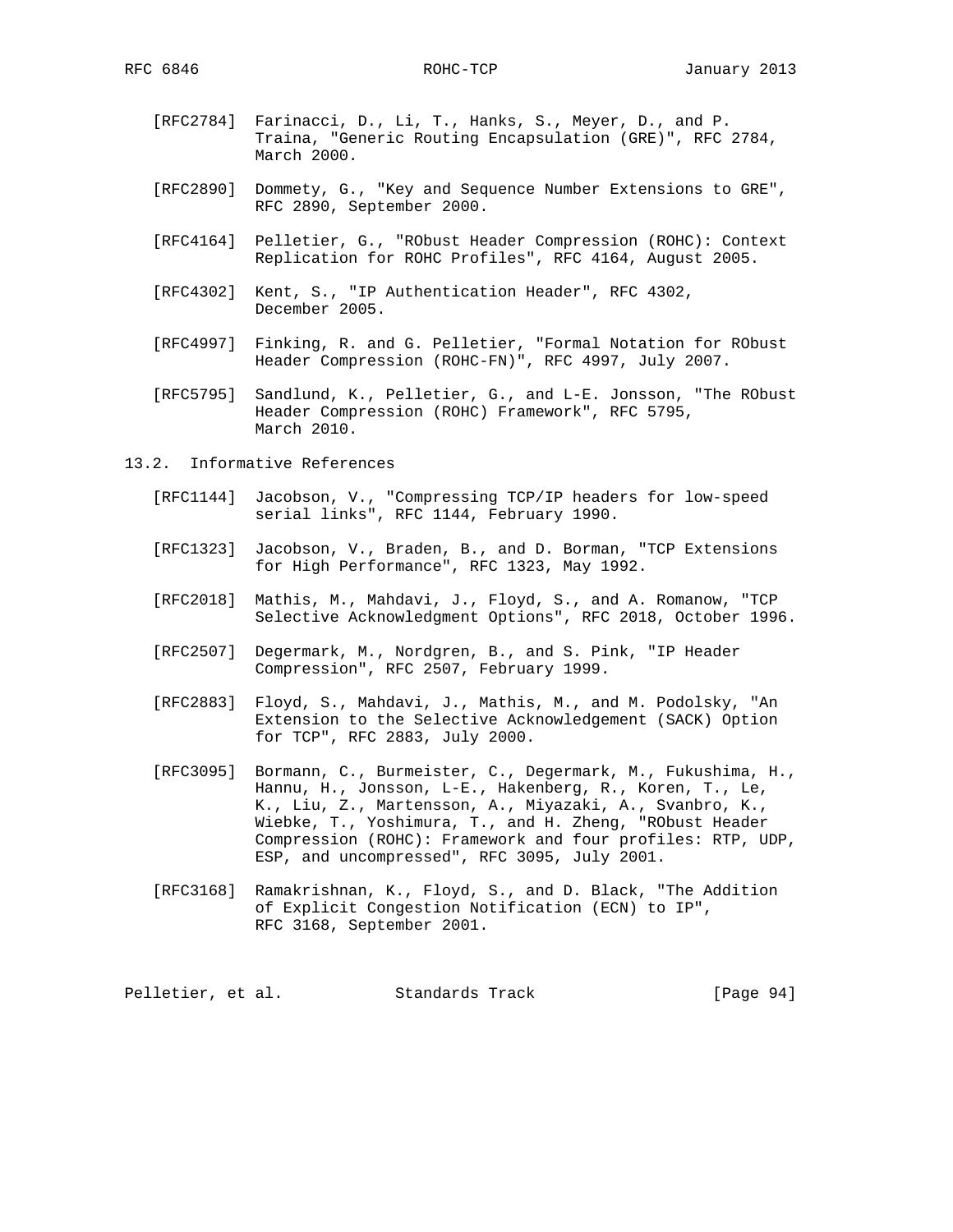- [RFC3759] Jonsson, L-E., "RObust Header Compression (ROHC): Terminology and Channel Mapping Examples", RFC 3759, April 2004.
- [RFC4163] Jonsson, L-E., "RObust Header Compression (ROHC): Requirements on TCP/IP Header Compression", RFC 4163, August 2005.
- [RFC4224] Pelletier, G., Jonsson, L-E., and K. Sandlund, "RObust Header Compression (ROHC): ROHC over Channels That Can Reorder Packets", RFC 4224, January 2006.
- [RFC4413] West, M. and S. McCann, "TCP/IP Field Behavior", RFC 4413, March 2006.
- [RFC4996] Pelletier, G., Sandlund, K., Jonsson, L-E., and M. West, "RObust Header Compression (ROHC): A Profile for TCP/IP (ROHC-TCP)", RFC 4996, July 2007.
- [RFC5225] Pelletier, G. and K. Sandlund, "RObust Header Compression Version 2 (ROHCv2): Profiles for RTP, UDP, IP, ESP and UDP-Lite", RFC 5225, April 2008.
- [RFC5681] Allman, M., Paxson, V., and E. Blanton, "TCP Congestion Control", RFC 5681, September 2009.

Pelletier, et al. Standards Track [Page 95]